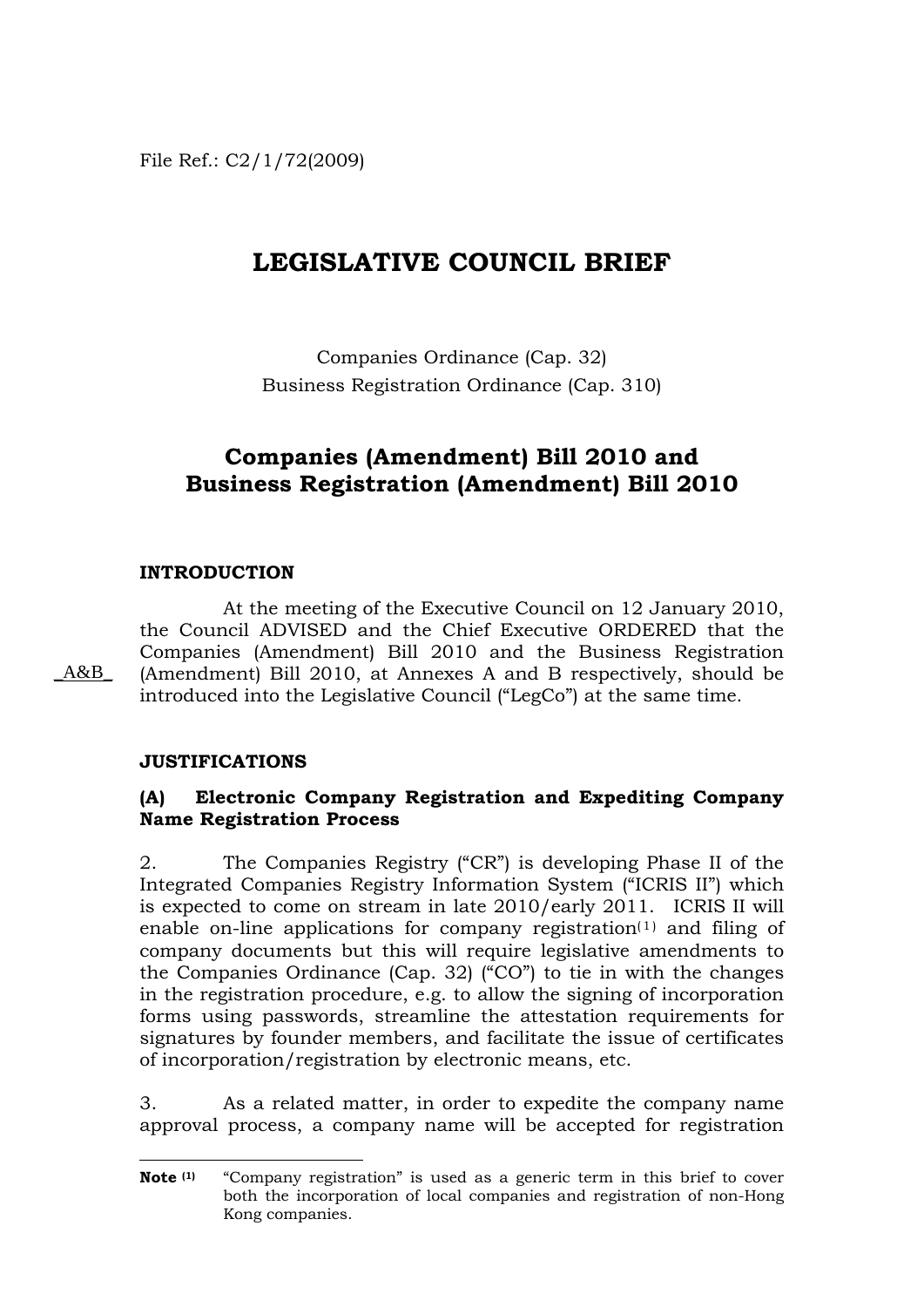instantaneously if it satisfies certain preliminary requirements, namely, that it is not identical to another name on the register and does not contain certain specified words or expressions<sup>([2](#page-1-0))</sup>. Thereafter, if the company's name is found to be objectionable, the Registrar of Companies ("Registrar") will be empowered to direct the company in question to change its name within a period specified by the Registrar. The revised procedures will shorten the processing time for company incorporation from four working days to one day. This will put Hong Kong on a par with comparable jurisdictions like the UK and Singapore. To implement the above changes, legislative amendments to the CO are required ahead of the rewrite of the CO which we are undertaking in parallel.

4. To address the concerns from the business community especially trademark/brand name owners in Hong Kong and overseas in particular those in the US and Japan, we propose to strengthen our company name registration system to enhance enforcement against possible abuses by "shadow companies" $(3)$  $(3)$  $(3)$  by empowering the Registrar to act pursuant to court orders to direct a "shadow company" to change its name. The Registrar may substitute the company's name with its registration number if it fails to comply with the Registrar's direction to change name. The same power to substitute names of a company will be given to the Registrar where a company fails to comply with a direction to change its name that is too like that of another company on the register; gives the impression that the company is connected with the Hong Kong SAR Government or the Central People's Government; constitutes a criminal offence; or is contrary to the public interest.

#### **(B) One-stop Service for Company Registration and Business Registration**

5. We propose that, upon the implementation of ICRIS II and electronic incorporation of companies by the CR, any person who submits an application for company registration will be deemed to have applied for business registration at the same time. CR will issue the business registration certificate together with the certificate of

<span id="page-1-0"></span><sup>1</sup> **Note (2)** The Companies (Specification of Names) Order (Cap. 32 sub. leg. E), contains a list of words or expressions (e.g. "Trust", "Municipal", "Building Society", etc.) requiring the Chief Executive's prior approval (authority delegated to the Registrar of Companies) for registration as part of a company's name. We shall conduct a separate review in consultation with relevant bureaux/departments to update the list.

<span id="page-1-1"></span>**Note (<sup>3</sup>)** "Shadow companies" refer to those companies incorporated in Hong Kong with names which are very similar to existing and established trademarks or trade names of other companies and which often pose themselves as representatives of the owners of such trademarks or trade names to produce counterfeit products in Mainland China bearing such trademarks or trade names.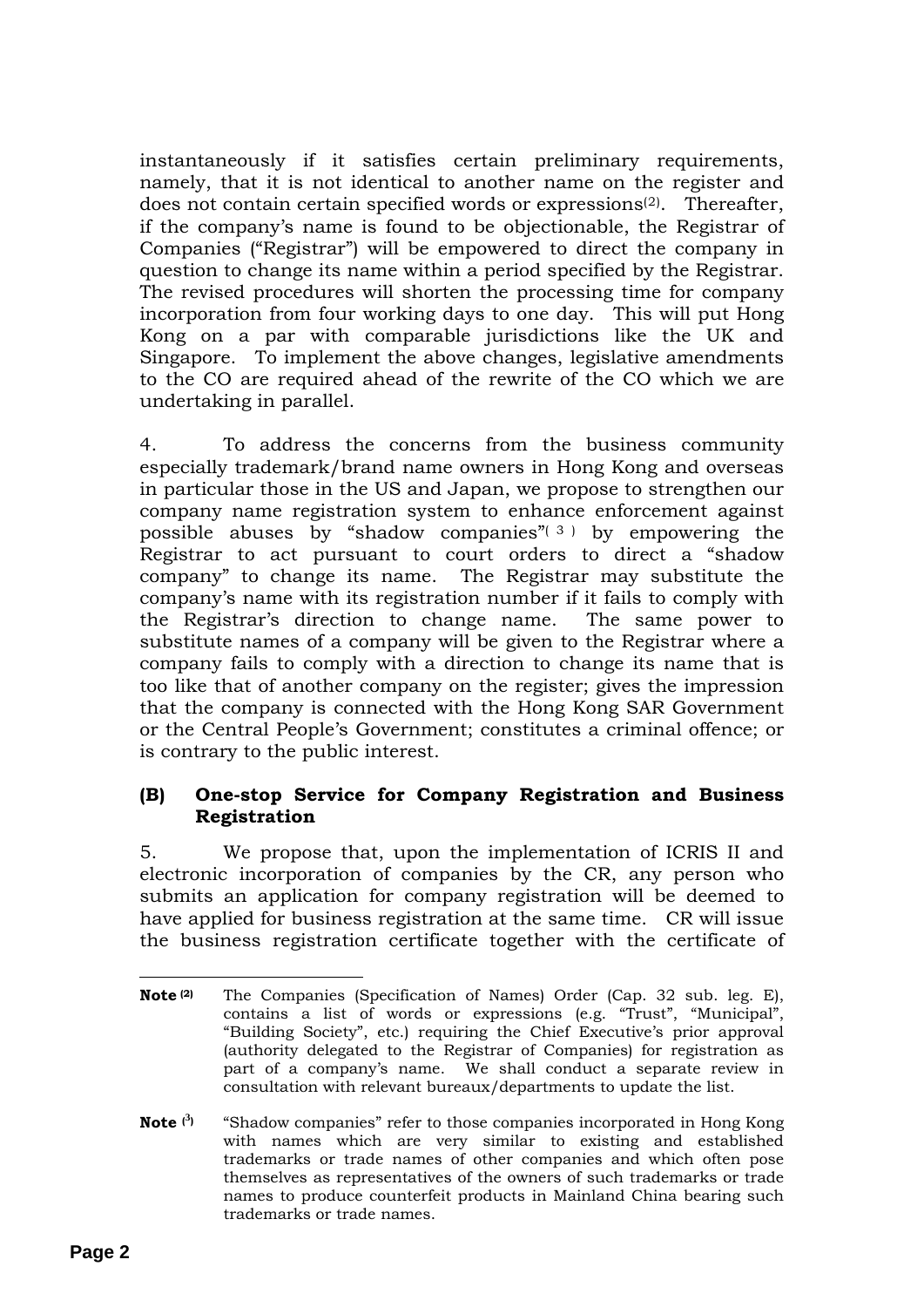incorporation/registration to the successful applicants. Such service will be made available for both paper and electronic applications. With simultaneous application in place, an on-line application for registration of a local company and business registration will be completed through one step and within one day, compared with an average of 4 working days to complete the two registrations under the existing system. We therefore have to amend the Business Registration Ordinance (Cap. 310) ("BRO"), for instance, to provide that a person who makes an application for company registration is deemed to have also made an application for business registration, to empower the Registrar to collect business registration particulars, the prescribed business registration fee and levy, and issue the business registration certificate on behalf of the Commissioner of Inland Revenue ("Commissioner"), etc.

6. Currently, a company is required under the CO and the BRO to notify the Registrar and the Commissioner respectively of any change in certain particulars, for example, corporate name, registered office address, etc. In order to provide more efficient and integrated customer-friendly services to the business sectors, we propose treating the company's notification of the change in such particulars to the Registrar as a notification to the Commissioner. The proposed amendments to the BRO to this effect will come into operation only when the relevant part of ICRIS II is implemented. Moreover, in order to facilitate the processing of simultaneous applications and other business registration applications( [4](#page-2-0) ) through electronic means, legislative amendments will be made to the BRO to provide for the use of digital signatures or passwords in these applications and the issuance of business registration certificates in electronic mode.

# **(C) Facilitating Electronic and Website Communications**

7. Amendments have recently been made to the Listing Rules of the Hong Kong Exchanges and Clearing Limited ("HKEx") to allow a listed issuer to send corporate communications to its shareholders by making them available on the listed issuer's website if the shareholders agree, or are deemed to have so agreed. Since there are currently no similar provisions in the CO which provide for such mode of communications, Hong Kong-incorporated listed companies are not able to make use of such facilities. We therefore see the need to amend the CO so that Hong Kong companies can also make use of the companies' websites to communicate with their shareholders. To further facilitate electronic communication and promote environmental friendliness, we propose to amend the CO to generally enable documents or information to be sent or supplied by a company

1

<span id="page-2-0"></span>**Note (4)** These include business registration applications in respect of sole proprietorship and partnership.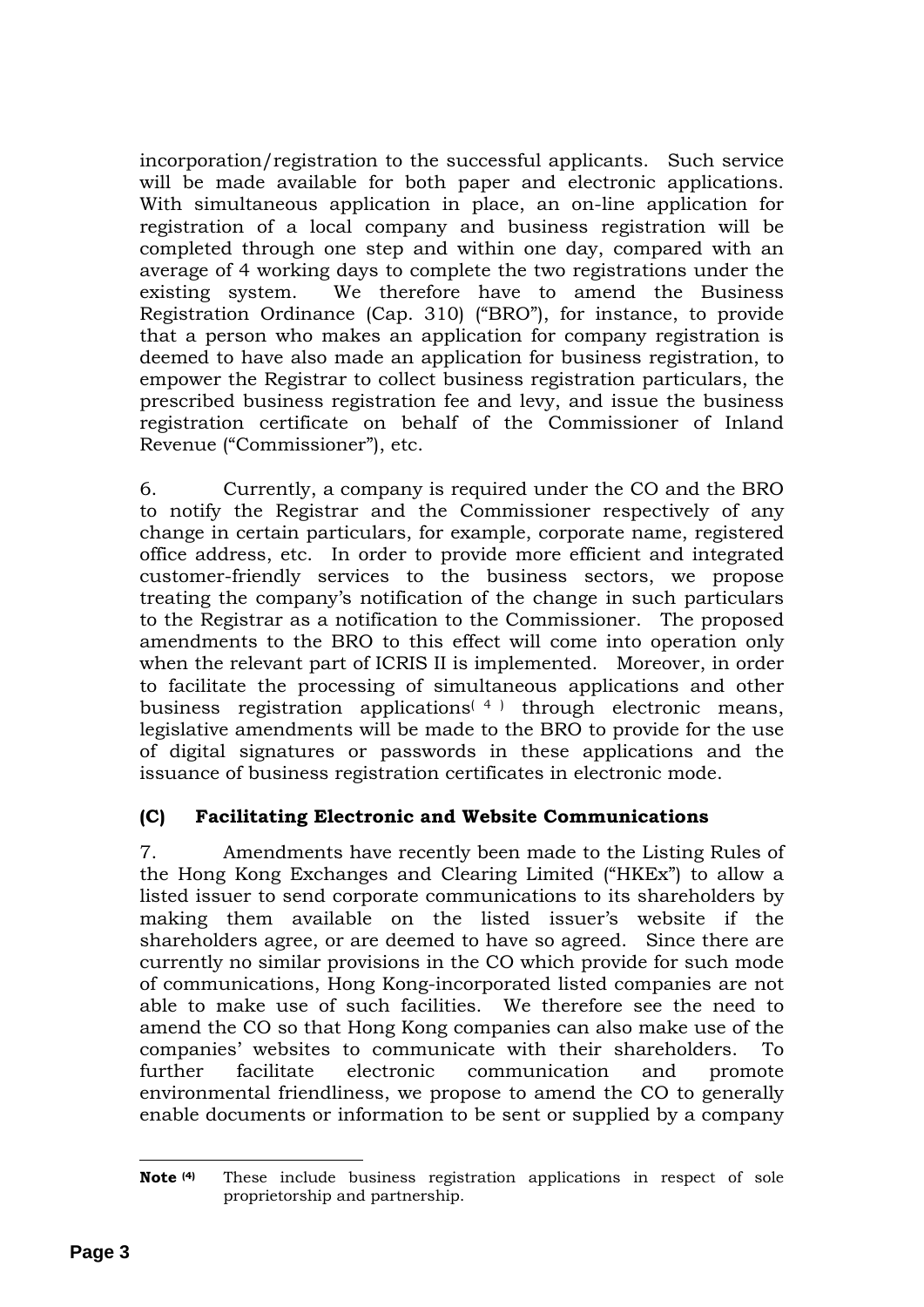to any person other than the Registrar under the CO through electronic means. Notwithstanding this, we propose to retain the shareholders' right to request the companies to deliver hard copies of documents to them free of charge, and allow individual shareholders to choose not to communicate with the companies electronically. This is to safeguard the interest of those shareholders who do not have access to internet facilities.

#### **(D) Exempting Listed Companies from Giving Notice of Closure of Register of Members by Advertisement in a Newspaper**

8. Section 99(1) of the CO requires a company incorporated in Hong Kong to give notice of closure of its register of members/debenture holders by advertisement in a newspaper. However, the Listing Rules require a listed company to publish its notice of closure of register of members on HKEx's website instead of in a newspaper<sup>([5](#page-3-0))</sup>. As a result, a listed company incorporated in Hong Kong has to publish its notice of closure of register of members both in a newspaper and on the HKEx's website. To streamline the requirements and to ensure a level playing field between listed companies incorporated in Hong Kong and elsewhere, we propose to amend the CO to allow listed companies to give notice of closure of registers of members/debenture holders in accordance with the Listing Rules.

# **(E) Providing for Multiple Statutory Derivative Actions**

9. The statutory derivative action ("SDA") procedure in the CO allows a member of a company to bring an action or intervene in the proceedings on behalf of the company in respect of "misfeasance"([6](#page-3-1)) committed against the company. Unlike some overseas jurisdictions such as Australia, Canada and New Zealand, where members of a related company<sup> $(7)$  $(7)$  $(7)$ </sup> of the company in question have similar rights under their law, section 168BC(1) of the CO only gives members of the company a right to seek leave to commence a SDA, i.e. only "simple" derivative actions as opposed to "multiple" derivative actions (i.e. allowing a member of a related company to commence or intervene in SDA on behalf of the company) can be taken. We propose that, in

<span id="page-3-2"></span>**Note (7)** A "related company" in relation to a specified corporation means any company that is the specified corporation's subsidiary or holding company, or a subsidiary of that specified corporation's holding company.

<span id="page-3-0"></span><sup>&</sup>lt;u>.</u> **Note (5)** Rule 2.07C and Rule 13.66 of the Main Board Listing Rules which were implemented on 25 June 2007.

<span id="page-3-1"></span>**Note (<sup>6</sup>)** "Misfeasance" is defined as "fraud, negligence, default in compliance with any enactment or rule of law, or breach of duty" in section 168BB(2) of the CO.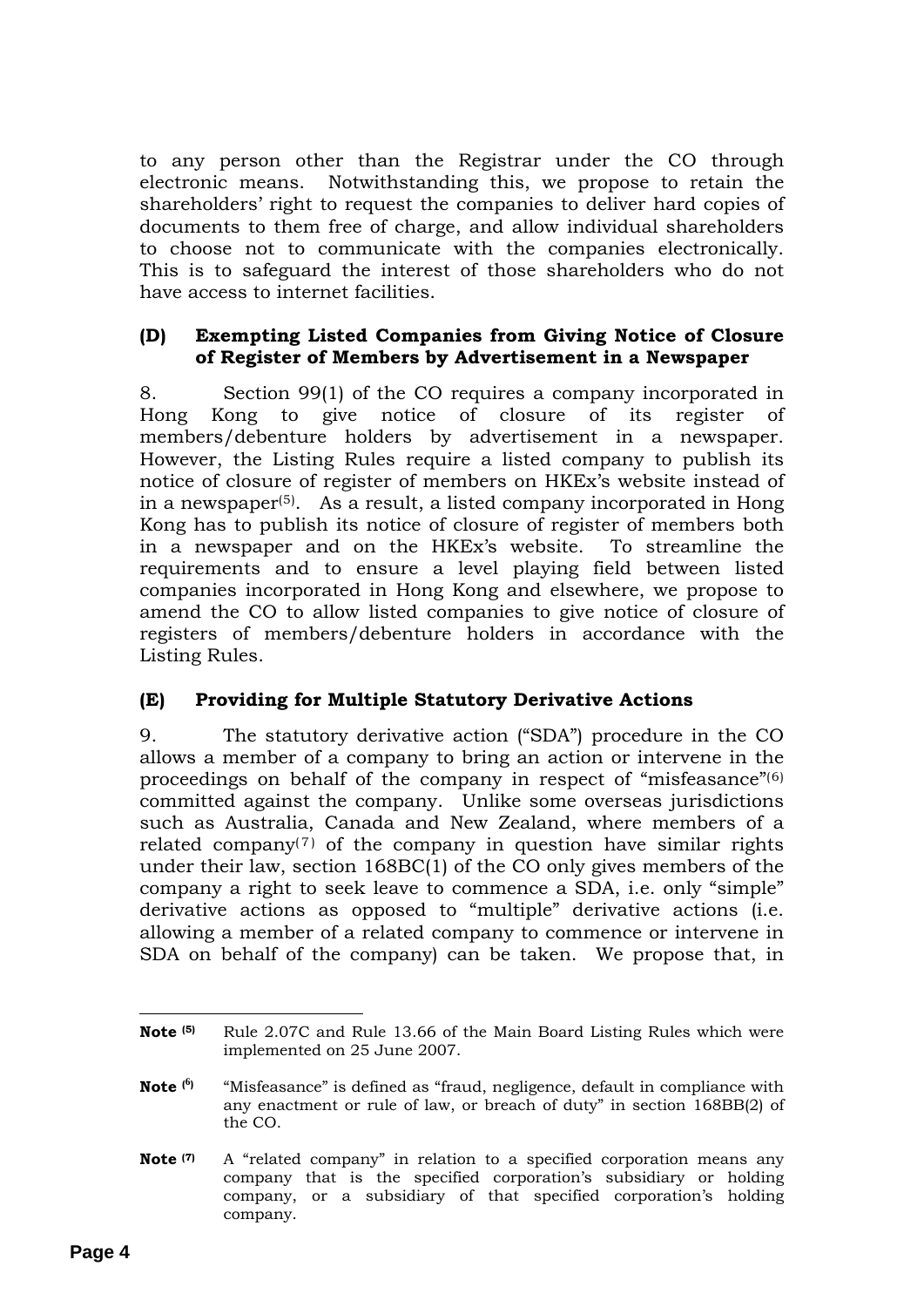view of a recent court case([8](#page-4-0)) where both the Court of Appeal and the Court of Final Appeal ruled that a "multiple" derivative action is maintainable in Hong Kong under the common law and considered it appropriate for the CO to be extended to cover "multiple" SDA, the CO should be amended to expand the scope of SDA to cover "multiple" derivative actions. The proposal would further enhance the protection of the interests of minority shareholders.

#### **(F) Technical Amendments Paving the Way for Scripless Holding and Transfer of Shares or Debentures**

10. We propose to introduce technical amendments to the CO to remove, or provide exceptions to, the limitations arising from provisions in the CO that compel the use of paper documents of title and paper instruments of transfer in relation to shares and debentures. This would be an important first step in the legislative process to allow for the development of a scripless market in Hong Kong. The Securities and Futures Commission ("SFC") is currently working with the HKEx and the Federation of Share Registrars ("FSR") on a proposed operational model for implementing a scripless market and have issued a consultation paper on the proposed model on 30 December 2009. A firm commitment to remove the existing statutory hurdles in the CO will help focus the market on the scripless initiative to enhance market efficiency and investor protection. The proposed amendments to the CO will come into operation only when the market is ready to implement a scripless model. Other legislative amendments, mainly to the Securities and Futures Ordinance (Cap.571), will also be needed to provide for the regulation of the scripless environment and persons who play a key role in that environment.

#### **(G) Amendment to Rectify the Chinese Version of Section 57B(7) of the CO**

11. We noted in our review of the CO and from a 2007 court judgment that there is a discrepancy between the English and Chinese versions of section 57B(7) of the CO. As this provision is regularly encountered in corporate practice, we would take the opportunity to amend the Chinese version of this provision so as to bring it in line with the policy intention and the prevailing market understanding of the legislation.

1

<span id="page-4-0"></span>**Note (8)** *Waddington Ltd. v Chan Chun Hoo CACV No. 220 of 2005* [2006] 2 HKLRD 896; [2008] 11 HKCFAR 370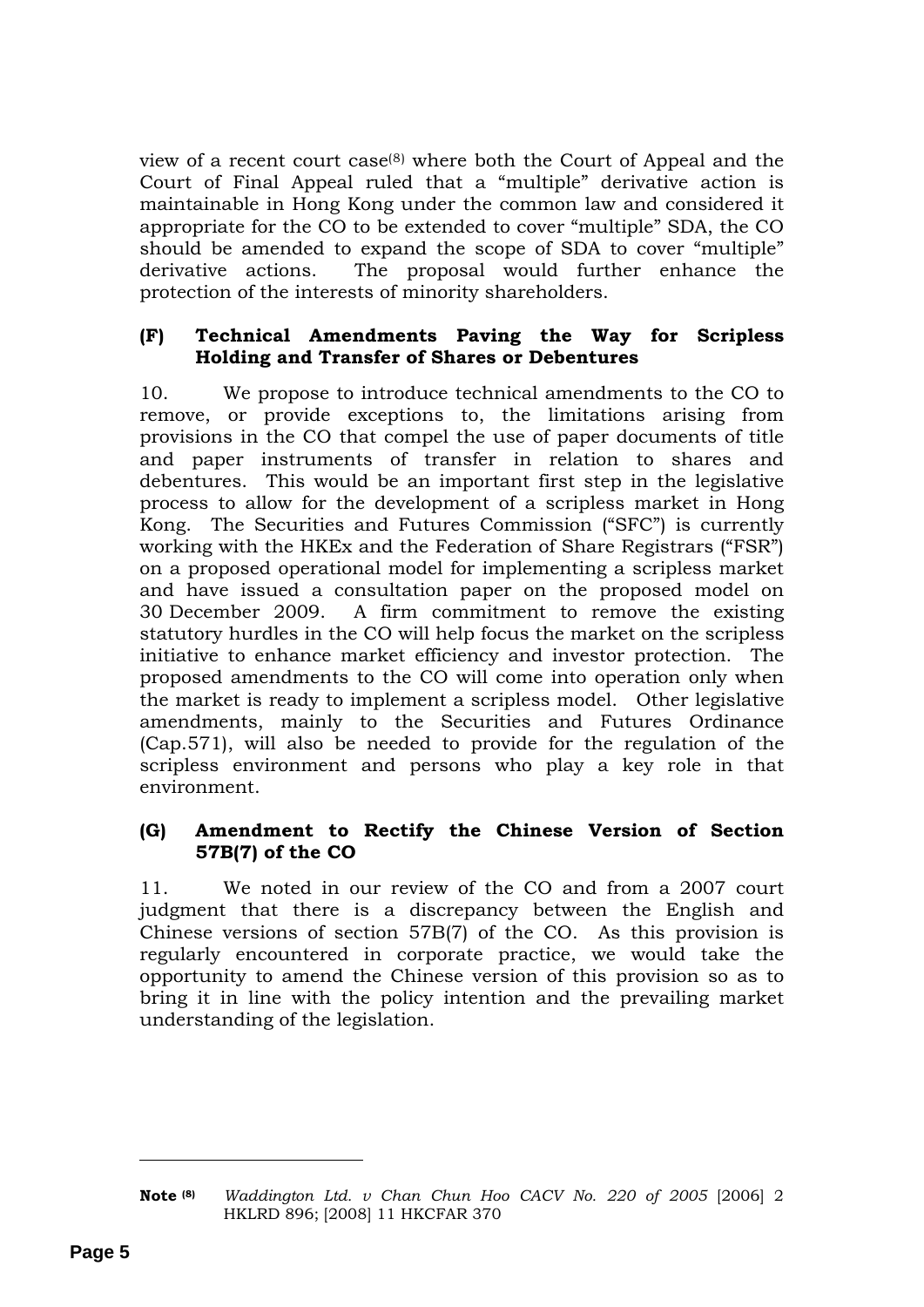#### **THE BILLS**

# **The Companies (Amendment) Bill 2010**

*Electronic Company Registration and Streamlined Company Name Approval Regime* 

12. On electronic company registration, **clauses 3-5** provide for a streamlined company formation procedure for the purpose of electronic registration, which will remove the attestation requirements for the signing of memorandum of association and articles of association by a founder member and to reduce the number of founder members required to sign an incorporation form from two to one. **Clauses 24 and 25** provide for electronic communications with the Registrar, including the delivery of documents and forms to the Registrar in electronic form and the signing of the documents using digital signature or password. **Clauses 22 and 23** provide for the signature requirement of certain documents if they are delivered to the Registrar in electronic form and to provide for the documents to be delivered to the Registrar by authorised representatives. **Clause 27** empowers the Registrar to issue certificates in any form including electronic form.

13. On company names registration, **clauses 9-11** empower the Registrar to prohibit a company from being registered by a name that is the same as that for which a direction to change name has been given, and to direct a company to change its name pursuant to a court order or under other circumstances, including those relating to the use of a name which may constitute a criminal offence or is considered to be offensive or contrary to the public interest. **Clause 12** gives a new power to the Registrar to replace a company's name by its registration number if it fails to comply with the Registrar's direction to change its name.

*Electronic and Website Communications by a Company to Another Person (Other than the Registrar)* 

14. **Clause 31** adds new provisions to the CO to provide for the means of communication (i.e. communication in electronic form, communication in hard copy form and communication by means of website) by a company to any person other than the Registrar. It also provides rules that govern such communications (e.g. electronic communications can be made upon the recipient's agreement and to an address specified by the recipient, period of time specified for the information or document to be made available on the website, etc.) and retains the right of the recipient to request hard copy of the document or information.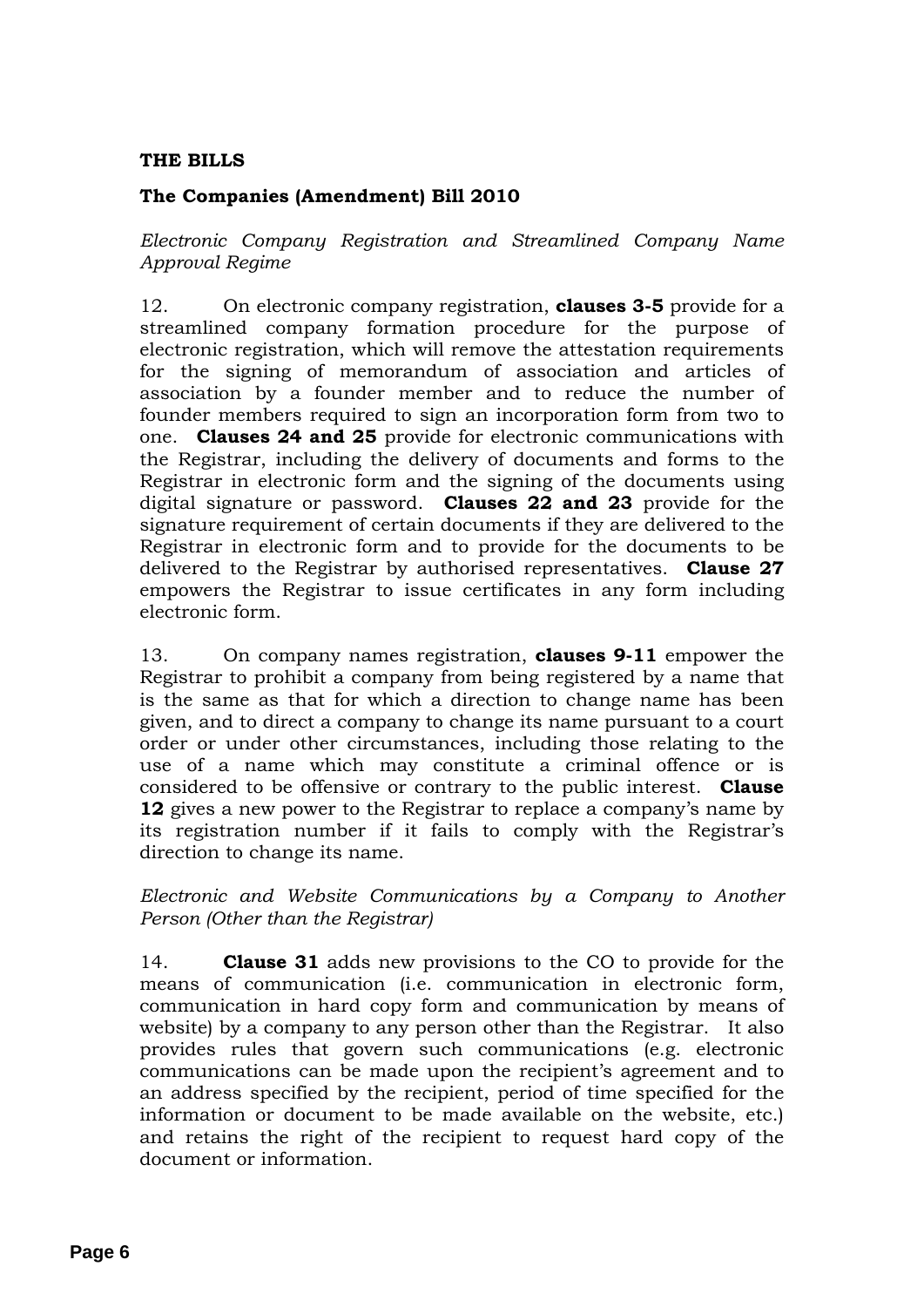## *Multiple Statutory Derivative Actions*

15. **Clauses 14-20** amend the CO to enable a member of a related company of a specified corporation to bring or intervene in proceedings against a specified corporation as defined in section 2 of the CO.

*Paving Way for Scripless Holding and Transfer of Shares and Debentures* 

16. **Clauses 36-47** amend the CO and its subsidiary legislation to remove obstacles to the introduction of the scripless holding and transfer of shares and debentures. **Clause 48** is a related amendment to the Securities and Futures Ordinance (Cap.571).

# *Other Amendments*

17. **Clauses 49, 50, 52, 55, 56 and 57** make minor amendments to certain provisions of the CO to rectify textual discrepancies. **Clause 53** amends section 99 of the CO to provide for an alternative means of closing registers of members and registers of debenture holders other than by advertisement in a newspaper. **Clause 54** makes textual amendments to section 102(1) of the CO.

# **The Business Registration (Amendment) Bill 2010**

*One-stop Service for Company Registration and Business Registration*

18. **Clauses 3-7, 14, 21, 22 and 25** provide for simultaneous application for company registration and business registration by, among others, deeming the person who makes an application for company registration to have applied for business registration at the same time, and allowing the Registrar to collect on behalf of the Commissioner business particulars as well as related business registration fee and levy, and to issue business registration certificates to successful applicants. On simultaneous notification of changes in business particulars, **clause 10** amends the BRO to treat the company's notification of changes in certain business particulars to the Registrar as a notification to the Commissioner.

#### *Electronic Record for Prescribed Form*

19. **Clauses 11, 23 and 24** provide for the submission of business registration and branch registration applications as well as the issuance of business registration certificates and branch registration certificates by electronic means. **Clauses 26-30** make related and consequential amendments to other legislation.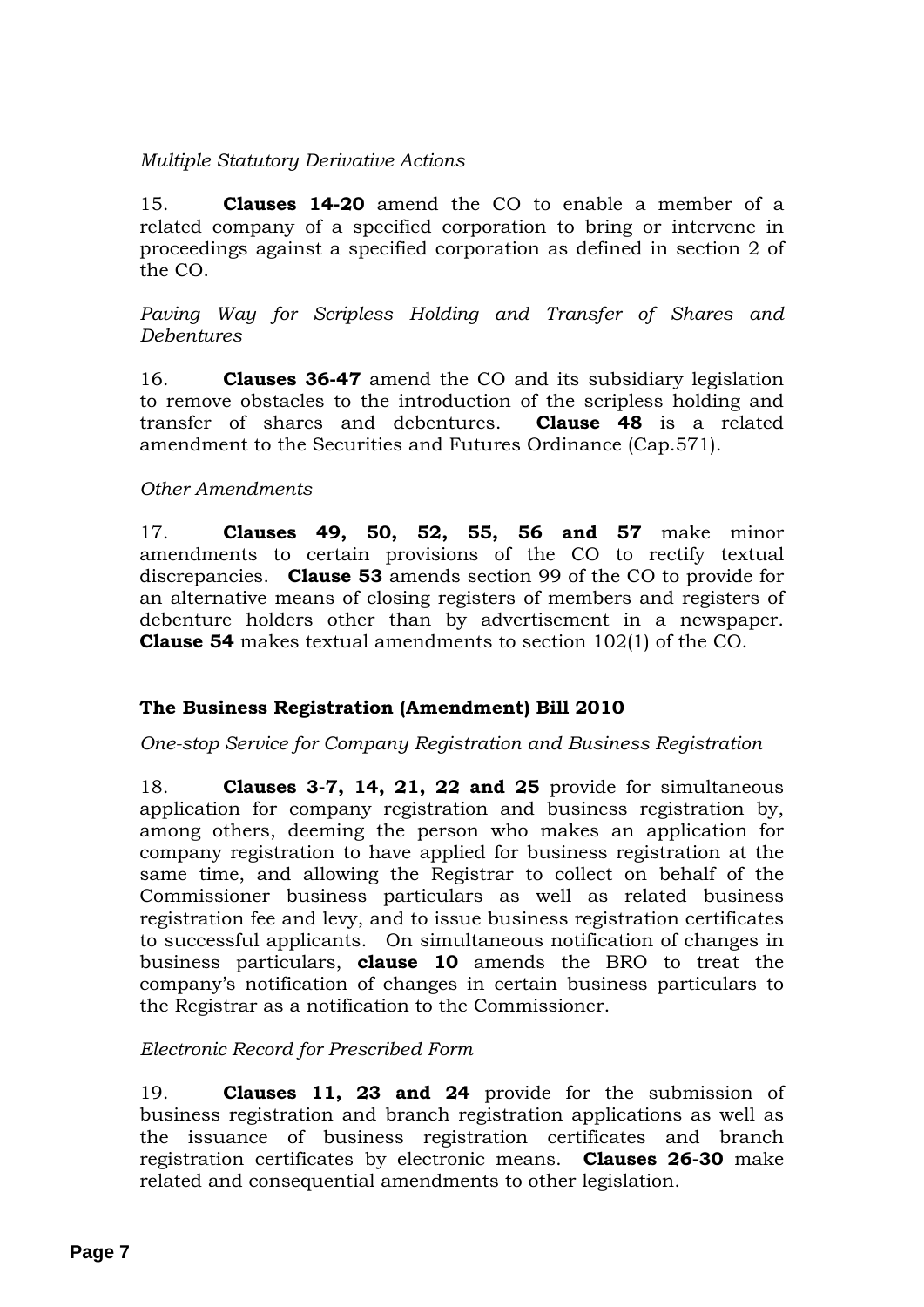#### *Other Amendments*

20. Other clauses make minor textual amendments to certain provisions of the BRO.

#### **LEGISLATIVE TIMETABLE**

21. The legislative timetable will be –

| Publication in the Gazette                                                   | $22$ January $2010$ |
|------------------------------------------------------------------------------|---------------------|
| First Reading and<br>Commencement of Second<br>Reading Debate                | 3 February 2010     |
| Resumption of Second<br>Reading debate, committee<br>stage and Third Reading | To be notified      |

#### **IMPLICATIONS OF THE PROPOSAL**

22. The proposal has economic, financial and civil service implications as set out at Annex C. The proposal is in conformity with the Basic Law, including provisions concerning human rights. The amendments proposed in the Companies (Amendment) Bill 2010 and the Business Registration (Amendment) Bill 2010 will not affect the current binding effect of the CO and the BRO. It has no productivity, sustainability or adverse environmental implications.

# **PUBLIC CONSULTATION**

23. In June 2009, we consulted the LegCo Panel on Financial Affairs on the legislative proposals set out in this paper. Members of the Panel did not object to the proposals. The Standing Committee on Company Law Reform has also been consulted and it supported the proposals. The CR and the Inland Revenue Department ("IRD") have consulted their Customer Liaison Groups and Users' Committee respectively where members were supportive of the proposals. The proposal to empower the Registrar to tackle the problem of "shadow companies" was also broadly supported by the respondents in a public consultation conducted in the second quarter of 2008 as part of the CO rewrite exercise. As regards the proposal to remove obstacles to the introduction of scripless holdings and transfers of shares and debentures, the SFC, HKEx and FSR launched a consultation to consult the market on a proposed operational model for implementing a scripless market in Hong Kong on 30 December 2009.

 $\overline{C}$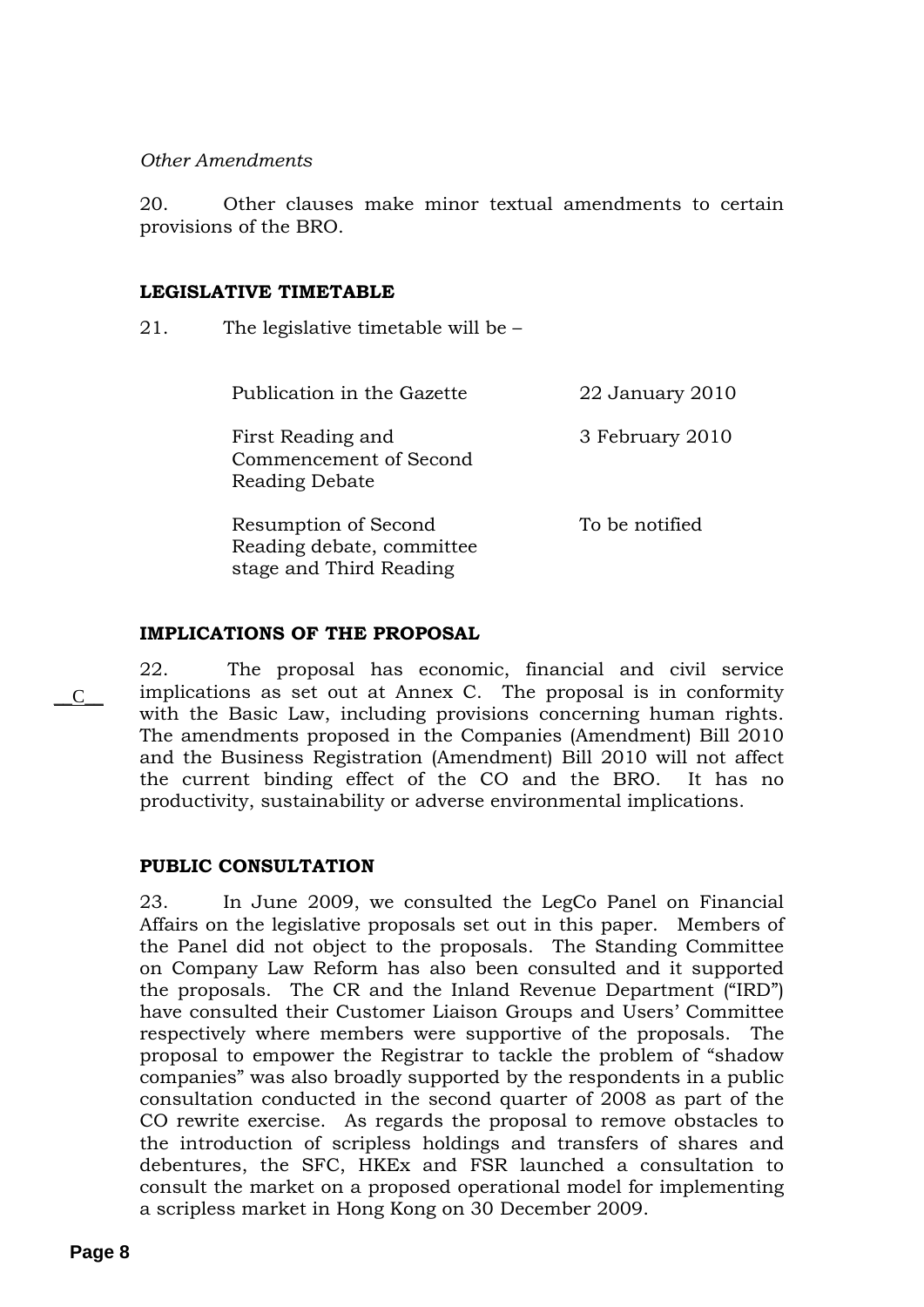#### **PUBLICITY**

24. A press release will be issued when the two Bills are gazetted on 22 January. A spokesman will be available to handle any enquiries.

#### **BACKGROUND**

25. In mid-2006, the Government launched a major and comprehensive exercise to rewrite the CO. By updating and modernising the CO, we aim to make it more user-friendly and facilitate the conduct of business to enhance Hong Kong's competitiveness and attractiveness as a major international business and financial centre. We aim to introduce the Companies Bill into the LegCo by the end of 2010. Ahead of the rewrite, there is a need to amend the CO to provide for electronic incorporation and filing of documents to tie in with the development of ICRIS II. We take this opportunity to implement other changes in law, including amendments to the BRO to provide for simultaneous application for company registration and business registration, to enhance business friendliness in Hong Kong. Although the Electronic Transactions Ordinance (Cap. 553) permits electronic incorporation and filing of documents under the CO and the BRO, we considered it desirable to include express provisions in the CO and the BRO to specify the requirements in relation to these matters.

#### **ENQUIRIES**

26. For any enquiries, please contact Mr Arsene Yiu, Assistant Secretary for Financial Services and the Treasury (Financial Services) at 2528 9077.

**Financial Services and the Treasury Bureau 20 January 2010**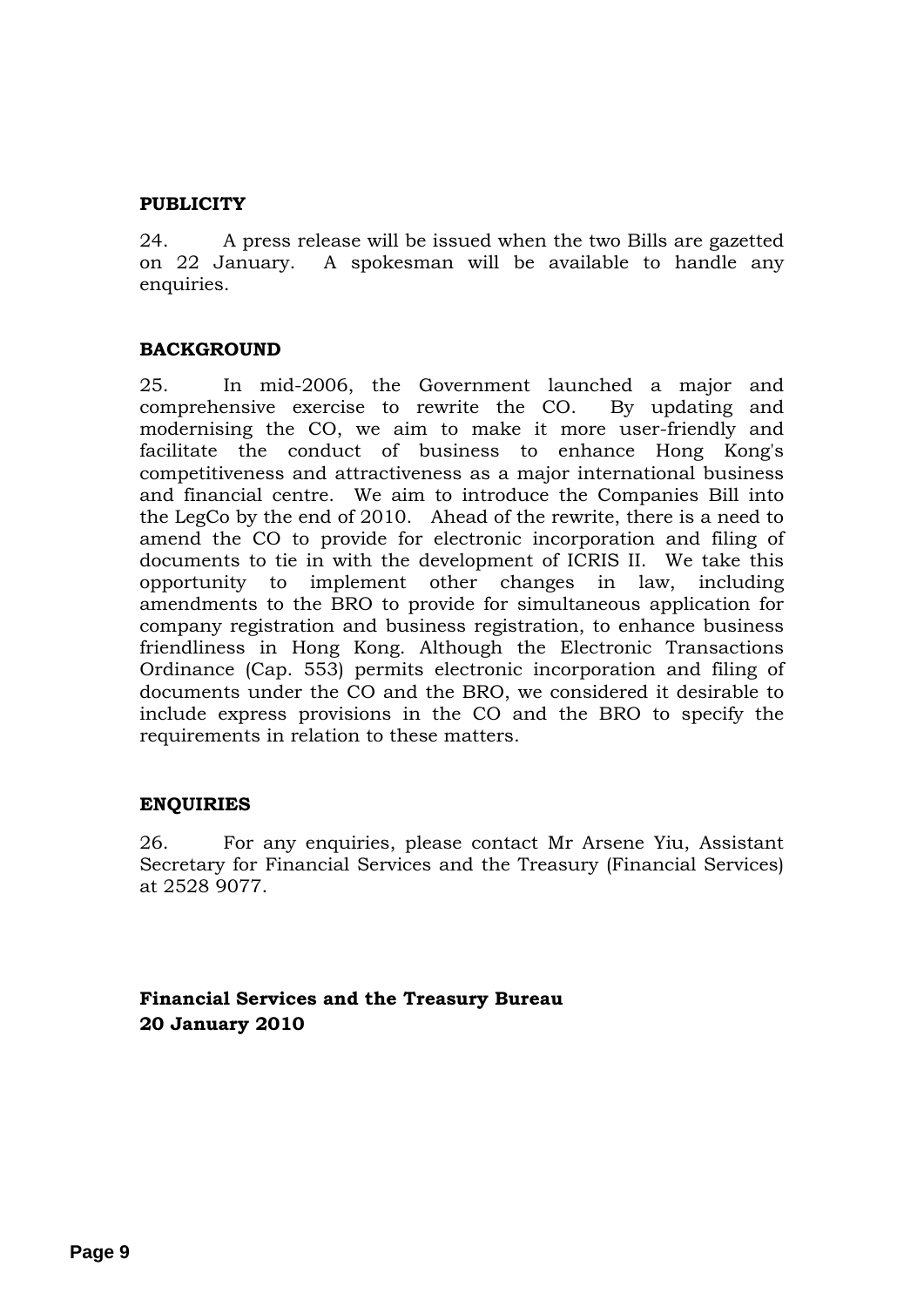# **Annex A**

# **COMPANIES (AMENDMENT) BILL 2010**

# **CONTENTS**

Clause Page

# PART 1

#### **PRELIMINARY**

|           | Short title  |  |
|-----------|--------------|--|
| $\bigcap$ | Commencement |  |

# PART 2

## AMENDMENTS RELATING TO COMPANY FORMATION

| 3.               | Signature of memorandum                        | $\mathcal{D}_{\mathcal{L}}$ |
|------------------|------------------------------------------------|-----------------------------|
| $\overline{4}$ . | Printing and signature of articles             | 2                           |
| 5.               | Incorporation form                             | 2                           |
| 6.               | Conclusiveness of certificate of incorporation | 3                           |
|                  | Section 18A added                              |                             |
|                  | Delivery of consent of director<br>18A.        | 4                           |
| 8.               | Punishment of offences under this Ordinance    | 4                           |

# PART 3

# AMENDMENTS RELATING TO COMPANY NAME

| 9.  | Restriction on registration of companies by certain names        |   |
|-----|------------------------------------------------------------------|---|
| 10. | Change of name                                                   |   |
| 11. | Power of Registrar to require company to abandon misleading name | 6 |
| 12. | Section 22AA added                                               |   |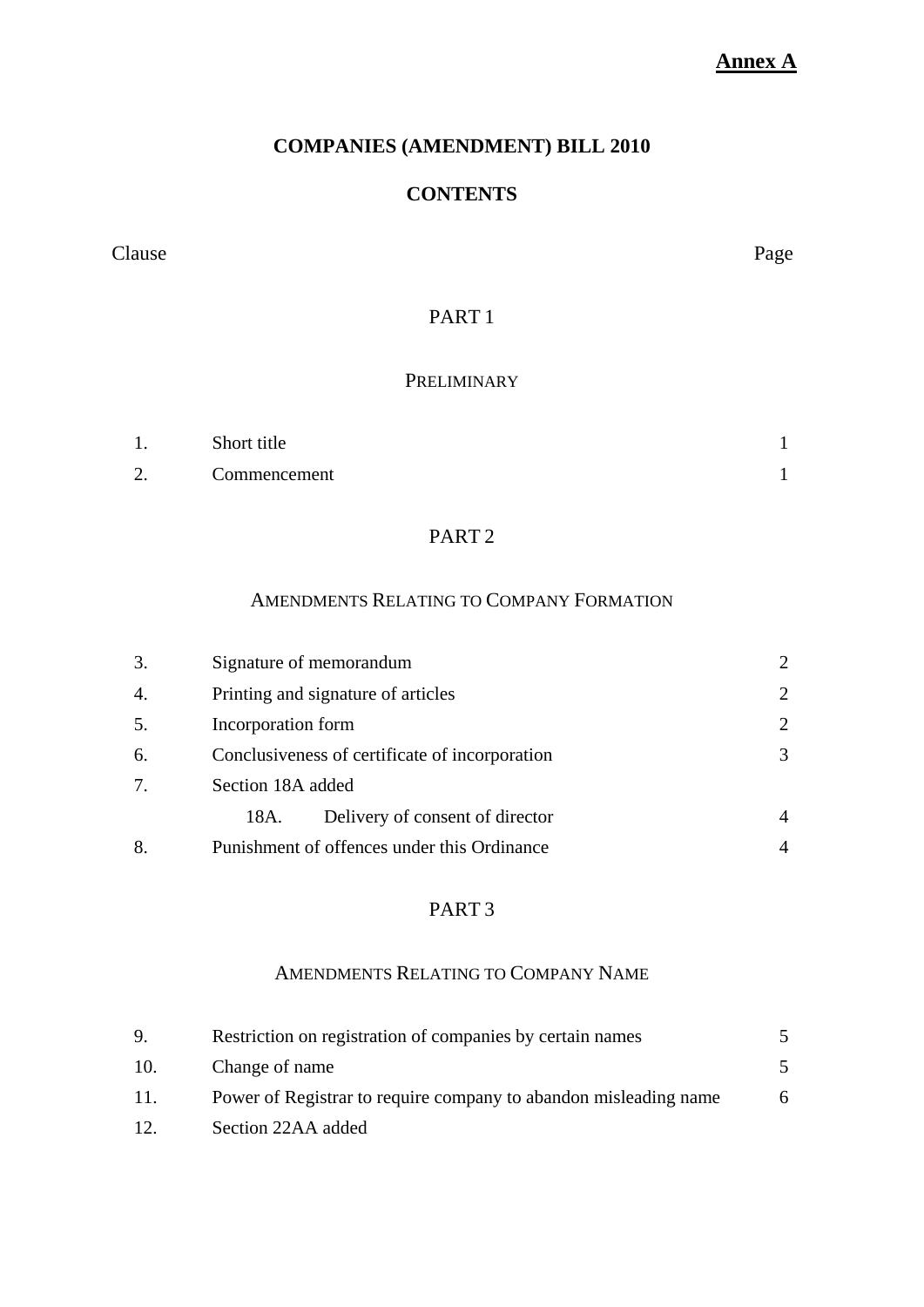|     | 22AA. | Power of Registrar to replace company name in case |  |
|-----|-------|----------------------------------------------------|--|
|     |       | of failure to comply with direction                |  |
| 13. |       | Punishment of offences under this Ordinance        |  |

#### PART 4

# AMENDMENTS RELATING TO STATUTORY DERIVATIVE ACTIONS

| 14. | Definition                                                                                                    | 9  |
|-----|---------------------------------------------------------------------------------------------------------------|----|
| 15. | Members may bring or intervene in proceedings                                                                 | 9  |
| 16. | Service of written notice                                                                                     | 10 |
| 17. | Court's power to strike out proceedings brought or intervention in<br>proceedings by members under common law | 10 |
| 18. | Effect of approval or ratification                                                                            | 10 |
| 19. | General powers of court                                                                                       | 10 |
| 20. | Discontinuance or settlement                                                                                  | 10 |

#### PART 5

# AMENDMENTS RELATING TO ELECTRONIC COMMUNICATIONS WITH REGISTRAR OF COMPANIES

| 21. | Interpretation      |                                                                               | 11 |
|-----|---------------------|-------------------------------------------------------------------------------|----|
| 22. |                     | General provisions as to annual returns                                       | 11 |
| 23. |                     | Register of directors and secretaries                                         | 12 |
| 24. |                     | Documents delivered to Registrar to conform to certain requirements           | 13 |
| 25. |                     | Sections 346A and 346B added                                                  |    |
|     | 346A.               | Documents delivered to Registrar in form of electronic<br>record              | 14 |
|     | 346B.               | Signature of documents delivered to Registrar in form<br>of electronic record | 15 |
| 26. |                     | Power of Registrar to refuse to register certain documents                    | 16 |
| 27. | Section 348BA added |                                                                               |    |
|     | 348BA.              | Registrar may issue certificates in any manner                                | 16 |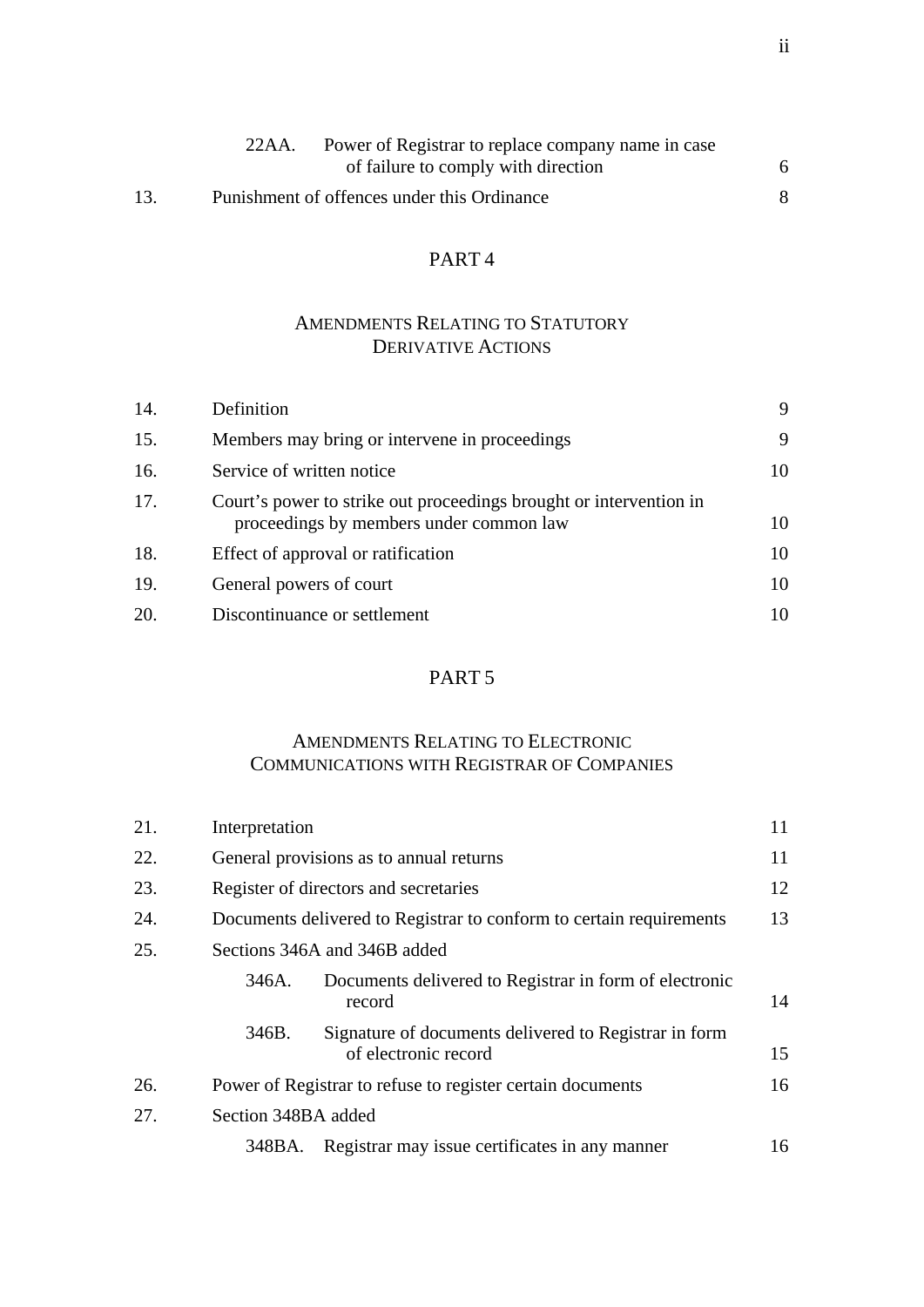# PART 6

# AMENDMENTS RELATING TO COMMUNICATIONS BY COMPANY TO ANOTHER PERSON (OTHER THAN REGISTRAR OF COMPANIES)

## **Division 1 – Companies Ordinance**

| 28. | Right to receive copies of balance sheets and directors' and auditors'                             |     |
|-----|----------------------------------------------------------------------------------------------------|-----|
|     | reports                                                                                            |     |
| 29. | Subheading repealed                                                                                |     |
| 30. | Circumstances in which listed companies may comply with section<br>129G by use of computer network | 18. |

31. Part IVAAA added

#### PART IVAAA

## COMMUNICATIONS BY COMPANY TO ANOTHER PERSON (OTHER THAN REGISTRAR)

|     | 168BAA. Interpretation                                                                       | 18 |
|-----|----------------------------------------------------------------------------------------------|----|
|     | 168BAB. Minimum period specified for purposes of sections<br>$168BAG(4)$ and $168BAH(6)$     | 20 |
|     | 168BAC. Period specified for purposes of sections<br>$168BAG(7)(a)$ and $168BAH(10)(b)$      | 21 |
|     | 168BAD. Time specified for purposes of sections $168BAF(5)(a)$<br>and $168BAG(7)(b)$         | 22 |
|     | 168BAE. Address specified for purposes of sections<br>$168BAF(2)(b)$ and $168BAG(3)(b)(iii)$ | 24 |
|     | 168BAF. Communication in hard copy form                                                      | 24 |
|     | 168BAG. Communication in electronic form                                                     | 26 |
|     | 168BAH. Communication by means of website                                                    | 28 |
|     | 168BAI. Member or debenture holder may require hard copy                                     | 32 |
| 32. | Punishment of offences under this Ordinance                                                  | 33 |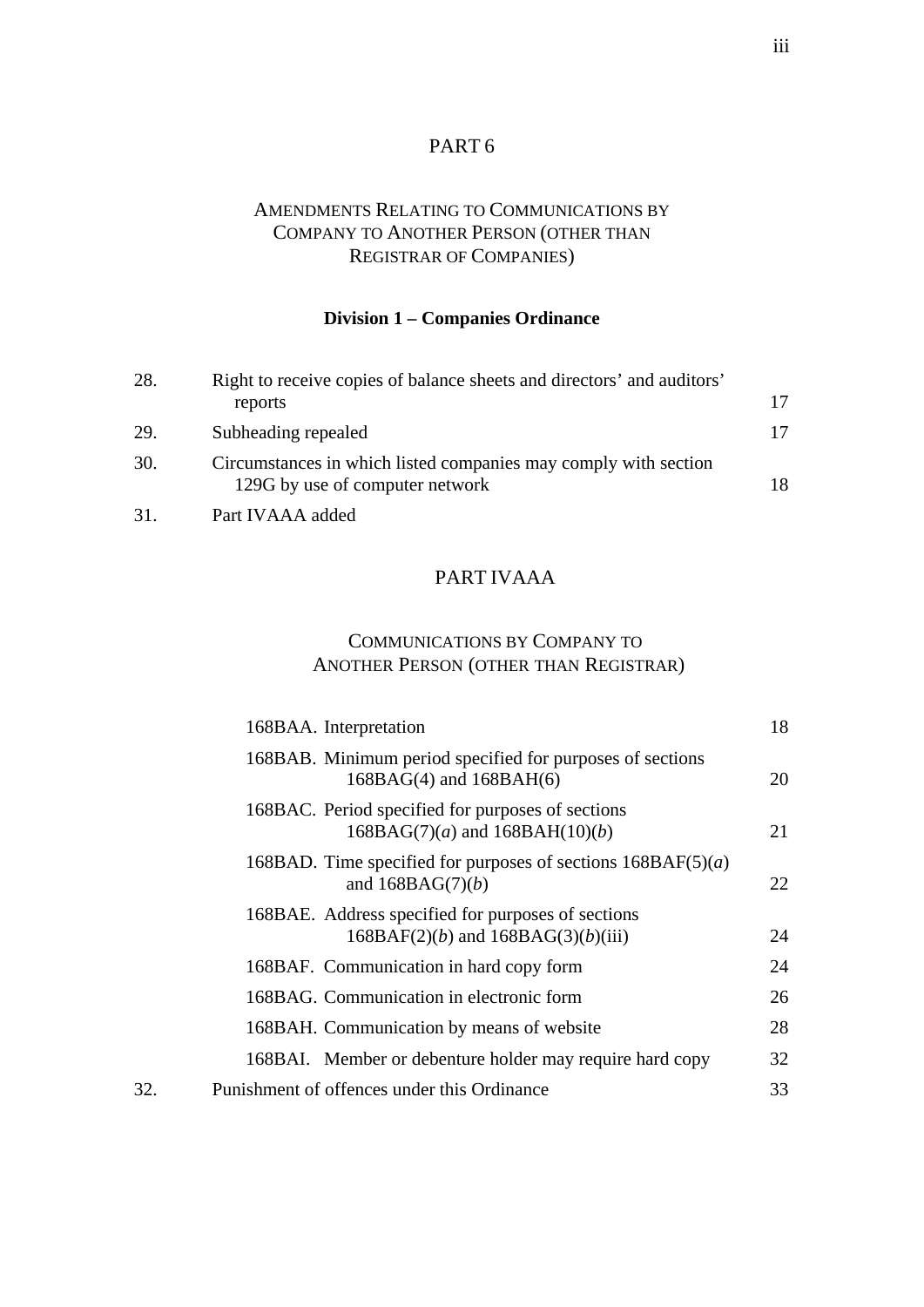#### **Division 2 – Companies (Revision of Accounts and Reports) Regulation**

| 33. | Distribution of revised accounts or directors' reports                          | 33 |
|-----|---------------------------------------------------------------------------------|----|
| 34. | Notifying recipients of summary financial reports after revision of<br>accounts | 34 |
| 35. | Documents sent under section 12 or 13 by use of computer network                | 34 |

## PART 7

#### AMENDMENTS RELATING TO PAPERLESS HOLDING AND TRANSFER OF SHARES AND DEBENTURES

#### **Division 1 – Companies Ordinance**

| 36. | Interpretation                                                                            | 34 |
|-----|-------------------------------------------------------------------------------------------|----|
| 37. | Nature of shares                                                                          | 35 |
| 38. | Numbering of shares                                                                       | 35 |
| 39. | Transfer not to be registered except on production of instrument of<br>transfer           | 35 |
| 40. | Transfer by personal representative                                                       | 36 |
| 41. | Duties of company with respect to issue of certificates                                   | 36 |
| 42. | Certificate to be evidence of title                                                       | 37 |
| 43. | Register of members                                                                       | 37 |
| 44. | Register to be evidence                                                                   | 38 |
| 45. | Provisions relating to acquisition of minority shares after successful<br>take-over offer | 38 |
| 46. | Punishment of offences under this Ordinance                                               | 38 |

#### **Division 2 – Companies (Winding-up) Rules**

| 47. | Forms | 39<br>ັ |
|-----|-------|---------|
|     |       |         |

#### **Division 3 – Securities and Futures Ordinance**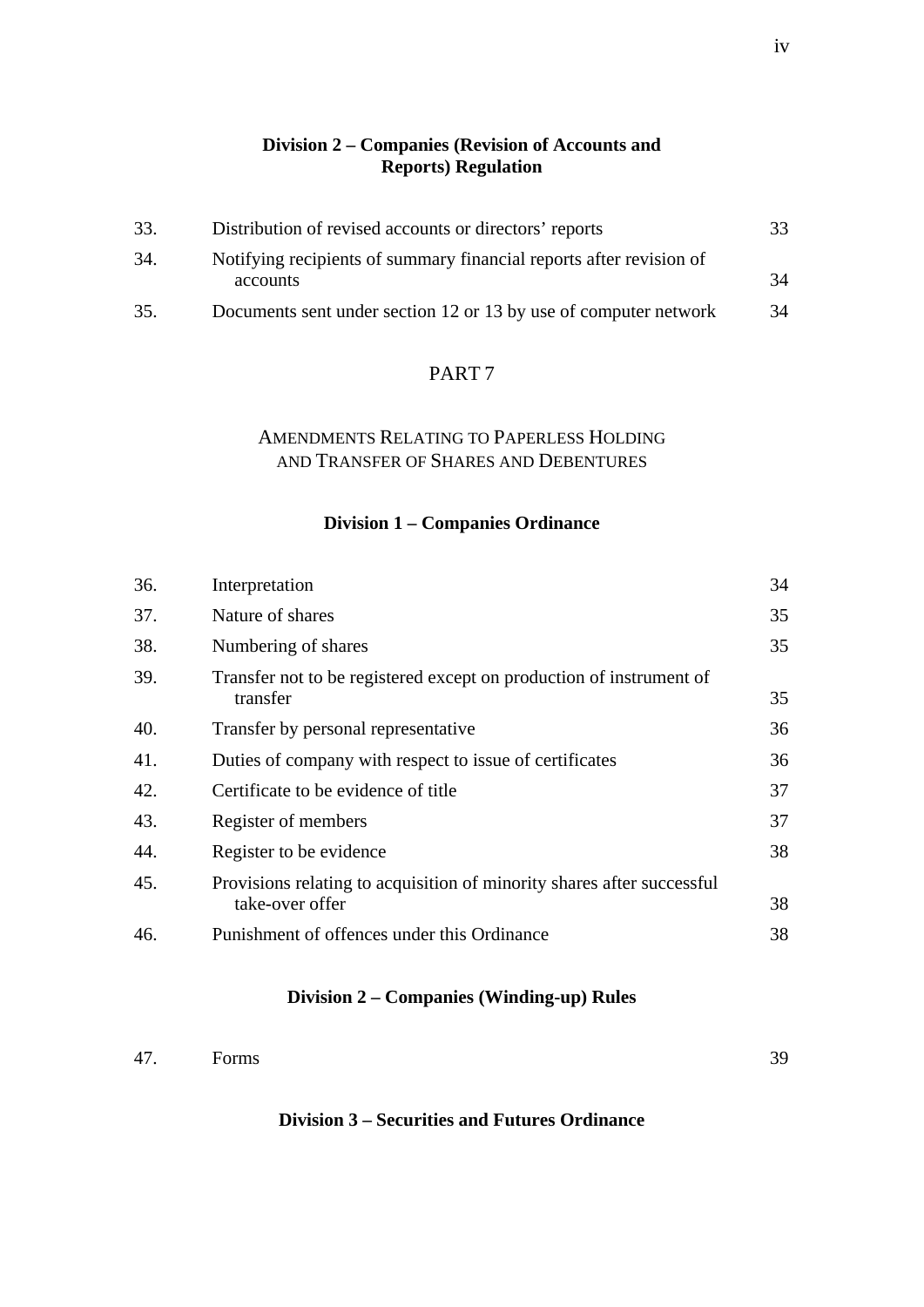# 48. Rules by Commission 39

# PART 8

# MISCELLANEOUS AMENDMENTS

| Power to dispense with certain words in name of charitable and other<br>companies     | 41 |
|---------------------------------------------------------------------------------------|----|
| Power of Registrar to require company to change misleading or<br>offensive name, etc. | 41 |
| Non voting shares and shares with different voting rights                             | 41 |
| Approval of company required for allotment of shares by directors                     | 42 |
| Power to close register of members and register of debenture holders                  | 42 |
| Register to be evidence                                                               | 43 |
| Interpretation of provisions as to prospectuses                                       | 43 |
| Power to make regulations                                                             | 43 |
| <b>First Schedule amended</b>                                                         | 43 |
|                                                                                       |    |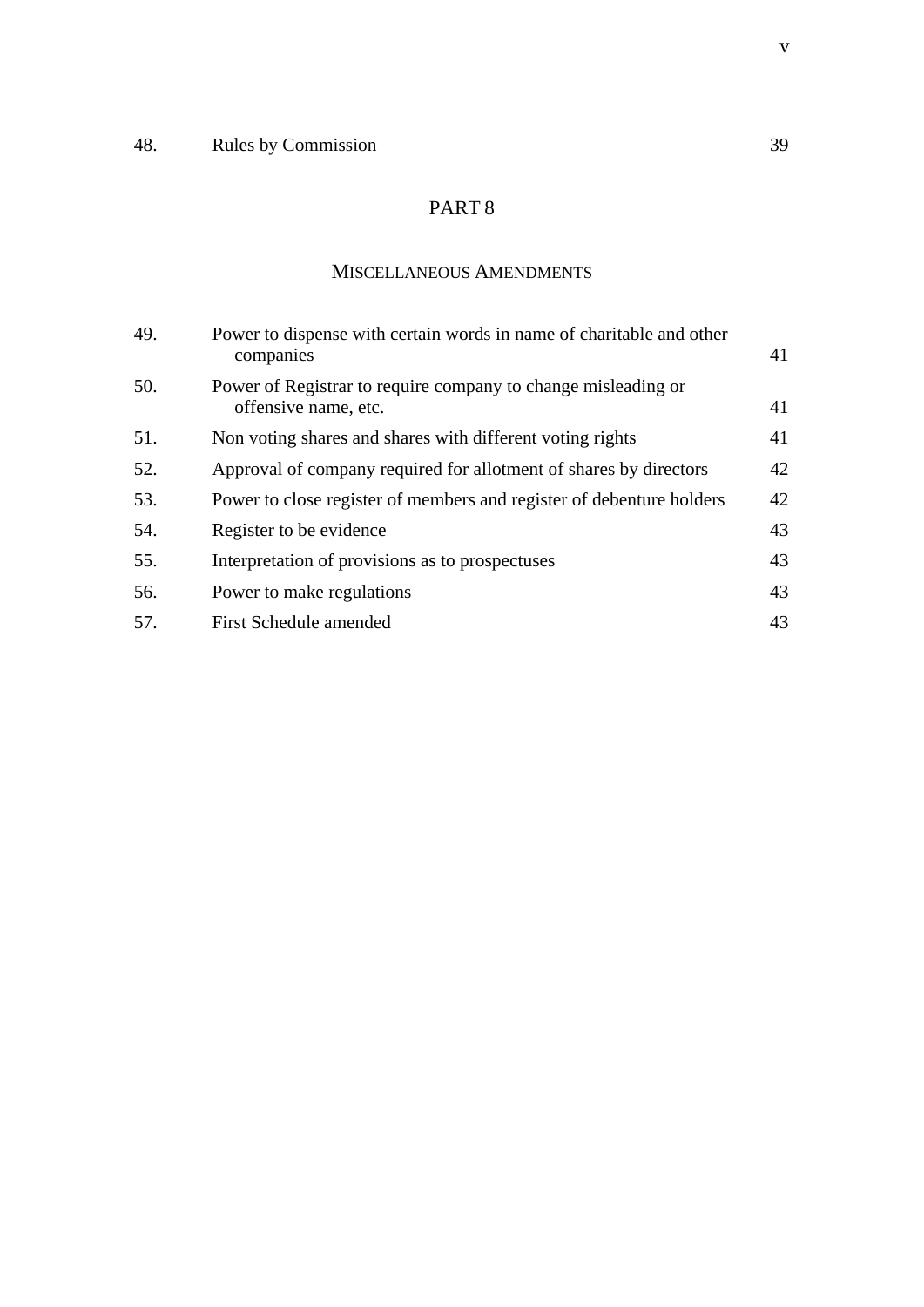# A BILL

#### To

Amend the Companies Ordinance and its subsidiary legislation to streamline the company formation procedures; to extend the powers of the Registrar of Companies to direct a change of company name; to enlarge the class of persons who may bring or intervene in statutory derivative actions under Part IVAA of the Ordinance; to provide for electronic communications with the Registrar; to provide for the modes of communications by a company to any person other than the Registrar; to remove obstacles to the introduction of paperless holding and transfer of shares and debentures; and to make related and miscellaneous amendments to the Ordinance and its subsidiary legislation and the Securities and Futures Ordinance.

Enacted by the Legislative Council.

# PART 1

#### PRELIMINARY

#### **1. Short title**

This Ordinance may be cited as the Companies (Amendment) Ordinance 2010.

#### **2. Commencement**

This Ordinance comes into operation on a day to be appointed by the Secretary for Financial Services and the Treasury by notice published in the Gazette.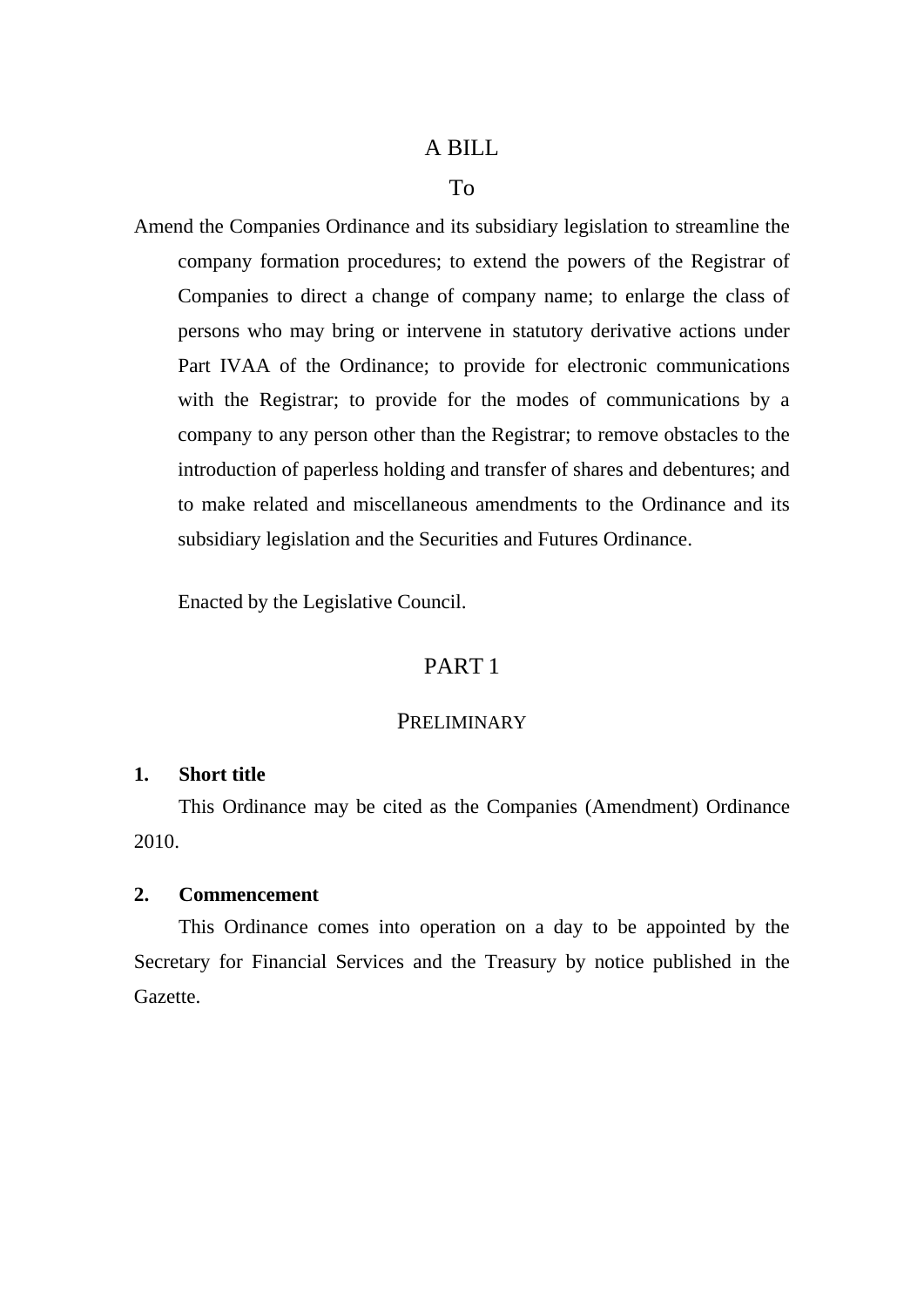# PART 2

# AMENDMENTS RELATING TO COMPANY FORMATION

#### **3. Signature of memorandum**

(1) Section 6(1) of the Companies Ordinance (Cap. 32) is amended by repealing everything after "founder member" and substituting "of the company.".

(2) Section 6(2) is repealed.

#### **4. Printing and signature of articles**

(1) Section  $12(1)(c)$  is amended by repealing everything after "founder" member" and substituting "of the company.".

(2) Section 12(2) is repealed.

## **5. Incorporation form**

(1) Section 14A(2)(*f*) is amended by repealing "guarantee, the" and substituting "guarantee, the number of members with which the company proposes to be registered on its incorporation, and the".

- (2) Section  $14A(2)(i)$  is amended by repealing "and".
- (3) Section  $14A(2)(k)$  is repealed and the following substituted
	- " $(k)$  if the signatory is to be a director of the company on its incorporation, a statement by the signatory –
		- (i) that he or she has consented to be a director of the company; and
		- (ii) if the signatory is an individual, that he or she has attained the age of 18 years; and
	- (*l*) in relation to each person (other than the signatory) who is to be a director of the company on its incorporation –
		- (i) a statement by the person that he or she has consented to be a director of the company and, if the person is an individual, that he or she has attained the age of 18 years; or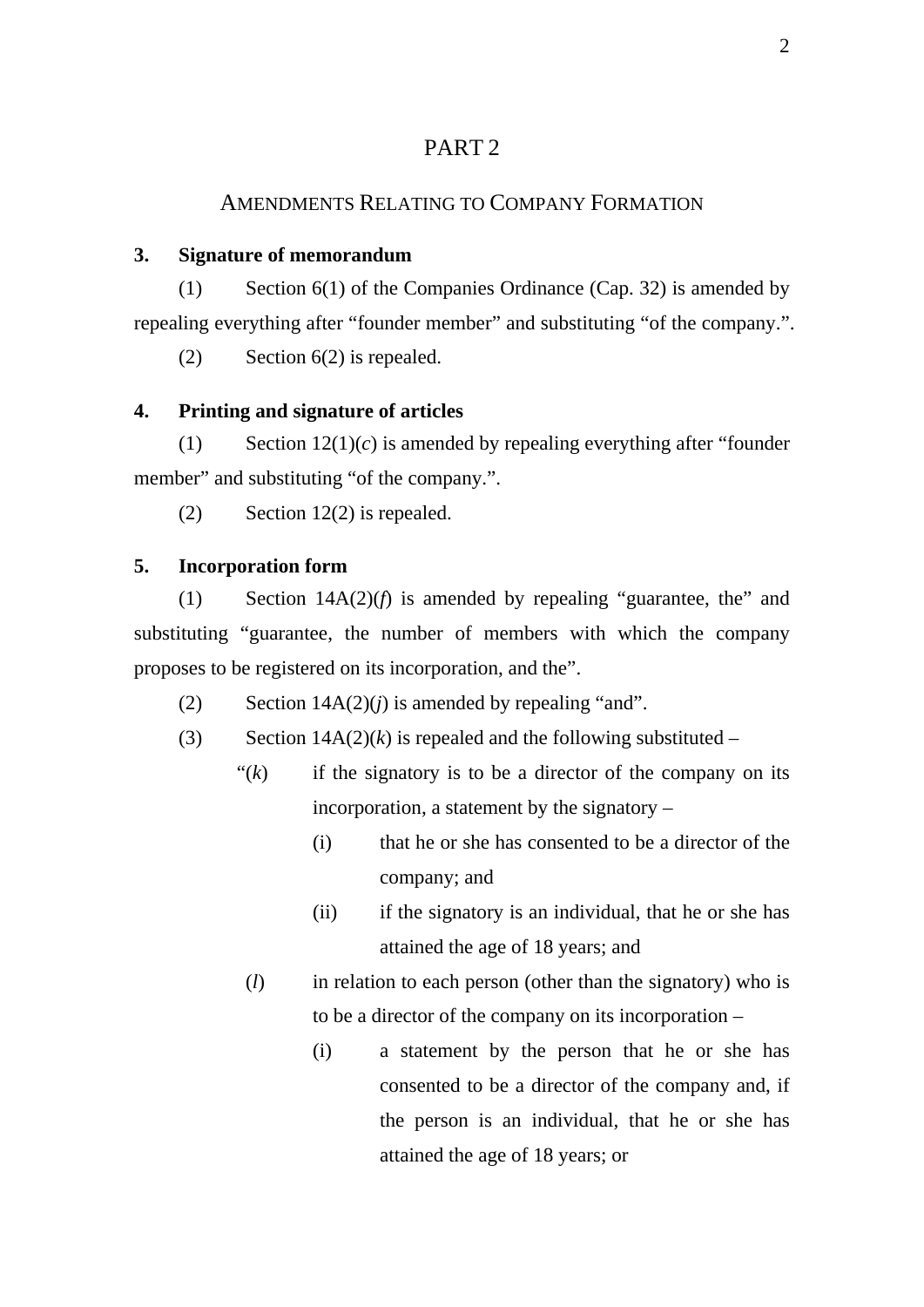(ii) a statement by the signatory that the person has consented to be a director of the company and, if the person is an individual, that the person has attained the age of 18 years.".

(4) Section 14A(3) is amended by repealing everything after "signed by any" and substituting "person who is named in the form as a founder member.".

(5) Section 14A is amended by adding –

"(5) In subsection (2), "signatory" (  $\mathfrak{F} \boxtimes \mathcal{A}$ ), in relation to an incorporation form, means the person who signs the form for the purposes of subsection (3).

(6) The Financial Secretary may, by order published in the Gazette, amend subsection (2).".

# **6. Conclusiveness of certificate of incorporation**

(1) Section 18(2) is amended by repealing everything after "statement of compliance" and before "shall" and substituting "specified in subsection (3)".

(2) Section 18(2) is amended by adding "with all the requirements referred to in subsection (1)" after "evidence of compliance".

(3) Section 18 is amended by adding  $-$ 

"(3) The statement specified for the purposes of subsection  $(2)$  is a statement –

- (*a*) certifying the company's compliance with all the requirements referred to in subsection (1):
- (*b*) certifying that the particulars contained in the incorporation form are accurate and consistent with those contained in the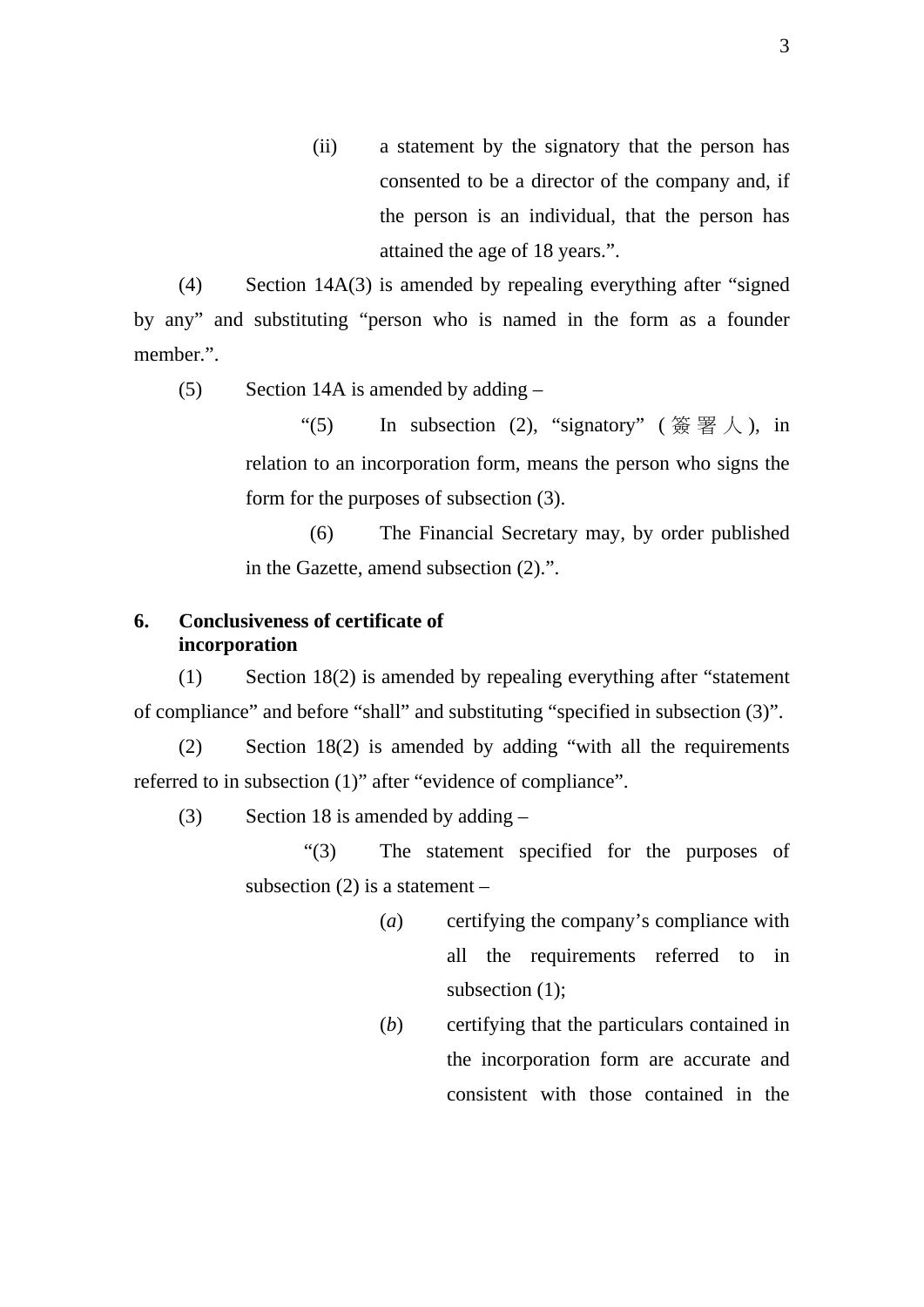memorandum and articles of the company; and

(*c*) signed by the founder member who signs the form for the purposes of section  $14A(3)$ .".

#### **7. Section 18A added**

The following is added –

#### "**18A. Delivery of consent of director**

(1) Each consent given for the purposes of section 14A(2)(*l*)(ii) in relation to a company intended to be incorporated must be delivered to the Registrar in the specified form not later than 14 days after the date of incorporation of the company.

(2) If subsection (1) is contravened, the company, every officer of the company who is in default, and the founder member who signs the incorporation form for the purposes of section 14A(3), commit an offence, and each is liable to a fine and, for continued contravention, to a daily default fine.

(3) In any proceedings against a founder member for an offence under this section, it is a defence for the founder member to establish that he or she took all reasonable steps to secure compliance with subsection  $(1)$ .".

#### **8. Punishment of offences under this Ordinance**

The Twelfth Schedule is amended by adding –

"18A(2) Failing to deliver to the Registrar any consent to be a director Summary level 3 \$300".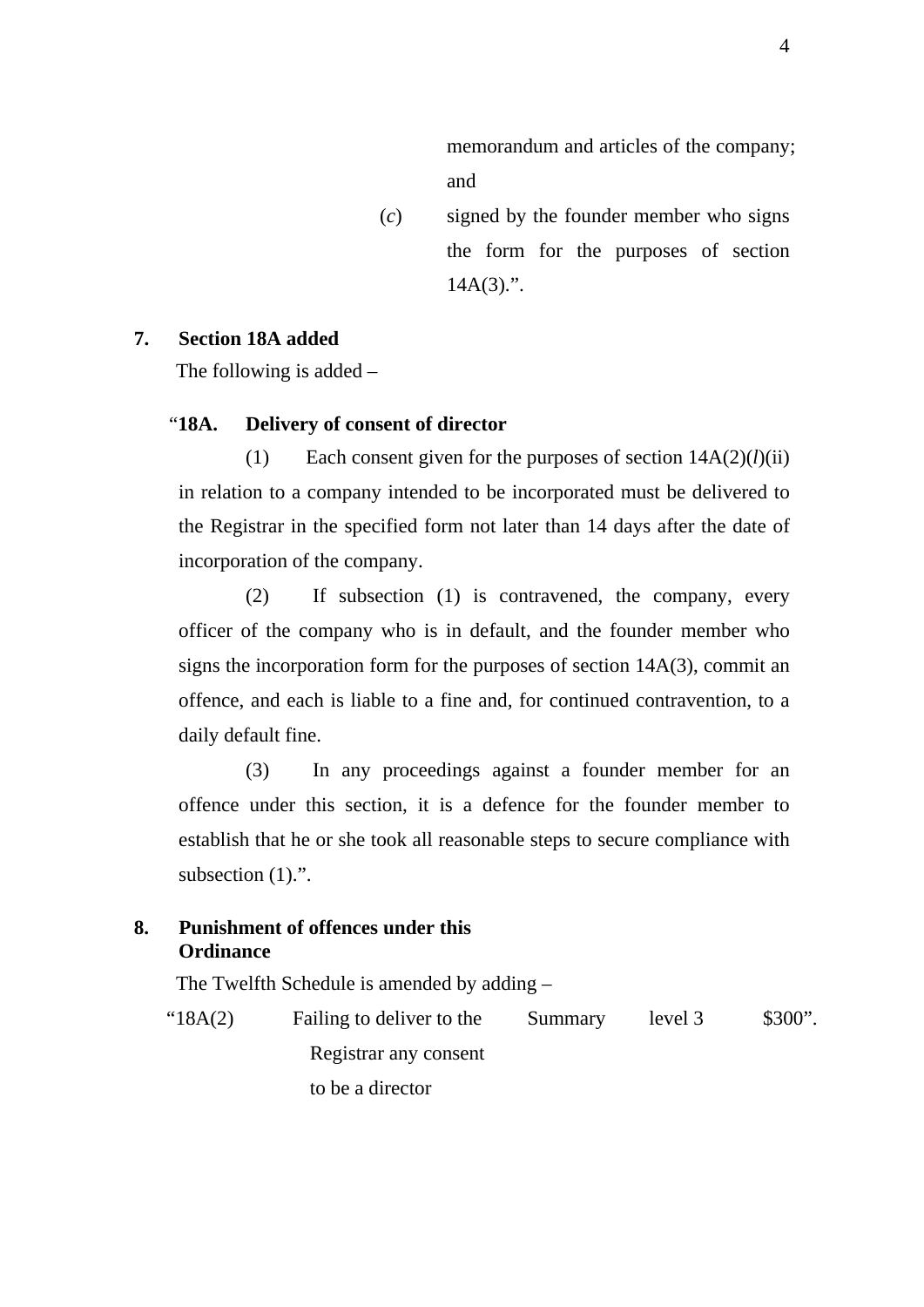#### PART 3

# AMENDMENTS RELATING TO COMPANY NAME

#### **9. Restriction on registration of companies by certain names**

 (1) Section 20 of the Companies Ordinance (Cap. 32) is amended by adding –

> "(2A) Except with the consent of the Registrar, a company must not be registered by a name that is the same as a name for which a direction has been given under section 22 or 22A on or after the commencement of the Companies (Amendment) Ordinance  $2010($  of  $2010)$ .".

(2) Section 20(3) is amended by adding "or  $(2A)$ " after " $(1)(a)$  or  $(b)$ ".

#### **10. Change of name**

(1) Section 22 is amended by adding  $-$ 

"(3A) If in the opinion of the Registrar a company has been registered by a name by which, at the time of the registration, the company must not be registered under section 20(2), the Registrar may in writing, within 3 months after the time of the registration, direct the company to change the name within the period specified by the Registrar.

(3B) The Registrar may in writing direct a company to change, within the period specified by the Registrar, a name by which the company has been registered if the Registrar receives, from a person in whose favour an order is made by a court restraining the company from using the name or any part of the name –

- (*a*) an office copy of the order; and
- (*b*) a notice in the specified form.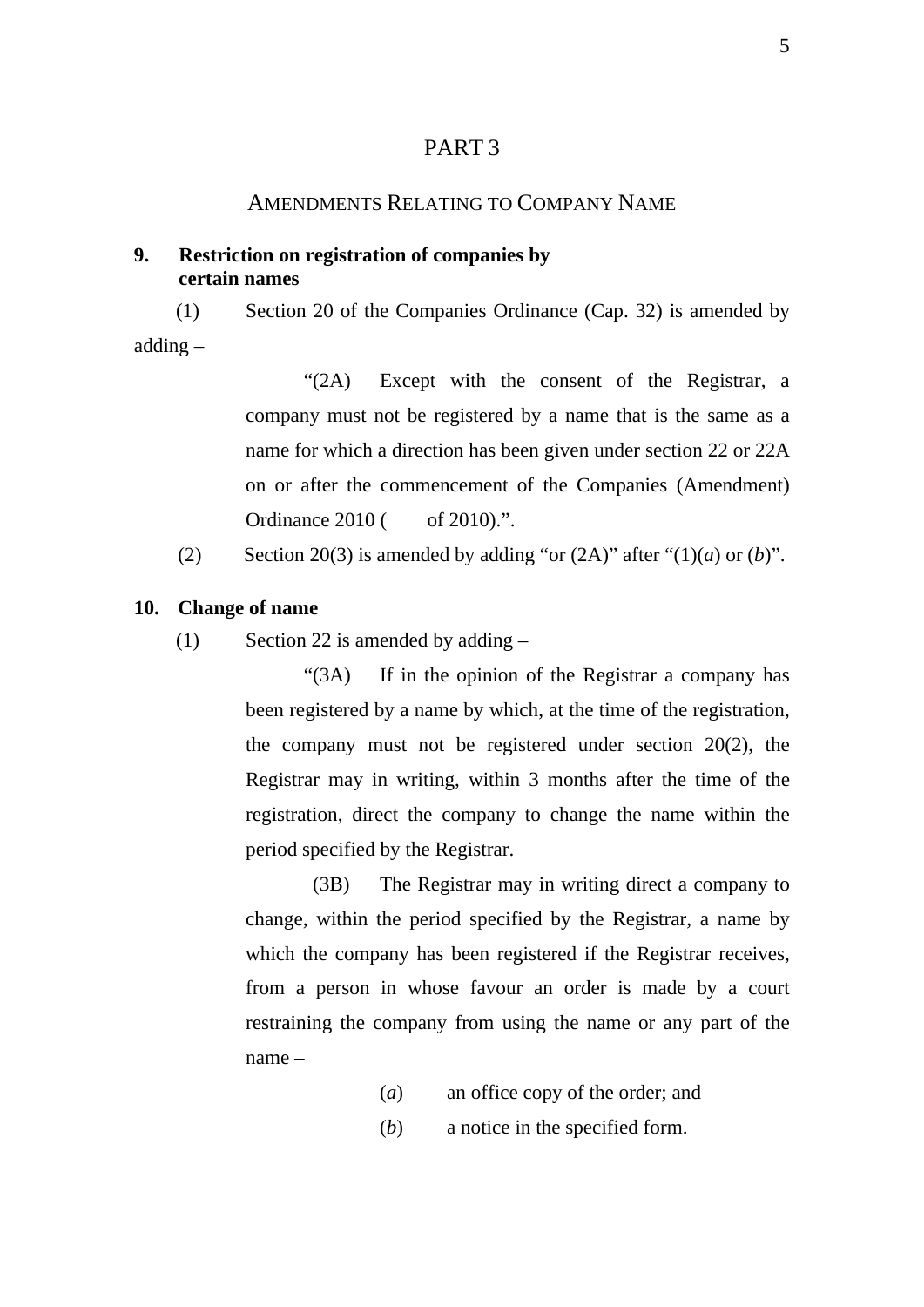(3C) In subsection (3B), "court" (法院) means any court of the Hong Kong Special Administrative Region of competent jurisdiction.".

(2) Section 22(5) is amended by repealing "or (4)" and substituting ",  $(3A)$ ,  $(3B)$  or  $(4)$ ".

#### **11. Power of Registrar to require company to abandon misleading name**

(1) The heading of section 22A is amended by repealing "**abandon misleading name**" and substituting "**change misleading or offensive name, etc.**".

(2) Section 22A is amended by adding –

"(1A) If in the opinion of the Registrar a company has been registered by a name by which, at the time of the registration, the company must not be registered under section  $20(1)(c)$  or  $(d)$ , the Registrar may direct the company to change the name.".

#### **12. Section 22AA added**

The following is added –

#### "**22AA. Power of Registrar to replace company name in case of failure to comply with direction**

- (1) This section applies if
	- (*a*) on or after the commencement of the Companies (Amendment) Ordinance  $2010$  ( of 2010), the Registrar directs a company to change a name under section 22(2), (3A), (3B) or (4) or 22A(1) or  $(1A)$ ; and
	- (*b*) the company fails to comply with the direction –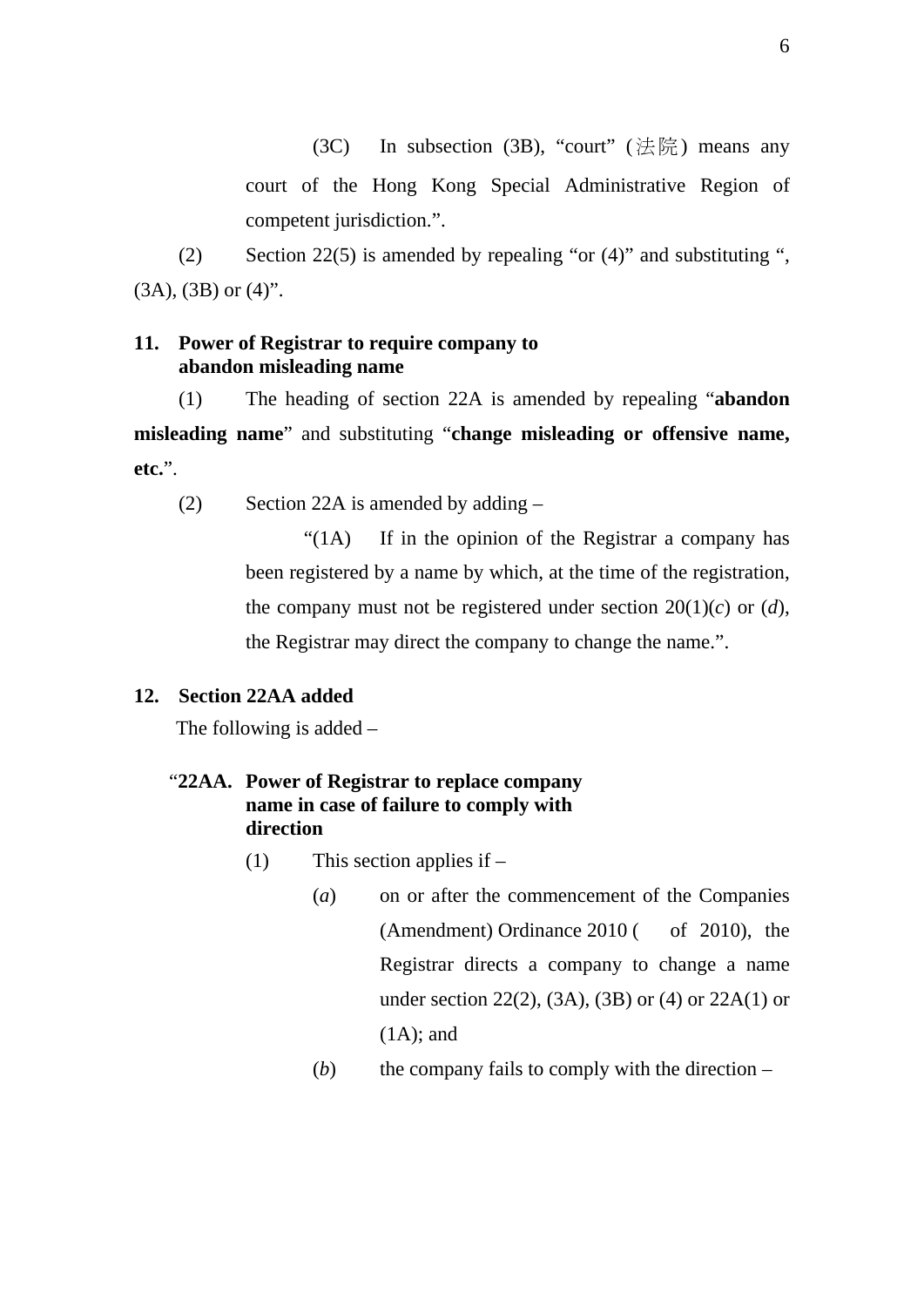- (i) in the case of a direction under section  $22(2)$ ,  $(3A)$ ,  $(3B)$  or  $(4)$ , within the period specified by the Registrar or, if the period is extended under section 22(5), the extended period; and
- (ii) in the case of a direction under section  $22A(1)$  or  $(1A)$ , within the period specified in section 22A(2) or, if a period is specified by the court under section 22A(3) for the direction, the period specified by the court.

(2) Without limiting sections 22(6) and 22A(4), the Registrar may replace the name with –

- (*a*) if the name is in English, a new name that consists of the words "Company Registration Number" as its prefix, followed by the registration number of the company as stated in the certificate of incorporation;
- (*b*) if the name is in Chinese, a new name that consists of the Chinese characters "公司註冊編 號" as its prefix, followed by the registration number of the company as stated in the certificate of incorporation; or
- (*c*) if the name is both in English and Chinese, a new name in English that consists of the words "Company Registration Number" as its prefix, followed by the registration number of the company as stated in the certificate of incorporation, and in Chinese that consists of the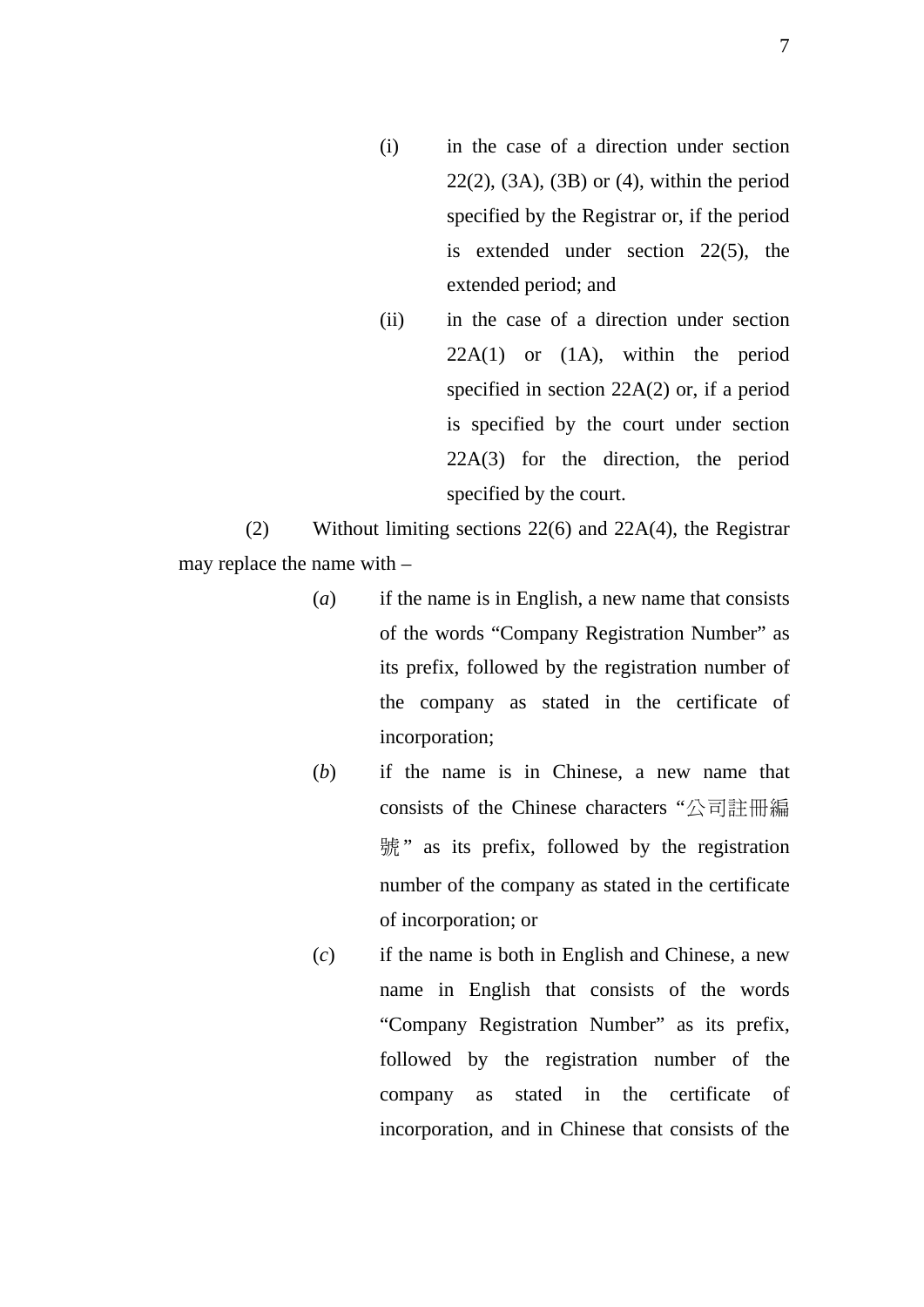Chinese characters "公司註冊編號" as its prefix, followed by that registration number.

(3) On replacing the name with a new name, the Registrar must enter the new name on the register in place of the replaced name.

(4) The replacement takes effect on the date on which the new name is entered on the register under subsection (3).

(5) Within 30 days after entering the new name on the register, the Registrar must –

(*a*) by notice in writing notify the company of  $-$ 

- (i) the fact that a name of the company has been replaced with a new name; and
- (ii) the date on which the replacement takes effect under subsection (4); and
- (*b*) by notice in the Gazette notify that fact and that date.

(6) A replacement of a name of a company under this section does not affect any rights or obligations of the company or render defective any legal proceedings by or against it. Any legal proceedings that could have been commenced or continued against the company by the replaced name may be commenced or continued against it by its new name.".

# **13. Punishment of offences under this Ordinance**

The Twelfth Schedule is amended, in the entry relating to section 22A(4), in the second column, by adding "or offensive, etc." after "misleading".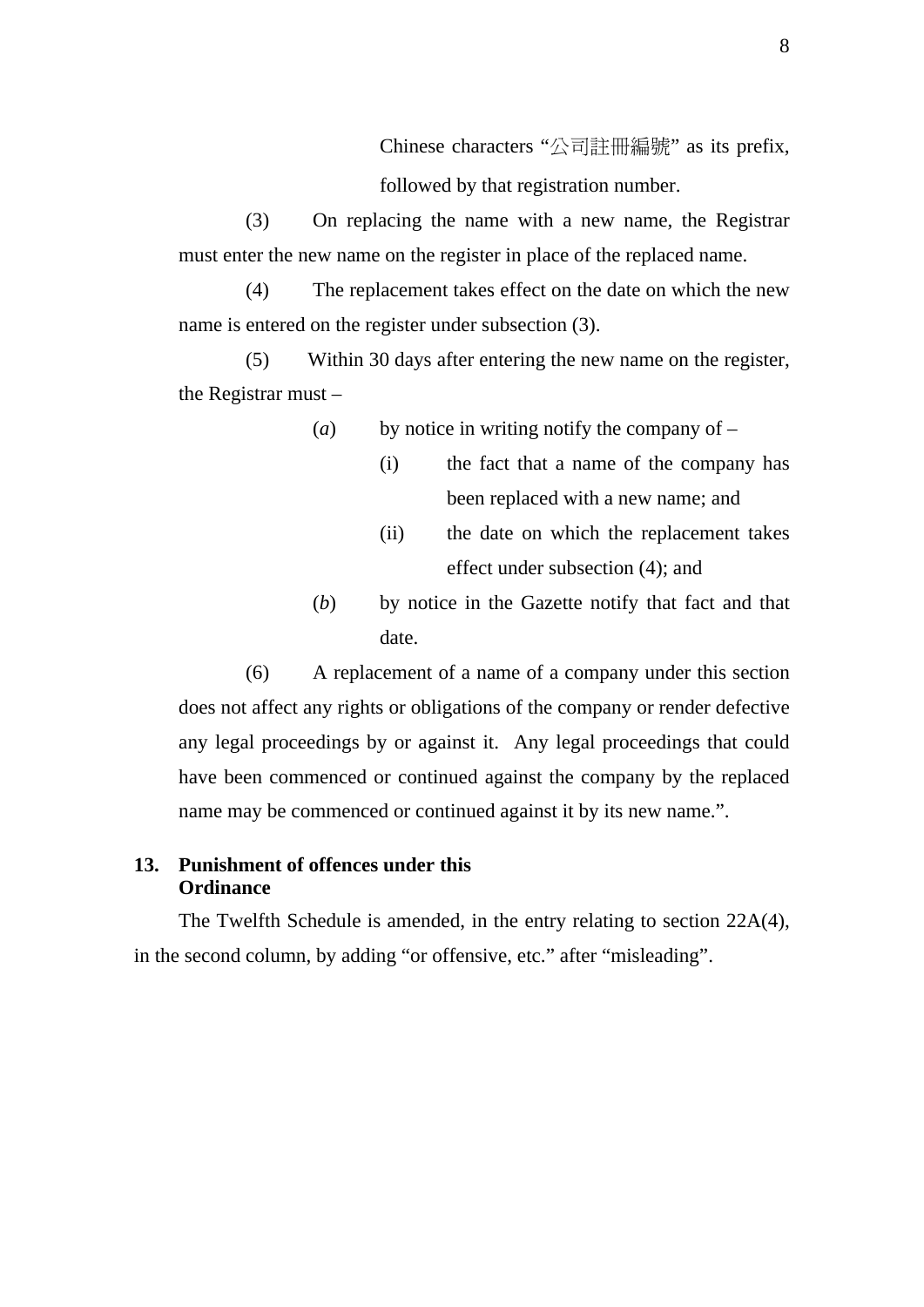# PART 4

# AMENDMENTS RELATING TO STATUTORY DERIVATIVE **ACTIONS**

## **14. Definition**

(1) Section 168BA of the Companies Ordinance (Cap. 32) is amended by repealing "requires, "proceedings"" and substituting –

"requires –

"proceedings"".

(2) Section 168BA is amended, in the English text, in the definition of "proceedings", by repealing "court." and substituting "court;".

(3) Section 168BA is amended by adding –

""related company" (有關連公司), in relation to a specified corporation, means –

- (*a*) a subsidiary of the corporation;
- (*b*) a holding company of the corporation; or
- (*c*) a subsidiary of a holding company of the corporation.".

# **15. Members may bring or intervene in proceedings**

(1) The heading of section 168BC is repealed and the following substituted –

# "**Bringing or intervening in proceedings on behalf of specified corporation**".

(2) Section 168BC(1) is amended by adding "or of a related company of a specified corporation" after "a specified corporation".

(3) Section 168BC(3) is amended by adding "or on the application of a member of a related company of a specified corporation" after "a specified corporation".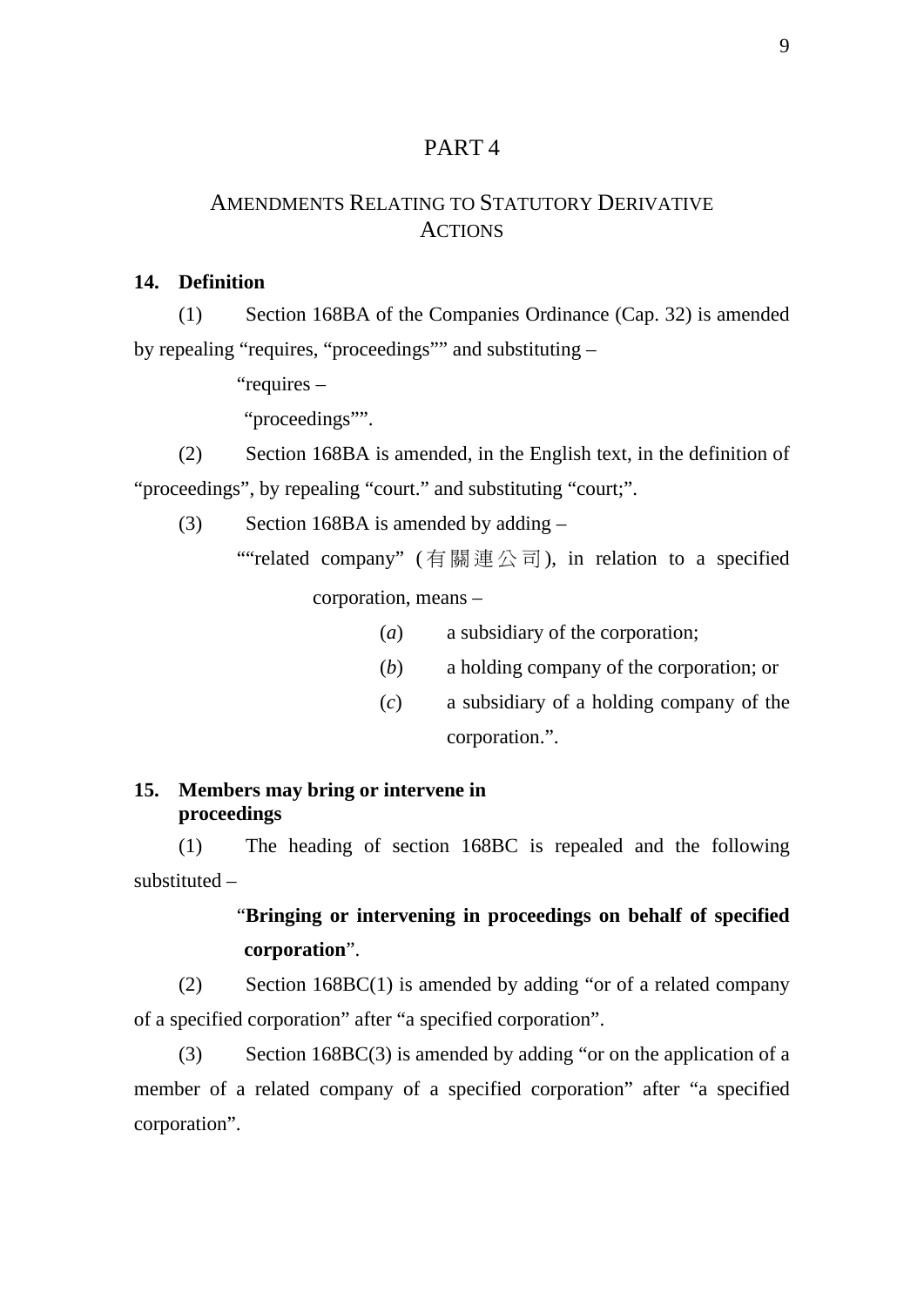(4) Section 168BC(4) is amended by adding ", or any common law right of a member of a related company of a specified corporation," after "a specified corporation".

(5) Section 168BC(6) is amended by adding ", or of a related company of a specified corporation," after "a specified corporation".

#### **16. Service of written notice**

Section 168BD(1) is amended by adding ", or of a related company of a specified corporation," after "a specified corporation".

# **17. Court's power to strike out proceedings brought or intervention in proceedings by members under common law**

(1) The heading of section 168BE is repealed and the following substituted –

# "**Court's power relating to proceedings brought or intervened in on behalf of specified corporation under common law**".

(2) Section 168BE(1) is amended by adding ", or of a related company of a specified corporation," after "a specified corporation".

#### **18. Effect of approval or ratification**

(1) Section  $168BF(1)(a)$  is amended by adding ", or of a related company of the specified corporation," after "the specified corporation".

(2) Section 168BF(2) is amended by adding ", or of a related company of the specified corporation," after "member of the specified corporation".

#### **19. General powers of court**

Section 168BG(1) is amended by adding ", or of a related company of a specified corporation," after "a specified corporation".

#### **20. Discontinuance or settlement**

Section 168BJ is amended by adding ", or of a related company of a specified corporation," after "specified corporation".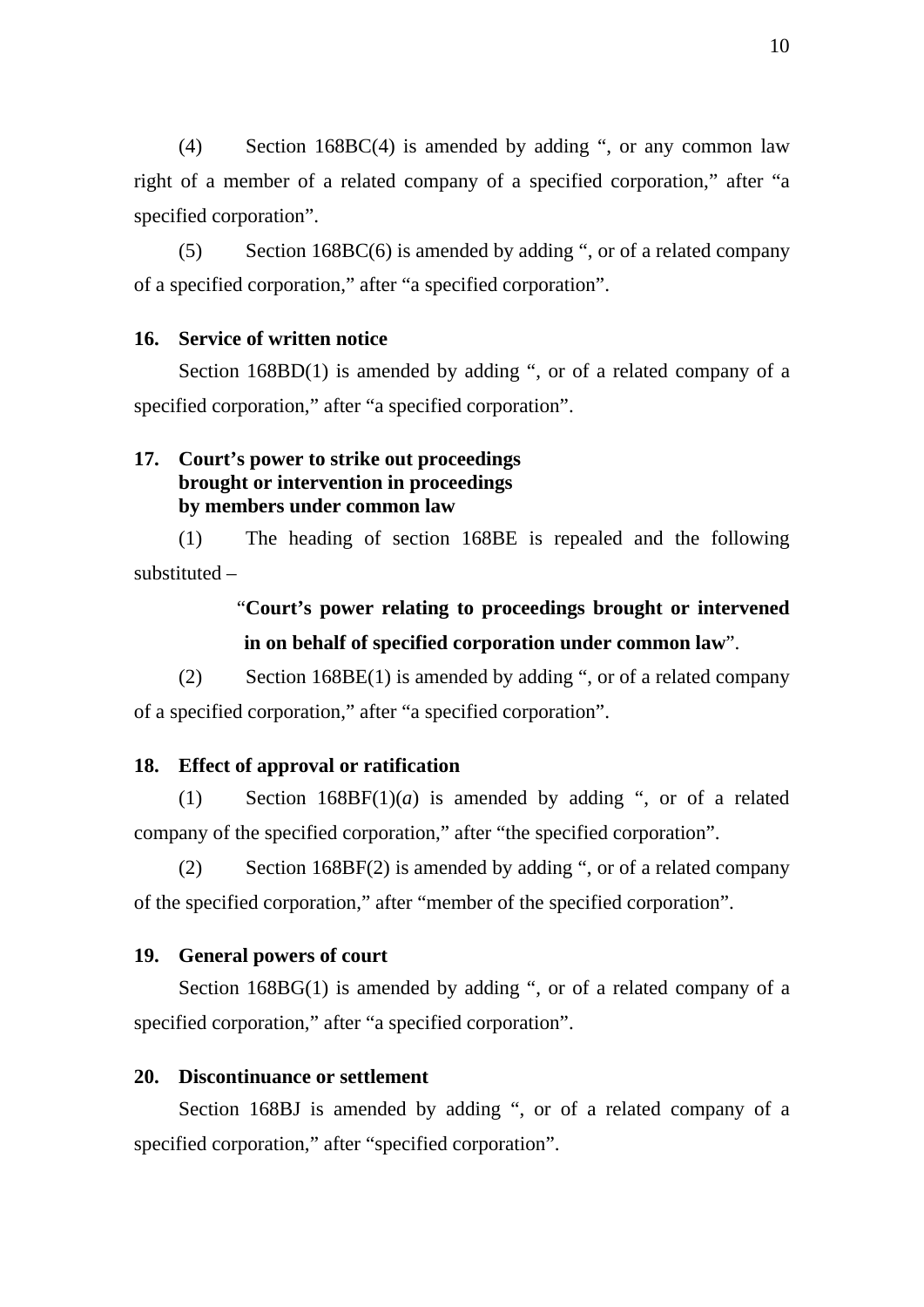# PART 5

# AMENDMENTS RELATING TO ELECTRONIC COMMUNICATIONS WITH REGISTRAR OF COMPANIES

#### **21. Interpretation**

Section 2(1) of the Companies Ordinance (Cap. 32) is amended by adding –

""digital signature" (數碼簽署) has the meaning given by section 2(1) of the

Electronic Transactions Ordinance (Cap. 553);

"recognized certificate" (認可證書) has the meaning given by section  $2(1)$ of the Electronic Transactions Ordinance (Cap. 553);".

#### **22. General provisions as to annual returns**

(1) Section 109(1) is amended by repealing "signed by a director or the secretary of the company".

(2) Section 109(1A) is amended by repealing "signed by a director or the secretary of the company".

(3) Section 109 is amended by adding  $-$ 

"(1C) A copy of an annual return forwarded for the purposes of subsection  $(1)$  or  $(1)$  in relation to a company must –

- (*a*) if forwarded in the form of an electronic record –
	- (i) be signed by a director or the secretary of the company; or
	- (ii) contain an acknowledgment, by a person who is authorized by the company to deliver any document under this Ordinance on the company's behalf and whose authorization has been notified to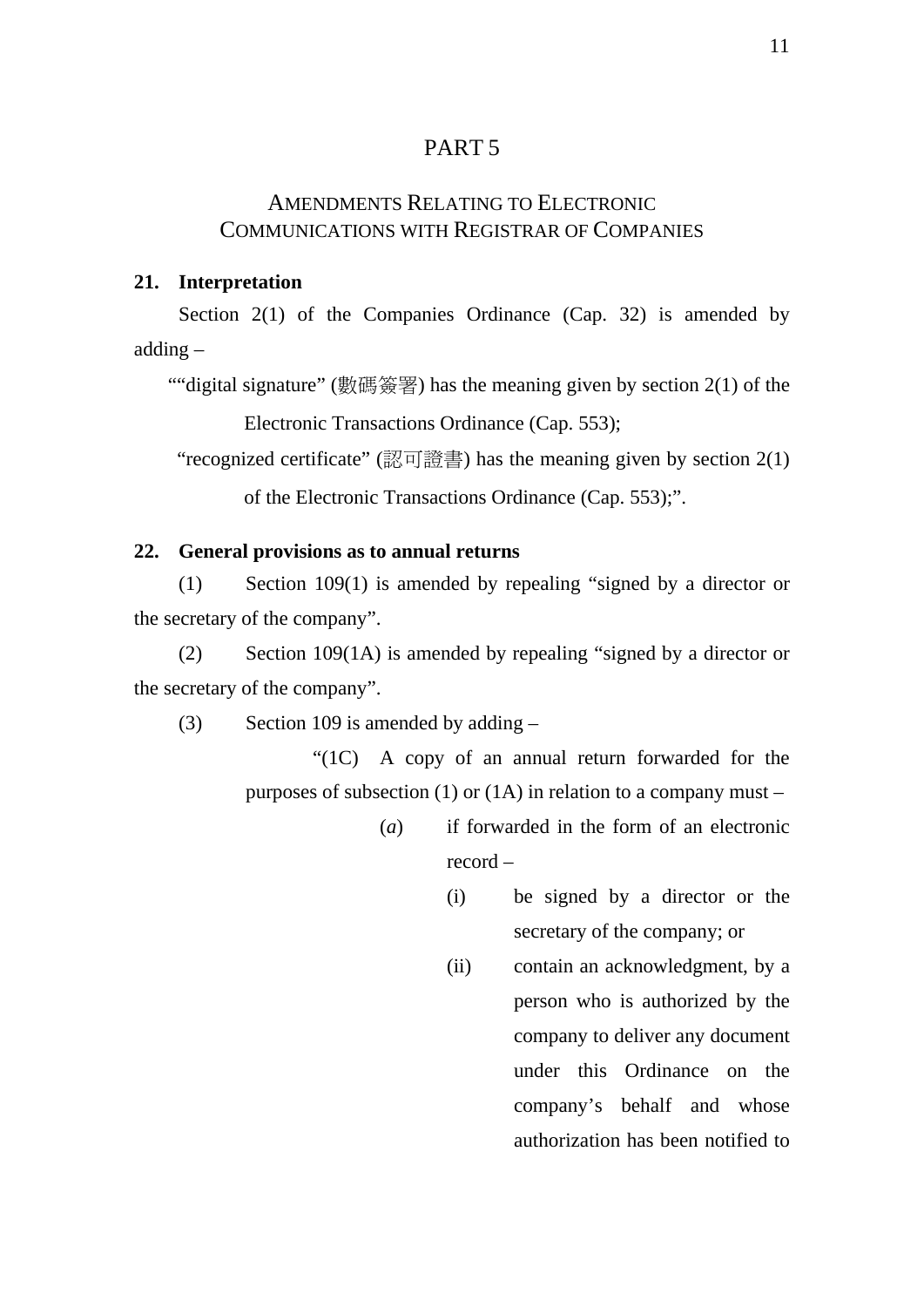the Registrar, to the effect that the person is authorized by a director or the secretary of the company to forward the copy; or

(*b*) if forwarded in paper form, be signed by a director or the secretary of the company.".

#### **23. Register of directors and secretaries**

(1) Section 158(4AA) is amended by repealing ", signed by the person, that he has accepted the appointment and that he" and substituting "that the person has accepted the appointment and that the person".

(2) Section 158 is amended by adding  $-$ 

"(4AB) A statement sent for the purposes of subsection (4AA) in relation to a person appointed as a director of a company must –

- (*a*) if sent in the form of an electronic record –
	- (i) be signed by the person; or
	- (ii) contain an acknowledgment, by another person who is authorized by the person to deliver any document under this Ordinance on the person's behalf and whose authorization has been notified to the Registrar, to the effect that that other person is authorized by the person to send the statement; or
- (*b*) if sent in paper form, be signed by the person.".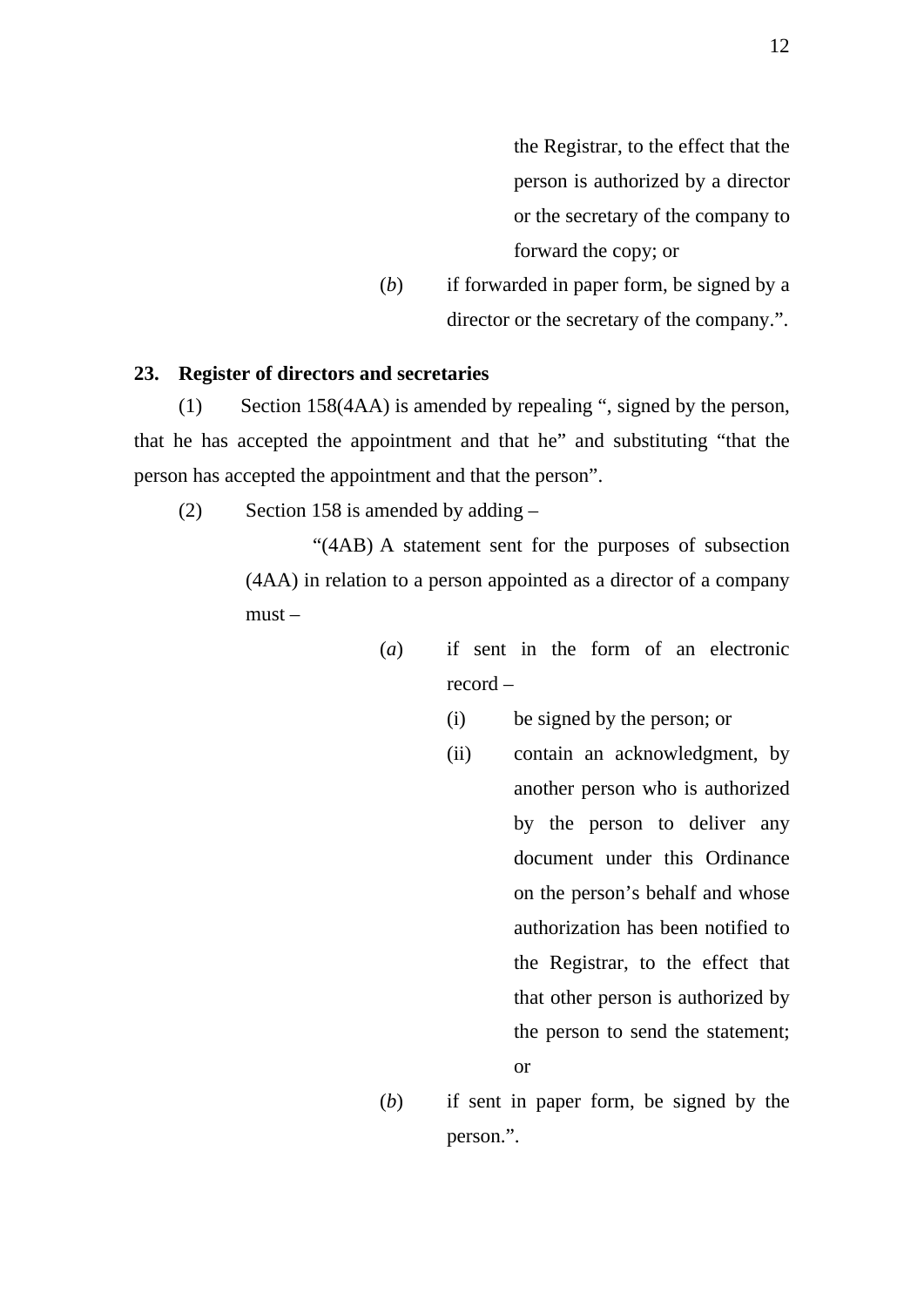(3) Section 158(5A) is amended by repealing ", signed by such person, that he has accepted his nomination and that he" and substituting "that the person has accepted the nomination and that the person".

(4) Section 158 is amended by adding –

"(5B) A statement sent for the purposes of subsection (5A) in relation to a person nominated as a reserve director of a private company must –

- (*a*) if sent in the form of an electronic record –
	- (i) be signed by the person; or
	- (ii) contain an acknowledgment, by another person who is authorized by the person to deliver any document under this Ordinance on the person's behalf and whose authorization has been notified to the Registrar, to the effect that that other person is authorized by the person to send the statement; or
- (*b*) if sent in paper form, be signed by the person.".

(5) Section 158(8) is amended by repealing "(4A) or (5A)" and substituting " $(4AB)$ ,  $(4A)$ ,  $(5A)$  or  $(5B)$ ".

#### **24. Documents delivered to Registrar to conform to certain requirements**

(1) Section 346(2) is amended by repealing "; and any such notice shall be served by registered post".

(2) Section 346 is amended by adding  $-$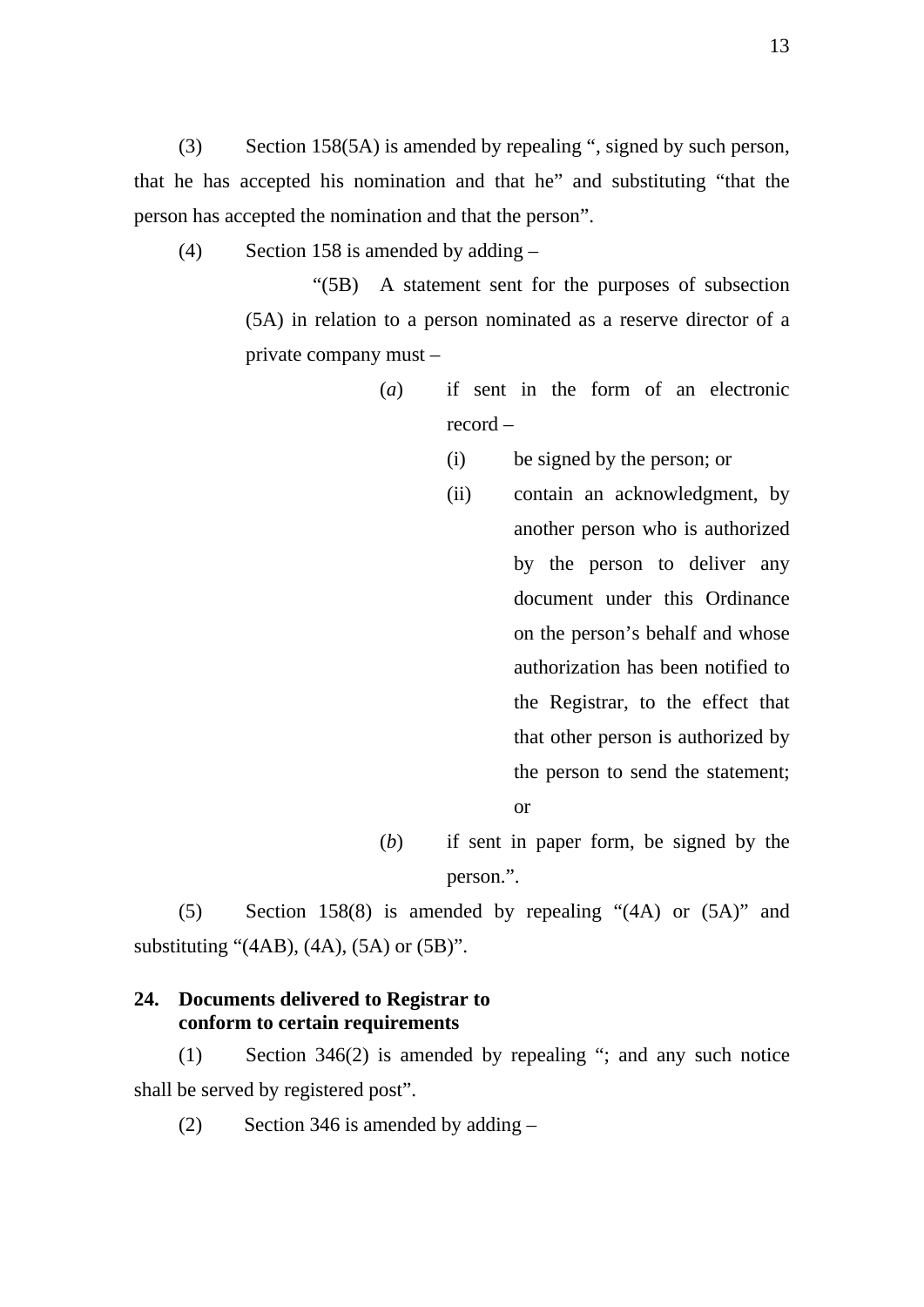- " $(2A)$  A notice under subsection  $(2)$  must be served on a person –
	- (*a*) by registered post addressed to the person; or
	- (*b*) if the person consents to the notice being served in the form of an electronic record –
		- (i) by electronic mail transmission to the person's electronic mail address last known to the Registrar; or
		- (ii) by storing the notice in a system designated by the Registrar and by notifying the person that the notice is so stored.".

#### **25. Sections 346A and 346B added**

The following are added –

#### "**346A. Documents delivered to Registrar in form of electronic record**

(1) Subject to subsection (4), where a provision of this Ordinance authorizes or requires a document to be delivered to the Registrar, the document is delivered for the purposes of the provision if it is delivered to the Registrar in the form of an electronic record that complies with any requirements that may be specified by the Registrar for the purposes of this section.

(2) Without limiting the powers of the Registrar under subsection (1), the Registrar may specify requirements regarding the following matters –

(*a*) the format of an electronic record;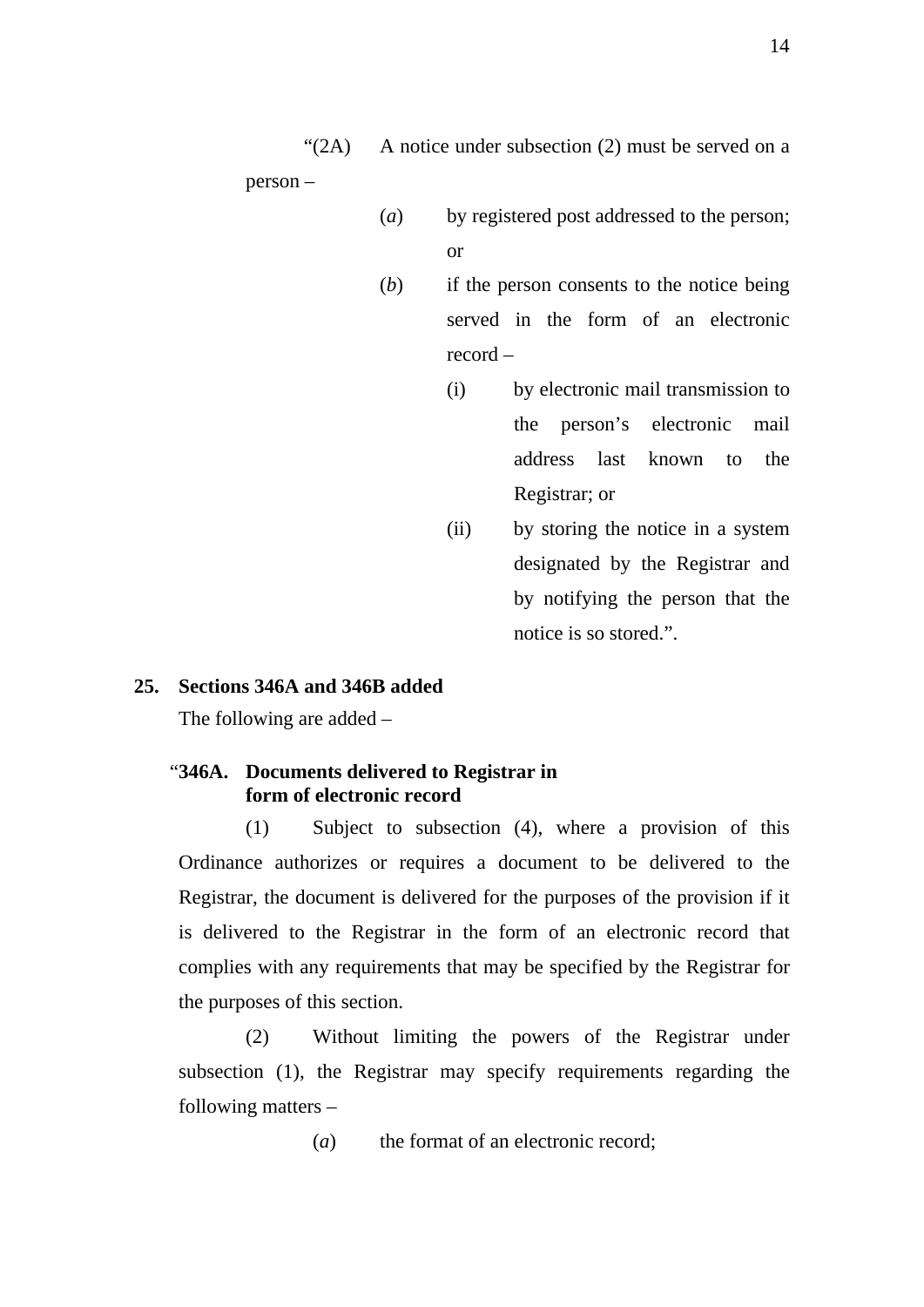- (*b*) the manner in which an electronic record is to be authenticated, approved or certified; and
- (*c*) the system by which and the manner in which an electronic record is to be delivered.

(3) The Registrar may approve any sequence or combination of letters, characters, numbers or symbols selected by a person as a password for that person's use in any system designated by the Registrar for the purposes of this section.

(4) The Registrar may, by order published in the Gazette, exclude any document from the application of subsection (1) in relation to a provision of this Ordinance that authorizes or requires a document to be delivered to the Registrar.

(5) In this section, a reference to delivering a document includes sending, forwarding or producing the document and, in the case of a notice, giving the document.

#### **346B. Signature of documents delivered to Registrar in form of electronic record**

(1) Where a provision of this Ordinance authorizes or requires a person to sign a document that is to be delivered to the Registrar and the document is delivered in the form of an electronic record, the document is signed for the purposes of the provision if the person, for the purpose of authenticating, approving or certifying the document –

- (*a*) affixes a digital signature of the person to the document; or
- (*b*) includes with the document a password of the person approved under subsection (4).

(2) For the purposes of subsection  $(1)(a)$ , a digital signature must be  $-$ 

(*a*) supported by a recognized certificate;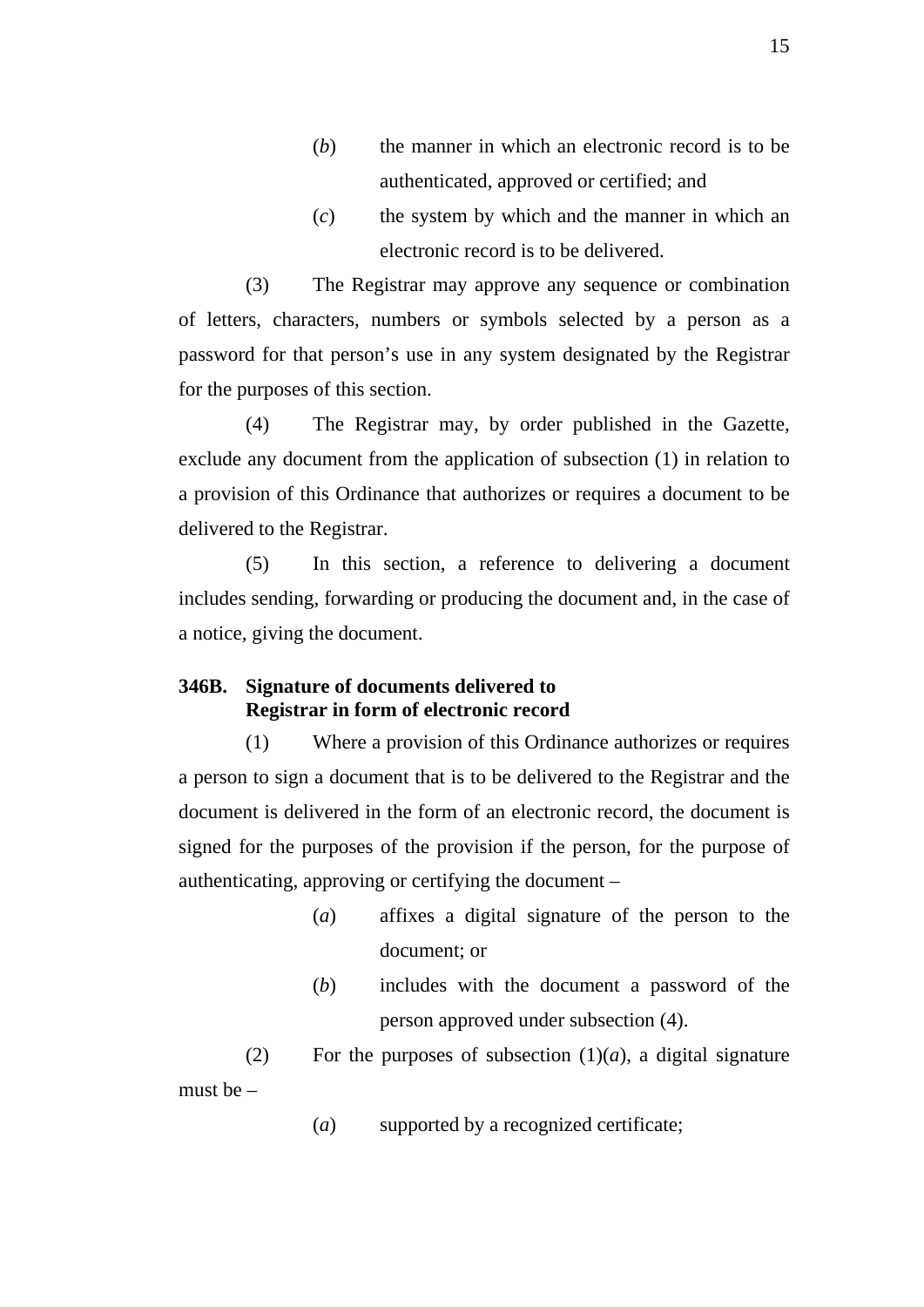- (*b*) generated within the validity of that certificate; and
- (*c*) used in accordance with the terms of that certificate.

(3) For the purposes of subsection  $(2)(a)$ , a digital signature is supported by a recognized certificate if it is taken to be supported by that certificate for the purposes of the Electronic Transactions Ordinance (Cap. 553) under section 2(2) of that Ordinance.

(4) The Registrar may approve any sequence or combination of letters, characters, numbers or symbols selected by a person as a password for that person's use in any system designated by the Registrar for the purposes of this section.

(5) In subsection  $(2)(b)$ , "within the validity of that certificate" (在該證書的有效期內) has the meaning given by section 6(2) of the Electronic Transactions Ordinance (Cap. 553).

(6) In this section, a reference to delivering a document includes sending, forwarding or producing the document and, in the case of a notice, giving the document.".

# **26. Power of Registrar to refuse to register certain documents**

Section  $348(1)(c)$  is amended by adding "password included with the document," after "on the document,".

#### **27. Section 348BA added**

The following is added immediately after section 348B –

# "**348BA. Registrar may issue certificates in any manner**

(1) The Registrar may issue a certificate under this Ordinance in any manner the Registrar thinks fit.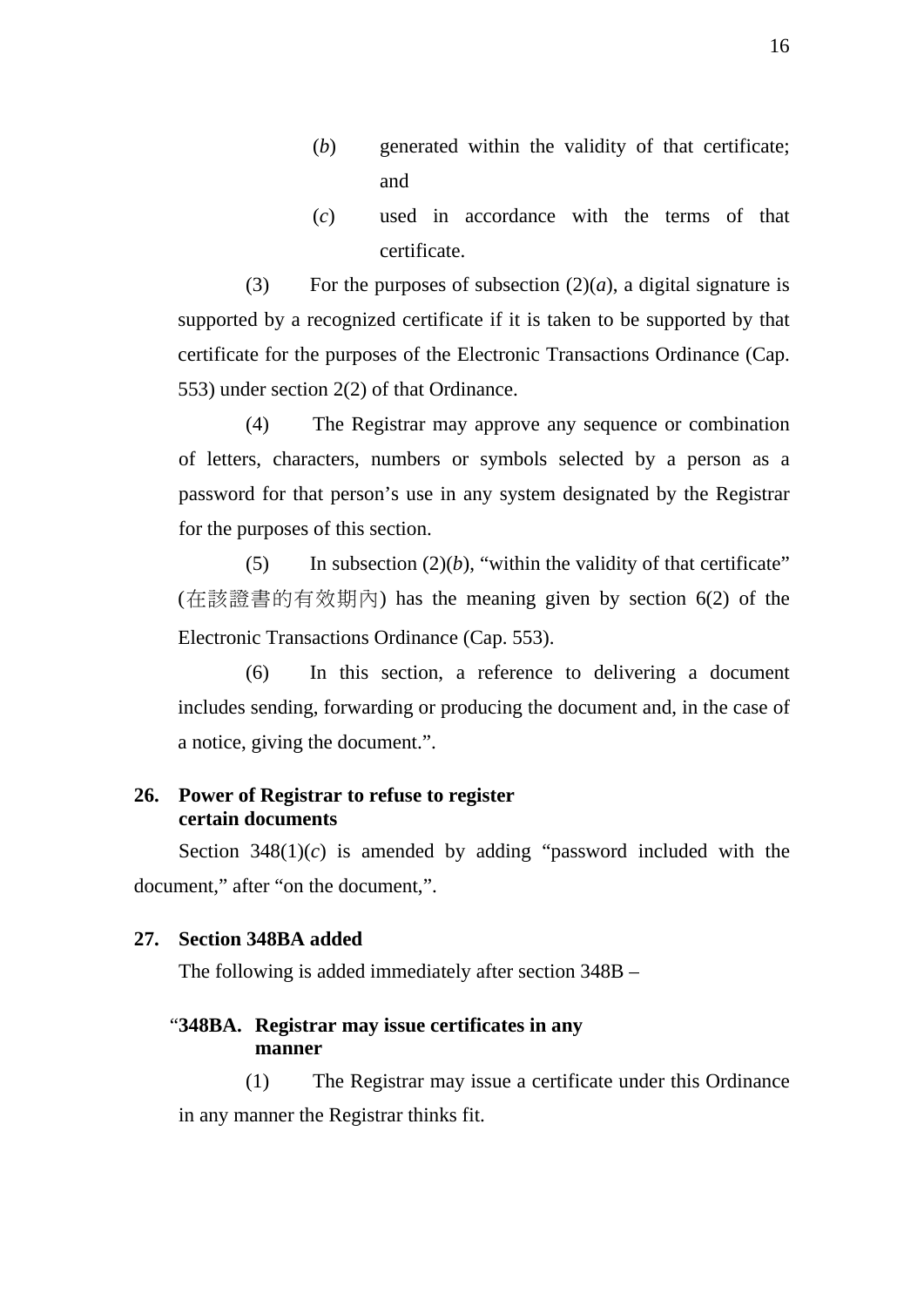(2) If a certificate is issued to a person in the form of an electronic record, the Registrar must send the record –

- (*a*) by electronic mail transmission to the person's electronic mail address last known to the Registrar; or
- (*b*) by storing the certificate in a system designated by the Registrar and by notifying the person that the certificate is so stored.".

## PART 6

# AMENDMENTS RELATING TO COMMUNICATIONS BY COMPANY TO ANOTHER PERSON (OTHER THAN REGISTRAR OF COMPANIES)

#### **Division 1 – Companies Ordinance**

## **28. Right to receive copies of balance sheets and directors' and auditors' reports**

Section 129G of the Companies Ordinance (Cap. 32) is amended by adding immediately before subsection (1A) –

"(1AA) For the purposes of section  $168BAH(3)(c)$ , a notification is to be sent not less than 21 days before the date of the general meeting concerned.

(1AB) The period specified for the purposes of section  $168BAH(3)(d)(i)$  is the period beginning not less than 21 days before the date of the general meeting concerned and ending on the date of the following general meeting in which documents required to be sent under subsection (1) are required to be laid before the company under this Ordinance or in accordance with a direction of the court.".

#### **29. Subheading repealed**

The subheading immediately before section 141CH is repealed.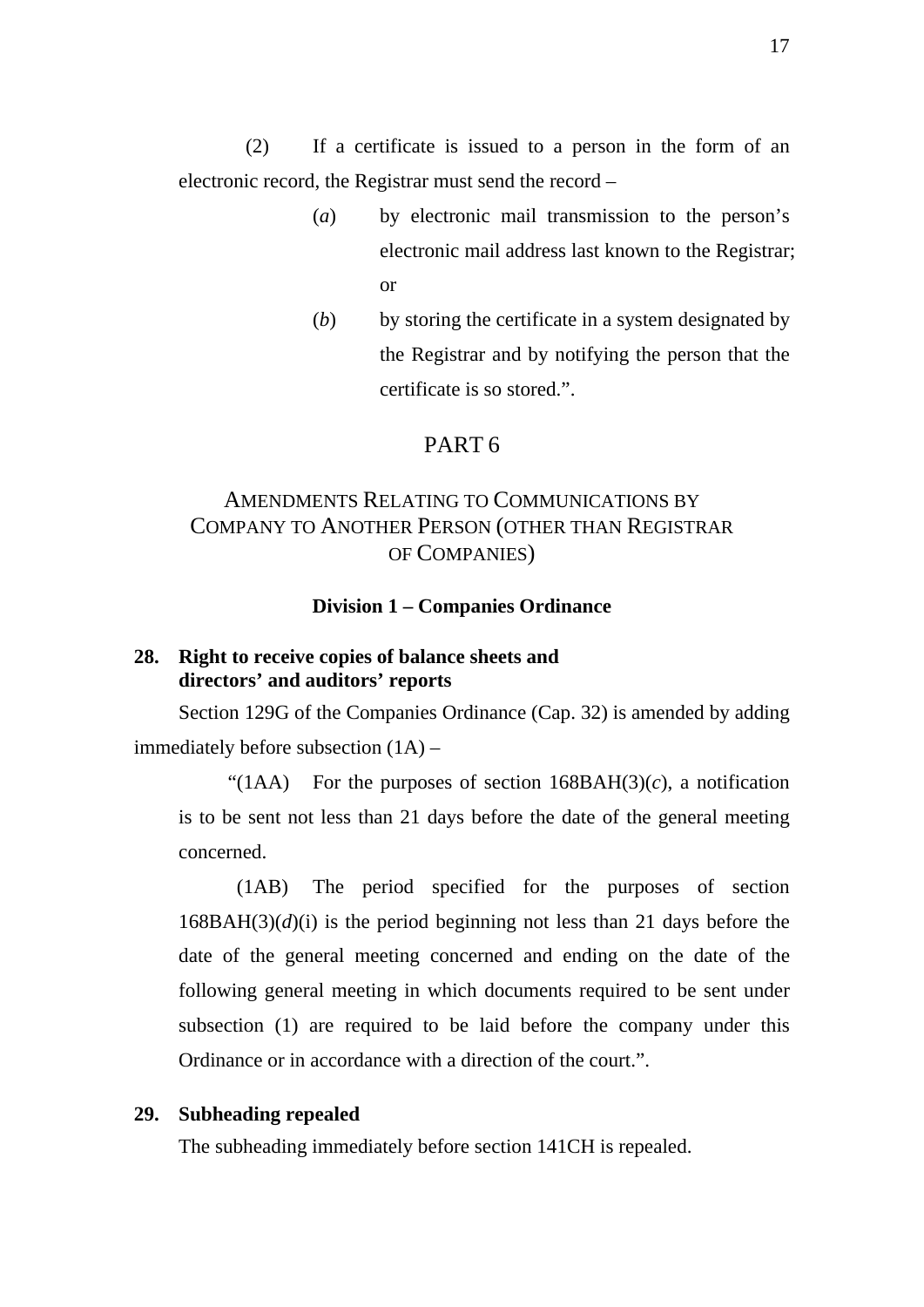## **30. Circumstances in which listed companies may comply with section 129G by use of computer network**

Section 141CH is repealed.

#### **31. Part IVAAA added**

The following is added immediately after section 168B –

# "PART IVAAA

# COMMUNICATIONS BY COMPANY TO ANOTHER PERSON (OTHER THAN REGISTRAR)

#### **168BAA. Interpretation**

 $(1)$  In this Part –

- "address" (地址) includes a number, or any sequence or combination of letters, characters, numbers or symbols of any language, used for the purpose of sending or receiving a document or information by electronic means;
- "applicable provision" (適用條文) means a provision of this Ordinance that authorizes or requires the document or information to be sent or supplied, in writing or not, by a company to another person;

"business day" (營業日) means a day that is not –

- (*a*) a general holiday; or
- (*b*) a black rainstorm warning day or gale warning day as defined by section 71(2) of the Interpretation and General Clauses Ordinance (Cap. 1);
- "document"  $(\overrightarrow{\chi} \#)$  excludes a document that is issued for the purpose of any legal proceedings;
- "information system" (資訊系統) has the meaning given by section 2(1) of the Electronic Transactions Ordinance (Cap. 553).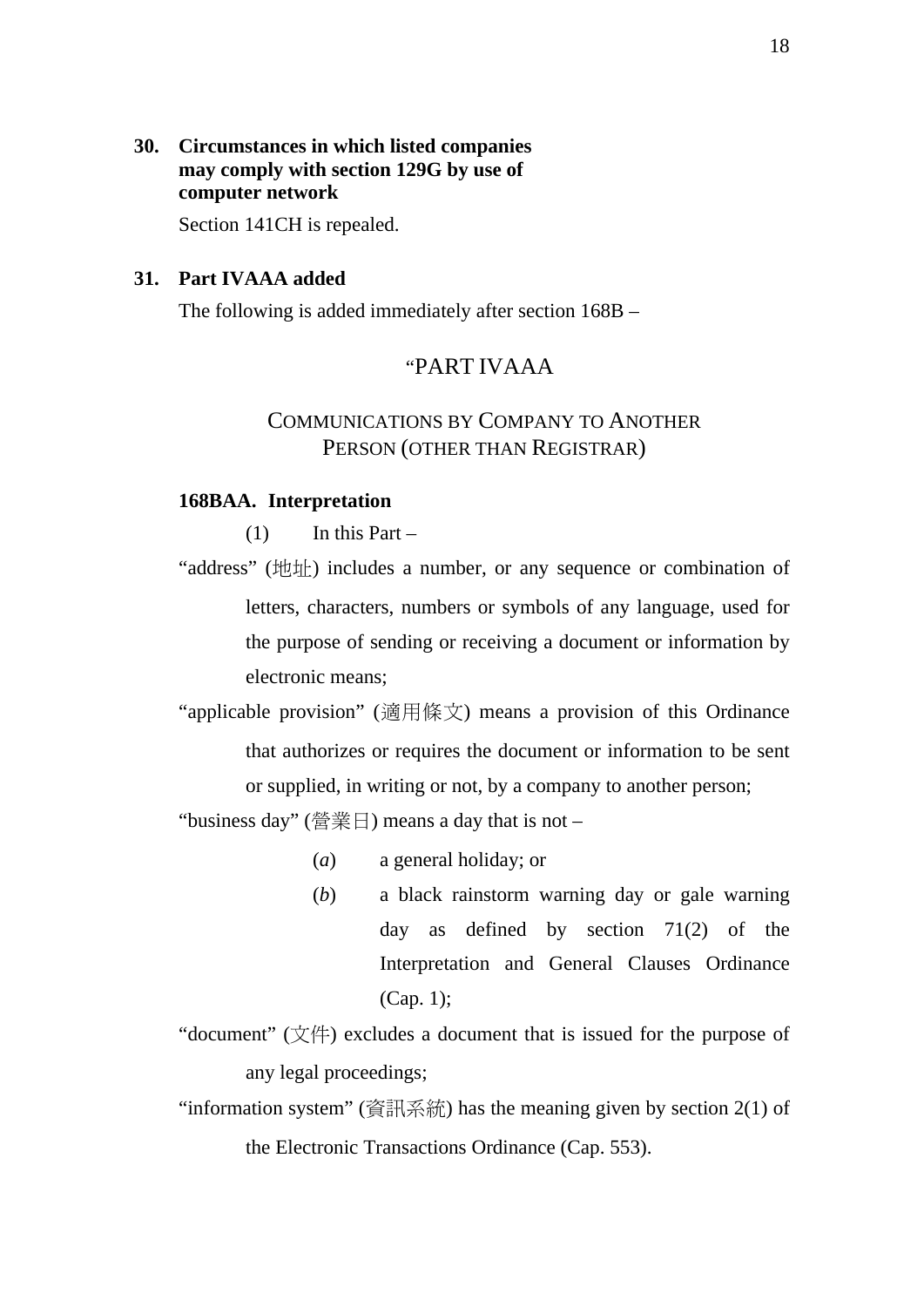- $(2)$  In this Part
	- (*a*) a reference to sending a document
		- (i) includes supplying, delivering, forwarding or producing the document and, in the case of a notice, giving the document; and
		- (ii) excludes serving the document; and
	- (*b*) a reference to supplying information includes sending, delivering, forwarding or producing the information.
- (3) For the purposes of this Part
	- (*a*) a document or information is sent or supplied in hard copy form if it is sent or supplied –
		- (i) in paper form; or
		- (ii) in a similar form capable of being read;
	- (*b*) a document or information is sent or supplied in electronic form if it is sent or supplied –
		- (i) by electronic means; or
		- (ii) by any other means while in electronic form; and
	- (*c*) a document or information is sent or supplied by electronic means if it is sent or supplied in the form of an electronic record to an information system.

(4) For the purposes of this Part, a person sends a document, or supplies information, by post if the person posts a prepaid envelope containing the document or information.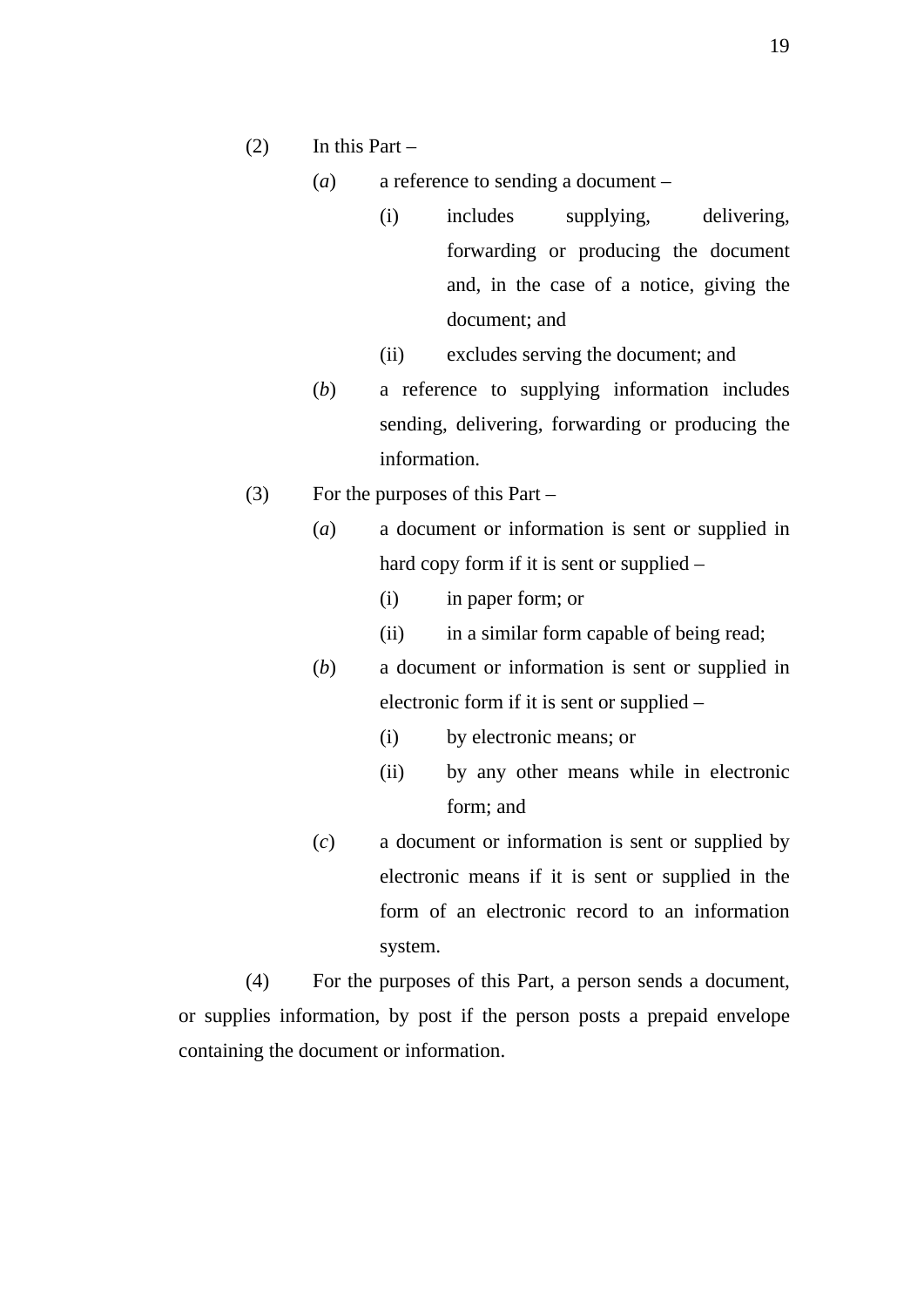# **168BAB. Minimum period specified for purposes of sections 168BAG(4) and 168BAH(6)**

(1) This section specifies the minimum period of the notice of revocation, in relation to an agreement between a company and another person, for the purposes of sections 168BAG(4) and 168BAH(6).

(2) The minimum period is whichever is the longer of the following –

- (*a*) a period of 7 days;
- (*b*) the period set out in subsection (3) or (4).

(3) If that other person is not a company, the period set out for the purposes of subsection  $(2)(b)$  is –

- (*a*) where that other person is a member of the company, the period specified for the purpose in the company's articles;
- (*b*) where that other person is a debenture holder of the company, the period specified for the purpose in the instrument creating the debenture; or
- (*c*) where that other person is not such a member or holder, the period specified for the purpose in any agreement between the person and the company.

(4) If that other person is a company, the period set out for the purposes of subsection  $(2)(b)$  is –

- (*a*) where that other person is a member of the company, the period specified for the purpose in the company's articles;
- (*b*) where the company is a member of that other person, the period specified for the purpose in the person's articles;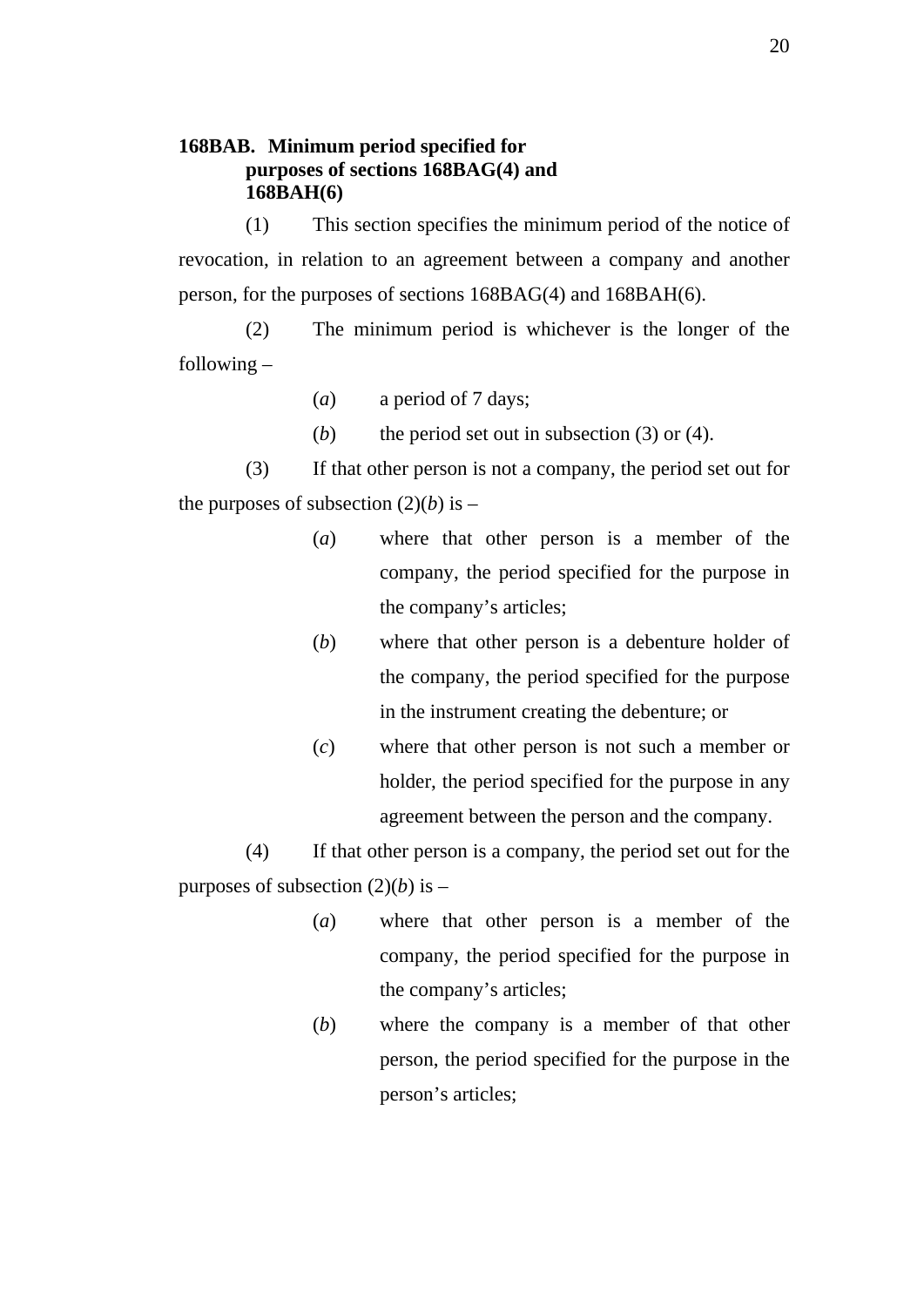- (*c*) where that other person is a debenture holder of the company or where the company is a debenture holder of that other person, the period specified for the purpose in the instrument creating the debenture; or
- (*d*) where neither that other person nor the company is such a member or holder, the period specified for the purpose in any agreement between the person and the company.

## **168BAC. Period specified for purposes of sections 168BAG(7)(***a***) and 168BAH(10)(***b***)**

(1) This section specifies the period, in relation to a document or information sent or supplied by a company to another person, for the purposes of sections  $168BAG(7)(a)$  and  $168BAH(10)(b)$ .

- (2) The period is whichever is the longer of the following
	- (*a*) a period of 48 hours;
	- $(b)$  the period set out in subsection  $(3)$  or  $(4)$ .

(3) If that other person is not a company, the period set out for the purposes of subsection  $(2)(b)$  is –

- (*a*) where that other person is a member of the company, the period specified for the purpose in the company's articles;
- (*b*) where that other person is a debenture holder of the company, the period specified for the purpose in the instrument creating the debenture; or
- (*c*) where that other person is not such a member or holder, the period specified for the purpose in any agreement between the person and the company.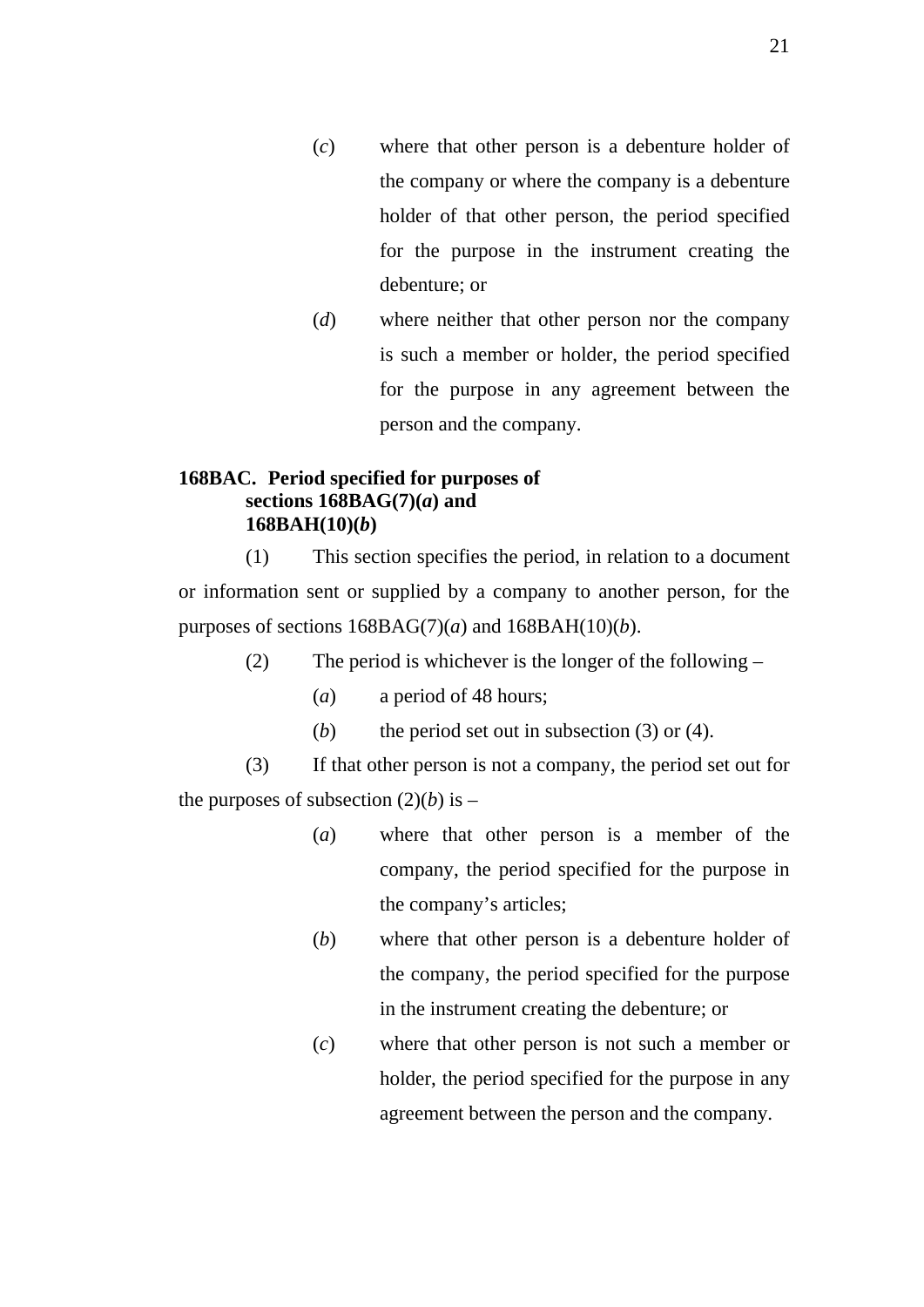(4) If that other person is a company, the period set out for the purposes of subsection  $(2)(b)$  is –

- (*a*) where that other person is a member of the company, the period specified for the purpose in the company's articles;
- (*b*) where the company is a member of that other person, the period specified for the purpose in the person's articles;
- (*c*) where that other person is a debenture holder of the company or where the company is a debenture holder of that other person, the period specified for the purpose in the instrument creating the debenture; or
- (*d*) where neither that other person nor the company is such a member or holder, the period specified for the purpose in any agreement between the person and the company.

(5) In calculating a period of hours mentioned in subsection  $(2)(a)$ , any part of a day that is not a business day is to be disregarded.

# **168BAD. Time specified for purposes of sections 168BAF(5)(***a***) and**   $168BAG(7)(b)$

(1) This section specifies the time, in relation to a document or information sent or supplied by a company to another person, for the purposes of sections  $168BAF(5)(a)$  and  $168BAG(7)(b)$ .

- (2) The time is whichever is the later of the following
	- (*a*) the time at which the document or information would be delivered in the ordinary course of post;
	- (*b*) the time set out in subsection (3) or (4).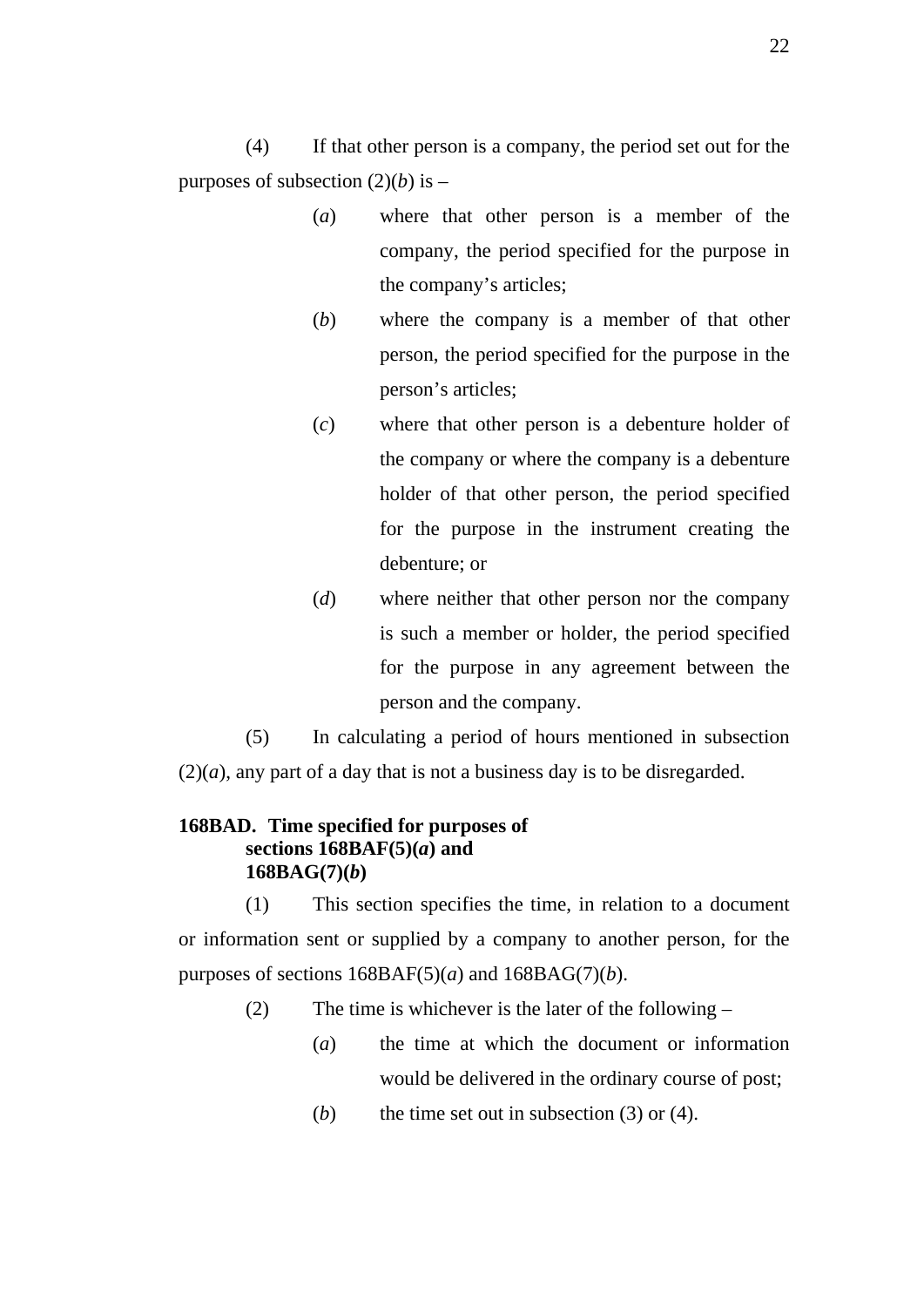(3) If that other person is not a company, the time set out for the purposes of subsection  $(2)(b)$  is –

- (*a*) where that other person is a member of the company, the time specified for the purpose in the company's articles;
- (*b*) where that other person is a debenture holder of the company, the time specified for the purpose in the instrument creating the debenture; or
- (*c*) where that other person is not such a member or holder, the time specified for the purpose in any agreement between the person and the company.

(4) If that other person is a company, the time set out for the purposes of subsection  $(2)(b)$  is –

- (*a*) where that other person is a member of the company, the time specified for the purpose in the company's articles;
- (*b*) where the company is a member of that other person, the time specified for the purpose in the person's articles;
- (*c*) where that other person is a debenture holder of the company or where the company is a debenture holder of that other person, the time specified for the purpose in the instrument creating the debenture; or
- (*d*) where neither that other person nor the company is such a member or holder, the time specified for the purpose in any agreement between the person and the company.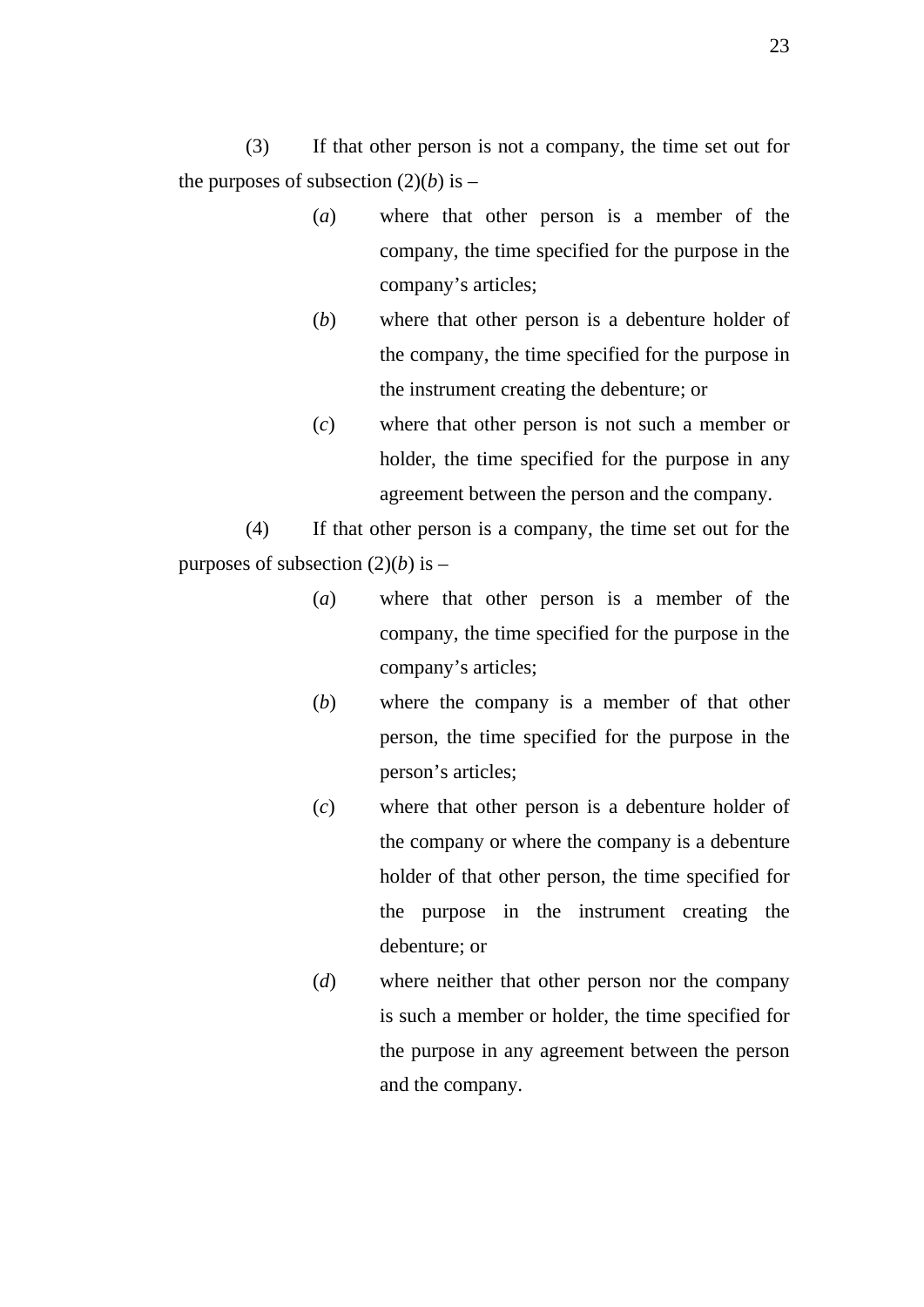## **168BAE. Address specified for purposes of sections 168BAF(2)(***b***) and 168BAG(3)(***b***)(iii)**

(1) This section specifies the address, in relation to a document or information sent or supplied by a company to another person, for the purposes of sections  $168BAF(2)(b)$  and  $168BAG(3)(b)(iii)$ .

- (2) Subject to subsections (3) and (4), the address is  $-$ 
	- (*a*) an address specified for the purpose by that other person generally or specifically; or
	- (*b*) an address to which a provision of this Ordinance authorizes or requires the document or information to be sent or supplied.

(3) If that other person (whether or not a company) is a member, debenture holder, director or secretary of the company, the address is –

(*a*) the address specified in subsection (2); or

(*b*) the person's address as shown in the company's register of members, register of holders of debentures, or register of directors and secretaries.

(4) If that other person is a company and is not a person covered by subsection  $(3)$ , the address is –

- (*a*) the address specified in subsection (2); or
- (*b*) its registered office.

(5) If the company is unable to obtain an address specified in subsection (2), (3) or (4), the address is that other person's address last known to the company.

### **168BAF. Communication in hard copy form**

(1) This section applies if a document or information is sent or supplied, in hard copy form, by a company to another person other than the Registrar.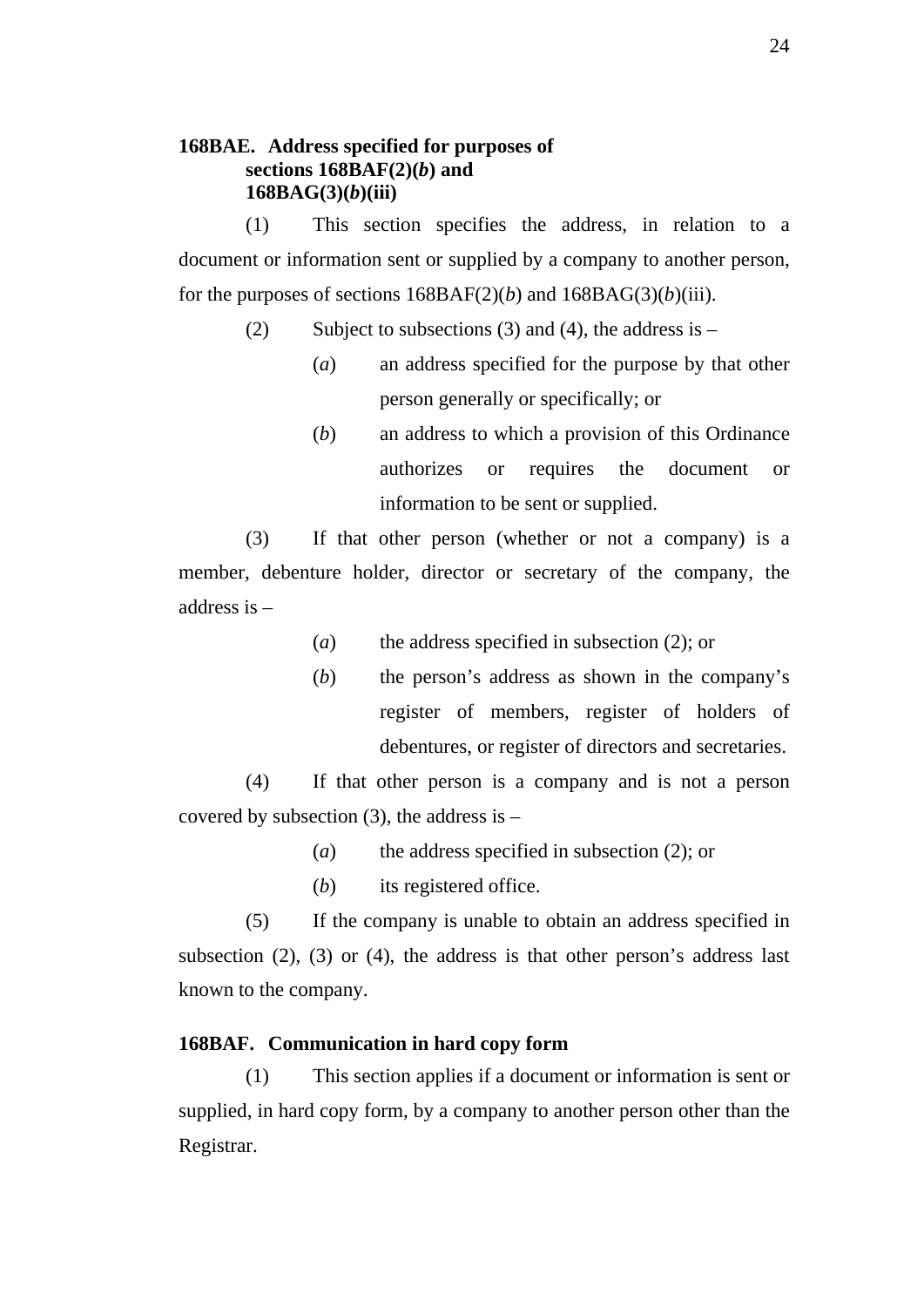(2) The document or information is sent or supplied to that other person for the purposes of an applicable provision if the document or information is sent or supplied –

- (*a*) by hand to that other person; or
- (*b*) by hand or by post to an address specified in section 168BAE.

(3) For the purposes of an applicable provision that authorizes or requires the document or information to be authenticated, the document or information is sufficiently authenticated if it is signed by a director or secretary of the company or by an officer of the company authorized for the purpose.

(4) If the document or information is sent or supplied by a person on behalf of the company to another company, subsection (3) does not affect any provision of that other company's articles under which that other company may require reasonable evidence of the person's authority to act on behalf of the company for which the document or information is sent or supplied.

(5) If the document or information is sent or supplied to that other person for the purposes of an applicable provision, it is to be regarded as being received by that other person –

- (*a*) where the document or information is sent or supplied by post, at the time specified in section 168BAD; or
- (*b*) where the document or information is sent or supplied by hand, at the time when the document or information is delivered.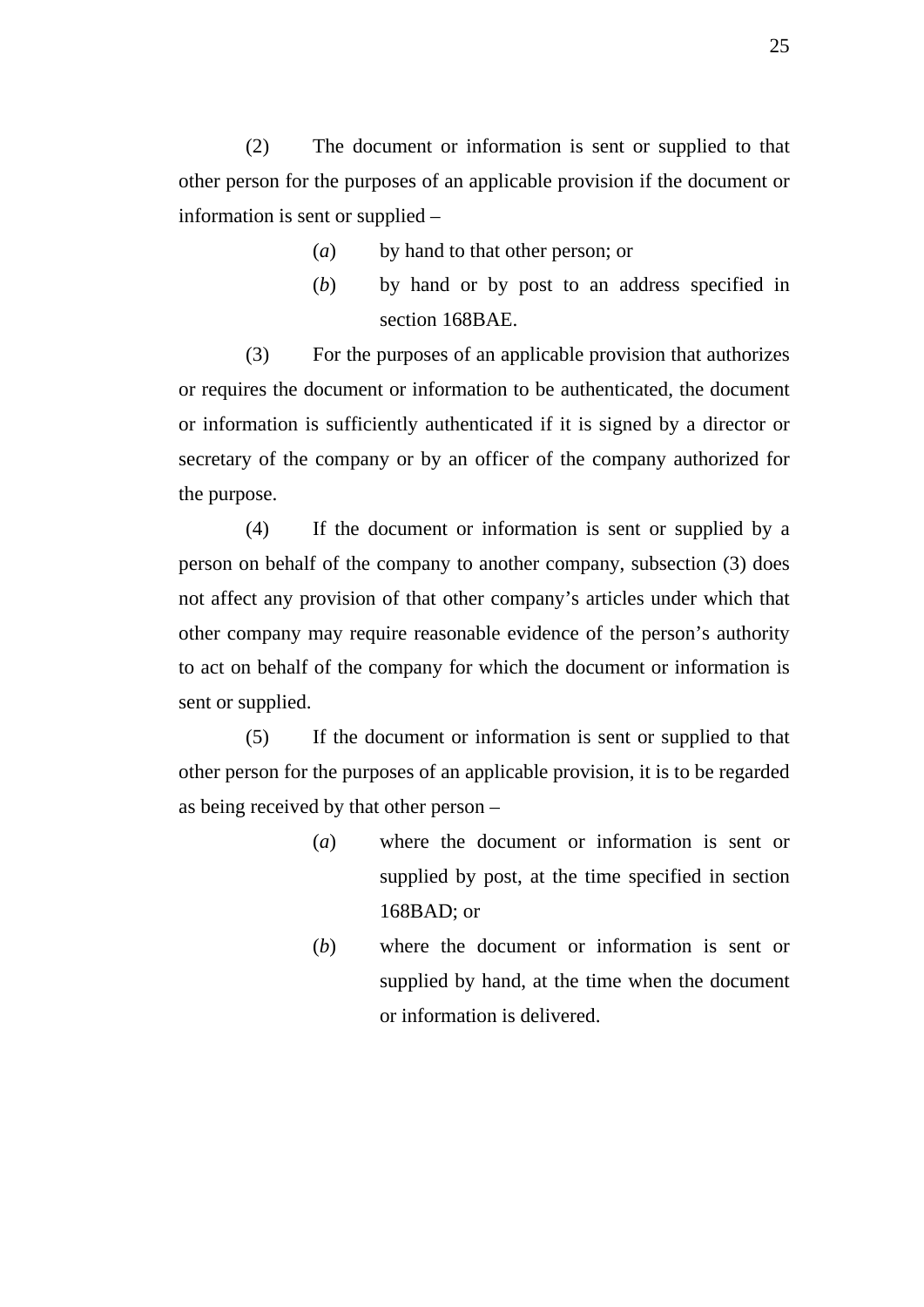### **168BAG. Communication in electronic form**

(1) Subject to subsection (2), this section applies if a document or information is sent or supplied, in electronic form, by a company to another person other than the Registrar.

(2) This section does not apply if the document or information is sent or supplied by the company to that other person by making it available on a website.

(3) The document or information is sent or supplied to that other person for the purposes of an applicable provision if –

- (*a*) that other person has agreed, generally or specifically, that the document or information may be sent or supplied to the person in electronic form and has not revoked the agreement;
- (*b*) the document or information is sent or supplied
	- (i) by electronic means to an address specified for the purpose by that other person generally or specifically;
	- (ii) by hand to that other person; or
	- (iii) by hand or by post to an address specified in section 168BAE; and
- (*c*) the document or information is sent or supplied in a form, and by a means, that, in the company's reasonable opinion, will enable the recipient –
	- (i) to read the document or information, or, to the extent that it consists of images, to see the document or information, with the naked eye or with the eye with suitable corrective lens; and
	- (ii) to retain a copy of the document or information.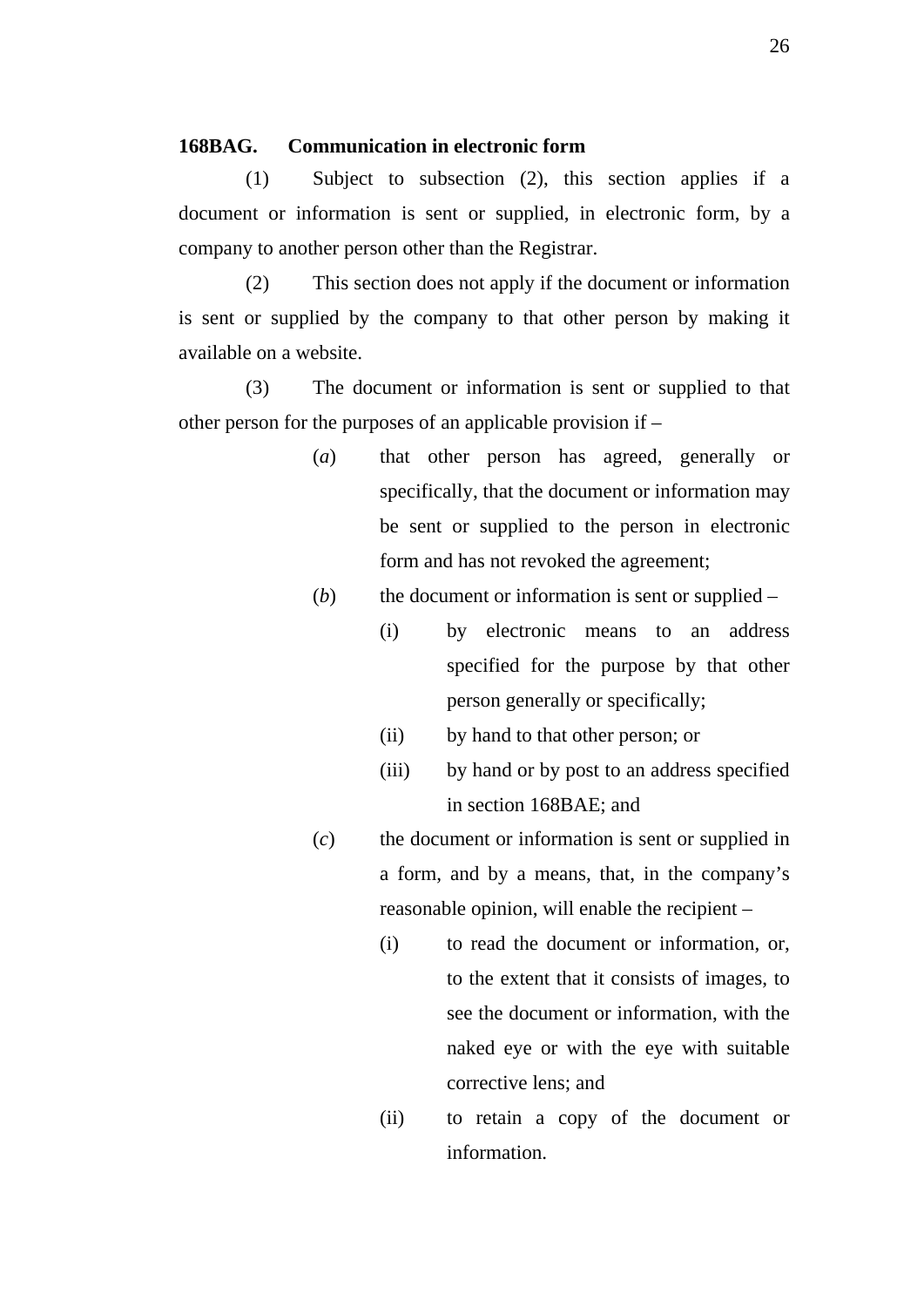(4) That other person has not revoked the agreement for the purposes of subsection  $(3)(a)$  unless the person has given the company a notice of revocation of not less than the period specified in section 168BAB.

(5) For the purposes of an applicable provision that authorizes or requires the document or information to be authenticated, the document or information is sufficiently authenticated if –

- (*a*) the company's identity is confirmed in a manner specified by that other person; or
- (*b*) where no manner has been specified, the communication contains or is accompanied by a statement of the company's identity, and that other person has no reason to doubt the truth of the statement.

(6) If the document or information is sent or supplied by a person on behalf of the company to another company, subsection (5) does not affect any provision of that other company's articles under which that other company may require reasonable evidence of the person's authority to act on behalf of the company for which the document or information is sent or supplied.

(7) If the document or information is sent or supplied to that other person for the purposes of an applicable provision, it is to be regarded as being received by that other person –

- (*a*) where the document or information is sent or supplied by electronic means, at the end of the period specified in section 168BAC after it is sent or supplied;
- (*b*) where the document or information is sent or supplied by post, at the time specified in section 168BAD; or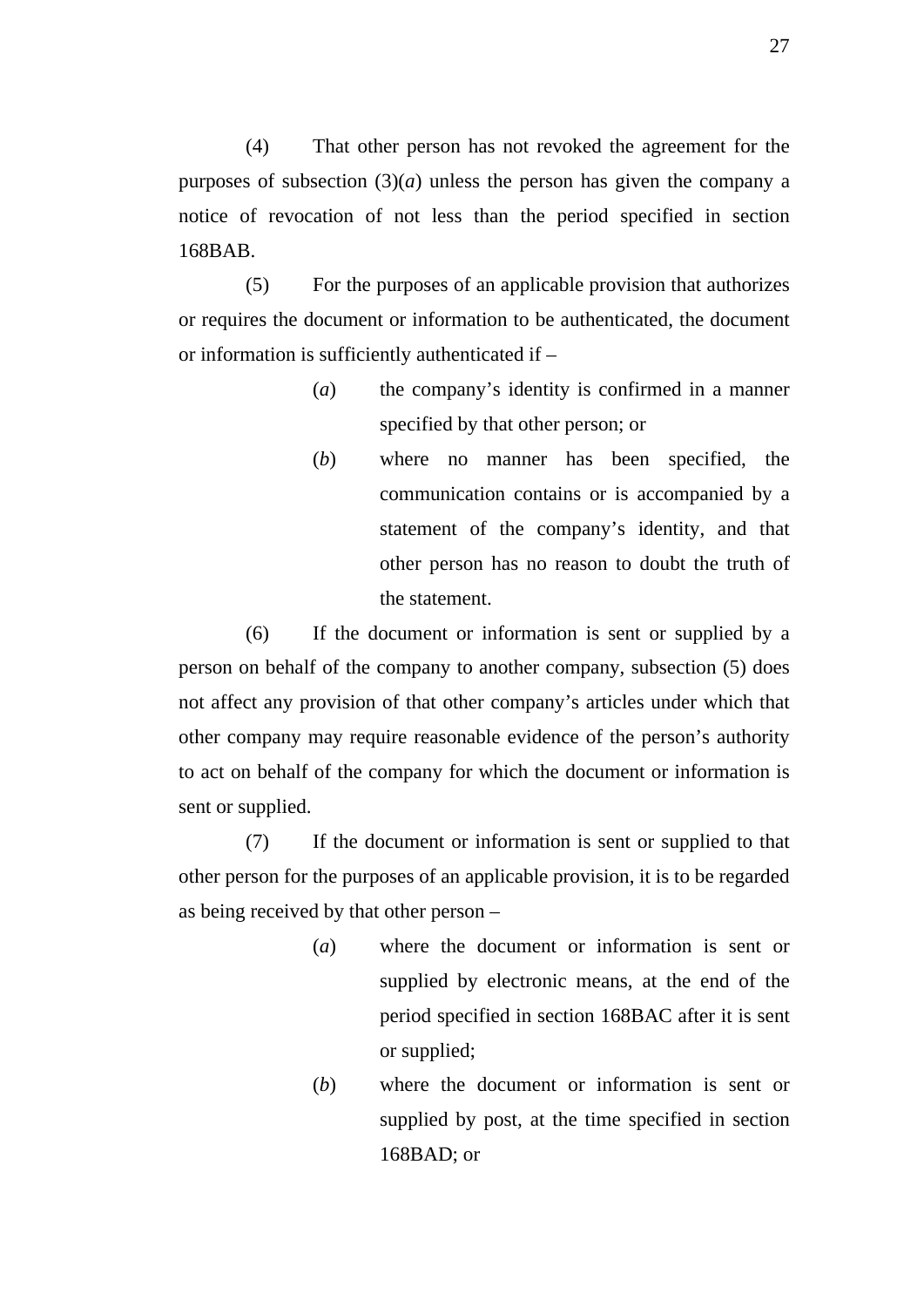(*c*) where the document or information is sent or supplied by hand, at the time when the document or information is delivered.

#### **168BAH. Communication by means of website**

(1) Subject to subsection (2), this section applies if a document or information is sent or supplied by a company to another person other than the Registrar by making it available on a website.

(2) This section does not apply if the document or information is sent or supplied by a member of a company to the company.

(3) The document or information is sent or supplied to that other person for the purposes of an applicable provision if –

- (*a*) that other person
	- (i) has agreed, generally or specifically, that the document or information may be sent or supplied by the company to the person by making it available on a website, or is regarded under subsection (4) or (5) as having so agreed; and
	- (ii) has not revoked the agreement;
- (*b*) the document or information is sent or supplied in a form, and by a means, that, in the company's reasonable opinion, will enable the recipient –
	- (i) to read the document or information, or, to the extent that it consists of images, to see the document or information, with the naked eye or with the eye with suitable corrective lens; and
	- (ii) to retain a copy of the document or information;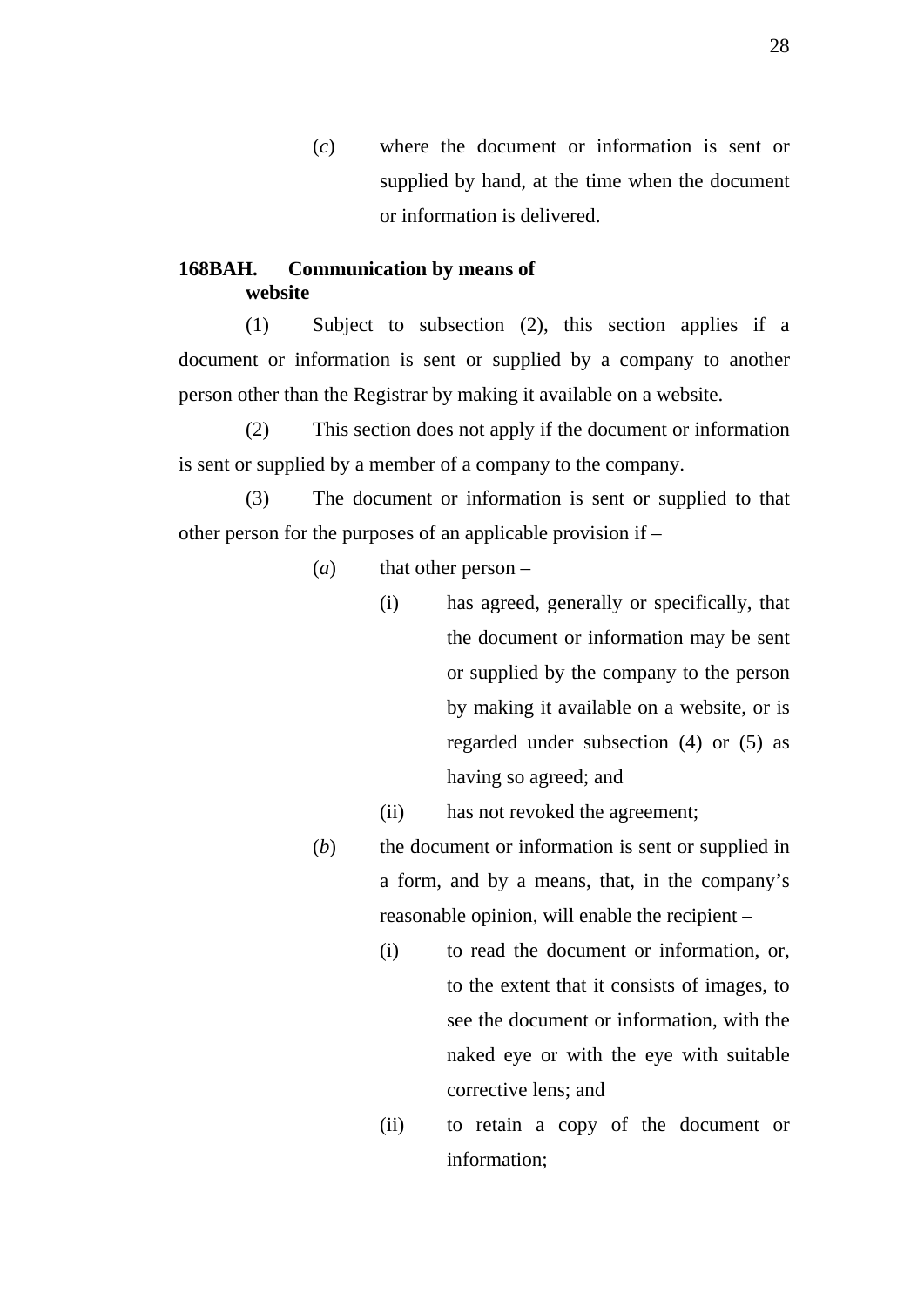- (*c*) the company has notified that other person of the matters specified in subsection (8); and
- (*d*) the company has made the document or information available on the website throughout –
	- (i) the period specified by the applicable provision; or
	- (ii) where no period is specified, the period of 28 days beginning with the date on which the notification under paragraph (*c*) is sent to that other person.

(4) For the purposes of subsection  $(3)(a)(i)$ , a person who is a member of the company is regarded as having agreed that the document or information may be sent or supplied by the company to the person by making it available on a website if –

- (*a*) the company's members have resolved, or the company's articles contain a provision to the effect, that documents or information generally may be so sent or supplied by the company to its members;
- (*b*) the company has individually requested the person to agree that documents or information generally, or the document or information, may be so sent or supplied by the company to the person and has not received a response to the request within 28 days beginning with the date on which the request was sent; and
- $(c)$  the request
	- (i) stated clearly the effect of a failure to respond within those 28 days; and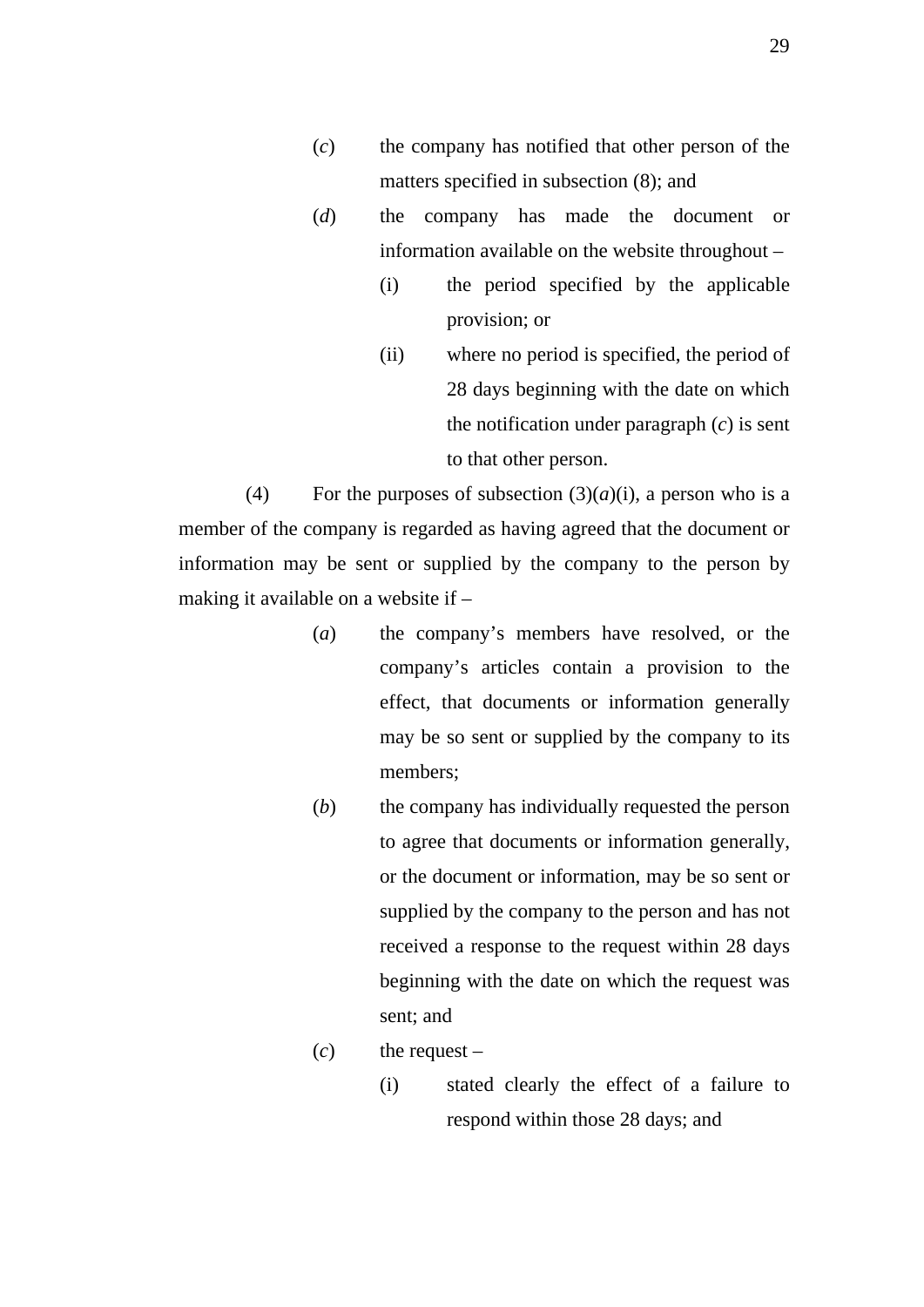(ii) was sent at least 12 months after a prior request made to the person for the purposes of paragraph (*b*) in respect of the same or a similar class of documents or information.

(5) For the purposes of subsection  $(3)(a)(i)$ , a person who is a debenture holder of the company is regarded as having agreed that the document or information may be sent or supplied by the company to the person by making it available on a website if –

- (*a*) the instrument creating the debenture contains a provision to the effect, or the equivalent debenture holders have resolved in accordance with the provisions of that instrument, that documents or information generally may be so sent or supplied by the company to those holders;
- (*b*) the company has individually requested the person to agree that documents or information generally, or the document or information, may be so sent or supplied by the company to the person and has not received a response to the request within 28 days beginning with the date on which the request was sent; and
- $(c)$  the request
	- (i) stated clearly the effect of a failure to respond within those 28 days; and
	- (ii) was sent at least 12 months after a prior request made to the person for the purposes of paragraph (*b*) in respect of the same or a similar class of documents or information.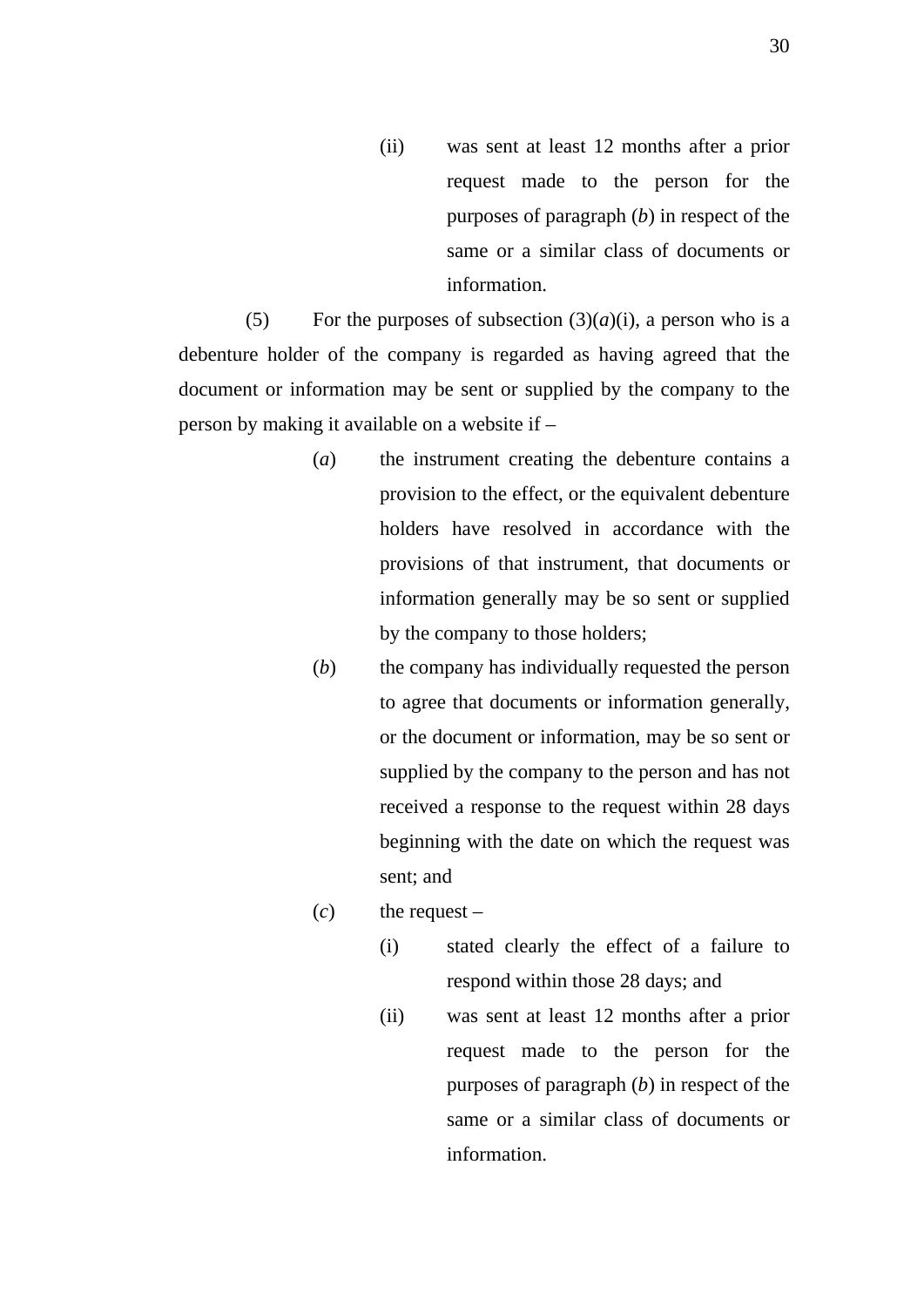(6) That other person has not revoked the agreement for the purposes of subsection  $(3)(a)(ii)$  unless the person has given the company a notice of revocation of not less than the period specified in section 168BAB.

(7) For the purposes of subsection  $(3)(c)$ , if the applicable provision specifies the time by which or the period within which the notification is to be sent, the notification must be sent by that time or within that period.

(8) The matters specified for the purposes of subsection (3)(*c*) are –

- (*a*) the presence of the document or information on the website;
- (*b*) if the document or information is not available on the website on the date of the notification, the date on which it will be so available;
- (*c*) the address of the website;
- (*d*) the place on the website where the document or information may be accessed; and
- (*e*) how to access the document or information.

(9) For the purposes of subsection (3)(*d*), a failure to make a document or information available on a website throughout the period mentioned in that subsection is to be disregarded if –

- (*a*) the document or information is made available on the website for part of that period; and
- (*b*) the failure is wholly attributable to circumstances that it would not be reasonable to have expected the company to prevent or avoid.

(10) If the document or information is sent or supplied to that other person for the purposes of an applicable provision –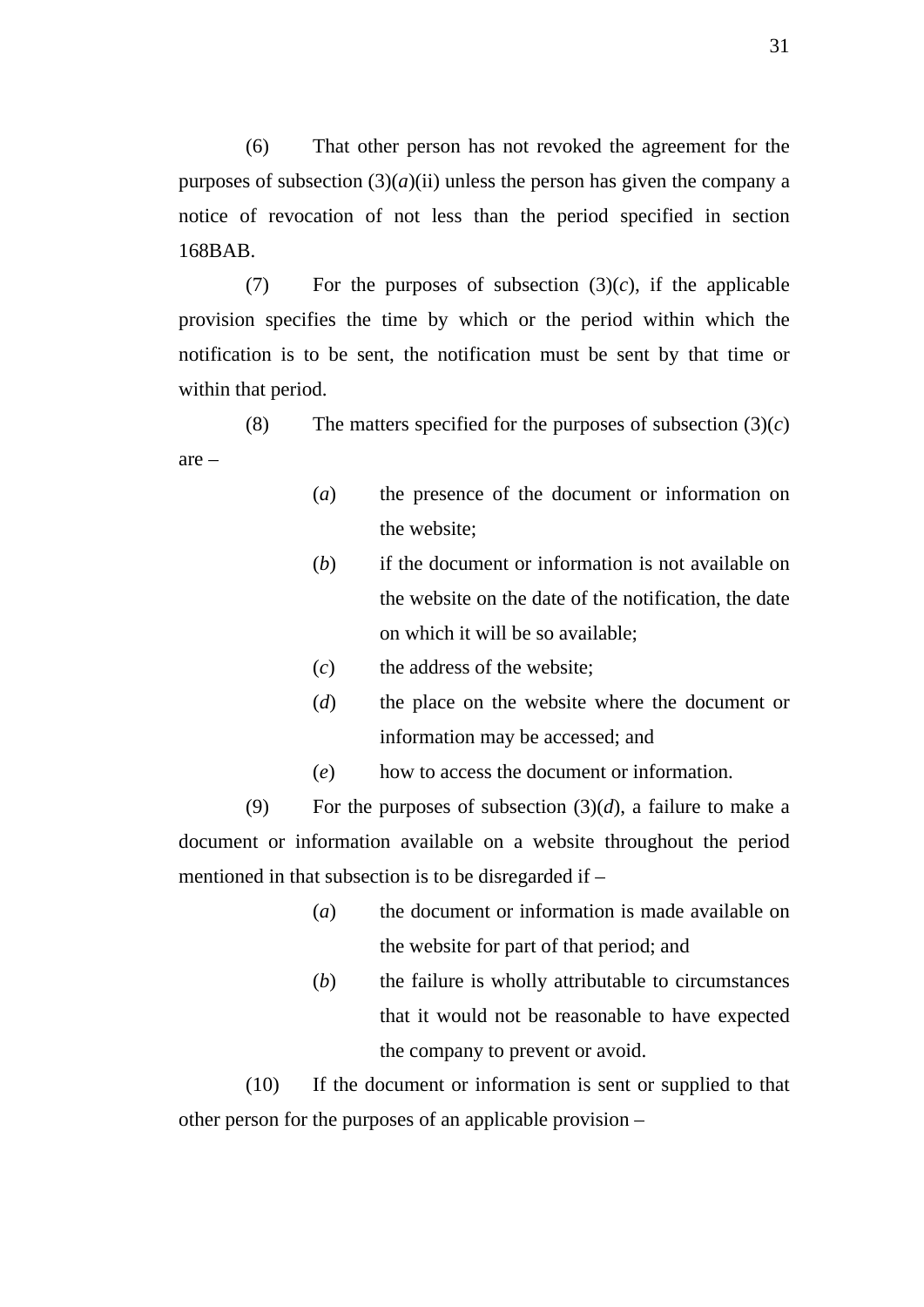- (*a*) it is to be regarded as being sent or supplied on whichever is the later of the following –
	- (i) the date on which the document or information is first made available on the website;
	- (ii) the date on which a notification under subsection  $(3)(c)$  is sent; and
- (*b*) it is to be regarded as being received by that other person at the end of the period specified in section 168BAC after whichever is the later of the following –
	- (i) the time when the document or information is first made available on the website;
	- (ii) the time when that other person receives a notification under subsection (3)(*c*).

(11) In subsection (5), "equivalent debenture holders" (相應債 權證持有人), in relation to a person to whom a document or information is sent or supplied by a company, means the debenture holders of the company ranking equally for all purposes with the person.

## **168BAI. Member or debenture holder may require hard copy**

(1) A member or debenture holder of a company may, within 28 days after the date of receiving from the company a document or information, otherwise than in hard copy form, request the company to send or supply to the member or holder the document or information in hard copy form.

(2) The company must send or supply to the member or holder the document or information in hard copy form, free of charge –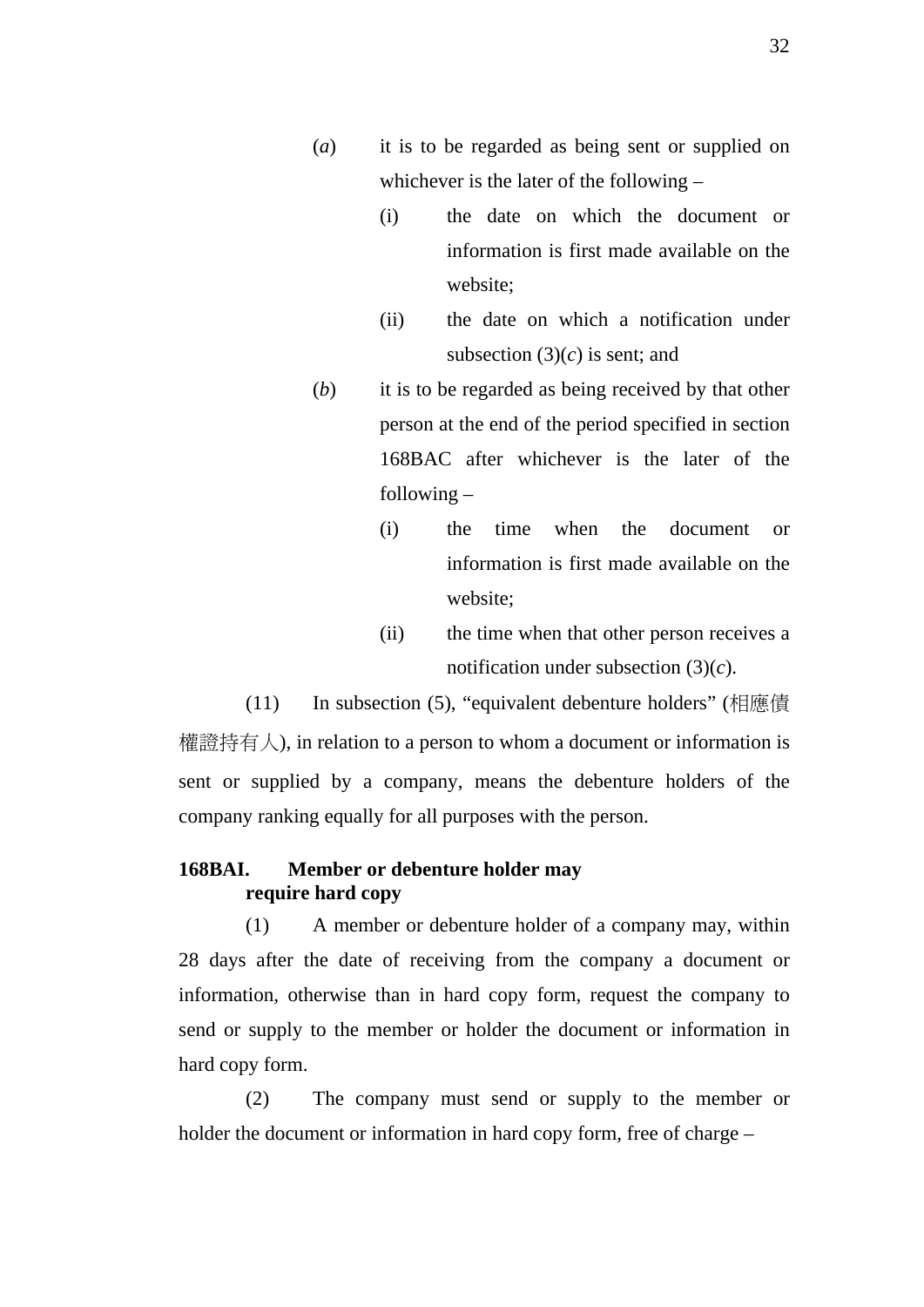- (*a*) within 21 days after the date of receiving the request; or
- (*b*) if the document or information requires an action to be taken by the member or holder on or before a date, at least 7 days before the date.

(3) Subsection (2)(*b*) does not apply unless the member or holder makes a request under subsection (1) at least 14 days before the date mentioned in subsection (2)(*b*).

(4) If a company contravenes subsection (2), the company, and every officer of the company who is in default, commit an offence, and each is liable to a fine.".

## **32. Punishment of offences under this Ordinance**

The Twelfth Schedule is amended by adding –

| " $168BAI(4)$ | Company failing to  | Summary | level 3 | \$300". |
|---------------|---------------------|---------|---------|---------|
|               | send or supply      |         |         |         |
|               | documents or        |         |         |         |
|               | information in hard |         |         |         |
|               | copy form           |         |         |         |

## **Division 2 – Companies (Revision of Accounts and Reports) Regulation**

## **33. Distribution of revised accounts or directors' reports**

Section 12 of the Companies (Revision of Accounts and Reports) Regulation (Cap. 32 sub. leg. N) is amended by adding –

" $(3A)$  For the purposes of section  $168BAH(3)(c)$  of the Ordinance, a notification is to be sent within 28 days after the date of revision concerned.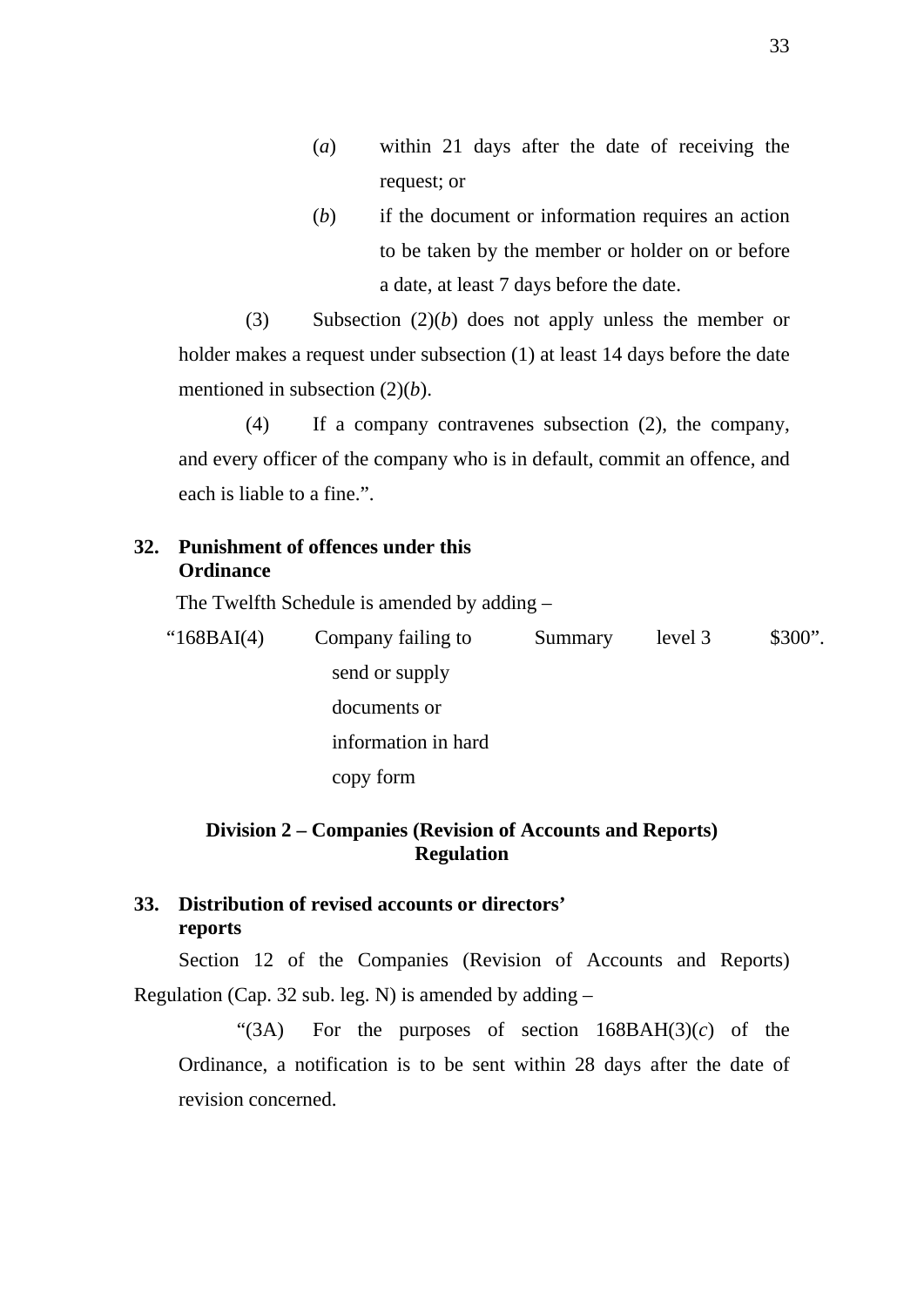(3B) The period specified for the purposes of section  $168BAH(3)(d)(i)$  of the Ordinance is the period beginning on a date falling within 28 days after the date of revision concerned and ending on the date of the following general meeting in which relevant financial documents are required to be laid before the listed company under the Ordinance or in accordance with a direction of the court.".

### **34. Notifying recipients of summary financial reports after revision of accounts**

Section 13 is amended by adding –

" $(4A)$  For the purposes of section  $168BAH(3)(c)$  of the Ordinance, a notification is to be sent within 28 days after the date of revision concerned.

(4B) The period specified for the purposes of section  $168BAH(3)(d)(i)$  of the Ordinance is the period beginning on a date falling within 28 days after the date of revision concerned and ending on the date of the following general meeting in which relevant financial documents are required to be laid before the listed company under the Ordinance or in accordance with a direction of the court."

### **35. Documents sent under section 12 or 13 by use of computer network**

Section 14 is repealed.

# PART 7

# AMENDMENTS RELATING TO PAPERLESS HOLDING AND TRANSFER OF SHARES AND DEBENTURES

#### **Division 1 – Companies Ordinance**

### **36. Interpretation**

Section 2(1) of the Companies Ordinance (Cap. 32) is amended by adding –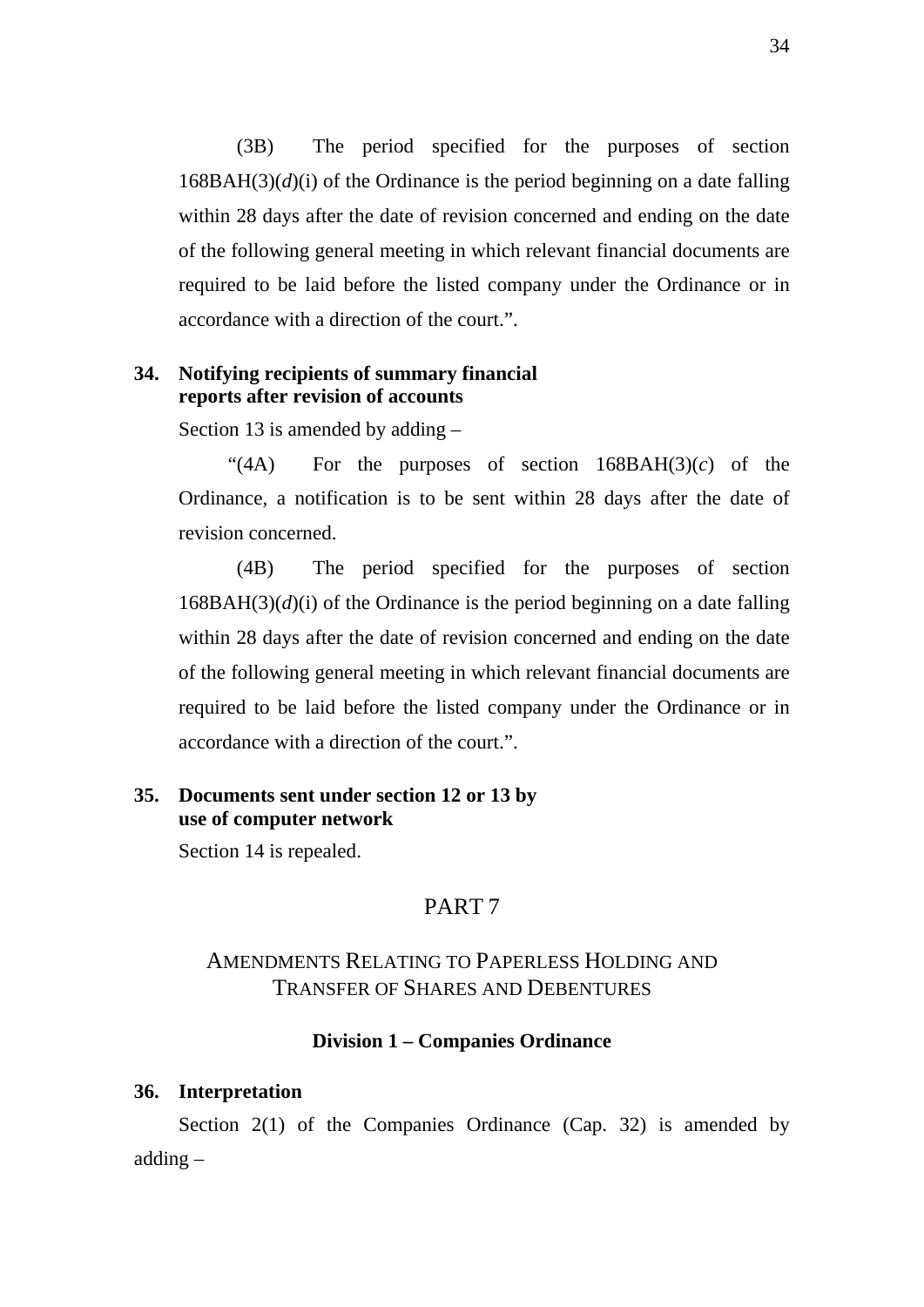""prescribed securities" (訂明證券) has the meaning given by section 397(5)

of the Securities and Futures Ordinance (Cap. 571);

"Scripless Rules" (《無紙化規則》) means rules made under section 397(1A) of the Securities and Futures Ordinance (Cap. 571);".

## **37. Nature of shares**

(1) Section 65 is amended by renumbering it as section 65(1).

(2) Section 65(1) is amended by repealing ", transferable in manner provided by the articles of the company,".

(3) Section 65 is amended by adding  $-$ 

"(2) The shares or other interest of any member in a company are transferable in the manner provided by the articles of the company subject, for shares or other interest that are prescribed securities, to the Scripless Rules.".

## **38. Numbering of shares**

Section 65A(3) is amended by repealing "the share certificates" and substituting "any share certificates".

## **39. Transfer not to be registered except on production of instrument of transfer**

(1) Section 66 is amended by renumbering it as section 66(1).

(2) Section 66(1) is amended by repealing everything after "delivered to the company" and substituting a full stop.

(3) Section 66 is amended by adding –

"(2) Subsection (1) does not apply to a transfer, made in accordance with the Scripless Rules, of shares or debentures that are prescribed securities.

(3) Subsection (1) does not affect any power of the company to register as a shareholder or debenture holder any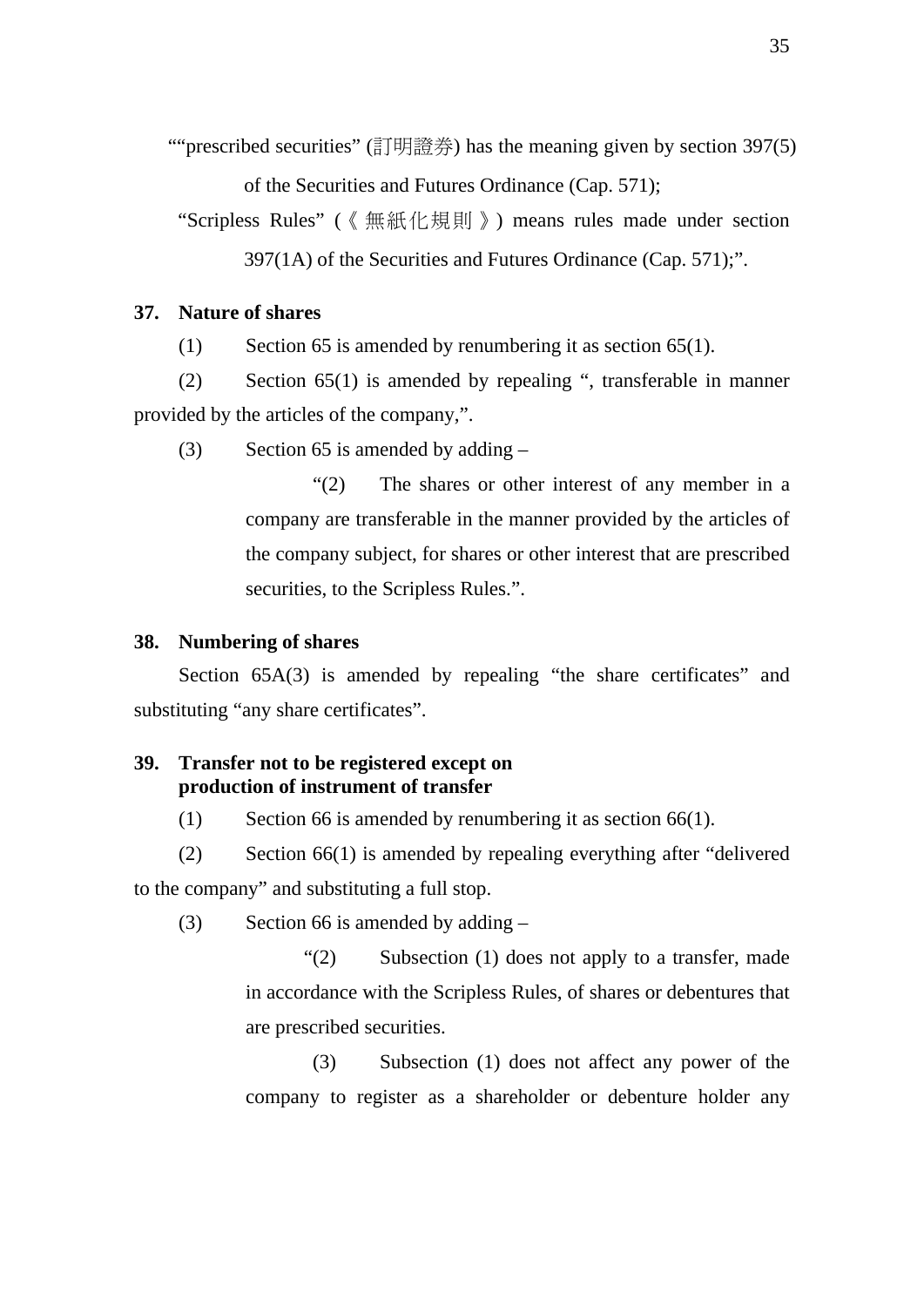person to whom the right to any shares in or debentures of the company has been transmitted by operation of law.".

### **40. Transfer by personal representative**

Section 67 is amended by repealing everything after "made by" and substituting "the member's personal representative is as valid as if the personal representative's name were, at the time of the transfer, entered in the register of members of the company as a holder of the share or interest.".

### **41. Duties of company with respect to issue of certificates**

(1) Section 70(1) is amended by repealing everything after "so allotted," and substituting –

"unless –

- (*a*) the shares, debentures or debenture stock are prescribed securities that are allotted in accordance with the Scripless Rules; or
	- (*b*) if the shares, debentures or debenture stock are not prescribed securities, the conditions of issue of the shares, debentures or debenture stock otherwise provide.".

(2) Section 70(1A) is amended by repealing everything after "so transferred," and substituting –

"unless –

- (*a*) the shares, debentures or debenture stock are prescribed securities that are transferred in accordance with the Scripless Rules; or
- (*b*) if the shares, debentures or debenture stock are not prescribed securities, the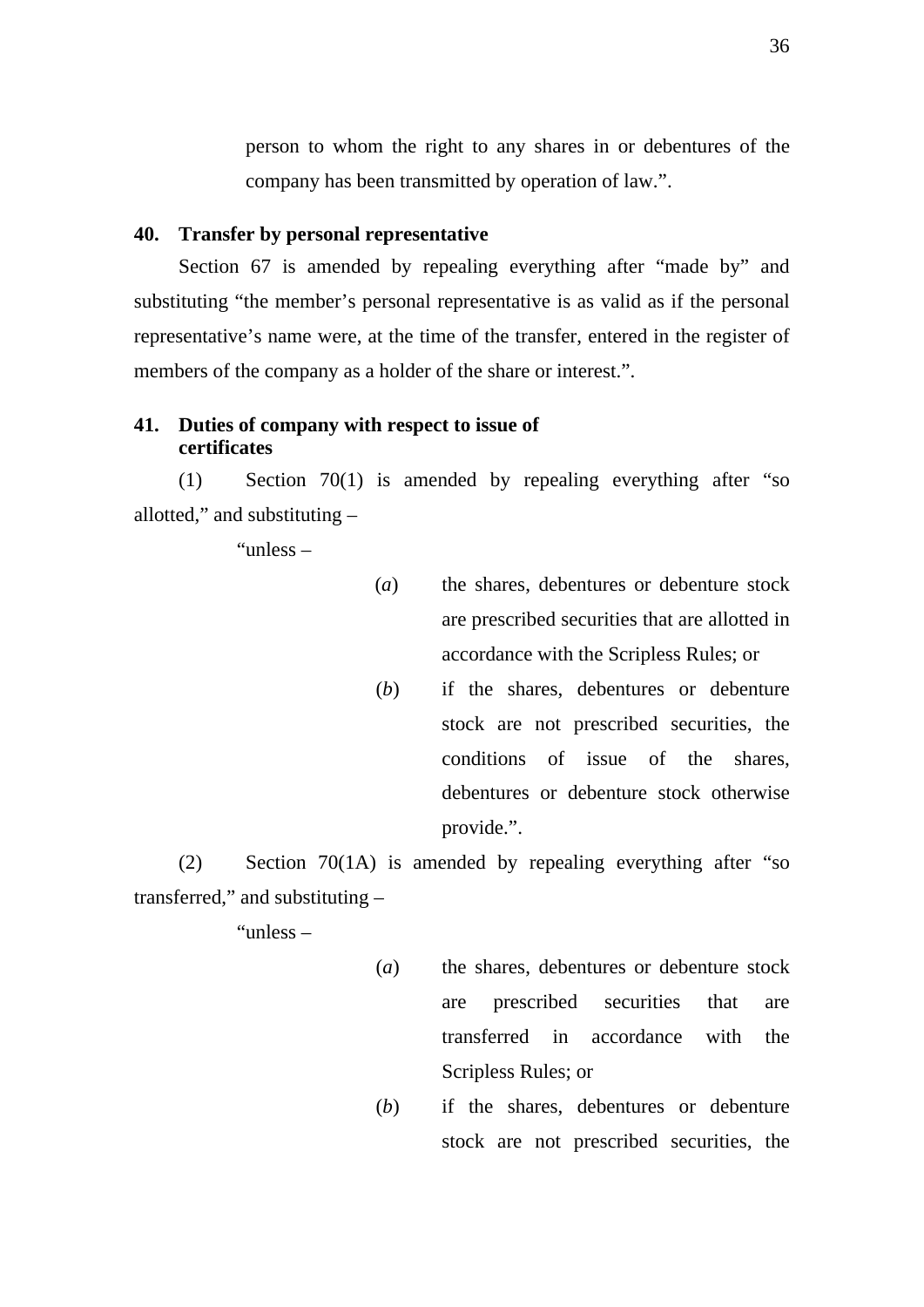conditions of issue of the shares, debentures or debenture stock otherwise provide.".

### **42. Certificate to be evidence of title**

- (1) Section 71 is amended by renumbering it as section 71(1).
- (2) Section 71 is amended by adding
	- "(2) Subsection (1) does not affect section 102.".

#### **43. Register of members**

(1) Section 95 is amended by adding –

"(1A) If a company's share capital is divided into different classes of shares and any of those shares are prescribed securities, the company must also enter in the register of members –

- (*a*) a statement that its share capital is divided into different classes of shares;
- (*b*) the nominal value of, and the voting rights attached to, the shares of each class;
- (*c*) in relation to a class of shares (other than shares described as preference shares or preferred shares) the holders of which are not entitled to vote at a general meeting of the company, the words "non voting" or the Chinese characters "無表決權"; and
- (*d*) any other matters that are required by the Scripless Rules to be entered in that register.".

(2) Section 95 is amended by adding –

"(5) Where a company makes default in complying with subsection (1A), the company, and every officer of the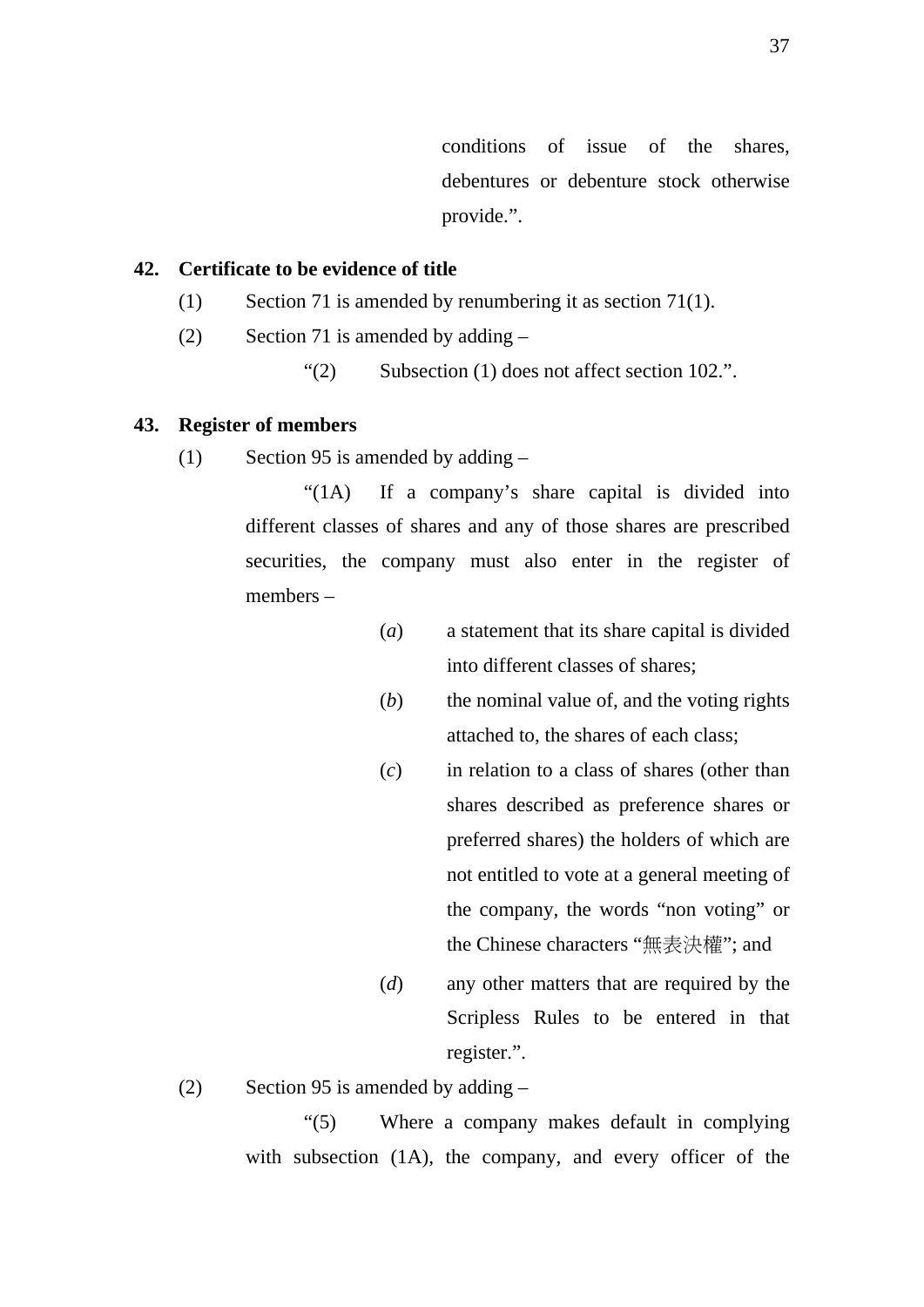company who is in default, commit an offence, and each is liable to a fine and, for continued default, to a daily default fine.".

#### **44. Register to be evidence**

Section 102 is amended by adding –

 $\mathcal{L}(1)$  Without limiting subsection (1), in the absence of evidence to the contrary, an entry in the register of members recording a person as holding any share is proof of the person's title to the share.".

### **45. Provisions relating to acquisition of minority shares after successful take-over offer**

(1) Paragraph 7 of the Ninth Schedule is amended by repealing everything after "those shares" and substituting a full stop.

(2) The Ninth Schedule is amended by adding –

"7A. An instrument of transfer is not required under paragraph  $7(a)$  for  $-$ 

- (*a*) any share for which a share warrant is for the time being outstanding; or
- (*b*) any share that is a prescribed security, if the transfer of the share is made in accordance with the Scripless Rules.".

# **46. Punishment of offences under this Ordinance**

The Twelfth Schedule is amended by adding –

| " $95(5)$ | Company failing to    | Summary | level 3 | \$300". |
|-----------|-----------------------|---------|---------|---------|
|           | enter the required    |         |         |         |
|           | matters in the        |         |         |         |
|           | company's register of |         |         |         |
|           | members               |         |         |         |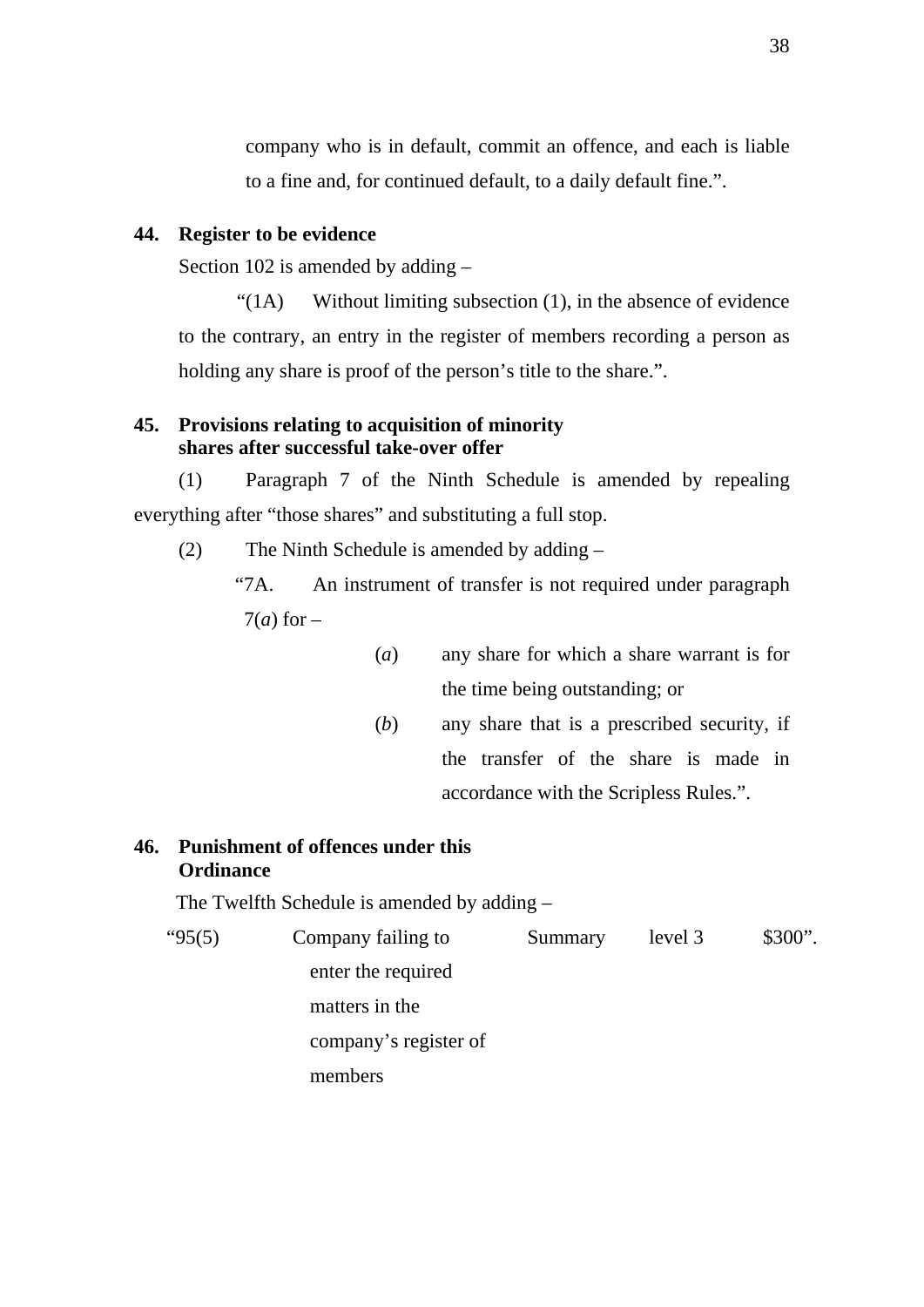#### **Division 2 – Companies (Winding-up) Rules**

#### **47. Forms**

Form 73 of the Appendix to the Companies (Winding-up) Rules (Cap. 32 sub. leg. H) is amended by repealing ". If you do not attend personally you must forward the share certificate" and substituting "of the shares or, if the shares are prescribed securities in uncertificated form within the meaning given by section 397(6) of the Securities and Futures Ordinance (Cap. 571), other evidence of your title to the shares. If you do not attend personally you must forward the share certificate or the evidence (as the case may be)".

### **Division 3 – Securities and Futures Ordinance**

### **48. Rules by Commission**

(1) Section 397 of the Securities and Futures Ordinance (Cap. 571) is amended by adding –

" $(1A)$  The Commission may make rules to –

- (*a*) specify any listed securities not to be prescribed securities, and any other securities to be prescribed securities, for the purposes of rules made under this subsection;
- (*b*) provide for the maintaining of registers or other records in respect of holders of prescribed securities, or for otherwise recording or evidencing title to such securities;
- (*c*) specify the classes or descriptions of transfer of prescribed securities that may be made without an instrument of transfer;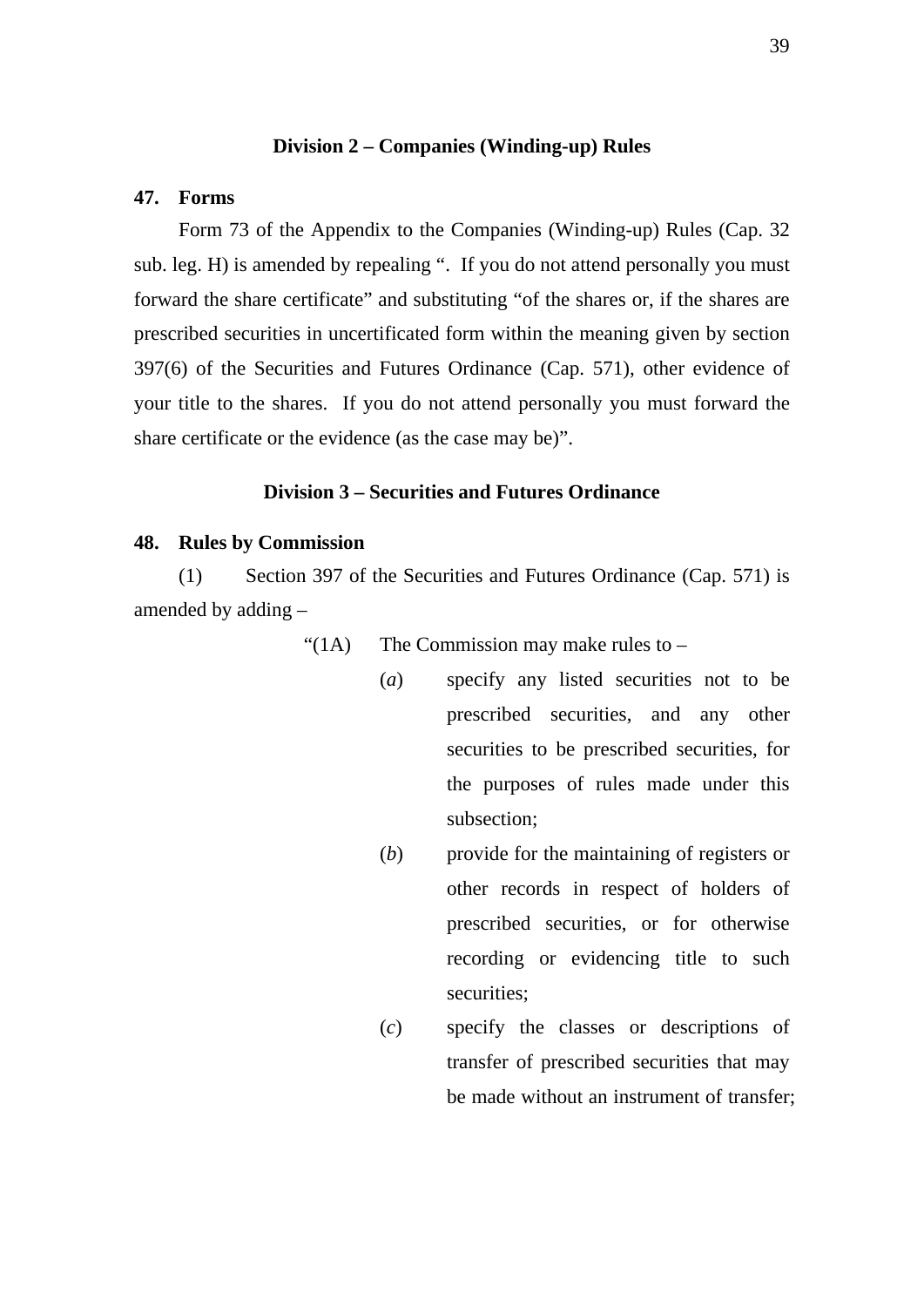- (*d*) provide for the transfer of prescribed securities without an instrument of transfer;
- (*e*) provide for the issuing of certificates on an allotment or transfer of prescribed securities; and
- (*f*) provide for the dematerialization and rematerialization of prescribed securities.

(1B) Rules may be made under subsection (1A)(*c*) only after consultation with the Financial Secretary.".

(2) Section 397(2) is amended by repealing "subsection (1)" and substituting "subsections (1) and (1A)".

(3) Section 397 is amended by adding –

"(5) In subsection  $(1A)$  –

"dematerialization" (去實物化) means the process of converting prescribed securities from certificated form into uncertificated form;

"prescribed securities" (訂明證券) means any securities –

- (*a*) that are listed, except those specified by rules made under subsection (1A) not to be prescribed securities; or
- (*b*) that are specified to be prescribed securities by rules made under subsection  $(1A);$
- "rematerialization" (復實物化) means the process of converting prescribed securities from uncertificated form into certificated form.
	- (6) For the purposes of subsection  $(5)$  –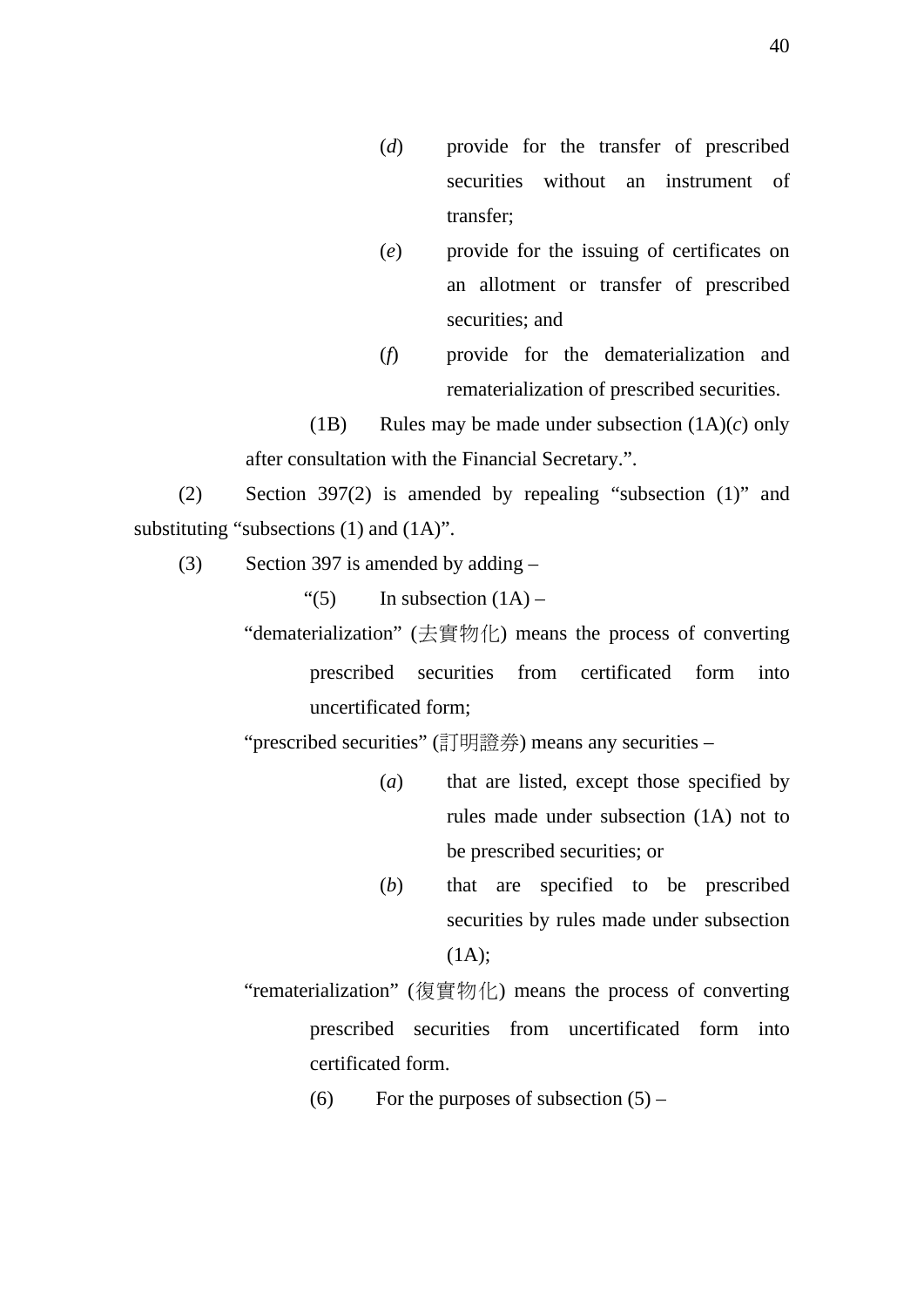- (*a*) prescribed securities are in uncertificated form if the title to them is, in accordance with rules made under subsection (1A), recorded or evidenced otherwise than in paper form; and
- (*b*) prescribed securities are in certificated form if they are not in uncertificated form".

### PART 8

#### MISCELLANEOUS AMENDMENTS

### **49. Power to dispense with certain words in name of charitable and other companies**

(1) Section 21(2) of the Companies Ordinance (Cap. 32) is amended by repealing "subsections (4) and (5)" and substituting "subsections (7) and (8)".

(2) Section  $21(8)(b)$  is amended by repealing "subsections (4) and (5)" and substituting "subsections (7) and (8)".

## **50. Power of Registrar to require company to change misleading or offensive name, etc.**

Section 22A(5) is amended by repealing "Subsections (4) and (5)" and substituting "Subsections (7) and (8)".

### **51. Non voting shares and shares with different voting rights**

Section 57A(1) is amended by repealing "and those words" and substituting "or the Chinese characters " 無表決權 " and those words or characters".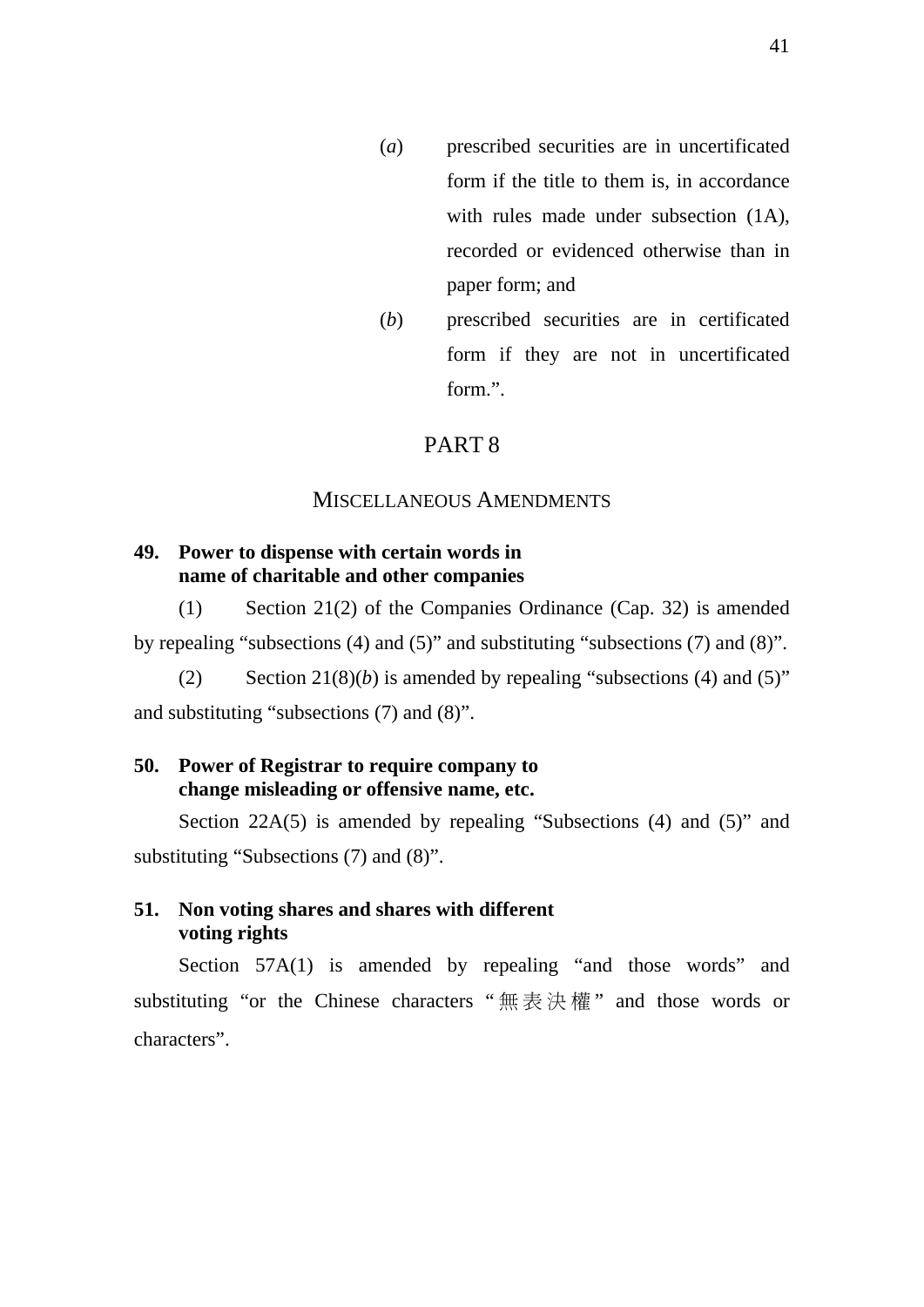## **52. Approval of company required for allotment of shares by directors**

Section 57B is amended, in the Chinese text, by repealing subsection (7) and substituting –

"(7) 本條並不影響任何股份分配的有效性;此外,凡公司 的創辦成員藉簽署章程大綱,同意承購公司股份,本條不規定須獲得 批准,方可將該等股份分配予該等成員。".

## **53. Power to close register of members and register of debenture holders**

(1) Section 99(1) is amended by repealing "by advertisement in a newspaper circulating generally in Hong Kong" and substituting "in accordance with subsection  $(1A)$ ".

(2) Section 99 is amended by adding –

"(1A) A notice for the purposes of subsection  $(1)$  –

- (*a*) if the company is a listed company, is to be given –
	- (i) in accordance with the listing rules applicable to the stock market; or
	- (ii) by advertisement in a newspaper circulating generally in Hong Kong; and
- (*b*) in the case of any other company, is to be given by advertisement in a newspaper circulating generally in Hong Kong.".

(3) Section 99 is amended by adding  $-$ 

"(5) In subsection (1A), "listing rules" (《上市規則》) means the rules made under section 23 of the Securities and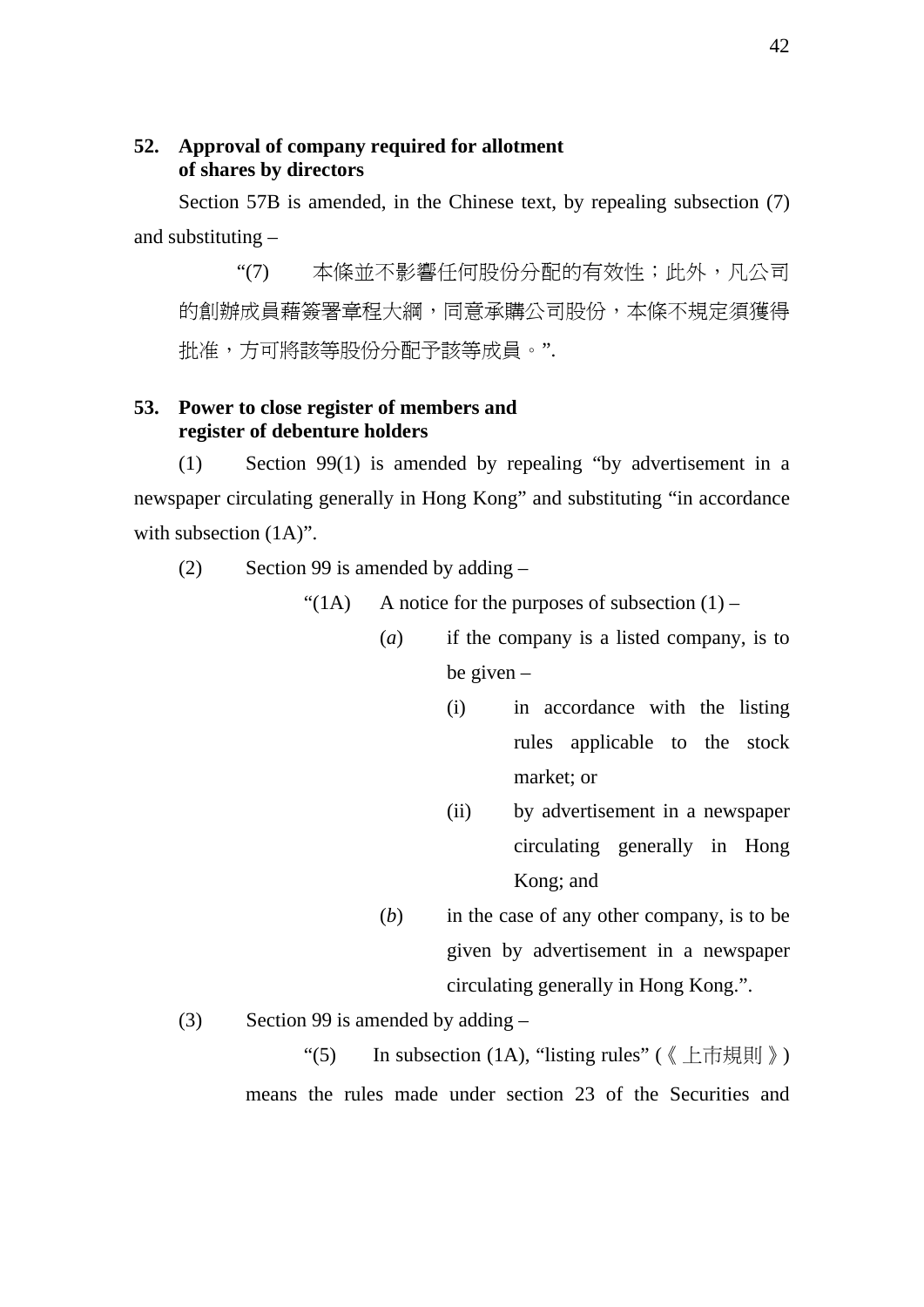Futures Ordinance (Cap. 571) by a recognized exchange company that govern the listing of securities on a stock market it operates.".

### **54. Register to be evidence**

(1) The heading of section 102 is amended by repealing "**evidence**" and substituting "**proof**".

(2) Section 102(1) is repealed and the following substituted –

"(1) In the absence of evidence to the contrary, the register of members is proof of any matters that are by this Ordinance directed or authorized to be inserted in it.".

### **55. Interpretation of provisions as to prospectuses**

Section 343(2) is amended, in the Chinese text, by repealing "委託人" and substituting "主理人".

### **56. Power to make regulations**

(1) Section  $359A(4)(c)(i)$  is amended, in the Chinese text, by adding "第" before "129G".

(2) Section  $359A(4)(c)(i)$  is amended, in the Chinese text, by adding "第" before "109".

#### **57. First Schedule amended**

(1) Regulation 92 of Part I of Table A in the First Schedule is amended, in the Chinese text, by repealing "抽簽" and substituting "抽籤".

(2) Article 1 of Table C in the First Schedule is amended, in the English text, in the definition of "Ordinance", by repealing the full stop and substituting a semicolon.

(3) Article 1 of Table C in the First Schedule is amended, in the English text, in the definition of "seal", by repealing the full stop and substituting a semicolon.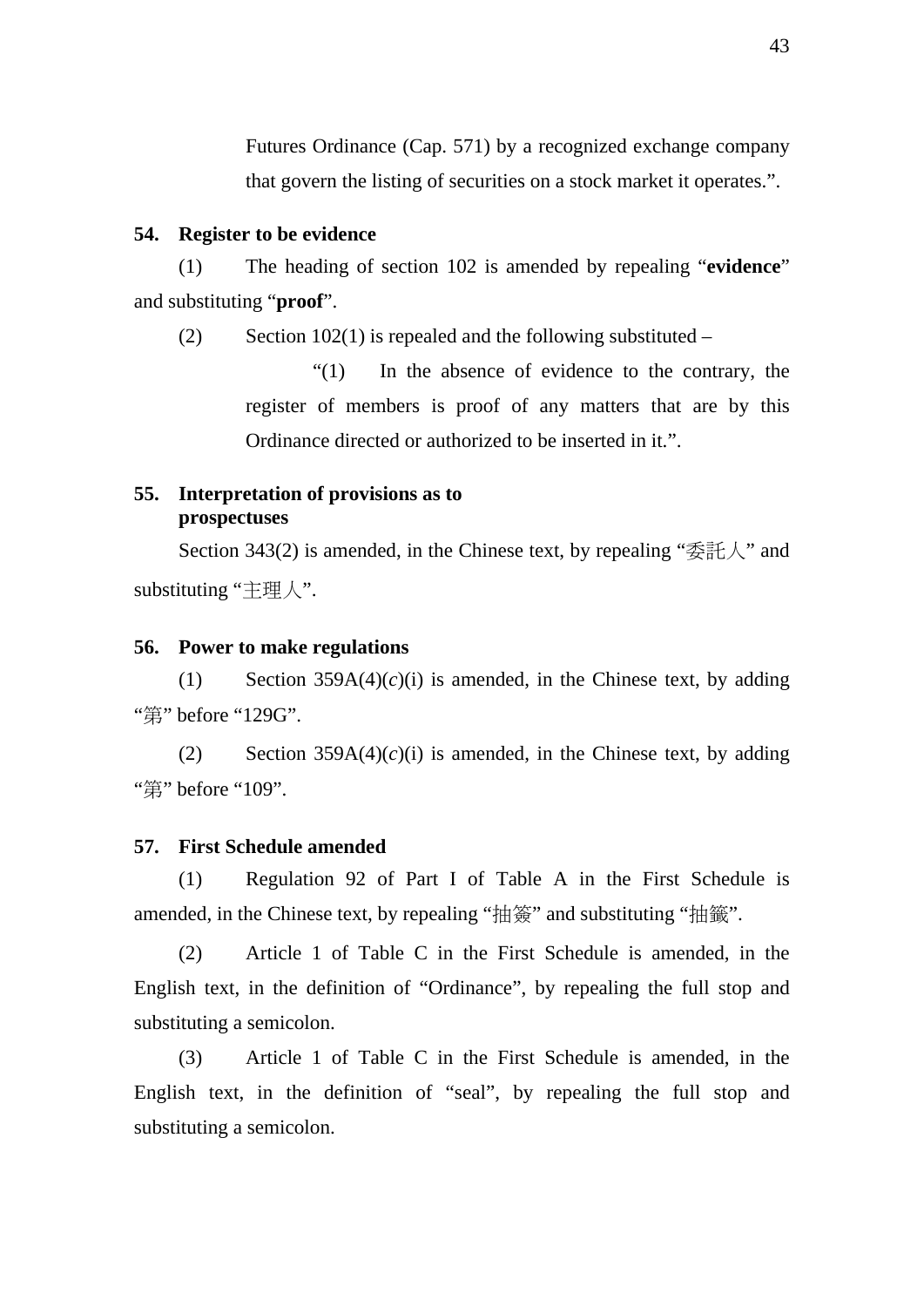(4) Article 39 of Table C in the First Schedule is amended, in the Chinese text, by repealing "抽簽" and substituting "抽籤".

#### **Explanatory Memorandum**

This Bill amends the Companies Ordinance (Cap. 32) ("the Ordinance") and its subsidiary legislation for the following main purposes –

- (*a*) to streamline the company formation procedures;
- (*b*) to extend the powers of the Registrar of Companies ("the Registrar") to direct a change of company name;
- (*c*) to enable statutory derivative actions to be brought or intervened in on behalf of a specified corporation, namely a company or non-Hong Kong company, under Part IVAA of the Ordinance by a member of a subsidiary or holding company of the corporation or by a member of a subsidiary of a holding company of the corporation;
- (*d*) to provide for electronic communications with the Registrar and for the modes of communications by a company to any person other than the Registrar;
- (*e*) to remove obstacles to the introduction of paperless holding and transfer of shares and debentures,

and makes related and miscellaneous amendments to the Ordinance and its subsidiary legislation and the Securities and Futures Ordinance (Cap. 571).

#### Part 1 – Preliminary

2. Clause 1 provides for the short title of the Bill (when enacted).

3. Clause 2 empowers the Secretary for Financial Services and the Treasury to appoint a day for the Bill (when enacted) to come into operation.

Part 2 – Amendments Relating to Company Formation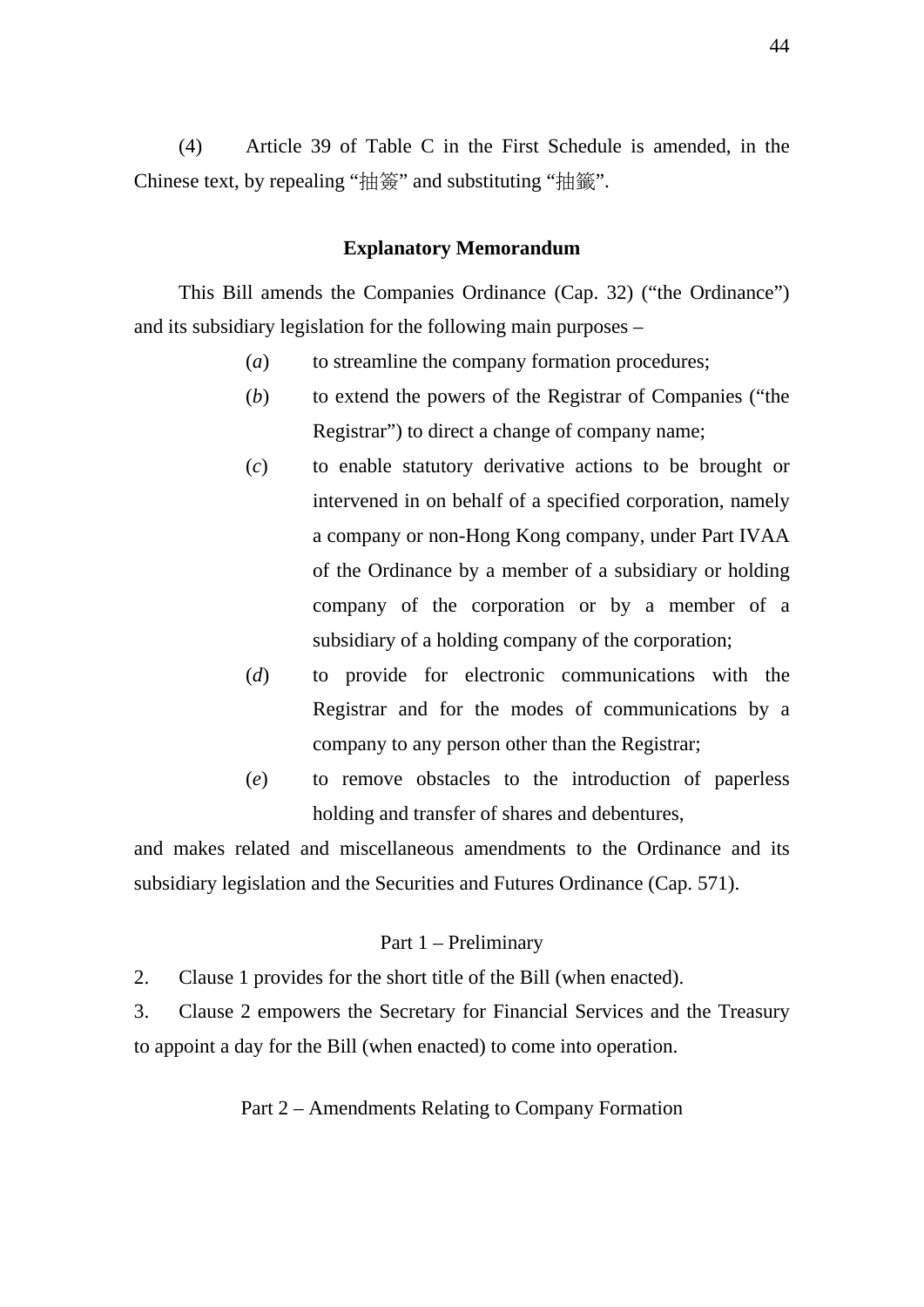4. Clauses 3 and 4 amend sections 6 and 12 of the Ordinance respectively to dispense with the requirements that the signing of any memorandum of association and articles of association by a founder member must be witnessed.

5. Section 14A of the Ordinance presently provides that, if 2 or more founder members are named in an incorporation form, the form is to be signed by the 2 or any 2 of those members. Clause 5 amends that section to reduce the number of founder members required to sign an incorporation form from 2 to one. Also, clause 5 amends that section to require additional particulars to be given in an incorporation form and to empower the Financial Secretary to amend section 14A(2) of the Ordinance.

6. Clause 6 amends section 18 of the Ordinance to require the founder member who signs an incorporation form to sign the relevant statement of compliance and to certify as to the particulars contained in the form.

7. Clause 7 adds a new section 18A to the Ordinance. The new section requires consents given for the purposes of the new section 14A(2)(*l*)(ii) of the Ordinance to be delivered to the Registrar. Contravening the requirement is an offence under the new section 18A of the Ordinance. Clause 8 amends the Twelfth Schedule to the Ordinance to provide for the penalty level for the offence.

#### Part 3 – Amendments Relating to Company Name

8. The main object of Part 3 is to extend the Registrar's powers to direct a change of company name. Clause 9 adds a new section 20(2A) to the Ordinance. The new section prohibits a company from being registered by a name that is the same as a name for which a direction has been given under section 22 or 22A of the Ordinance.

9. The Registrar currently has powers under sections 22 and 22A of the Ordinance to direct a company to change a company name. Clauses 10 and 11 amend sections 22 and 22A of the Ordinance respectively to empower the Registrar to give a direction in more circumstances.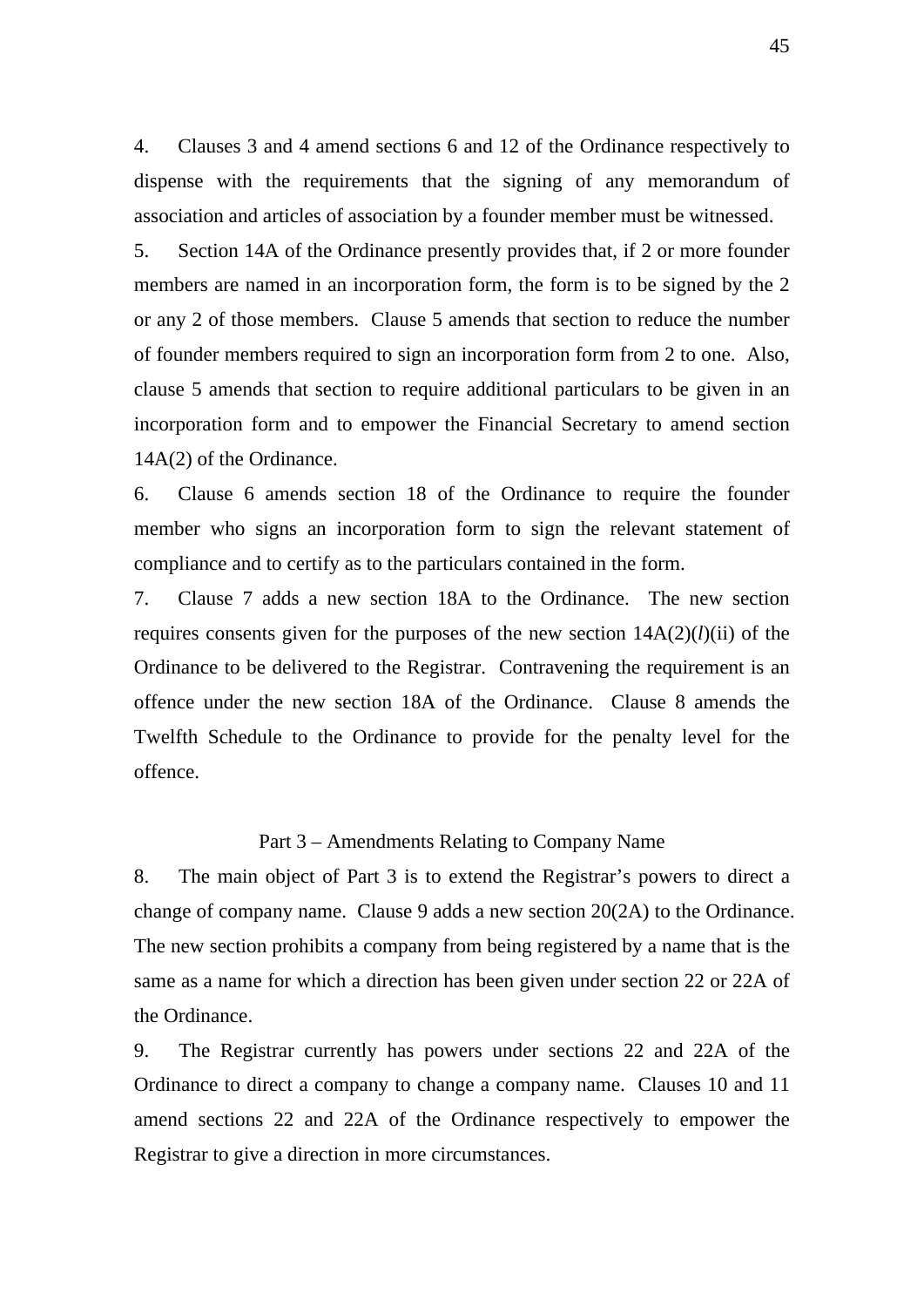10. Contravention of a direction to change a company name is currently an offence under the Ordinance. Clause 12 adds a new section 22AA to the Ordinance to provide that, as an additional consequence of a contravention, the Registrar may replace the relevant company name by a new name. Clause 13 amends the Twelfth Schedule to the Ordinance to incorporate the changed heading of section 22A of the Ordinance.

Part 4 – Amendments Relating to Statutory Derivative Actions

11. Part IVAA of the Ordinance currently provides that proceedings against a specified corporation may be brought or intervened in by a member of the corporation. Clauses 14, 15, 16, 17, 18, 19 and 20 amend Part IVAA of the Ordinance to enable a member of a related company of a specified corporation to bring or intervene in such proceedings. A related company of a specified corporation is a subsidiary or holding company of the corporation or a subsidiary of a holding company of the corporation.

Part 5 – Amendments Relating to Electronic Communications with Registrar 12. Clause 21 amends section 2 of the Ordinance to add certain definitions. Those definitions are necessary for interpreting the provisions of the Ordinance as proposed to be amended by Part 5.

13. Clauses 22 and 23 amend sections 109 and 158 of the Ordinance respectively to provide for the signature of the documents required under those sections.

14. Clause 24 amends section 346 of the Ordinance to enable the Registrar to serve a notice under section 346(2) of the Ordinance on any person in the form of an electronic record.

15. Clause 25 adds new sections 346A and 346B to the Ordinance to provide for the delivery of documents to the Registrar in the form of an electronic record and for the signing of those documents.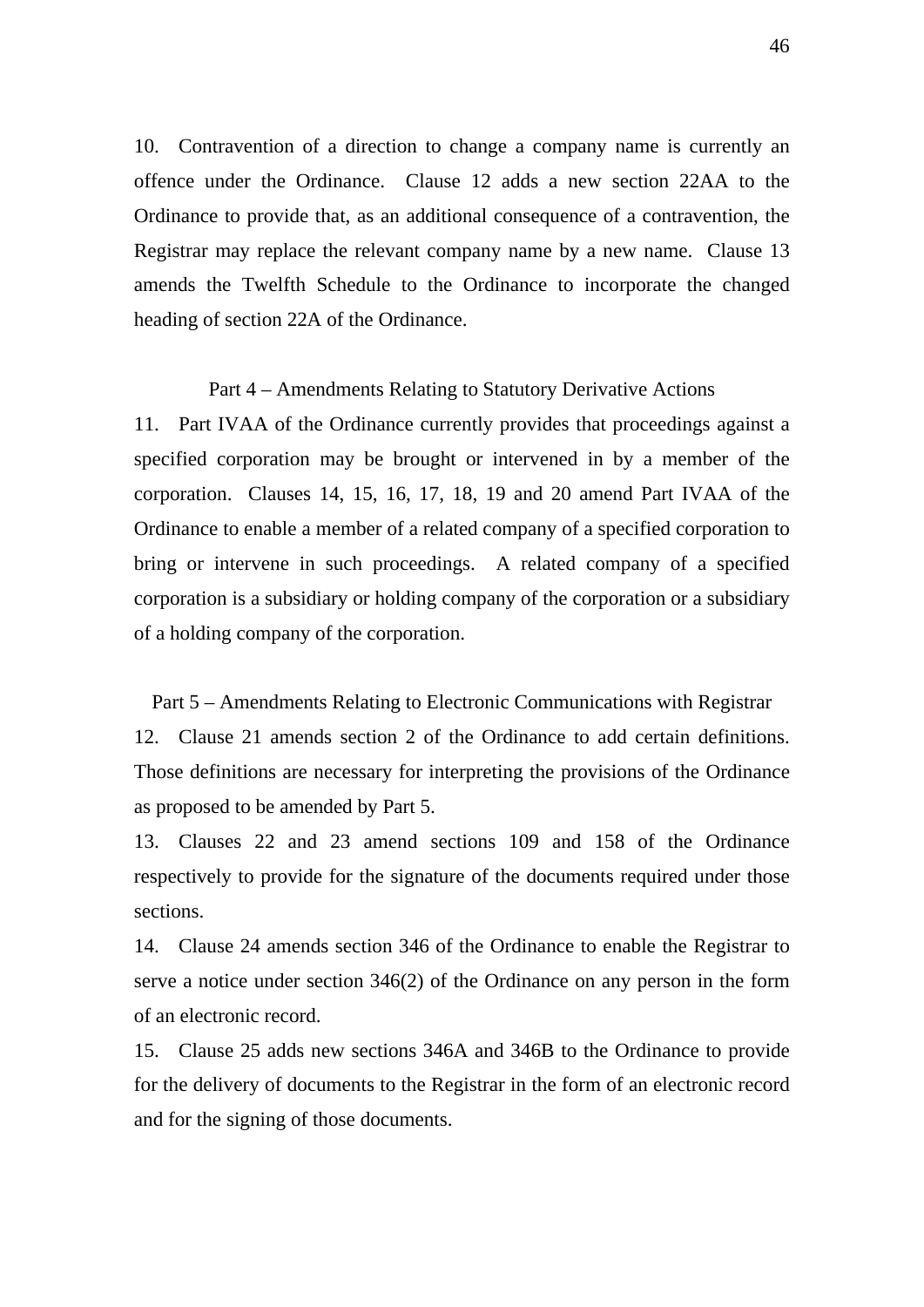16. Clause 26 amends section 348(1)(*c*) of the Ordinance to empower the Registrar to refuse to register or accept for registration any document delivered to the Registrar under the Ordinance if any password included with the document is incomplete or altered.

17. Clause 27 adds a new section 348BA to the Ordinance. The new section empowers the Registrar to issue a certificate under the Ordinance in any manner the Registrar thinks fit.

### Part 6 – Amendments Relating to Communications by Company to Another Person (other than Registrar)

18. The main object of Part 6 is to add a new Part IVAAA to the Ordinance to provide for the manner in which documents or information is to be sent or supplied by a company to any person other than the Registrar under the Ordinance or its subsidiary legislation.

### Part 7 – Amendments Relating to Paperless Holding and Transfer of Shares and Debentures

19. Part 7 amends the Ordinance, the Companies (Winding-up) Rules (Cap. 32 sub. leg. H) and the Securities and Futures Ordinance (Cap. 571) to remove obstacles to the introduction of paperless holding and transfer of shares and debentures.

#### Part 8 – Miscellaneous Amendments

20. Part 8 contains miscellaneous amendments to the Ordinance. Clauses 49, 50, 51, 54, 56 and 57 make textual amendments to certain provisions of the Ordinance. Clauses 52 and 55 seek to remove discrepancies in meaning between the English and Chinese texts of sections 57B and 343 of the Ordinance respectively. Clause 53 amends section 99 of the Ordinance to provide for an alternative means of closing the registers of members and registers of debenture holders under that section.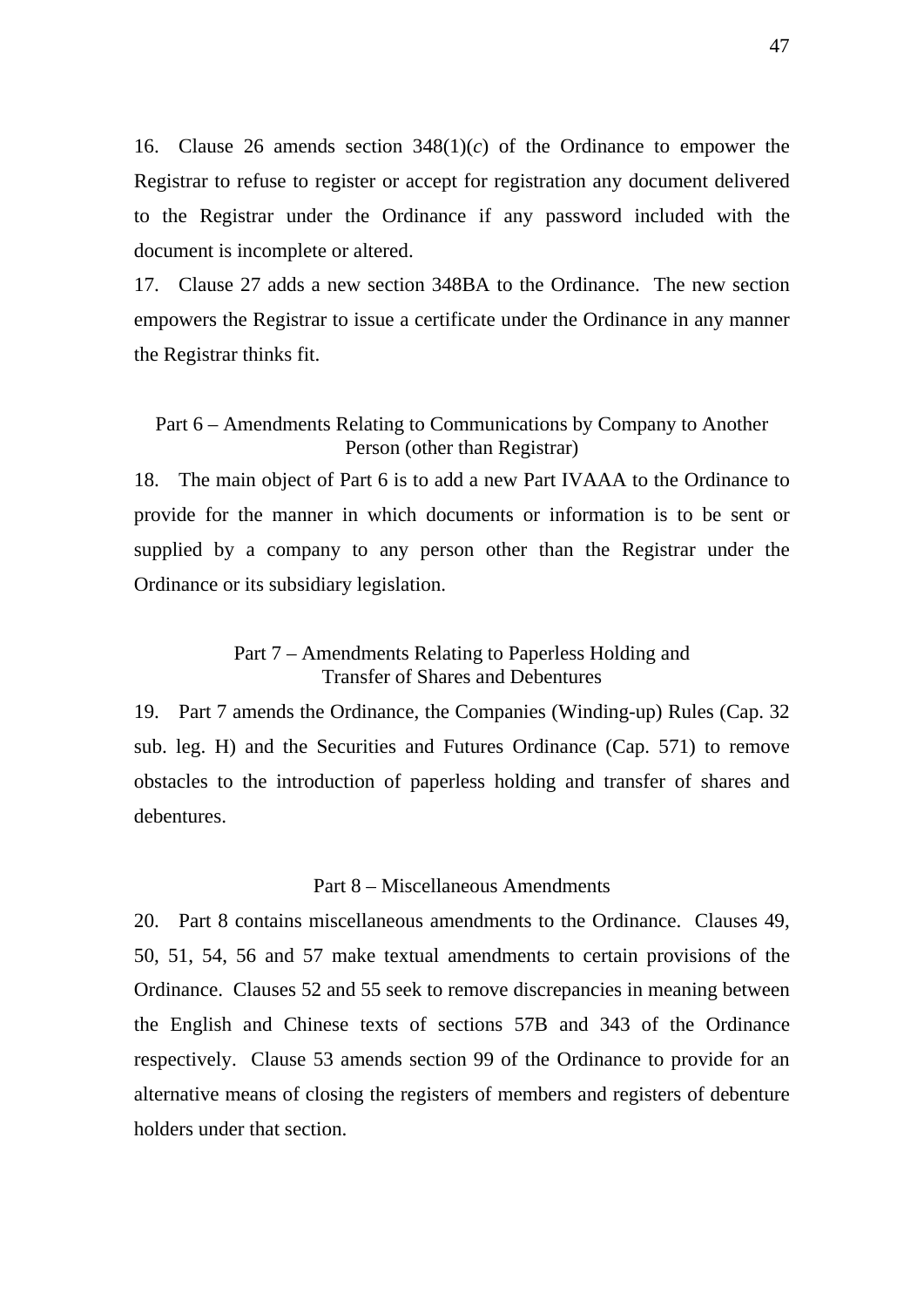#### **Annex B**

## **BUSINESS REGISTRATION (AMENDMENT) BILL 2010**

# **CONTENTS**

Clause Page

## PART 1

## SHORT TITLE AND COMMENCEMENT

|                        | Short title  |  |
|------------------------|--------------|--|
| $\bigcirc$<br><u>L</u> | Commencement |  |

## PART 2

### AMENDMENTS TO BUSINESS REGISTRATION **ORDINANCE**

| 3.  | Interpretation          |                                                                                                           | $\mathbf{1}$   |
|-----|-------------------------|-----------------------------------------------------------------------------------------------------------|----------------|
| 4.  | Official secrecy        |                                                                                                           | $\overline{4}$ |
| 5.  |                         | Application for registration                                                                              | 6              |
| 6.  |                         | Sections 5A to 5D added                                                                                   |                |
|     | 5A.                     | Simultaneous business registration applications of<br>companies incorporated under Companies<br>Ordinance | $\tau$         |
|     | 5B.                     | Simultaneous business registration applications of<br>non-Hong Kong companies                             | 7              |
|     | 5C.                     | Registrar to perform certain functions in relation to<br>simultaneous business registration applications  | 8              |
|     | 5D.                     | Notices in specified form                                                                                 | 9              |
| 7.  |                         | Registration of business and issue of business registration certificate                                   | 10             |
| 8.  | Payment of fees         |                                                                                                           | 14             |
| 9.  | Section 7A added        |                                                                                                           |                |
|     | 7A.                     | Refund of prescribed business registration fees,<br>prescribed branch registration fees or levies         | 14             |
| 10. |                         | Information to be furnished                                                                               | 15             |
| 11. | Display of certificates |                                                                                                           | 17             |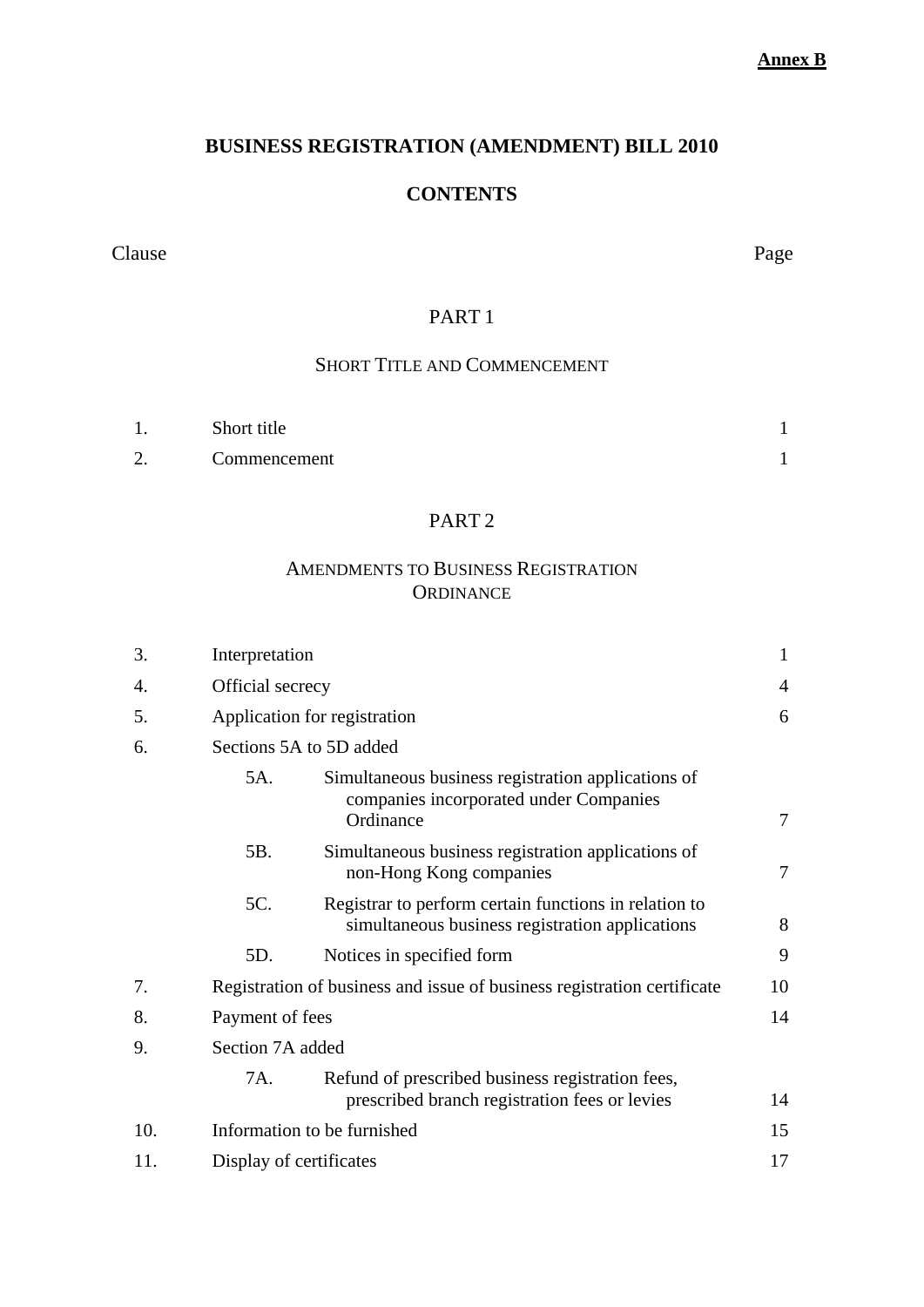| 12. | Regulations                            | 18 |
|-----|----------------------------------------|----|
| 13. | <b>Offences</b>                        | 18 |
| 14. | Exemptions                             | 18 |
| 15. | Appeals                                | 19 |
| 16. | Section 19B added                      |    |
|     | Purpose of sections 19 and 19A<br>19B. | 19 |
| 17. | Schedule 1 amended                     | 19 |
| 18. | Schedule 2 amended                     | 22 |

# PART 3

## AMENDMENTS TO BUSINESS REGISTRATION **REGULATIONS**

| 19. | Interpretation               |                                                                                        | 27 |
|-----|------------------------------|----------------------------------------------------------------------------------------|----|
| 20. | Application for registration |                                                                                        | 27 |
| 21. | Regulation 3A added          |                                                                                        |    |
|     | 3A.                          | Business particulars in relation to simultaneous<br>business registration applications | 28 |
| 22. | The register                 |                                                                                        | 29 |
| 23. |                              | Business and branch registration certificates                                          | 31 |
| 24. | Regulation 8A added          |                                                                                        |    |
|     | 8A.                          | Electronic records for prescribed forms                                                | 31 |
| 25. | Forms                        |                                                                                        | 32 |

## PART 4

# RELATED AND CONSEQUENTIAL AMENDMENTS

### **Inland Revenue Ordinance**

| 26. | Official secrecy | 35 |
|-----|------------------|----|
|     |                  |    |

**Abattoirs Regulation**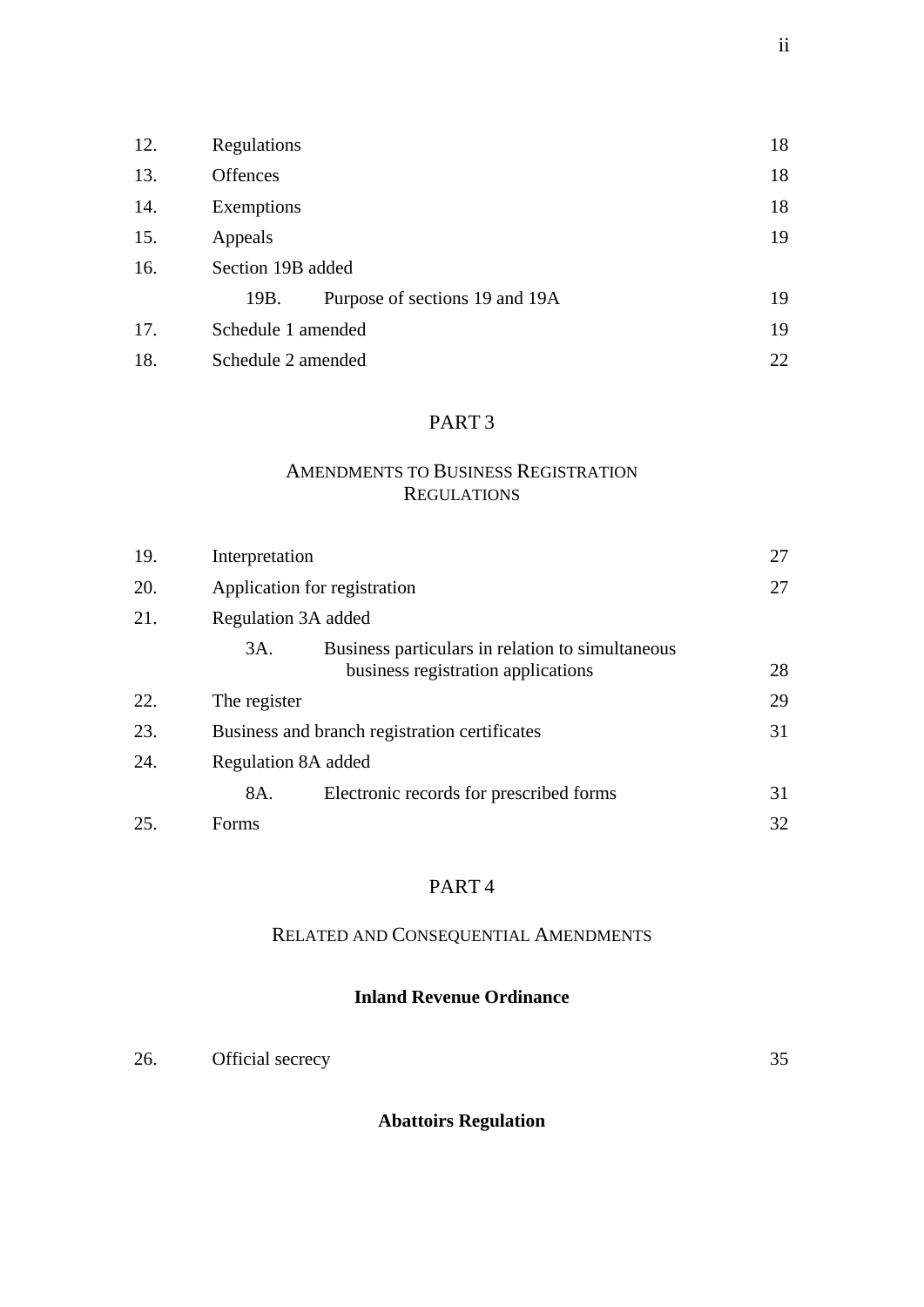| 27. | Registration                                                                                 | 35 |
|-----|----------------------------------------------------------------------------------------------|----|
|     | <b>Administrative Appeals Board Ordinance</b>                                                |    |
| 28. | Schedule amended                                                                             | 35 |
|     | <b>Merchant Shipping (Local Vessels) (Certification and</b><br><b>Licensing</b> ) Regulation |    |
| 29. | Inclusion of business name of owner in certificate of ownership                              | 36 |
|     | <b>Electronic Transactions Ordinance</b>                                                     |    |
| 30. | Service of documents                                                                         | 36 |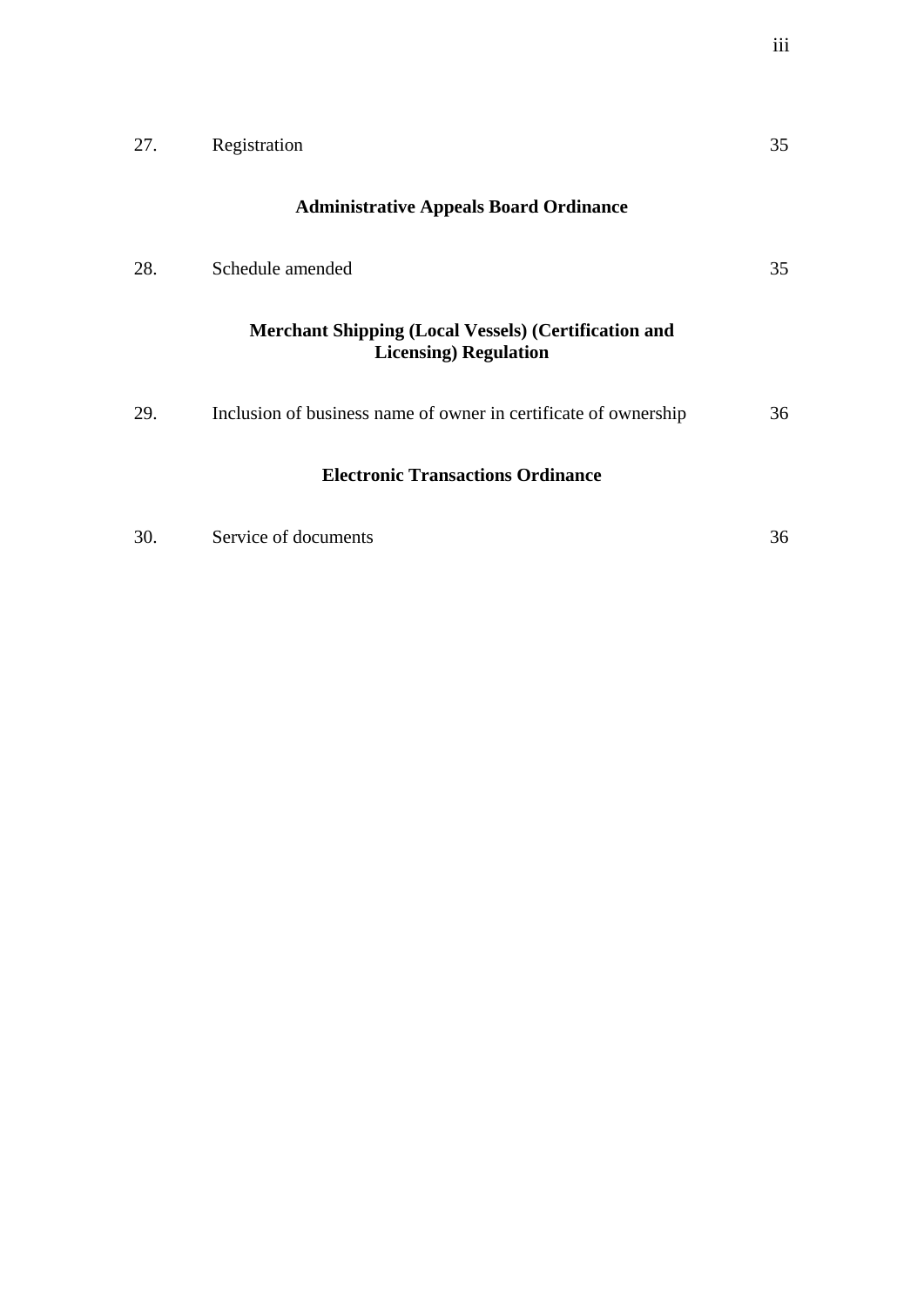## A BILL

#### To

Amend the Business Registration Ordinance to provide for simultaneous business registration applications on incorporation or application for non-Hong Kong company registration under the Companies Ordinance, to provide for electronic transactions for business registration, and to make miscellaneous amendments; and to make related and consequential amendments to other Ordinances.

Enacted by the Legislative Council.

## PART 1

## SHORT TITLE AND COMMENCEMENT

#### **1. Short title**

This Ordinance may be cited as the Business Registration (Amendment) Ordinance 2010.

### **2. Commencement**

This Ordinance comes into operation on a day to be appointed by the Secretary for Financial Services and the Treasury by notice published in the Gazette.

## PART 2

#### AMENDMENTS TO BUSINESS REGISTRATION ORDINANCE

#### **3. Interpretation**

(1) Section 2 of the Business Registration Ordinance (Cap. 310) is amended, in the heading, by adding "**and application**" after "**Interpretation**".

(2) Section 2(1) is amended by repealing the definition of "levy" and substituting –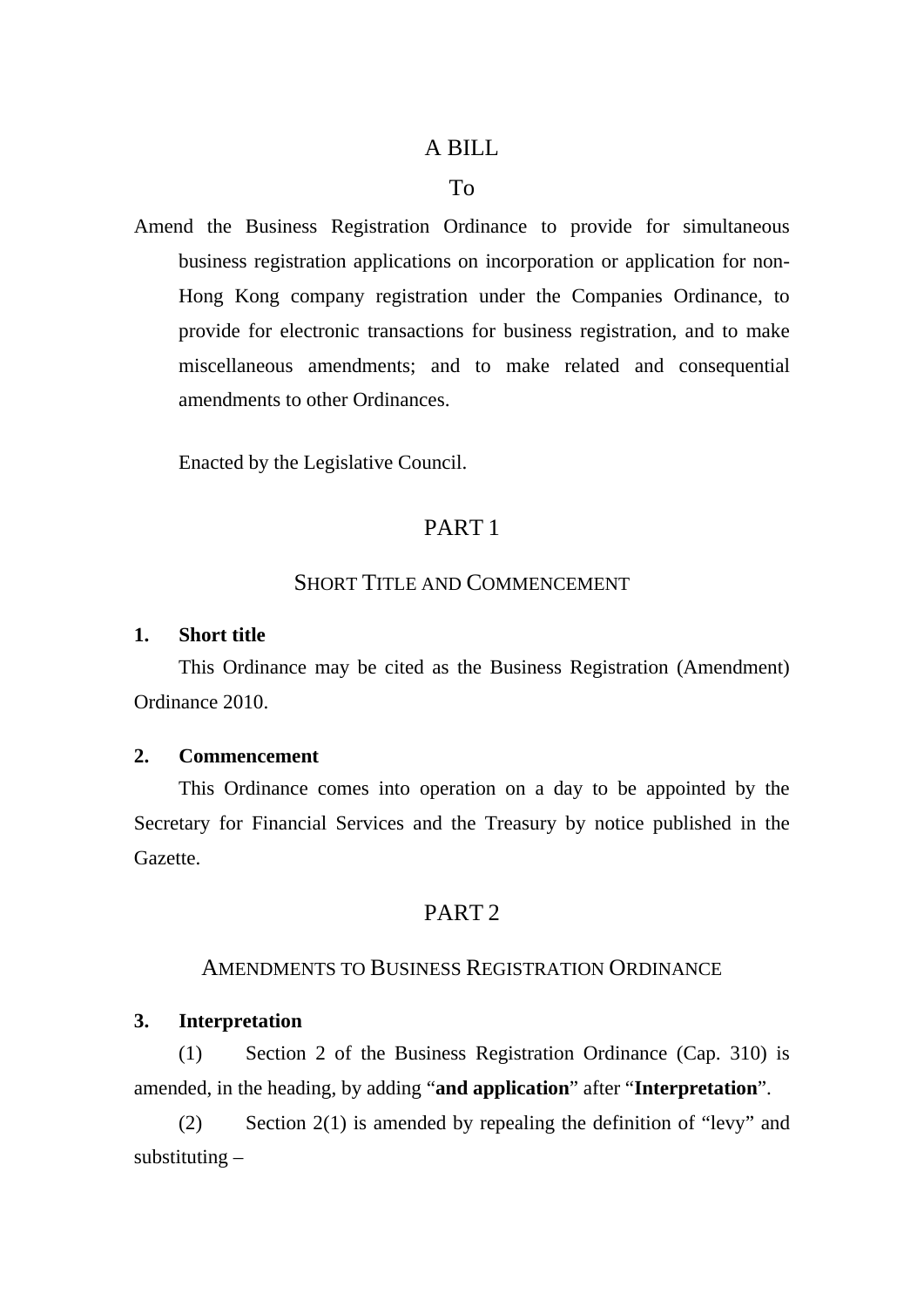""levy" (徵費) means an amount prescribed in item 3 of the Table in Schedule 2 and determined in accordance with sections 3 and 4 of that Schedule;".

(3) Section 2(1) is amended, in paragraph (*b*) of the definition of "place of business", by repealing "Registrar of Companies" and substituting "Registrar".

(4) Section 2(1) is amended by repealing the definition of "prescribed branch registration fee" and substituting –

""prescribed branch registration fee" (訂明的分行登記費) means a

fee prescribed in item 2 of the Table in Schedule 2 and determined in accordance with section 2 of that Schedule;".

(5) Section 2(1) is amended by repealing the definition of "prescribed business registration fee" and substituting –

""prescribed business registration fee" (訂明的商業登記費) means

a fee prescribed in item 1 of the Table in Schedule 1 and determined in accordance with section 2 of that Schedule;".

(6) Section 2(1) is amended by adding  $-$ 

""branch registration application" ( 分行登記申請 ) means an application under section 5(3);

"business registration application" (商業登記申請) means an application under section 5(1);

"company registration application" (公司註冊申請) means an application for registration under section 333 of the Companies Ordinance (Cap. 32);

"electronic record" (電子紀錄) has the meaning given by section 2(1) of the Electronic Transactions Ordinance (Cap. 553); "function" (職能) includes a power and a duty;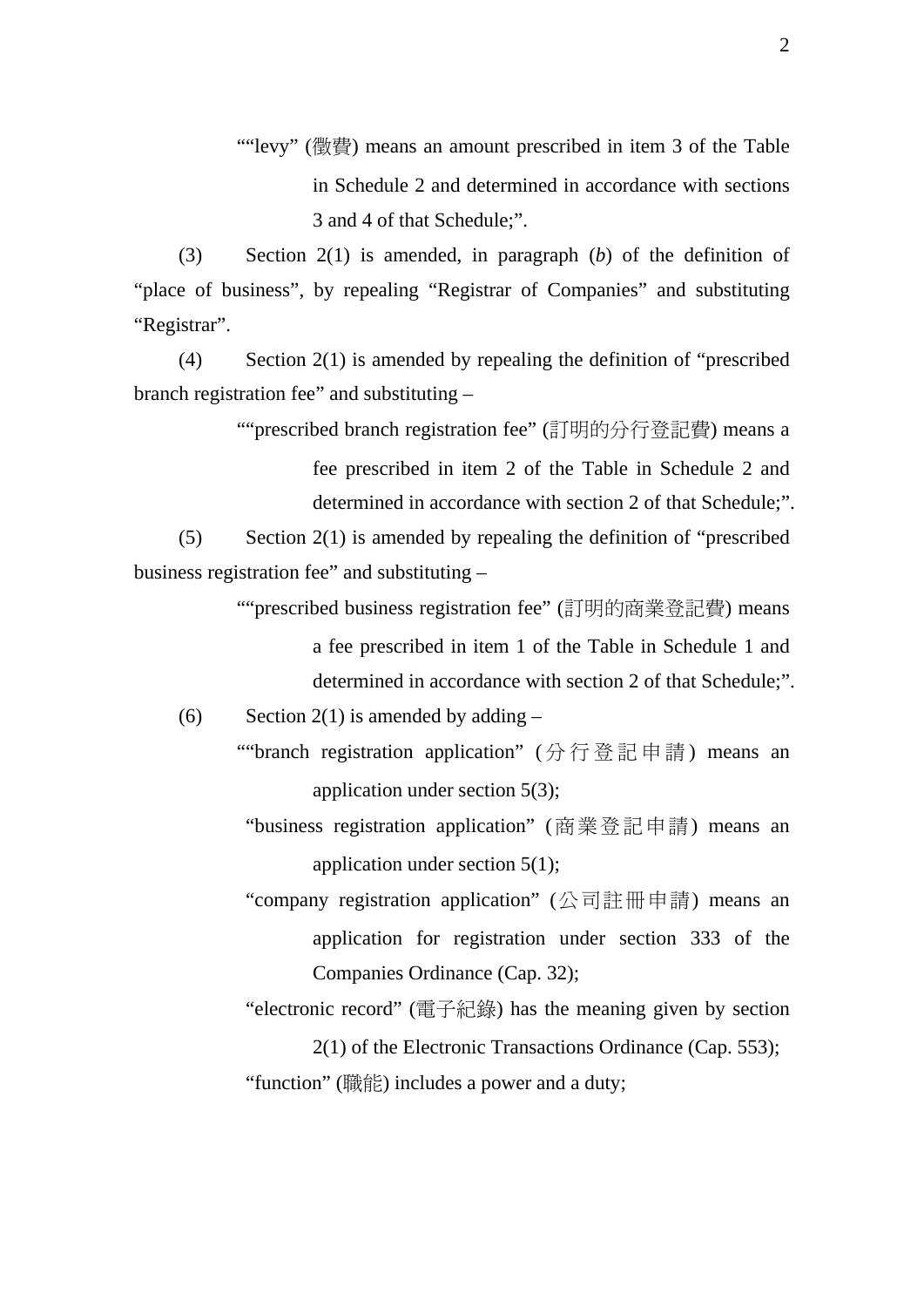- "incorporation application" (成立法團申請) means an application to form an incorporated company under section 14A of the Companies Ordinance (Cap. 32);
- "incorporation form" (法團成立表格) has the meaning given by section 14A(1) of the Companies Ordinance (Cap. 32);
- "non-Hong Kong company" (非香港公司) means a company incorporated outside Hong Kong;
- "non-Hong Kong company registration form" (非香港公司註冊表 格) means the specified form referred to in section  $333(1)$ of the Companies Ordinance (Cap. 32);
- "Registrar" (處長) means the Registrar of Companies appointed under section 303(2) of the Companies Ordinance (Cap. 32);
- "Secretary" (政策局局長) means the Secretary for Financial Services and the Treasury;
- "simultaneous business registration application" (同步商業登記申 請) means a business registration application deemed to have been made under section  $5A(2)(a)$  or  $5B(2)$ ;".

(7) Section 2(1A) is amended by adding "any deemed cessation of business under section 6(4F) or" before "any notification".

- (8) Section 2 is amended, by adding  $-$ 
	- "(1C) This Ordinance applies to  $-$ 
		- (*a*) a person who makes an incorporation application; and
		- (*b*) a person who makes a company registration application.".
- (9) Section 2(2) is repealed and the following substituted –

"(2) The functions conferred on the Commissioner under this Ordinance may be performed by any officer of the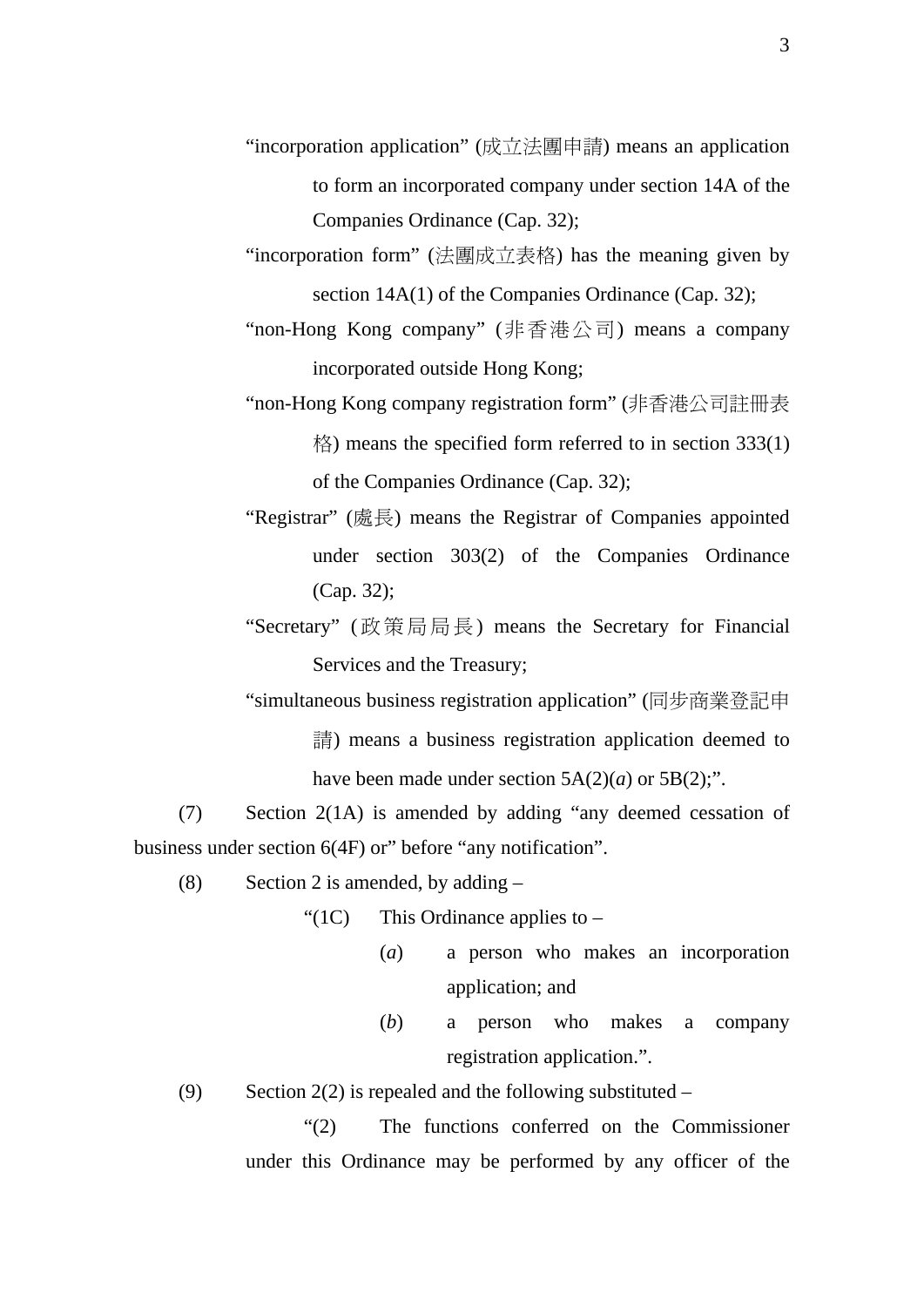Inland Revenue Department authorized by the Commissioner, either generally or particularly, subject to the instructions of the Commissioner.

(3) The following functions may be performed by any officer of the Companies Registry authorized by the Registrar, either generally or particularly, subject to the instructions of the Registrar –

- (*a*) functions authorized under this Ordinance to be performed by the Registrar on behalf of the Commissioner;
- (*b*) functions delegated by the Commissioner to the Registrar under this Ordinance;
- (*c*) functions conferred on the Registrar under this Ordinance.".

#### **4. Official secrecy**

(1) Section 4(1) is repealed and the following substituted –

"(1) Except in the performance of the functions referred to in subsection (1A), an officer of the Inland Revenue Department, or of the Companies Registry –

- (*a*) must preserve and aid in preserving secrecy with regard to all matters relating to the affairs of any person that may come to the officer's notice solely in the performance of any function under this Ordinance;
- (*b*) must not communicate any such matter to any person other than –
	- (i) the person to whom such matter relates;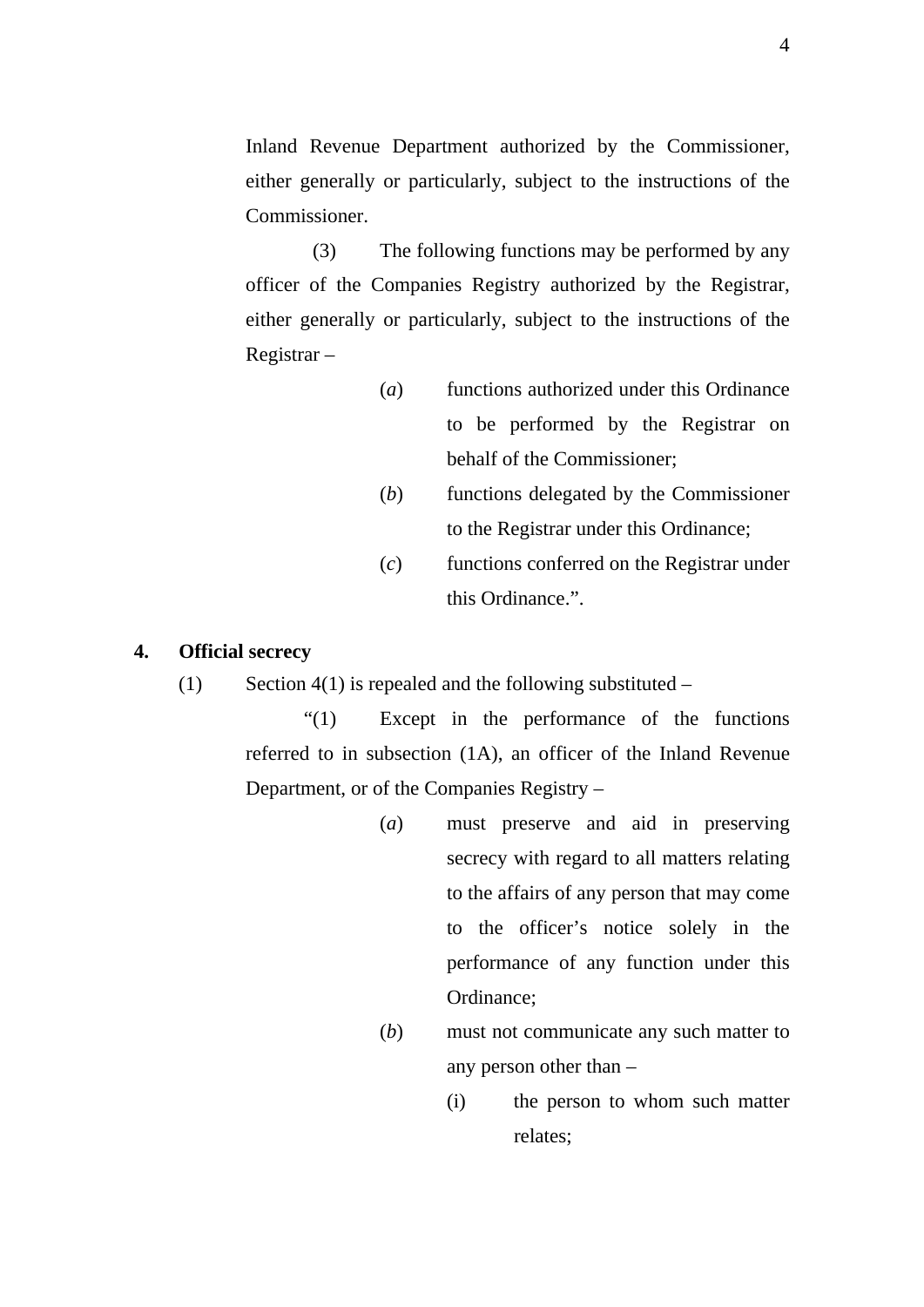- (ii) the executor of the person referred to in subparagraph (i); or
- (iii) the authorized representative of the person referred to in subparagraph (i) or the executor; and
- (*c*) must not allow any person to have access to any record relating to any such matter in the possession, custody or control of the Commissioner or the Registrar.

#### $(1A)$  The functions are –

- (*a*) in relation to an officer of the Inland Revenue Department, functions under the Inland Revenue Ordinance (Cap. 112) or under this Ordinance; and
- (*b*) in relation to an officer of the Companies Registry, functions under this Ordinance.".

(2) Section 4(2) is amended by repealing "Every officer of the Inland Revenue Department shall," and substituting "An officer of the Inland Revenue Department, or of the Companies Registry, must,".

(3) Section 4(3) is repealed and the following substituted –

"(3) Except as may be necessary for the purpose referred to in subsection (3A), no officer of the Inland Revenue Department, or of the Companies Registry, may be required –

- (*a*) to divulge or communicate to any court any matter or thing coming to the officer's notice solely in the performance of any function under this Ordinance; or
- (*b*) to produce in any court any document pertaining to such matter or thing other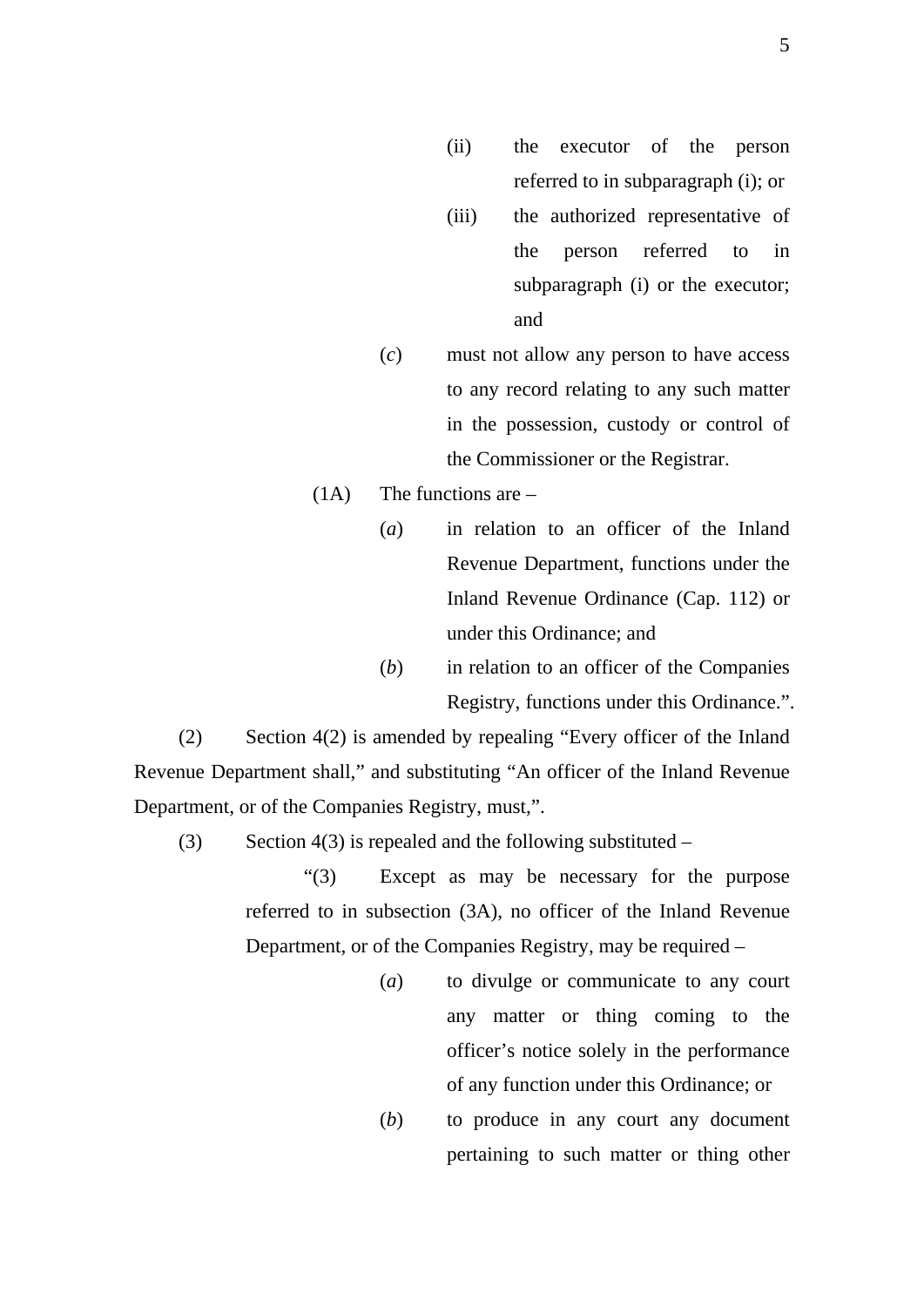than a document required to be kept by the Commissioner under this Ordinance.

#### $(3A)$  The purpose is –

- (*a*) in relation to an officer of the Inland Revenue Department, to carry into effect the provisions of the Inland Revenue Ordinance (Cap. 112) or of this Ordinance; and
- (*b*) in relation to an officer of the Companies Registry, to carry into effect the provisions of this Ordinance.".

(4) Section 4(5) is amended by adding "or of the Companies Registry" after "Inland Revenue Department".

(5) Section 4(6) is amended by repealing "that department" and substituting "the Audit Commission".

#### **5. Application for registration**

(1) Section 5(1A) is amended by repealing "an application under subsection (1)" and substituting "a business registration application".

(2) Section 5(1B) is amended by repealing everything from "An application" to "be deemed" and substituting "On making a business registration application, if names under which the same business is carried on, other than those mentioned in subsection (1A), are submitted to the Commissioner, the names are for the purposes of this Ordinance deemed".

(3) Section 5(2) is amended by repealing "An application under subsection (1)" and substituting "A business registration application".

(4) Section 5(4) is amended by repealing "An application under subsection (3)" and substituting "A branch registration application".

(5) Section 5 is amended by adding  $-$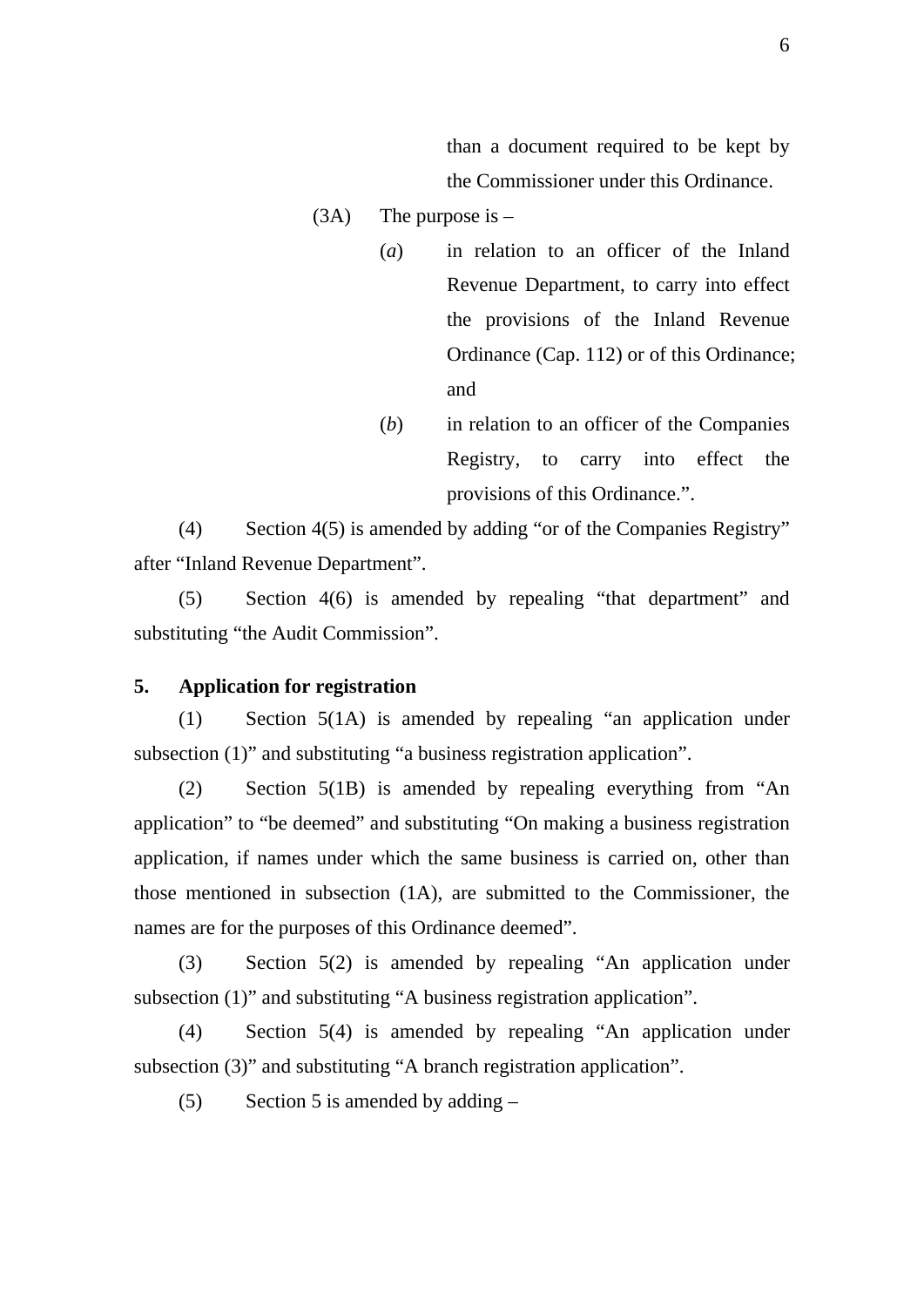"(6) Subsection (2) does not apply to a simultaneous business registration application.".

### **6. Sections 5A to 5D added**

The following are added –

## "**5A. Simultaneous business registration applications of companies incorporated under Companies Ordinance**

(1) At the time an incorporation application is made, the applicant must –

- (*a*) pay to the Commissioner the prescribed business registration fee and levy; and
- (*b*) deliver a notice in a form specified by the Commissioner under section 5D(1), to indicate whether the applicant intends that the company to be formed will make an election under section  $6(5C)(c)$ .

(2) If the applicant complies with subsection (1), on the incorporation of the company –

- (*a*) the company is deemed to have made a business registration application; and
- (*b*) if the applicant has, under subsection  $(1)(b)$ , indicated the intent to make an election under section  $6(5C)(c)$ , the company is deemed to have made an election under section 6(5C)(*c*).

## **5B. Simultaneous business registration applications of non-Hong Kong companies**

(1) At the time a company registration application is made, the non-Hong Kong company concerned must –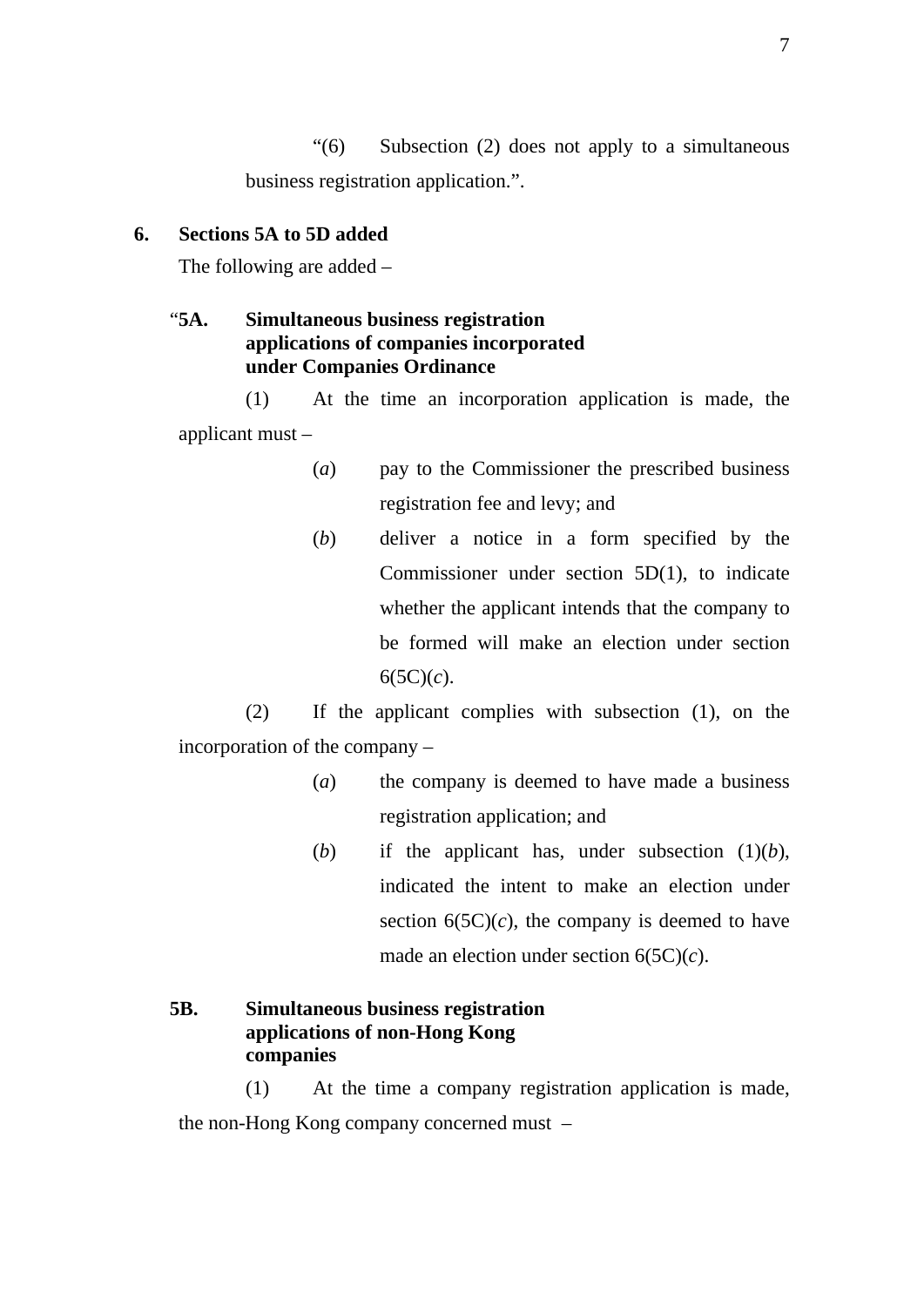- (*a*) pay to the Commissioner the prescribed business registration fee and levy; and
- (*b*) deliver a notice in a form specified by the Commissioner under section 5D(1) –
	- (i) to submit the particulars prescribed in regulations made under section 14; and
	- (ii) to make an election under section  $6(5C)(c)$  if the company intends to do so.

(2) If the non-Hong Kong company complies with subsection (1), the company is deemed to have made a business registration application.

(3) Subsections (1) and (2) do not apply to a non-Hong Kong company if the business carried on by the company is already registered, or deemed to be registered, under section 6; however, when the company delivers the non-Hong Kong company registration form to the Registrar, the company must deliver a notice in a form specified by the Commissioner under section 5D(1) to indicate that the business is so registered.

## **5C. Registrar to perform certain functions in relation to simultaneous business registration applications**

(1) The Registrar is to perform the following functions for and on behalf of the Commissioner in relation to simultaneous business registration applications –

- (*a*) collecting prescribed business registration fees and levies under sections  $5A(1)(a)$  and  $5B(1)(a)$ and refunding those fees and levies under section  $7A(2)(a)$  or  $(4)$ ;
- (*b*) receiving notices under sections 5A(1)(*b*) and 5B(1)(*b*) and (3);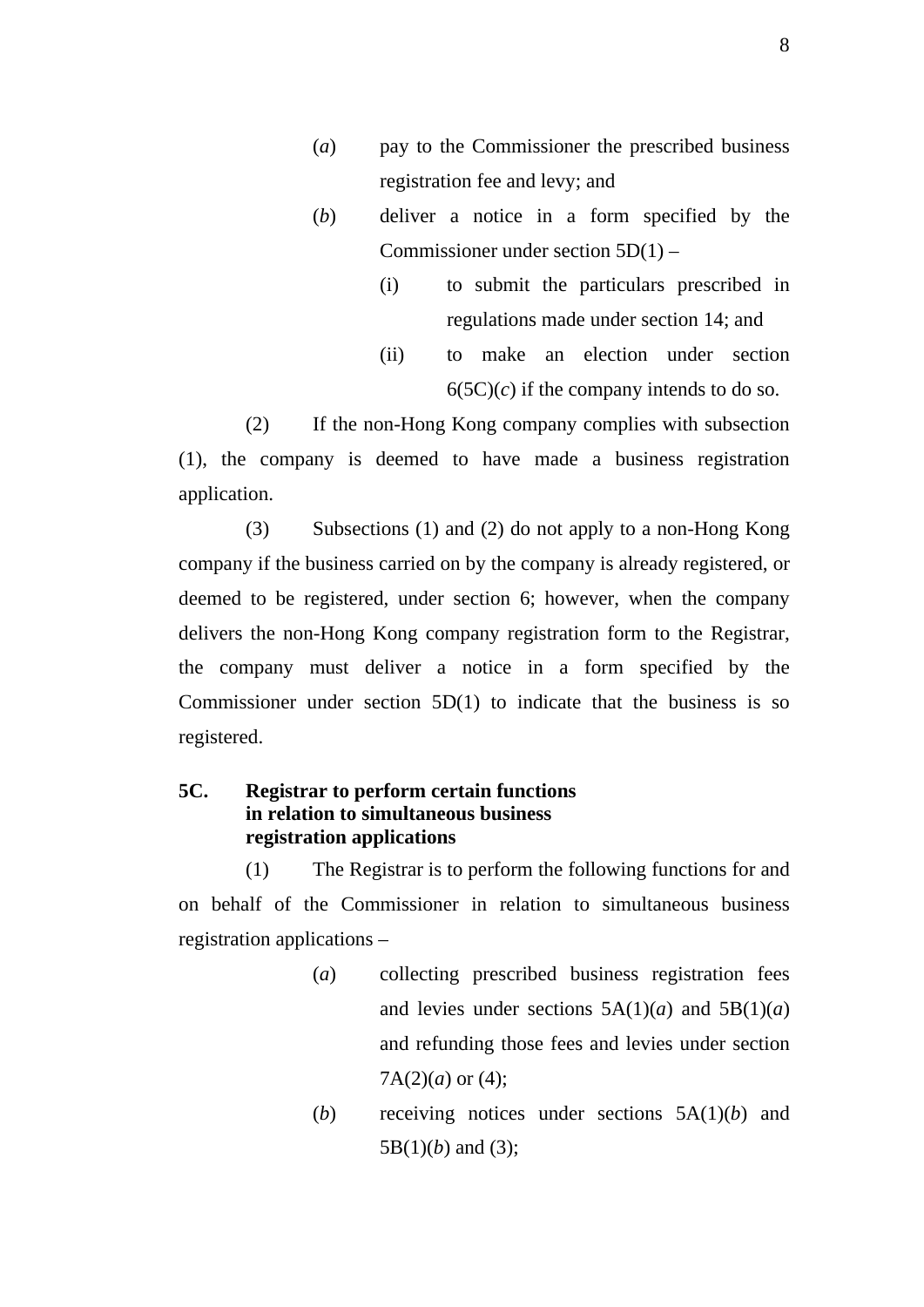- (*c*) assigning identifying numbers;
- (*d*) issuing business registration certificates under section 6(3);
- (*e*) giving notification under section 6(4A) of the Commissioner's decisions.

(2) The Commissioner may delegate to the Registrar any other function under this Ordinance in relation to simultaneous business registration applications either generally or particularly.

(3) Subsection (1) or a delegation under subsection (2) does not prevent or restrict the concurrent performance of the function by the Commissioner.

(4) A function performed by the Registrar under subsection (1) or under a delegation under subsection (2) is deemed to be performed by the Commissioner.

(5) In respect of a simultaneous business registration application, the Registrar must transmit to the Commissioner –

- (*a*) all information submitted in notices under sections 5A(1)(*b*) and 5B(1)(*b*) and (3); and
- (*b*) the particulars prescribed in regulations made under section 14.

(6) Except as otherwise provided by this Ordinance, a simultaneous business registration application is to be processed in the same manner as if it was made under section 5(1).

#### **5D. Notices in specified form**

(1) The Commissioner may specify any form to be used for a notice under section  $5A(1)(b)$  or  $5B(1)(b)$  or (3), and the Registrar must make copies of any such form available during office hours at the office of the Registrar and through any other means that the Registrar considers appropriate.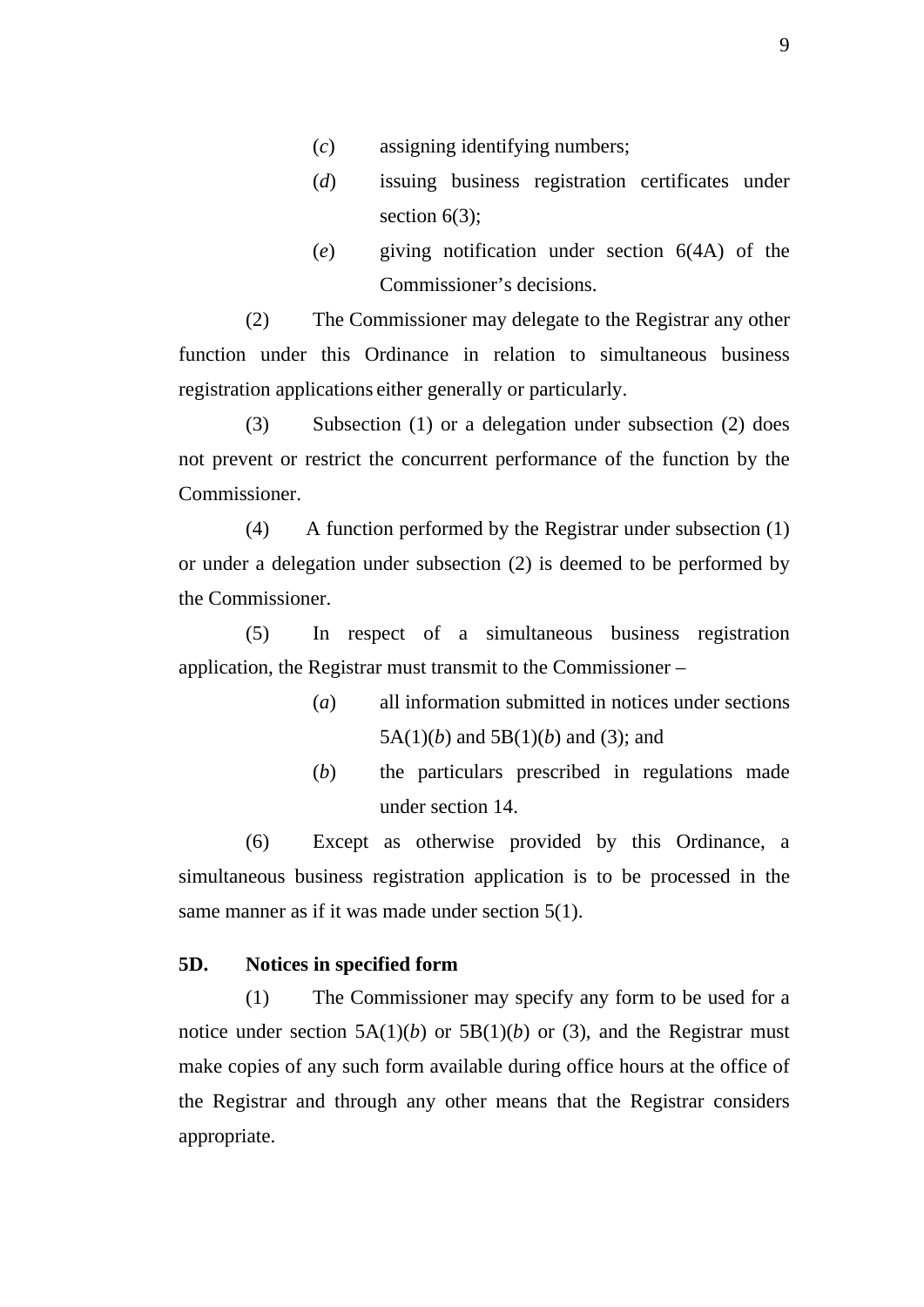(2) A notice under section  $5A(1)(b)$  or  $5B(1)(b)$  or (3) must be delivered to the Commissioner, through the Registrar, in the same manner as the related incorporation form or non-Hong Kong company registration form.

(3) If the related incorporation form or non-Hong Kong company registration form is delivered to the Registrar in the form of an electronic record, the notice must also be delivered to the Registrar in the form of an electronic record that complies with any requirement that may be specified by the Registrar for the purposes of this section.

(4) Without limiting the powers of the Registrar under subsection (3), the Registrar may specify requirements regarding the following matters –

- (*a*) the format of an electronic record;
- (*b*) the manner in which an electronic record is to be authenticated or certified; and
- (*c*) the system by which and the manner in which an electronic record is to be delivered.".
- **7. Registration of business and issue of business registration certificate**

(1) Section 6 is amended, in the Chinese text, by repealing the heading and substituting "登記業務及發出商業登記證".

(2) Section  $6(1)$  is repealed and the following substituted –

"(1) The Commissioner must register each business for which a business registration application is made or is deemed to be made under this Ordinance as soon as practicable after the prescribed business registration fee and levy are paid.".

(3) Section  $6(1A)$  is repealed and the following substituted –

"(1A) The Commissioner must register each branch of a business for which a branch registration application is made under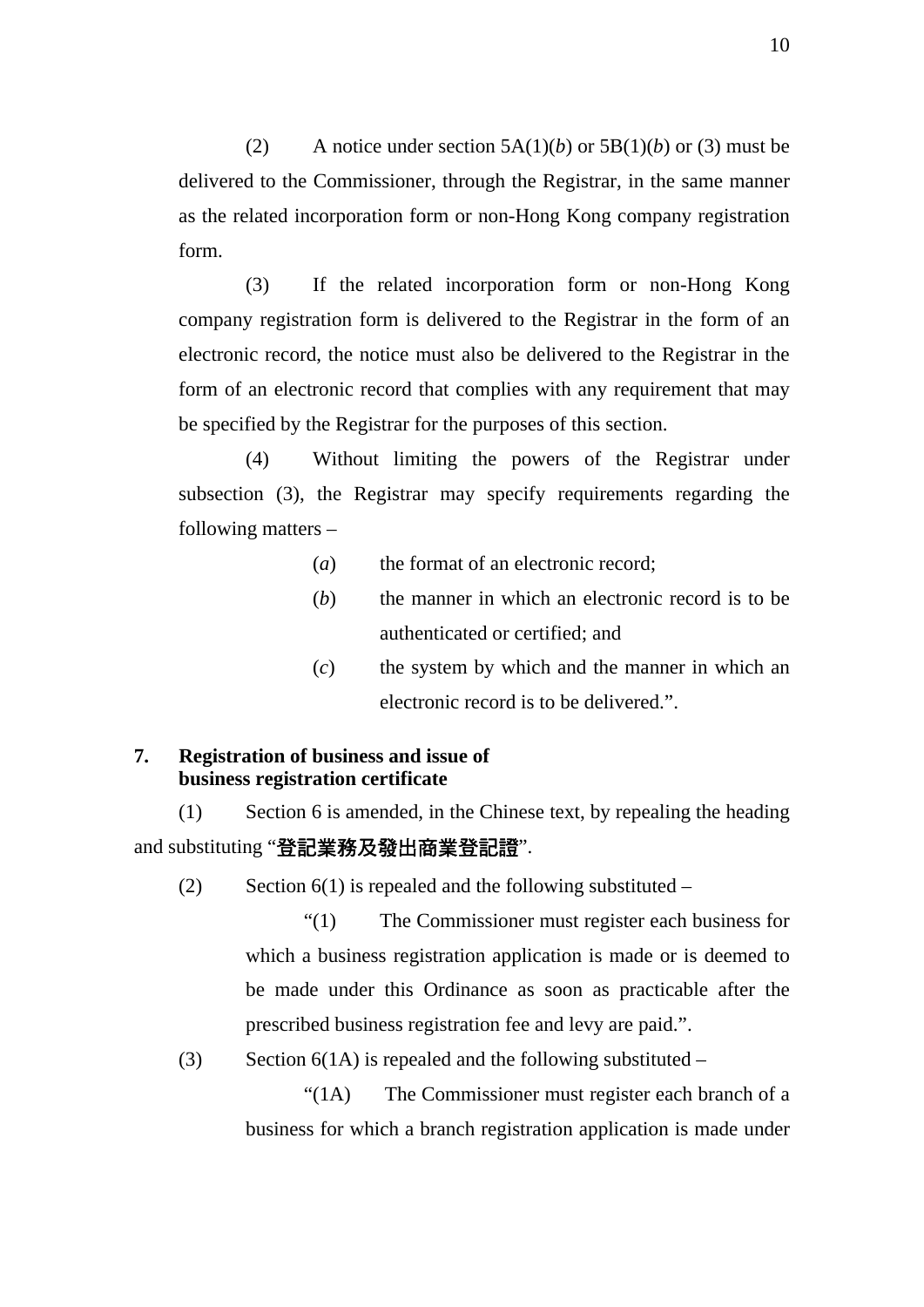this Ordinance as soon as practicable after the prescribed branch registration fee and levy are paid.".

(4) Section  $6(3)$  is repealed and the following substituted –

"(3) The Commissioner must issue a business registration certificate for the relevant business as soon as practicable after –

- (*a*) the Commissioner has decided to register the business;
- (*b*) the prescribed business registration fee and levy are paid under section 7 or under an order of a magistrate made under section 15; or
- (*c*) an exemption is granted under section 9.".

(5) Section  $6(3A)$  is repealed and the following substituted –

"(3A) The Commissioner must issue a branch registration certificate for the relevant branch of a business as soon as practicable after –

- (*a*) the Commissioner has decided to register the branch; or
- (*b*) the prescribed branch registration fee and levy are paid under section 7 or under an order of a magistrate made under section 15.".

(6) Section 6 is amended by adding  $-$ 

"(3B) A business registration certificate under subsection (3) or a branch registration certificate under subsection (3A) may be issued in any manner the Commissioner thinks fit.

(3C) Without limiting the powers of the Commissioner under subsection (3B), the Commissioner may issue a certificate in the form of an electronic record.".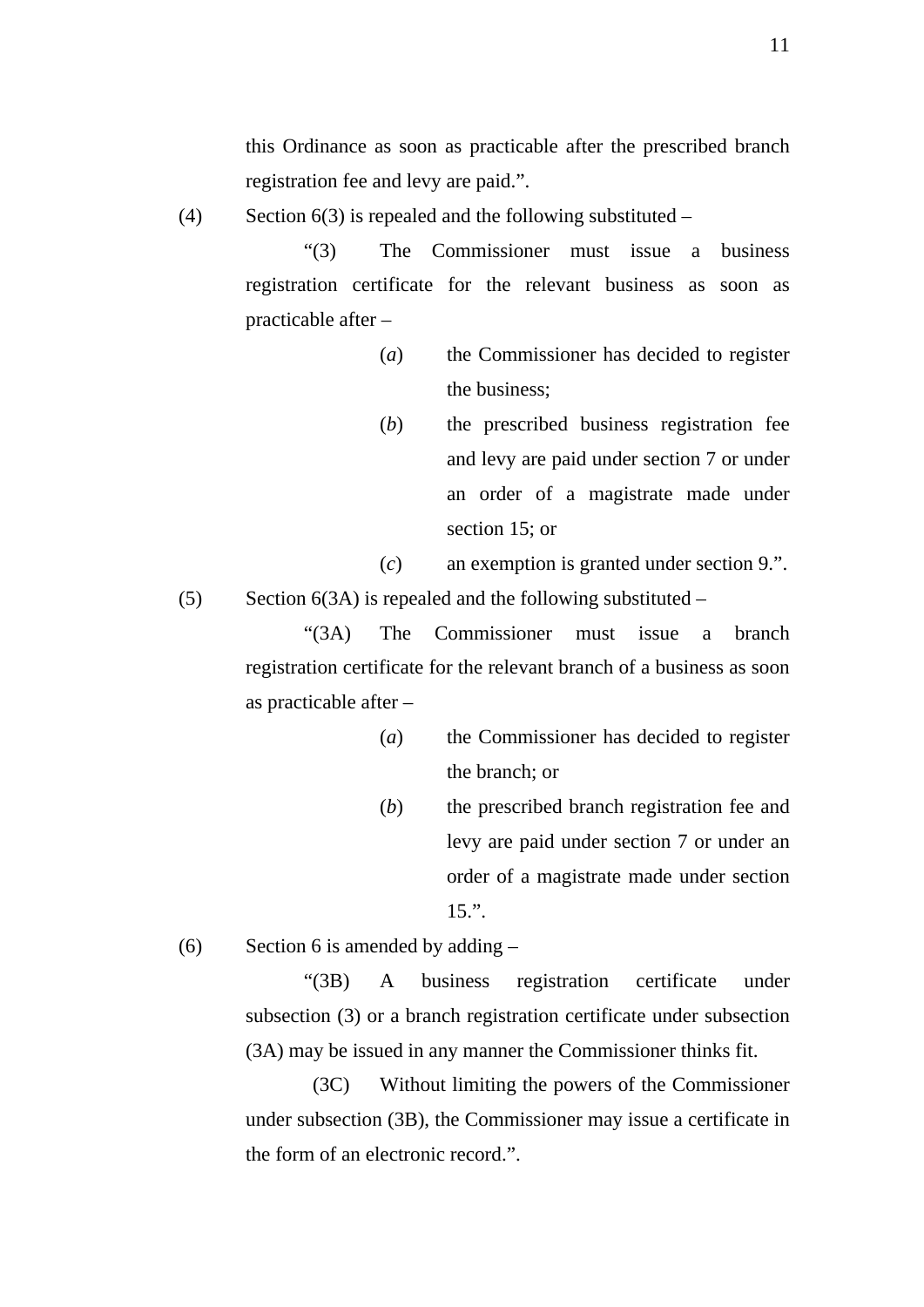(7) Section  $6(4A)$  is repealed and the following substituted –

"(4A) If the Commissioner has decided not to register a business or a branch of a business for any of the reasons specified in subsection  $(4)$  –

- (*a*) the Commissioner must notify the applicant concerned in writing of the decision and the reason for it; and
- (*b*) if the decision is made for the reason specified in subsection  $(4)(b)$  or  $(c)$ , the applicant must make a new business registration application or branch registration application, as the case may be, under a different name within 1 month of the notification.".

(8) Section  $6(4D)$  is repealed and the following substituted –

" $(4D)$  If –

- (*a*) at any time after a business or a branch of a business has been registered it appears to the Commissioner that the business or branch should not have been registered for the reason specified in subsection (4)(*b*) or (*c*); or
- (*b*) on notification of a change of the name of a business or a branch of a business under section 8(1),  $(1A)(b)$  or  $(1B)$  or on the submission of the name of a business under section  $8(1A)(a)$ , it appears to the Commissioner that the business or branch should not be registered under the new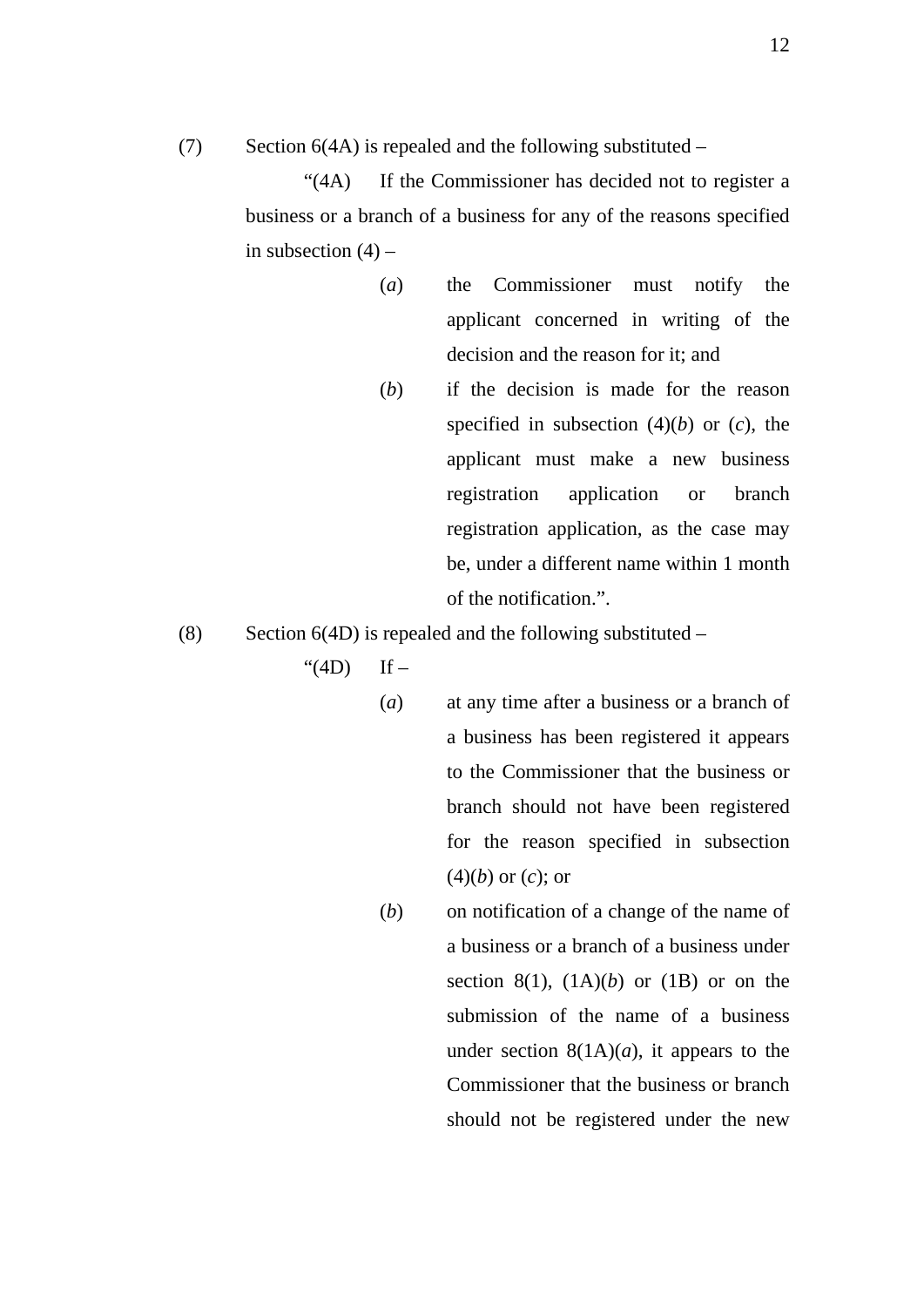name for the reason specified in subsection  $(4)(b)$  or  $(c)$ ,

the Commissioner must issue a notice to the person carrying on the business or branch requesting the person to notify the Commissioner in writing, within 3 months of the issue of that notice, of a change to a different name that does not fall within the description in subsection  $(4)(b)$  or  $(c)$ .".

(9) Section 6(4F) is amended by repealing "Where a new application for registration of a business or a branch of a business under a different name is not made" and substituting "If no notification of a change to a different name that does not fall within the description in subsection  $(4)(b)$  or  $(c)$  is given".

(10) Section  $6(5C)(a)$  is amended by repealing "or" at the end.

(11) Section 6(5C)(*b*) is amended by repealing "an application for the registration of the business under section 5(1)" and substituting "a business registration application for the business".

 $(12)$  Section  $6(5C)(b)$  is amended by repealing the comma at the end and substituting "; or".

(13) Section 6(5C) is amended by adding  $-$ 

"(*c*) in relation to a simultaneous business registration application,".

(14) Section 6(5C) is amended, in the Chinese text, by repealing everything from "藉以作出選擇" to "適用商業登記證" and substituting "作出 選擇,表示如在其後任何時間,有任何適用商業登記證就該項業務".

(15) Section 6(7) is amended by repealing "an application for registration under section 5(1)" and substituting "a business registration application".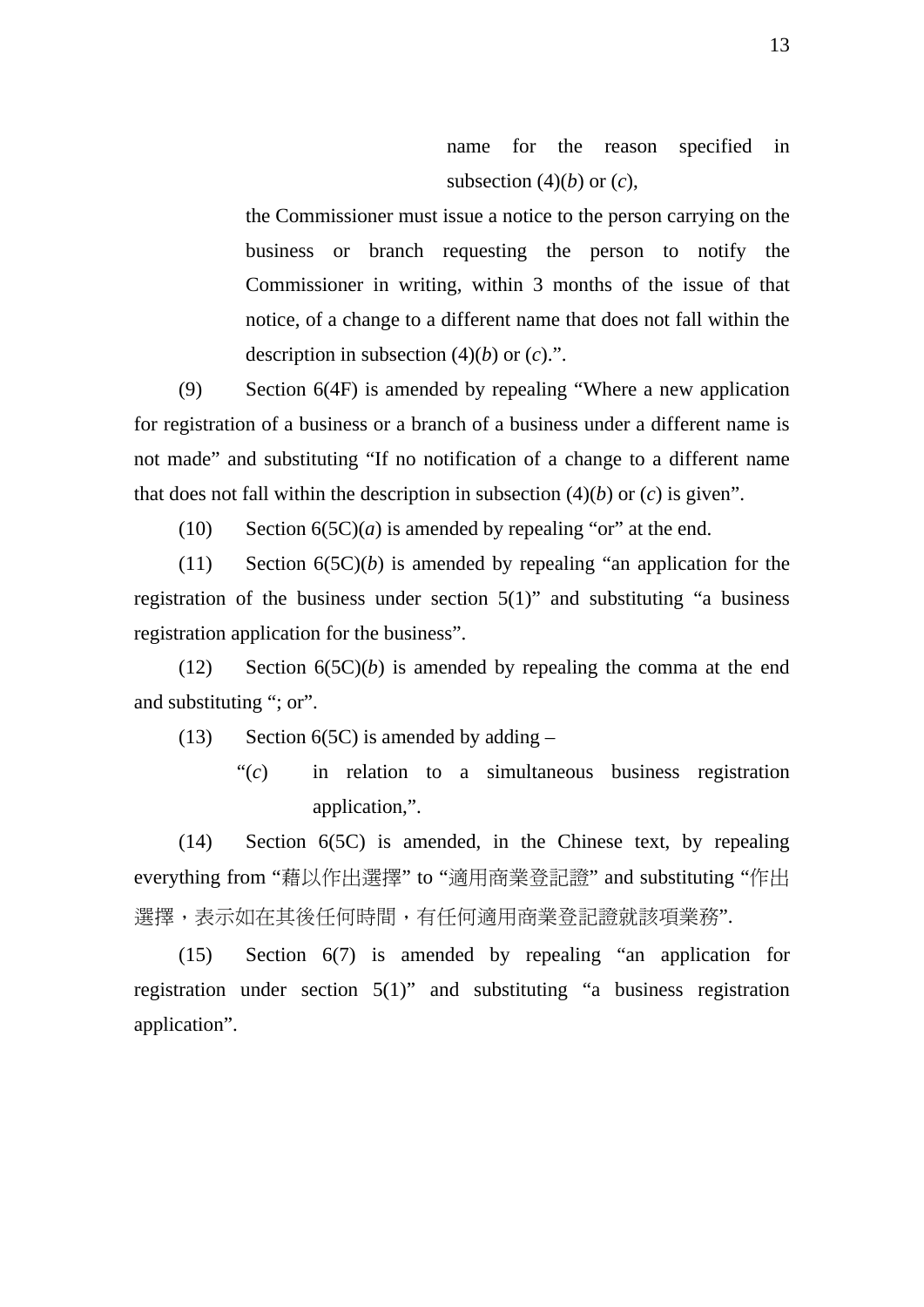## **8. Payment of fees**

(1) Section 7(1)(*a*) is amended by repealing "fee prescribed in item 1 of Schedule 1" where it twice appears and substituting "prescribed business registration fee".

(2) Section 7(1)(*b*) is amended by repealing "fee prescribed in item 2 of Schedule 2" where it twice appears and substituting "prescribed branch registration fee".

## **9. Section 7A added**

The following is added –

## "**7A. Refund of prescribed business registration fees, prescribed branch registration fees or levies**

(1) Any prescribed business registration fee, prescribed branch registration fee or levy paid is not to be refunded except where it is provided otherwise in this section or any other provision of this Ordinance.

(2) Subject to subsection (3), the Commissioner must refund any prescribed business registration fee or prescribed branch registration fee, as the case may be, or levy paid in respect of a business or a branch of a business –

- (*a*) as soon as practicable after the Commissioner has given the notification under section 6(4A) if the Commissioner has decided not to register the business or branch for any of the reasons specified in section  $6(4)$ ; or
- (*b*) as soon as practicable if the Commissioner has removed the entry in respect of the business or branch from the register under section 6(4B), and there is no appeal against the removal under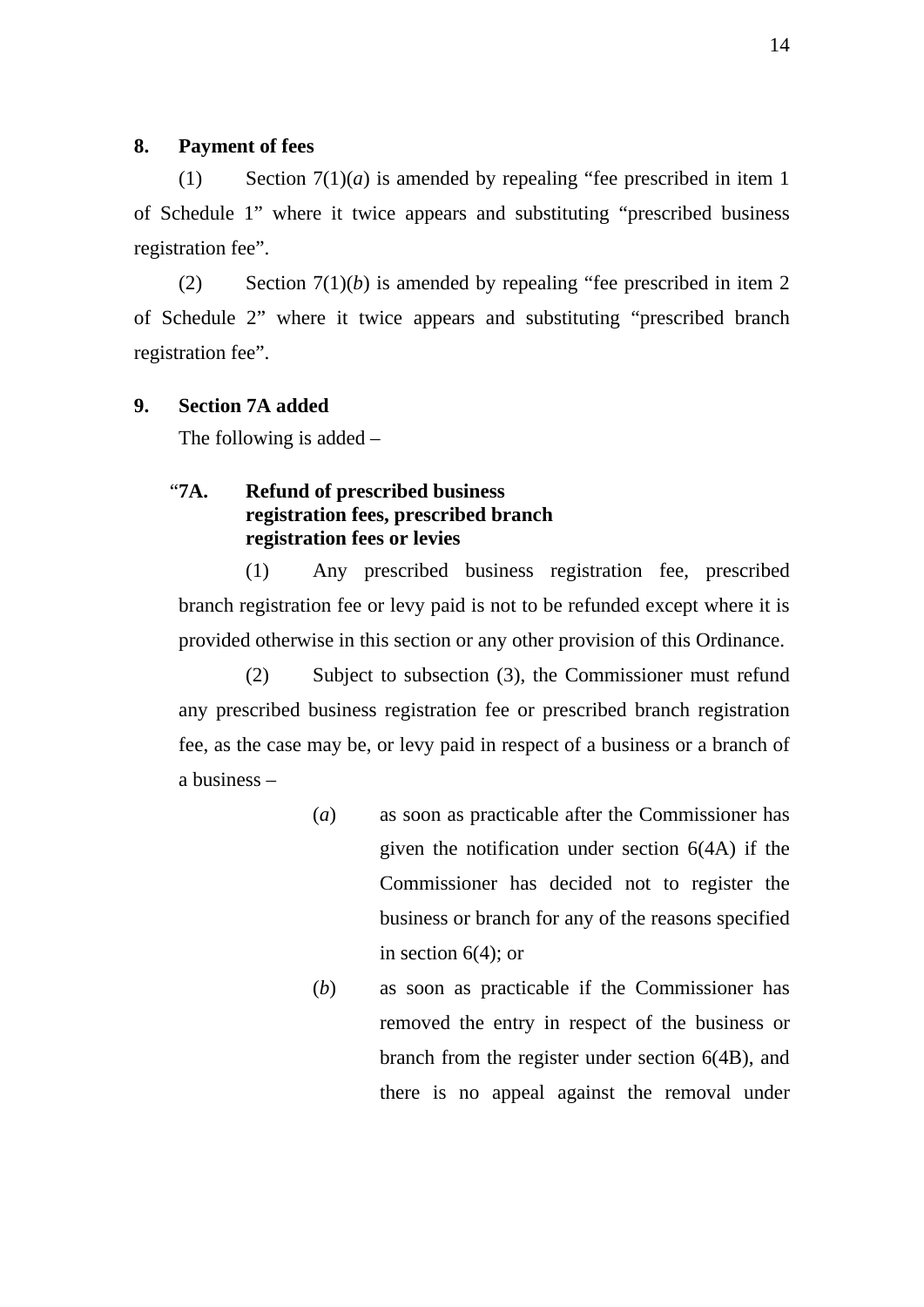section 6(4C) or an appeal under section 6(4C) is unsuccessful or withdrawn.

(3) Except in the case of a branch of a business, subsection  $(2)(b)$  does not entitle the following companies to any refund –

- (*a*) a company incorporated under the Companies Ordinance (Cap. 32);
- (*b*) a non-Hong Kong company to which Part XI of that Ordinance applies.

(4) If the Registrar refuses an incorporation application made on or after the day on which section 6 of the Business Registration (Amendment) Ordinance 2010 ( of 2010) comes into operation, the Commissioner must refund to the applicant the prescribed business registration fee and levy paid under section 5A(1)(*a*).".

#### **10. Information to be furnished**

(1) Section 8(1) is amended by repealing "Where there occurs any change" and substituting "If there is any change".

(2) Section 8 is amended by adding  $-$ 

"(1A) In respect of a simultaneous business registration application relating to an incorporation application –

- (*a*) the relevant company must, within 1 month of the date on which it commences to carry on the relevant business, submit to the Commissioner in writing the particulars prescribed in regulations made under section 14; and
- (*b*) if there is any change in those particulars, the company must within 1 month of that change notify the Commissioner of it in writing.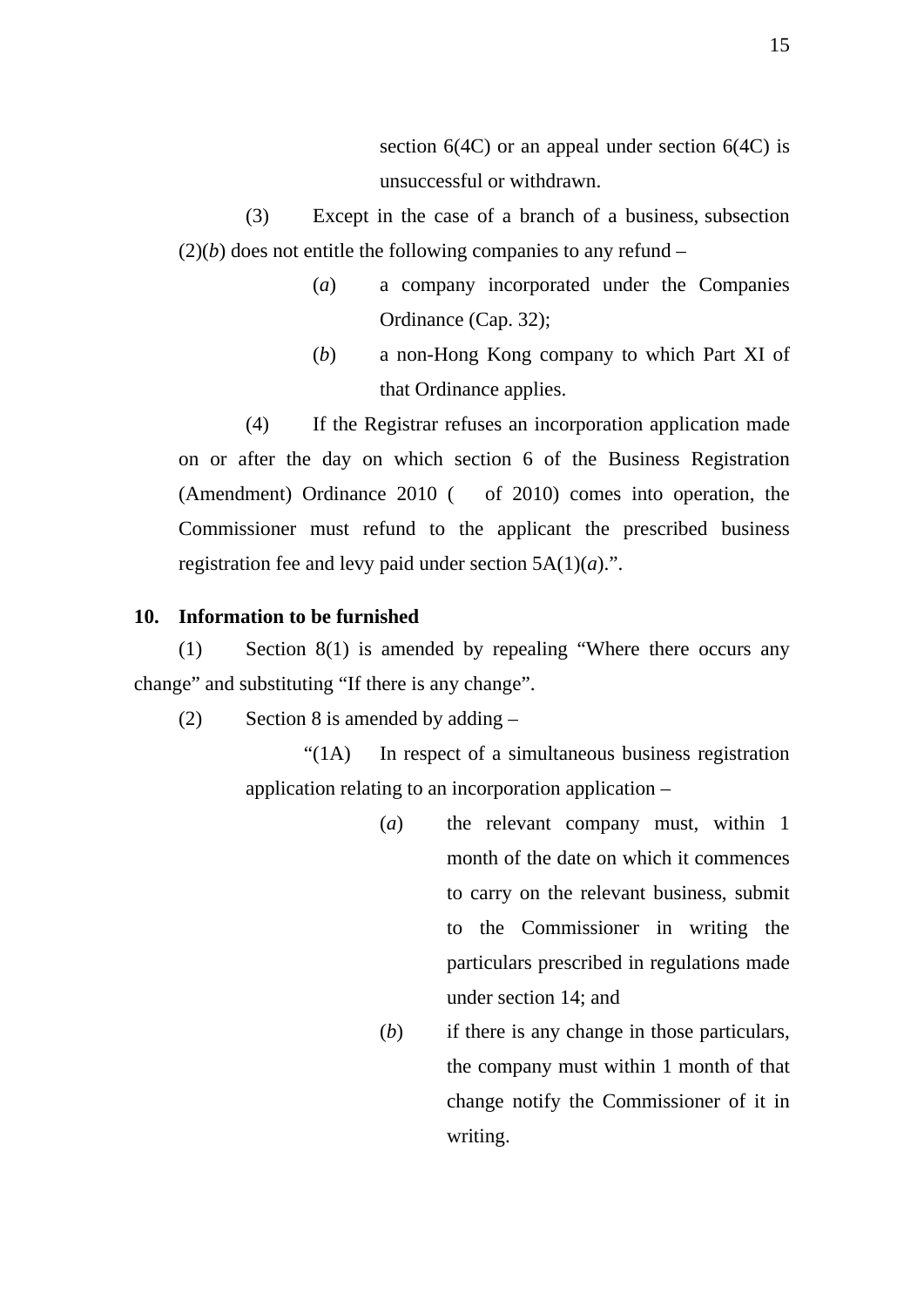(1B) In respect of a simultaneous business registration application relating to a company registration application, if there  $i<sub>s</sub>$  –

- (*a*) any change in the particulars submitted by the non-Hong Kong company under section 5B(1)(*b*)(i); or
- (*b*) in the case the company is not registered under Part XI of the Companies Ordinance (Cap. 32) –
	- (i) a change of its corporate name or an alteration of the address of its principal place of business in Hong Kong; or
	- (ii) an alteration of its authorized representative or an alteration of name and address of its authorized representative,

the company must within 1 month of that change or alteration notify the Commissioner of it in writing.".

(3) Section 8(2A) is amended by repealing everything after "under" and substituting "this section, the person is to be treated as having notified the Commissioner of that matter under this section.".

(4) Section 8 is amended by adding –

- "(2B) If a company  $-$ 
	- (*a*) gives notice of a change of its name under section 22 of the Companies Ordinance (Cap. 32) or gives notice of a change of address of its registered office under section 92 of that Ordinance; or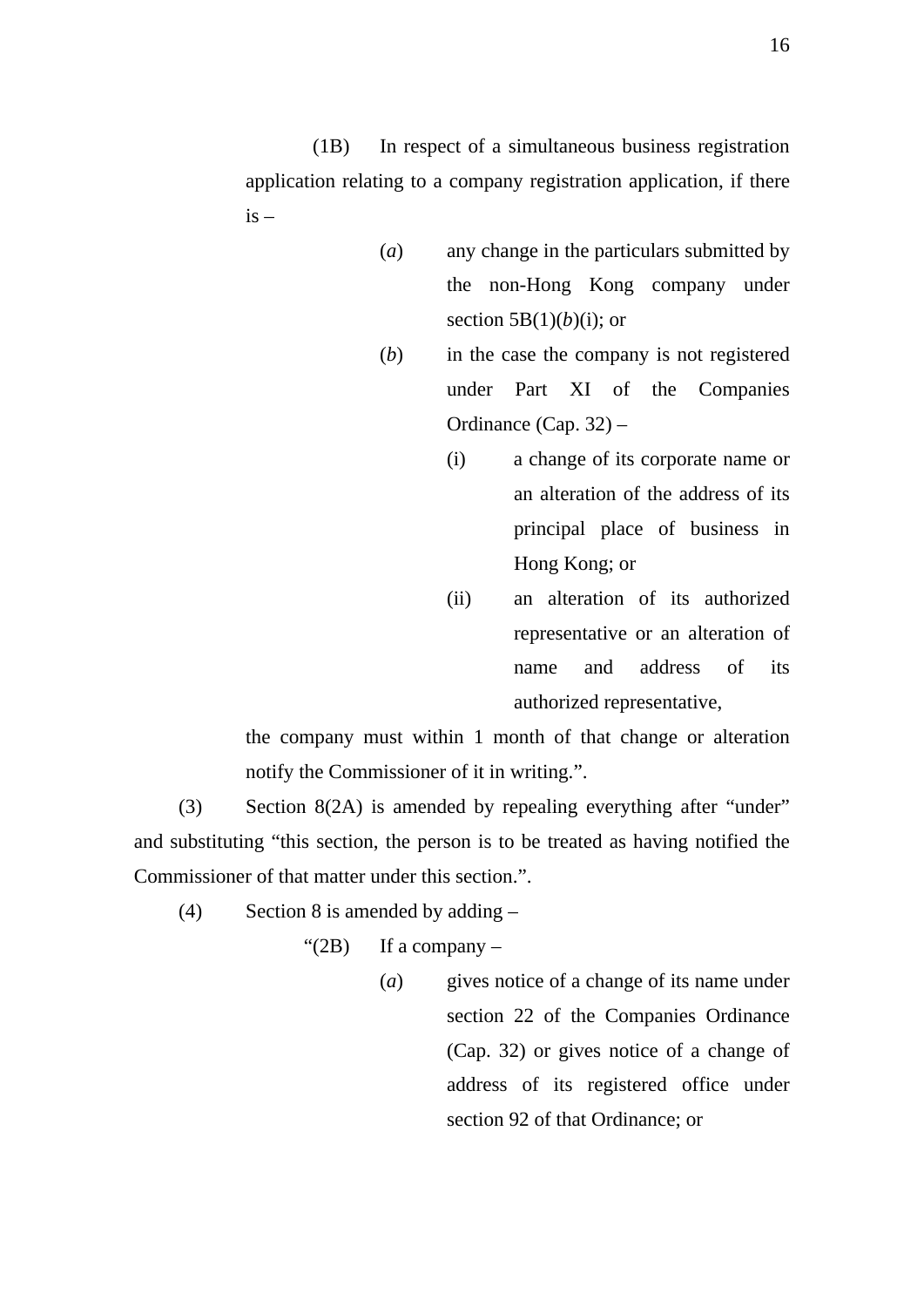- (*b*) delivers a return under section 335 of that Ordinance for –
	- (i) a change of its corporate name or an alteration of the address of its principal place of business in Hong Kong; or
	- (ii) an alteration of its authorized representative or an alteration of name and address of its authorized representative,

the Registrar must transmit the particulars to the Commissioner as soon as practicable after the notice or return is registered or recorded under that Ordinance, and if the company is subject to subsection (1), on the registration or recording, it is to be treated as having notified the Commissioner of the change or alteration under that subsection .".

(5) Section 8 is amended by adding  $-$ 

" $(2C)$  If there is a replacement of a company's name under section 22AA of the Companies Ordinance (Cap. 32), the Registrar must transmit the particulars to the Commissioner as soon as practicable after the replacement, and if the company is subject to subsection (1), on the replacement, it is to be treated as having notified the Commissioner of the replacement under that subsection.".

#### **11. Display of certificates**

Section 12 is amended by adding –

"(3) If the business registration certificate or branch registration certificate is issued in the form of an electronic record, a printed copy of the certificate must be displayed in the manner described in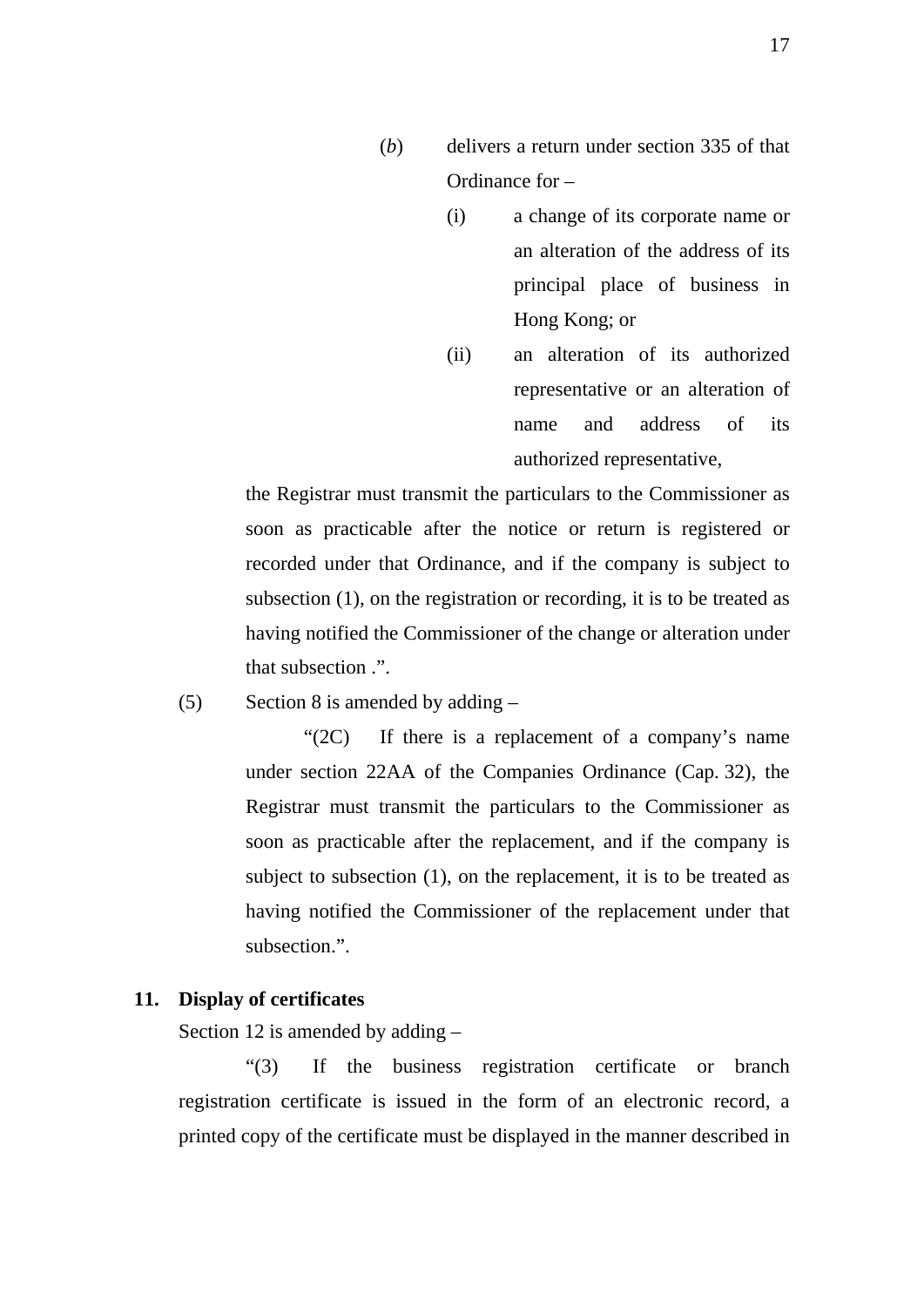subsection (1) or (2), as the case may be, and the display is to be treated as complying with that subsection.".

#### **12. Regulations**

(1) Section 14(1A) is amended by repealing "Secretary for Financial Services and the Treasury" and substituting "Secretary".

(2) Section 14(1A)(*a*) is amended by repealing "application for registration of a business and its branches is" and substituting "a business registration application and a branch registration application are".

(3) Section 14(1A)(*d*) is amended by adding "the manner of registration, including" before "the form".

#### **13. Offences**

Section 15 is amended by adding –

"(2A) If the Commissioner has reason to believe that any particulars transmitted by the Registrar under section 5C(5)(*b*) or 8(2B) are false, inaccurate or incomplete, the Commissioner may inform the Registrar accordingly.".

#### **14. Exemptions**

(1) Section 16 is amended by renumbering it as section 16(1).

(2) Section 16(1)(*d*) is amended by repealing "Secretary for Financial Services and the Treasury" and substituting "Secretary".

(3) Section 16 is amended by adding  $-$ 

"(2) In respect of any prescribed business registration fee and levy required to be paid under section  $5A(1)(a)$  or  $5B(1)(a) -$ 

> (*a*) the liability to pay the fee and levy is not affected by any claim that this Ordinance does not apply to the relevant company or business under this section; and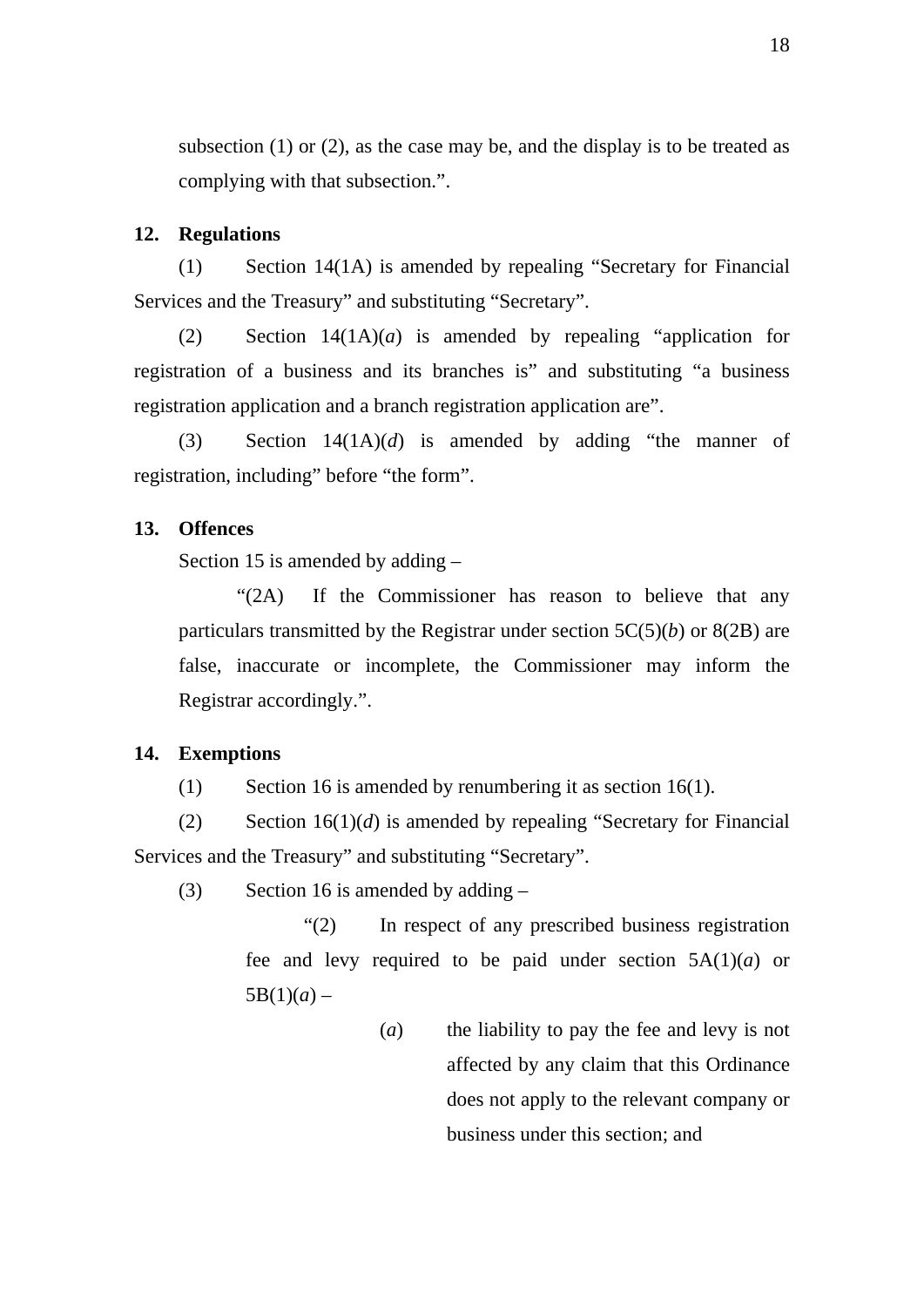(*b*) if the Commissioner is satisfied that this Ordinance does not apply to the relevant company after the fee and levy have been paid, the fee and levy are to be refunded.".

## **15. Appeals**

Section 17(*c*) is amended by repealing "make an application for registration under a different name" and substituting "notify the Commissioner of a change to a different name".

#### **16. Section 19B added**

The following is added –

#### "**19B. Purpose of sections 19 and 19A**

The purpose of sections 19 and 19A is to enable any person to ascertain whether a business is registered under this Ordinance and the particulars of the businesses so registered.".

#### **17. Schedule 1 amended**

(1) Schedule 1 is amended by repealing "ss. 2, 7, 9 & 18" and substituting "ss.  $2, 9 \& 18$ ".

(2) Schedule 1 is amended by adding before the column headings –

### "TABLE".

(3) Schedule 1 is amended by adding before the Table –

"1. The Table in this Schedule sets out the prescribed business registration fee payable under sections 5A, 5B and 7 and regulations made under section 14, and the average of total sales or receipts to exempt a business under section 9.

2. In respect of item 1 of the Table, the prescribed business registration fee payable in relation to the registration of a business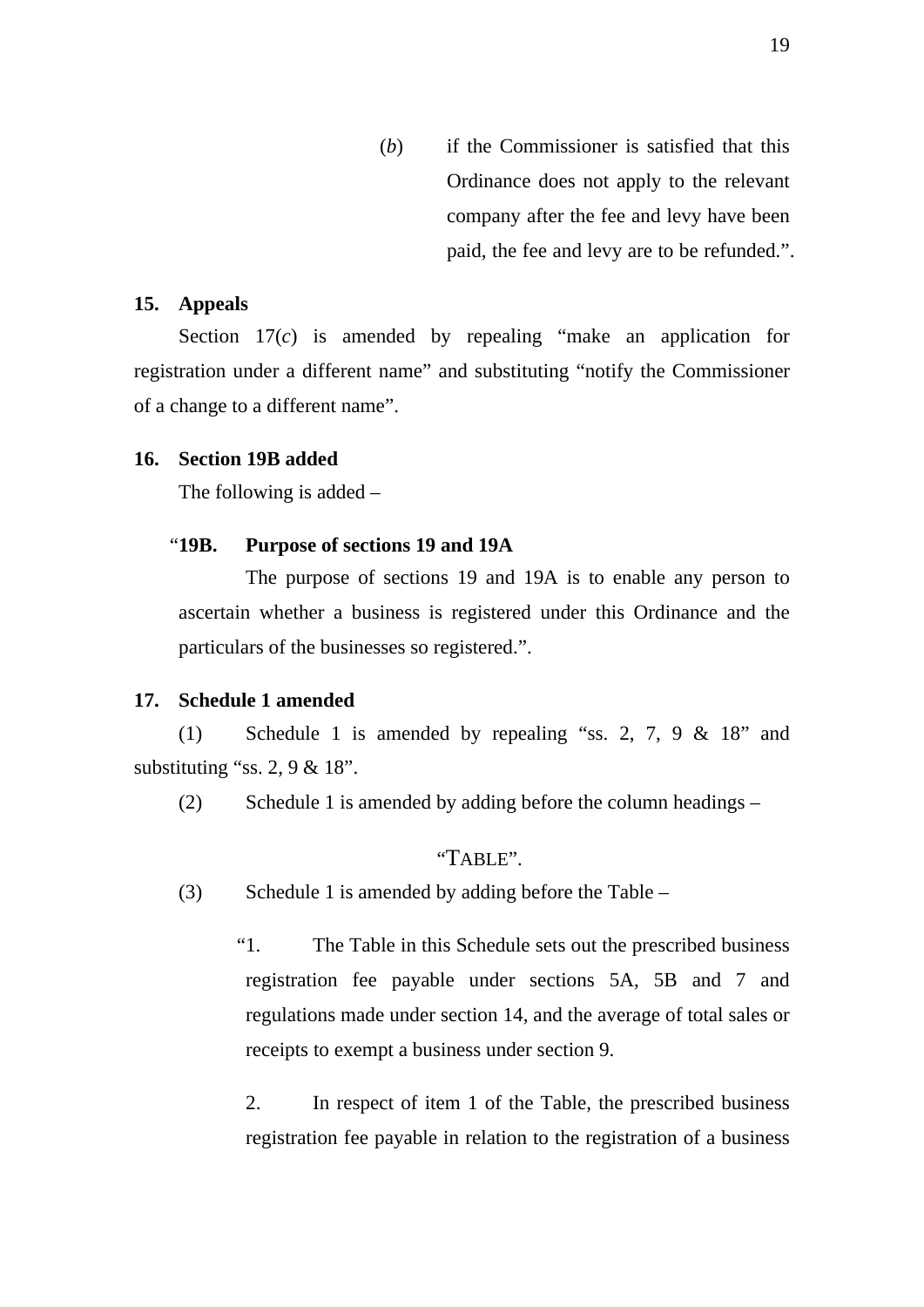is the sum specified in column 2 of that item corresponding to the period specified in column 1 of that item within which the following date falls –

- (*a*) in relation to a business registration application (other than a simultaneous business registration application), or a notice issued under section  $7(1)(a)(i)$  –
	- (i) in the case of a company incorporated under the Companies Ordinance (Cap. 32) –
		- (A) if the application is made or the notice is issued within 1 year of the date of its incorporation, that date; or
		- (B) otherwise, the last anniversary of that date; or
	- (ii) in any other case
		- (A) if the application is made or the notice is issued within 1 year of the date on which the business commences or is deemed to have commenced (whichever is the earlier), that date; or
		- (B) otherwise, the last anniversary of that date;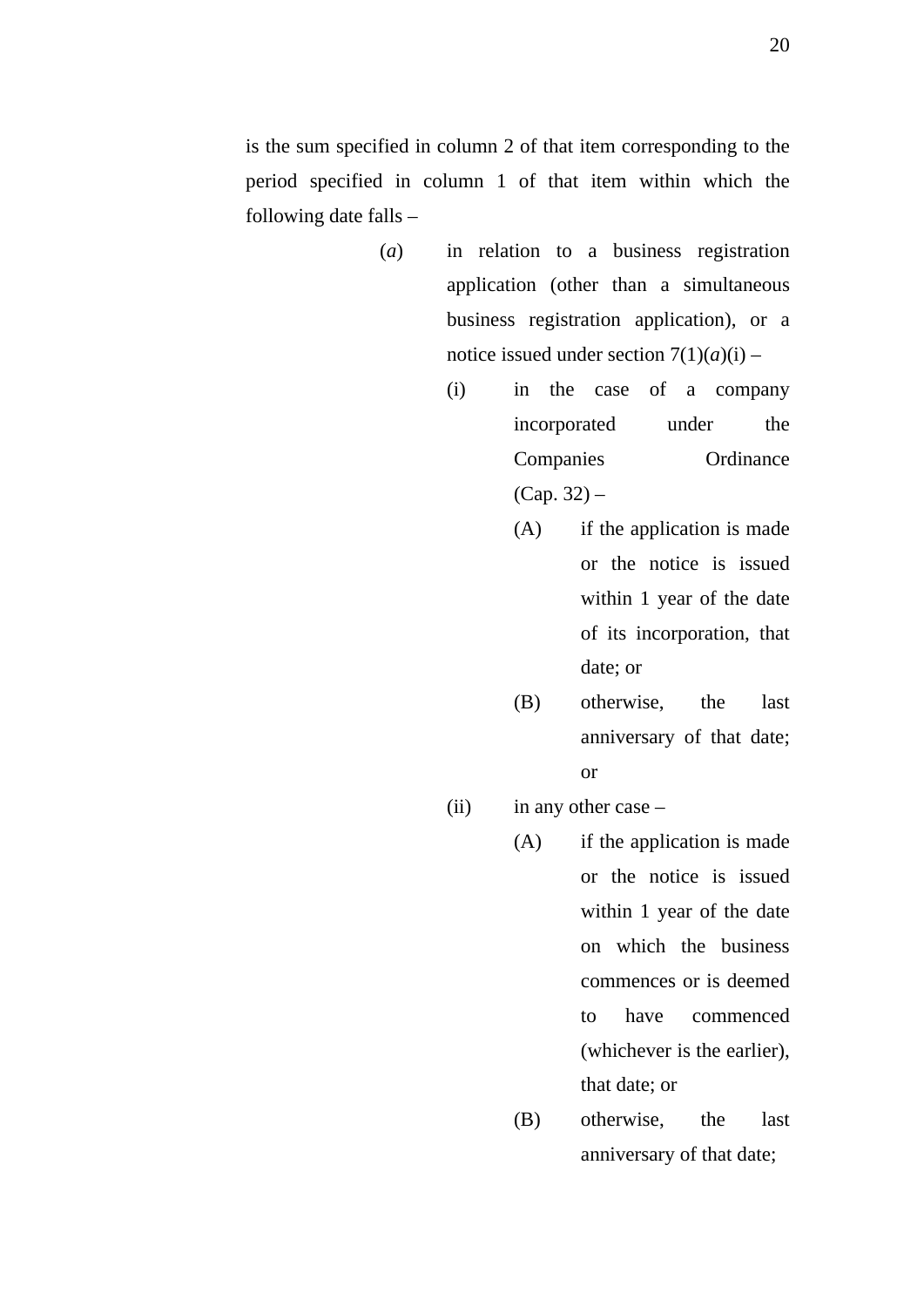- (i) in the case of a fee payable under section  $5A(1)(a)$ , the date of making the related incorporation application; or
- (ii) in the case of a fee payable under section  $5B(1)(a)$  –
	- (A) if the related company registration application is made within 1 year of the date of establishment of the non-Hong Kong company's place of business in Hong Kong, that date; or
	- (B) otherwise, the last anniversary of that date;
- (*c*) in relation to the issue of a further business registration certificate on the expiry of a business registration certificate, the date of the day following the date of that expiry.".

(4) Column 1 of item 1 of the Table in Schedule 1 is amended by repealing everything from "Fee payable" to "commences" and substituting "Prescribed business registration fee".

(5) Column 3 of the Table in Schedule 1 is repealed.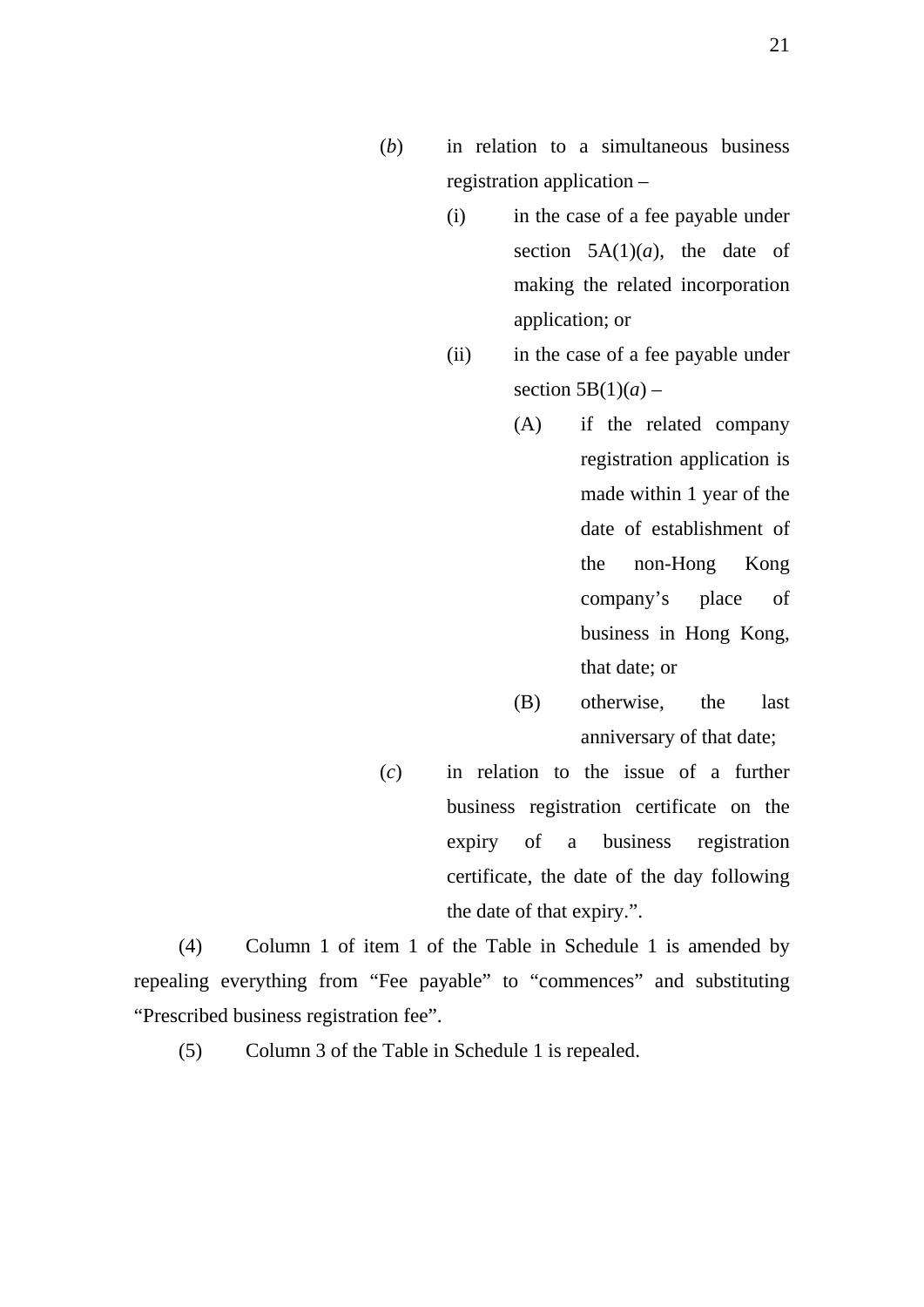## **18. Schedule 2 amended**

(1) Schedule 2 is amended by repealing "ss. 2, 7, 11 & 18" and substituting "ss. 2, 11 & 18".

(2) Schedule 2 is amended by adding before the column headings –

## "TABLE".

#### (3) Schedule 2 is amended by adding before the Table –

"1. The Table in this Schedule sets out the penalty payable under section 11, the prescribed branch registration fee payable under section 7 and regulations made under section 14, and the levy payable under sections 5A, 5B and 7 and regulations made under section 14.

2. In respect of item 2 of the Table, the prescribed branch registration fee payable in relation to the registration of a branch of a business is the sum specified in column 2 of that item corresponding to the period specified in column 1 of that item within which the following date falls –

- (*a*) in relation to a branch registration application or a notice issued under section  $7(1)(b)(i)$  –
	- (i) if the application is made or the notice is issued within 1 year of the date on which the branch commences business or is deemed to have commenced business (whichever is the earlier), that date; or
	- (ii) otherwise, the last anniversary of that date;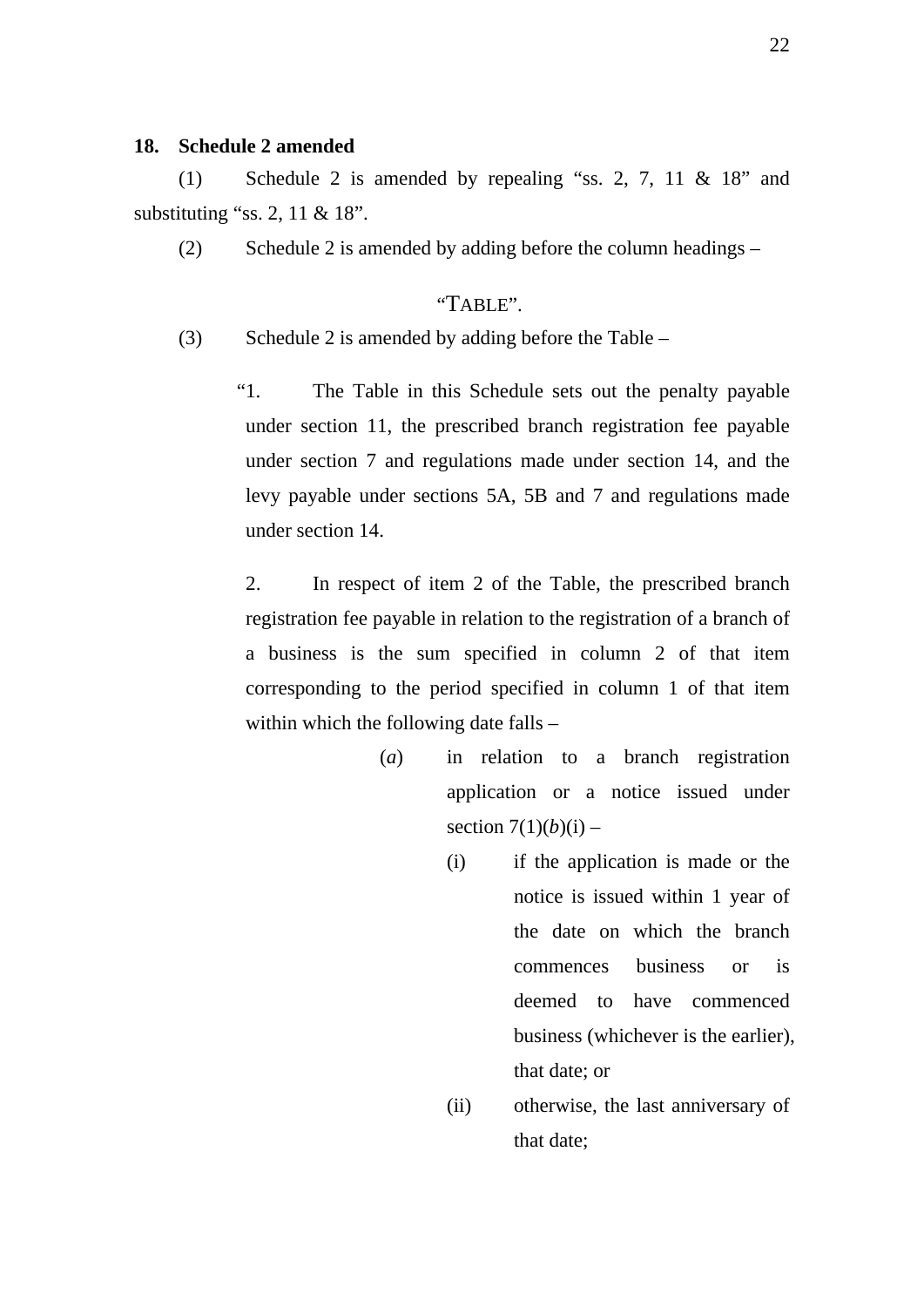(*b*) in relation to the issue of a further branch registration certificate on the expiry of a branch registration certificate, the date of the day following the date of that expiry.

3. In respect of item 3 of the Table, the levy payable in relation to the registration of a business is the sum specified in column 2 of that item corresponding to the period specified in column 1 of that item within which the following date falls –

- (*a*) in relation to a business registration application (other than a simultaneous business registration application) or a notice issued under section  $7(1)(a)(i)$  –
	- (i) in the case of a company incorporated under the Companies Ordinance (Cap.  $32$ ) –
		- (A) if the application is made or the notice is issued within 1 year of the date of its incorporation, that date; or
		- (B) otherwise, the last anniversary of that date; or
	- (ii) in any other case
		- (A) if the application is made or the notice is issued within 1 year of the date on which the business

23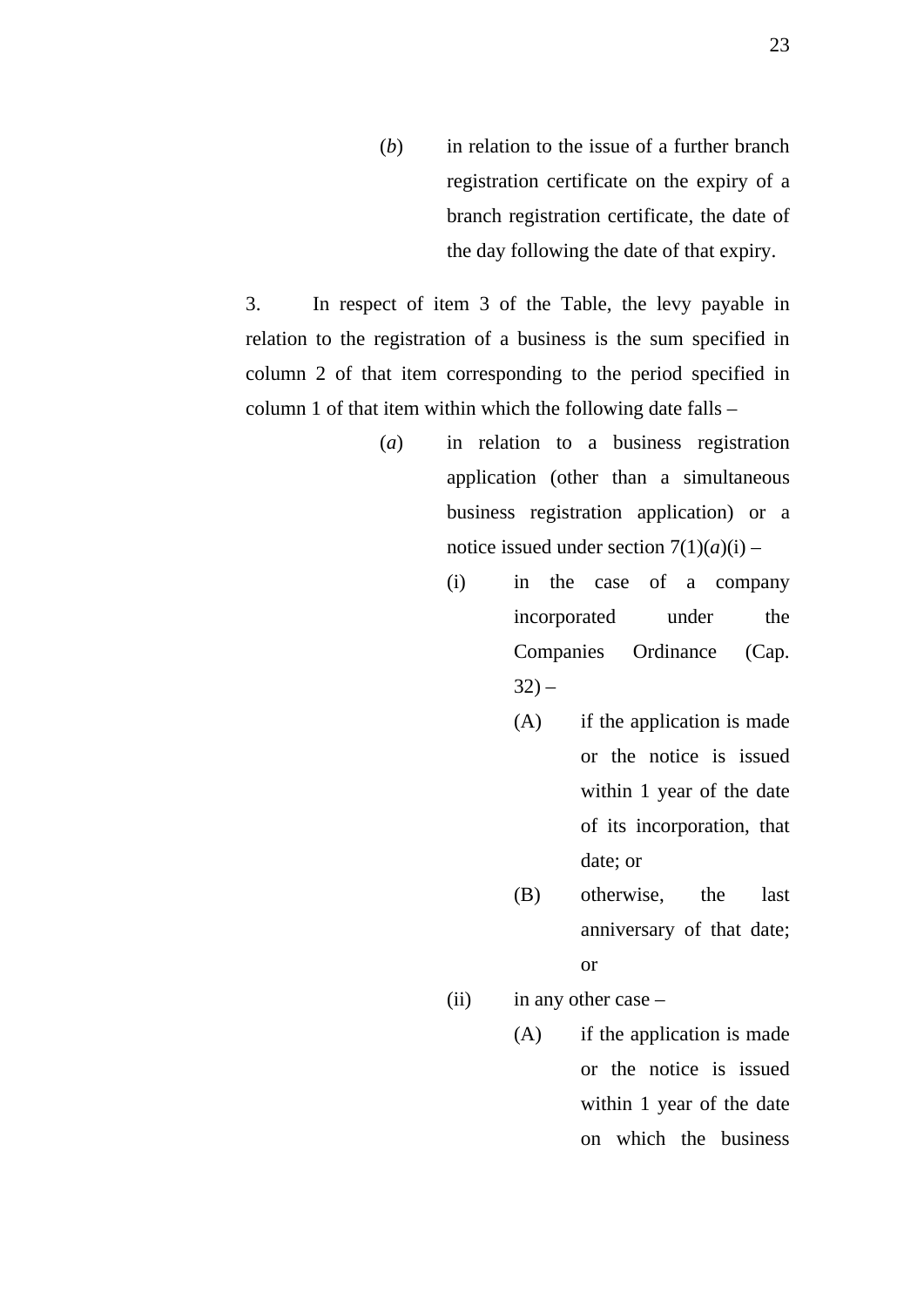commences or is deemed to have commenced (whichever is the earlier), that date; or

- (B) otherwise, the last anniversary of that date;
- (*b*) in relation to a simultaneous business registration application –
	- (i) in the case of a levy payable under section  $5A(1)(a)$ , the date of making the related incorporation application; or
	- (ii) in the case of a levy payable under section  $5B(1)(a)$  –
		- (A) if the related company registration application is made within 1 year of the date of establishment of the non-Hong Kong company's place of business in Hong Kong, that date; or
		- (B) otherwise, the last anniversary of that date;
- (*c*) in relation to the issue of a further business registration certificate on the expiry of a business registration certificate, the date of the day following the date of that expiry.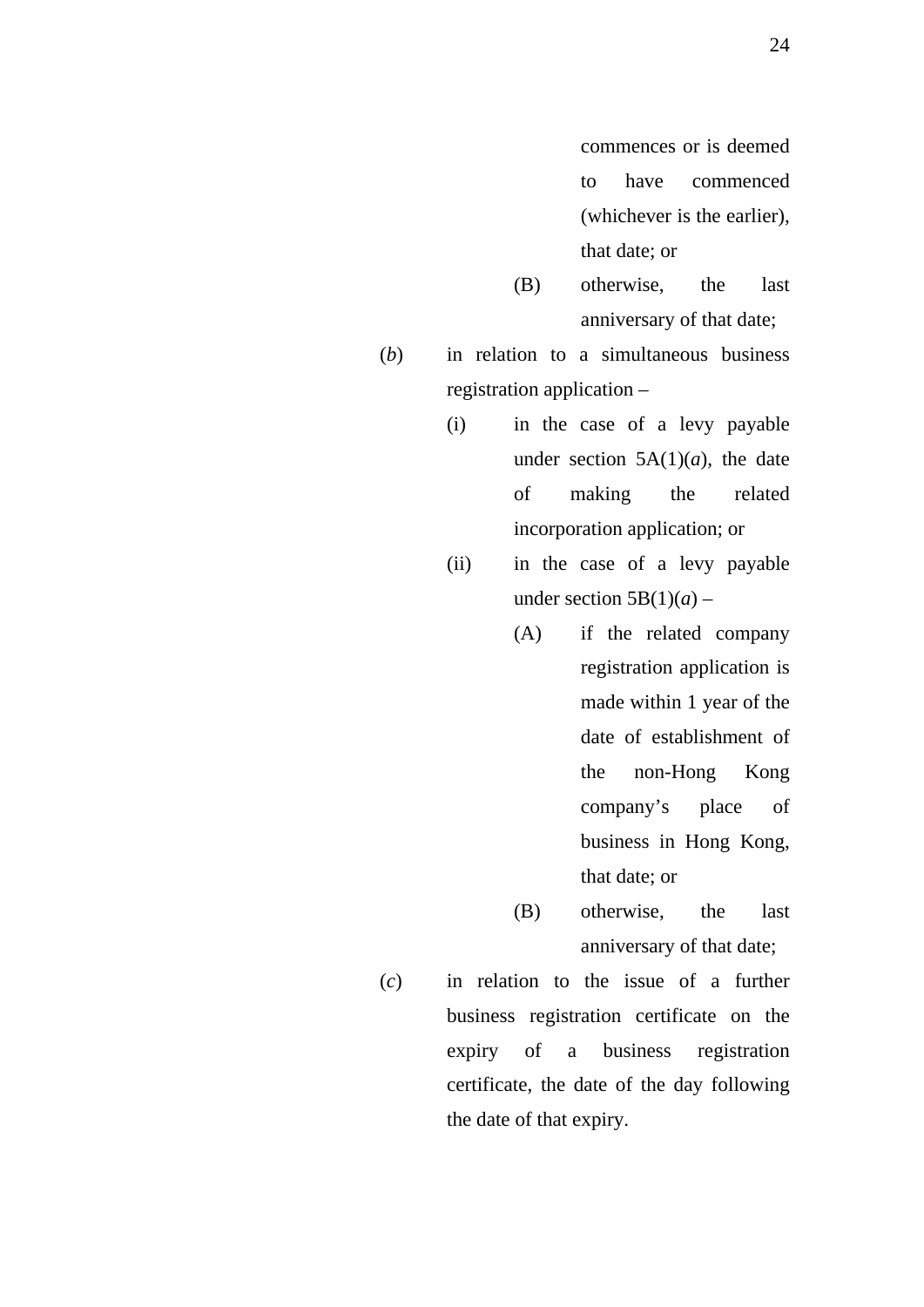4. In respect of item 3 of the Table, the levy payable in relation to the registration of a branch of a business is the sum specified in column 2 of that item corresponding to the period specified in column 1 of that item within which the following date falls –

- (*a*) in relation to a branch registration application or a notice issued under section  $7(1)(b)(i)$  –
	- (i) if the application is made or the notice is issued within 1 year of the date on which the branch commences business or is deemed to have commenced business (whichever is the earlier), that date; or
	- (ii) otherwise, the last anniversary of that date;
- (*b*) in relation to the issue of a further branch registration certificate on the expiry of a branch registration certificate, the date of the day following the date of that expiry.".

(4) Item 2 of the Table in Schedule 2 is repealed and the following substituted –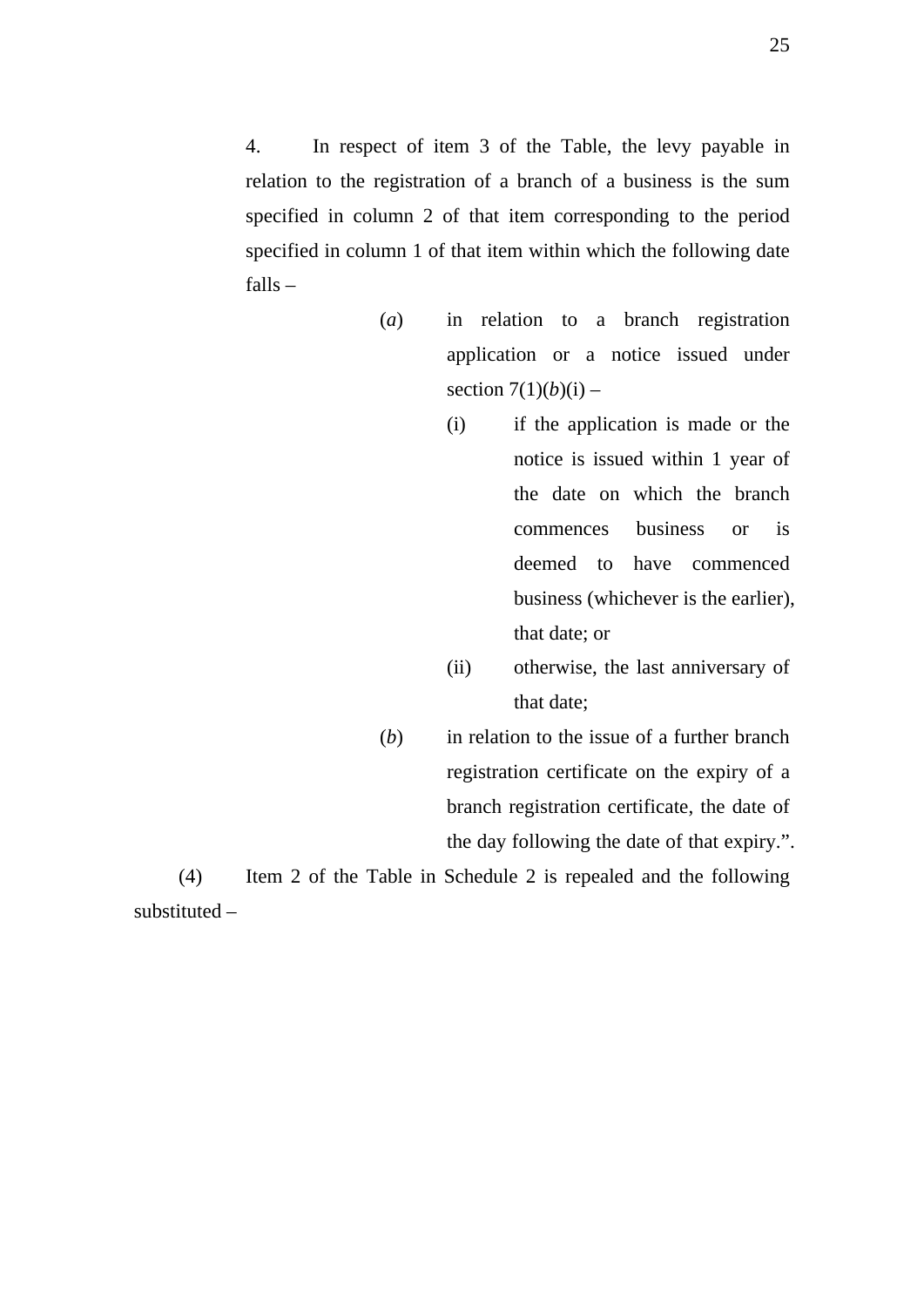"2. Prescribed branch registration fee –

- (*a*) on or after the day on which section 18 of the Business Registration (Amendment) Ordinance 2010 ( of 2010) comes into operation – (i) where no election is made under section 6(5C) \$73
	- (ii) where an election is made under section 6(5C) \$189".

(5) Item 3 of the Table in Schedule 2 is repealed and the following substituted –

"3. Levy –

| (a) on or after the day on which |       |
|----------------------------------|-------|
| section 18 of the Business       |       |
| Registration (Amendment)         |       |
| Ordinance 2010 ( of 2010)        |       |
| comes into operation $-$         |       |
| where no election is made<br>(1) | \$450 |
| under section $6(5C)$            |       |

 (ii) where an election is made under section 6(5C) \$1,350".

(6) Column 3 of the Table in Schedule 2 is repealed.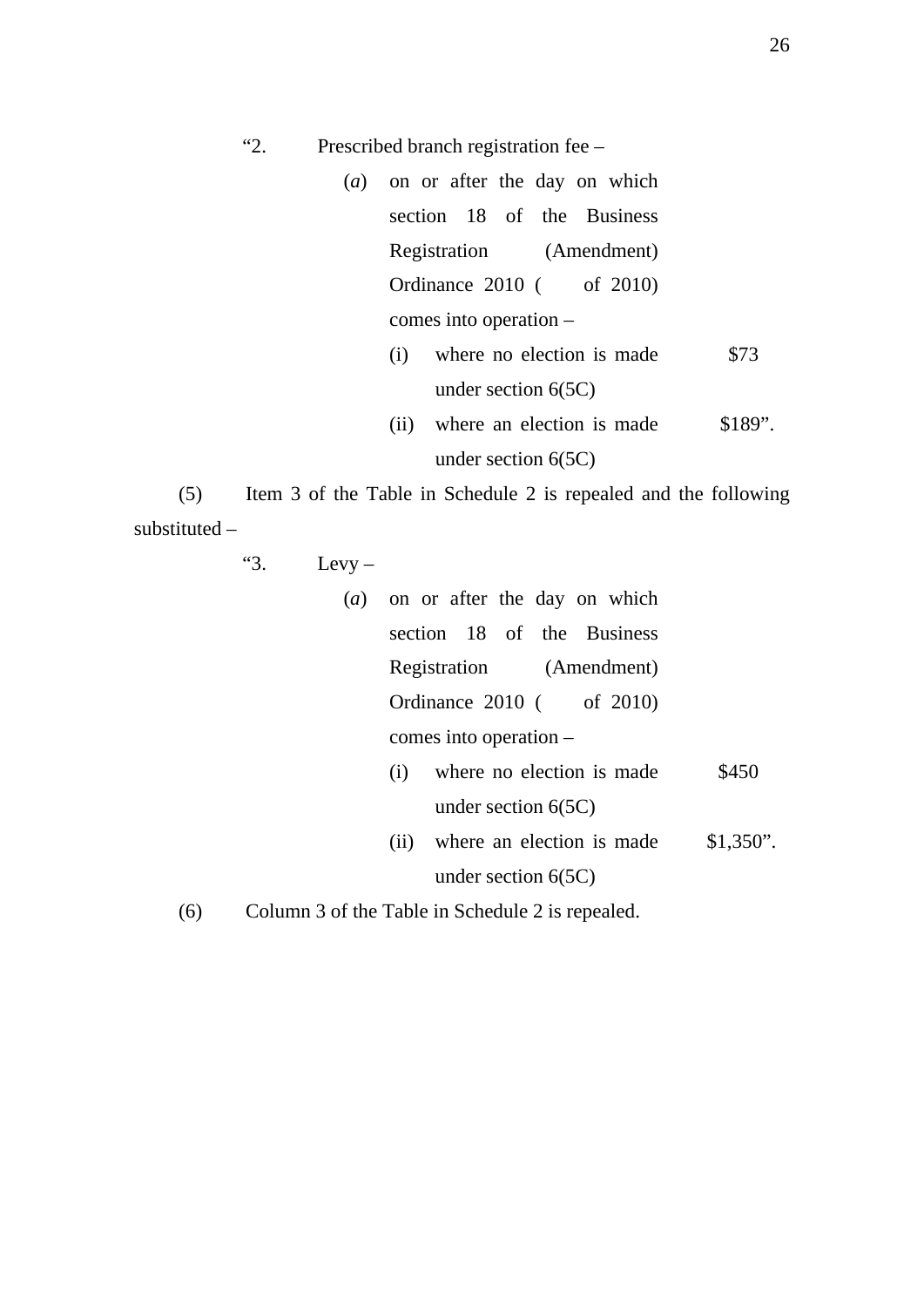## PART 3

### AMENDMENTS TO BUSINESS REGISTRATION REGULATIONS

#### **19. Interpretation**

(1) Regulation 2 of the Business Registration Regulations (Cap. 310 sub. leg. A) is amended, in the definition of "business registration certificate", by repealing the full stop and substituting a semicolon.

(2) Regulation 2 is amended by adding –

""digital signature" (數碼簽署) has the meaning given by section 2(1) of the Electronic Transactions Ordinance (Cap. 553).".

#### **20. Application for registration**

(1) Regulation 3 is amended by renumbering it as regulation 3(1).

(2) Regulation 3(1) is amended by repealing "Application for registration of a business or a branch of a business under section 5 of the Ordinance shall" and substituting "A business registration application (other than a simultaneous business registration application) or a branch registration application must".

(3) Regulation 3(1) is amended by repealing everything after paragraph (*d*).

(4) Regulation 3 is amended by adding –

"(2) An application referred to in subregulation (1) must be accompanied by full payment of –

- (*a*) the prescribed business registration fee or prescribed branch registration fee, as the case may be; and
- (*b*) the levy.".

#### **21. Regulation 3A added**

The following is added –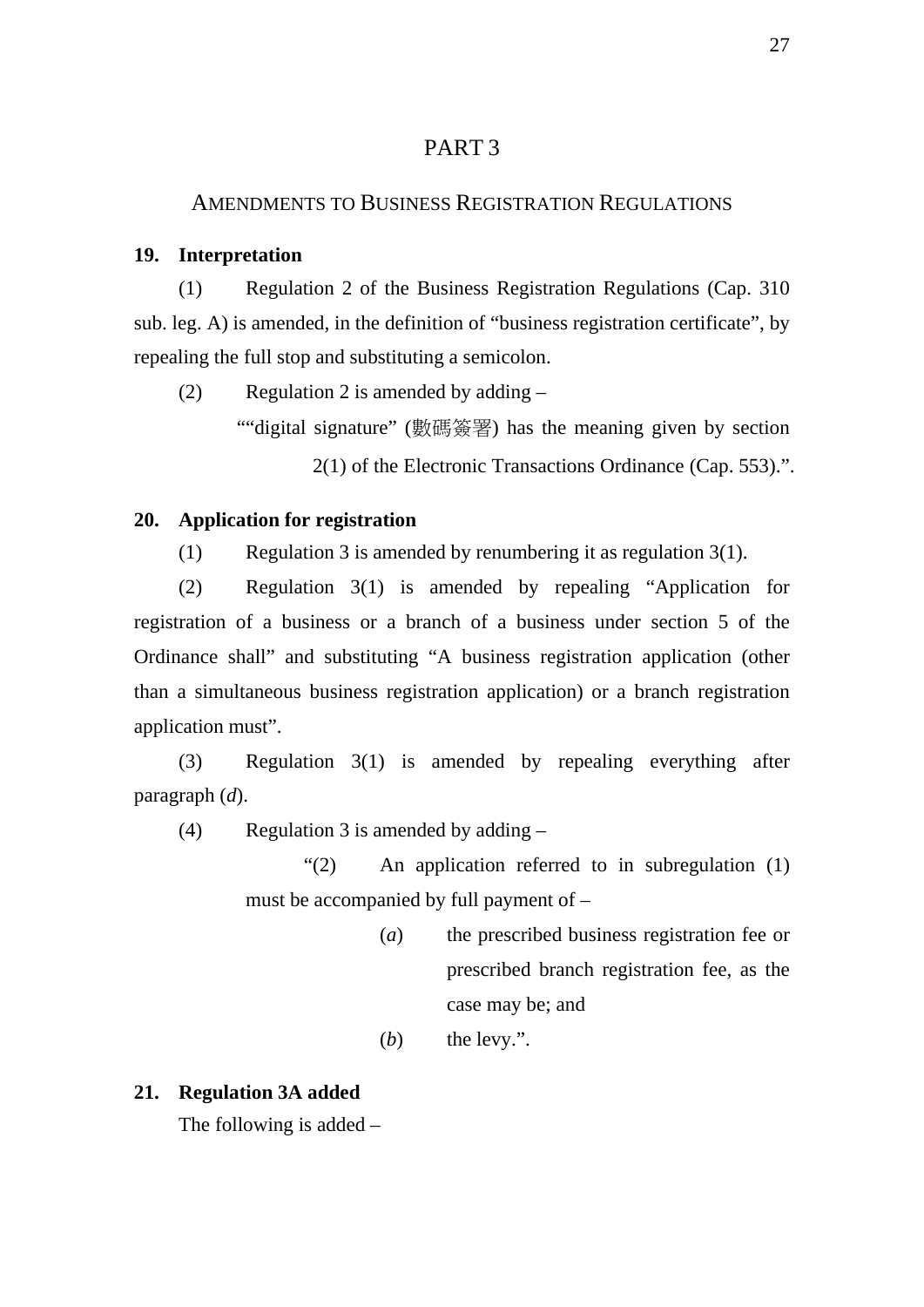## "**3A. Business particulars in relation to simultaneous business registration applications**

(1) The particulars to be submitted, under section  $5B(1)(b)(i)$ of the Ordinance, at the time a company registration application is made are as follows –

- (*a*) a Chinese name, an English name or both a Chinese name and an English name under which the business is carried on;
- (b) the description and nature of the business:
- (*c*) the date of the commencement of the business.

(2) The particulars to be submitted, under section 8(1A)(*a*) of the Ordinance, within 1 month of the date of commencement of a company's business are as follows –

- (*a*) a Chinese name, an English name or both a Chinese name and an English name under which the business is carried on;
- (b) the description and nature of the business;
- (*c*) the date of the commencement of the business.

(3) The particulars that the Registrar is required to transmit to the Commissioner under section  $5C(5)(b)$  of the Ordinance are as follows –

- (*a*) in the case of a company incorporated under the Companies Ordinance (Cap. 32) –
	- (i) the name of the company;
	- (ii) the address of the registered office of the company;
	- (iii) the date of the incorporation of the company; and
- (*b*) in the case of a non-Hong Kong company
	- (i) the name of the company;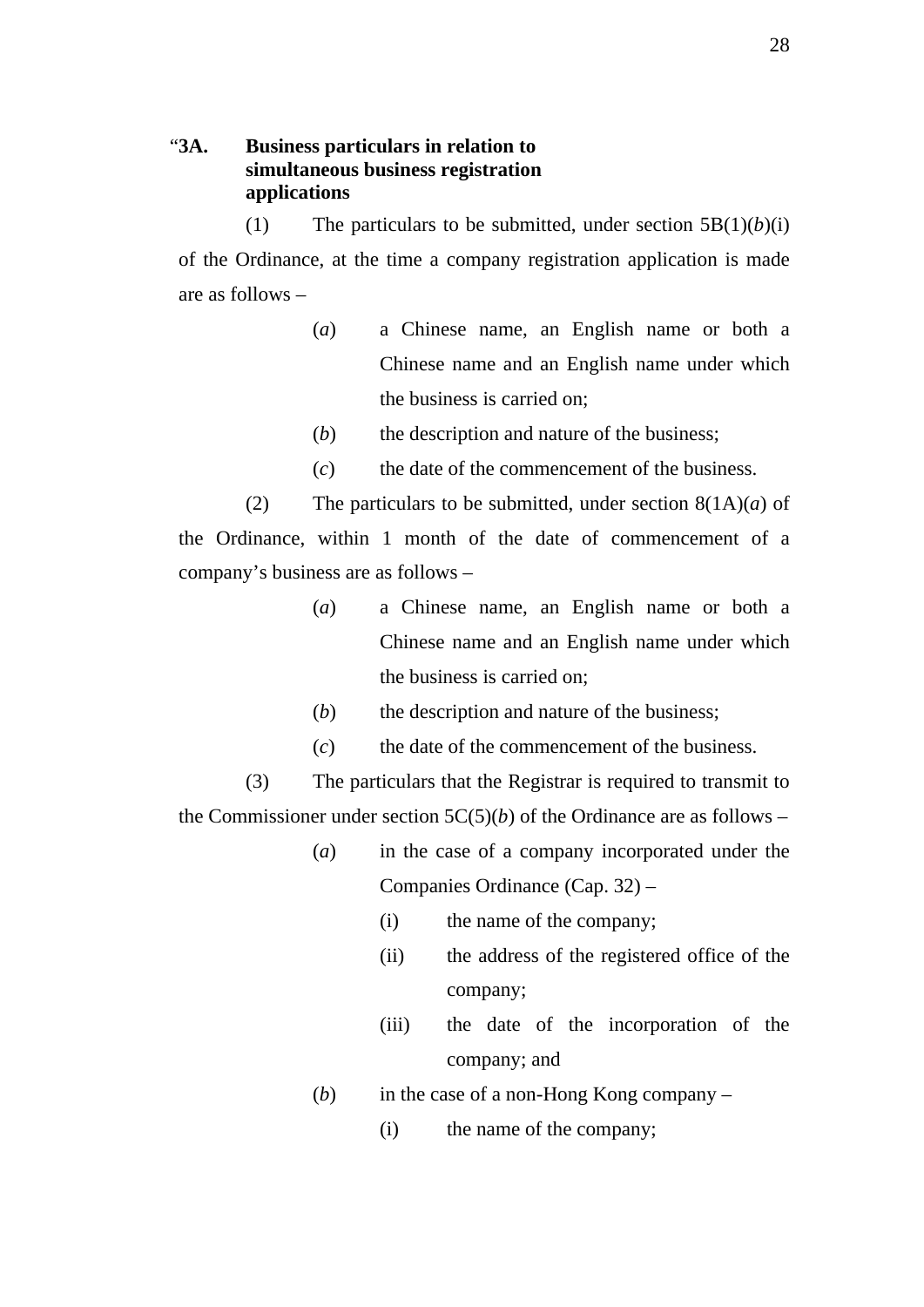- (iii) the address of the principal place of business of the company in Hong Kong;
- (iv) the date on which the company established its place of business in Hong Kong;
- (v) the name and capacity of the person who has signed the related non-Hong Kong company registration form;
- (vi) the name and address in Hong Kong of the company's authorized representative referred to in section 333(2)(*e*) of the Companies Ordinance (Cap. 32);
- (vii) the date of the registration of the company under Part XI of the Companies Ordinance (Cap. 32) (unless the Registrar has refused to register the company under that Part).".

## **22. The register**

(1) Regulation 4(1) is amended by repealing "an application for registration of a business in the form provided for in regulation 3 the Commissioner shall" and substituting "a business registration application or a branch registration application in a form provided for in regulation 3(1), the Commissioner must".

(2) Regulation 4 is amended by adding –

"(1A) As soon as practicable after receipt by the Registrar of an incorporation application, the Commissioner must assign an identifying number in relation to the application, and that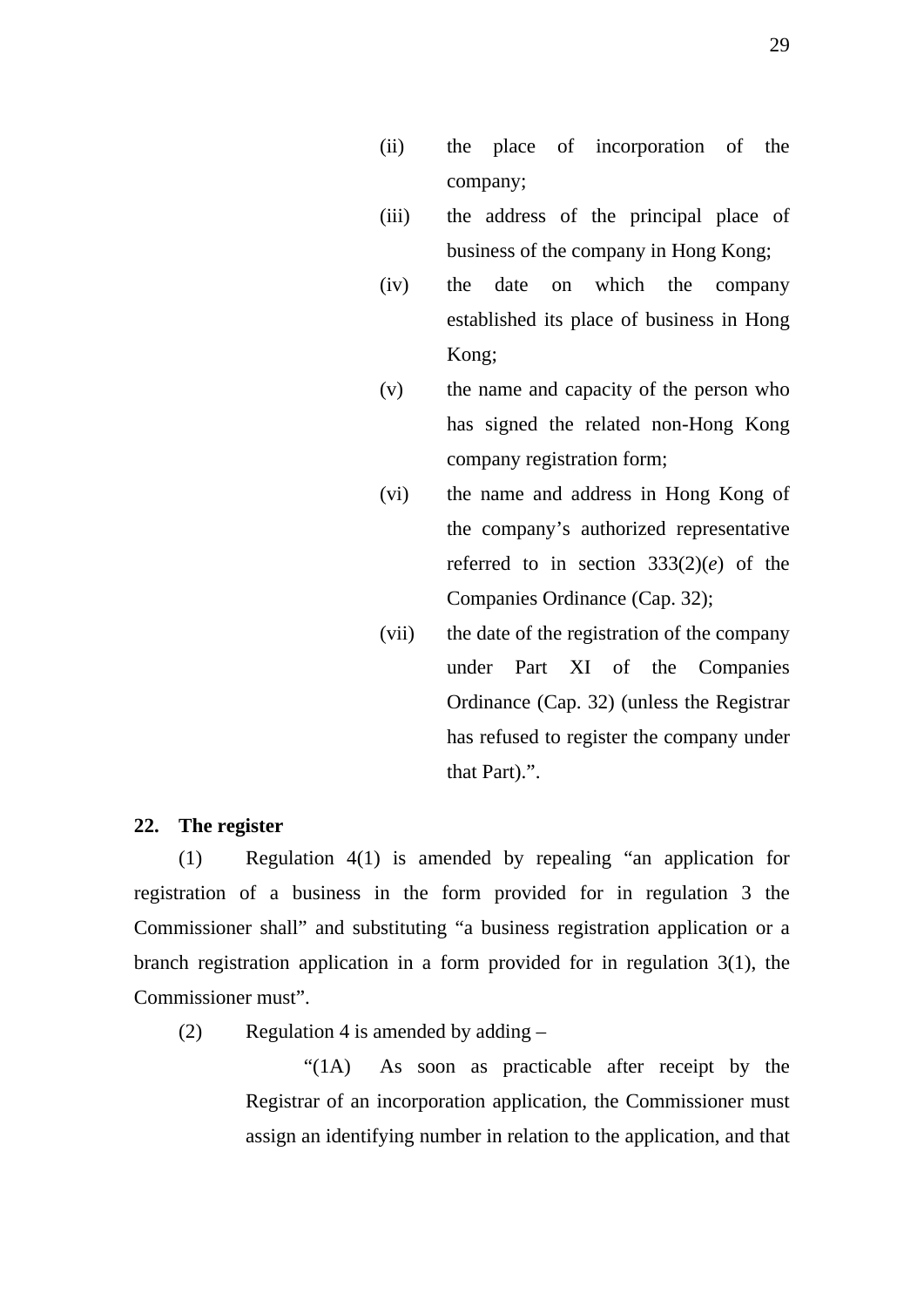identifying number becomes the identifying number of the related simultaneous business registration application on the incorporation of the company concerned.

(1B) If section 5B(1) and (2) of the Ordinance applies, as soon as practicable after receipt by the Registrar of a company registration application, the Commissioner must assign an identifying number to the related simultaneous business registration application.".

(3) Regulation  $4(2)$  is repealed and the following substituted –

"(2) The Commissioner must maintain a register which consists of –

- (*a*) the following information, as supplemented or replaced by information from time to time received by the Commissioner under section 6(4D) or 8 of the Ordinance –
	- (i) information submitted in applications made to the Commissioner under section 5 of the Ordinance or section 4 of the Business Regulation Ordinance 1952 (14 of 1952);

(ii) information submitted in simultaneous business registration applications; and

(*b*) the identifying numbers assigned under subregulation  $(1)$ ,  $(1A)$  or  $(1B)$ .".

(4) Regulation 4(3)(*a*) is amended by repealing the semicolon and substituting "; and".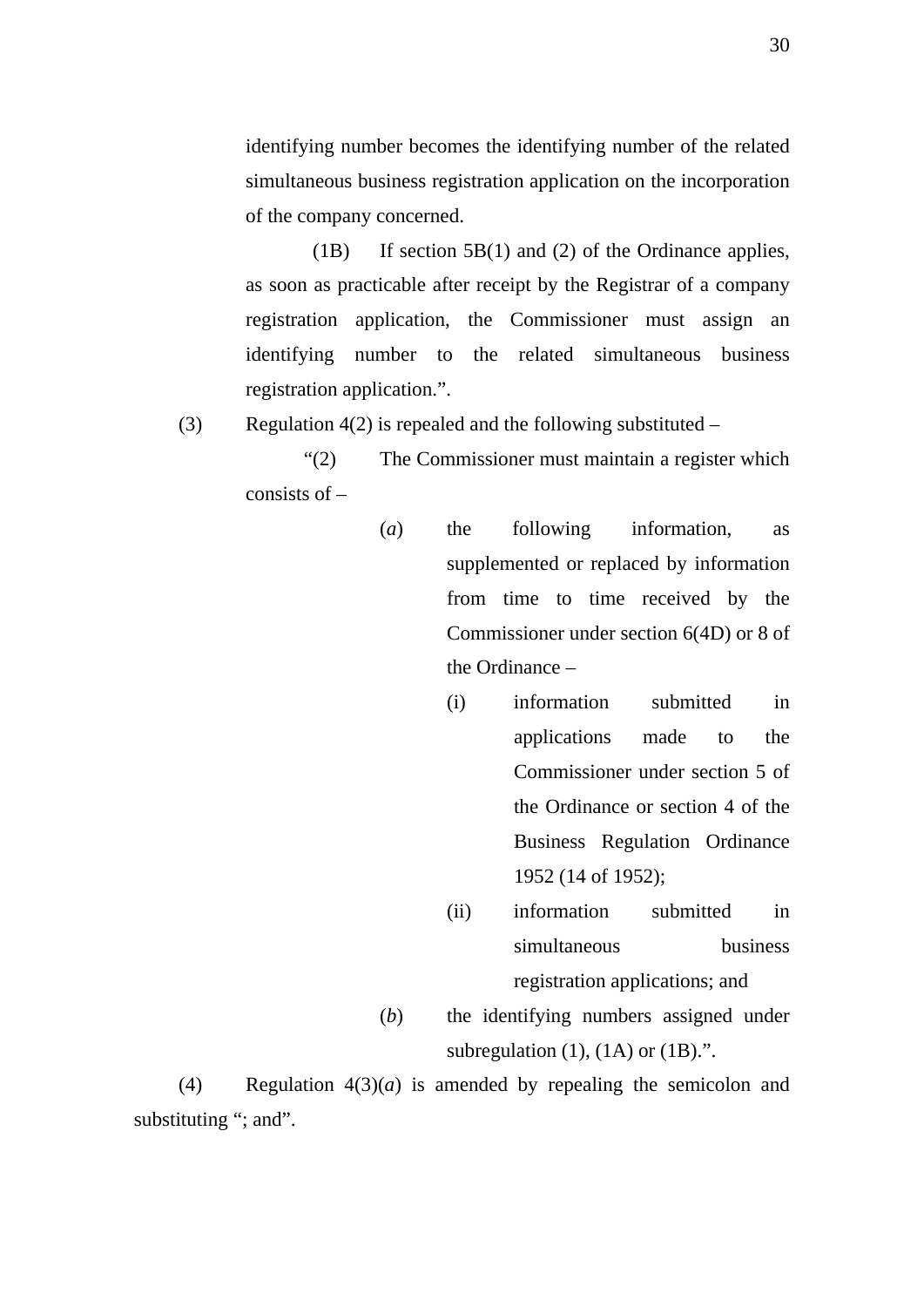(5) Regulation 4(4A) is amended by repealing "to applications under paragraph (1)" and substituting "under subregulation (1), (1A) or (1B)".

(6) Regulation 4(4B) is amended, in the English text, by repealing "paragraph" and substituting "subregulation".

(7) Regulation 4(4C) is amended, in the English text, by repealing "paragraph" and substituting "subregulation".

(8) Regulation 4(4D) is amended, in the English text, by repealing "paragraph" and substituting "subregulation".

(9) Regulation 4(4E) is amended, in the English text, by repealing "paragraph" and substituting "subregulation".

(10) Regulation 4(4G) is amended, in the English text, by repealing "paragraph" and substituting "subregulation".

#### **23. Business and branch registration certificates**

Regulation 5 is amended by adding  $-$ 

"(3) A duplicate under subregulation (2) may be issued in any manner the Commissioner thinks fit.

(4) Without limiting the powers of the Commissioner under subregulation (3), the Commissioner may issue a duplicate in the form of an electronic record.".

#### **24. Regulation 8A added**

The following is added –

#### "**8A. Electronic records for prescribed forms**

(1) The Secretary may, for the purposes of the submission of a form under regulation 3 or 6 in the form of an electronic record, by notice published in the Gazette specify –

- (*a*) a system;
- (*b*) a template; and
- $(c)$  requirements as to –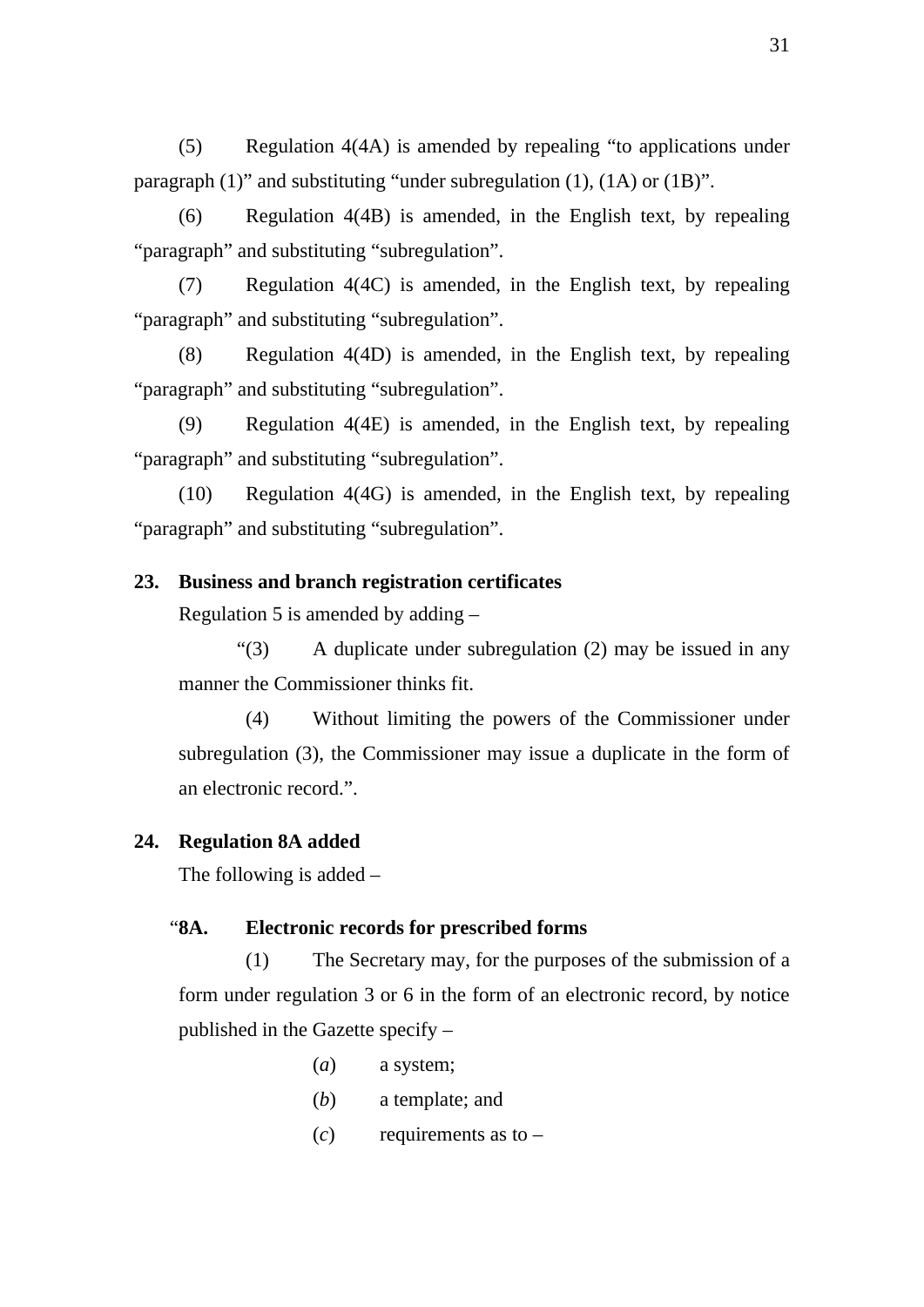- (i) the manner of generating or sending the form in the form of an electronic record; and
- (ii) how a password approved under subregulation (2) is to be included with, or a digital signature is to be affixed to, the form.

(2) The Commissioner may, for the purposes of the submission of a form under regulation 3 or 6 in the form of an electronic record, approve any sequence or combination of letters, characters, numbers or symbols selected by a person as a password for that person.

(3) A form under regulation 3 or 6 may be submitted to the Commissioner in the form of an electronic record that –

- (*a*) is submitted using a system, and in a manner, specified under subregulation (1); and
- (*b*) uses a template specified under subregulation (1) and made available by the Commissioner.

(4) If a form under regulation 3 or 6 is submitted in the form of an electronic record, the requirement for a signature on the form is satisfied by a password of the person approved under subregulation (2) or a digital signature of the person.".

## **25. Forms**

(1) Form 1(*a*) set out in regulation 9 is amended by adding "(1)" after "reg. 3".

(2) Form  $1(b)$  set out in regulation 9 is amended by adding "(1)" after "reg. 3".

(3) Form 1(*b*) set out in regulation 9 is amended, under the heading "CERTIFICATE OF APPLICANT", by repealing –

" \*Identity card number/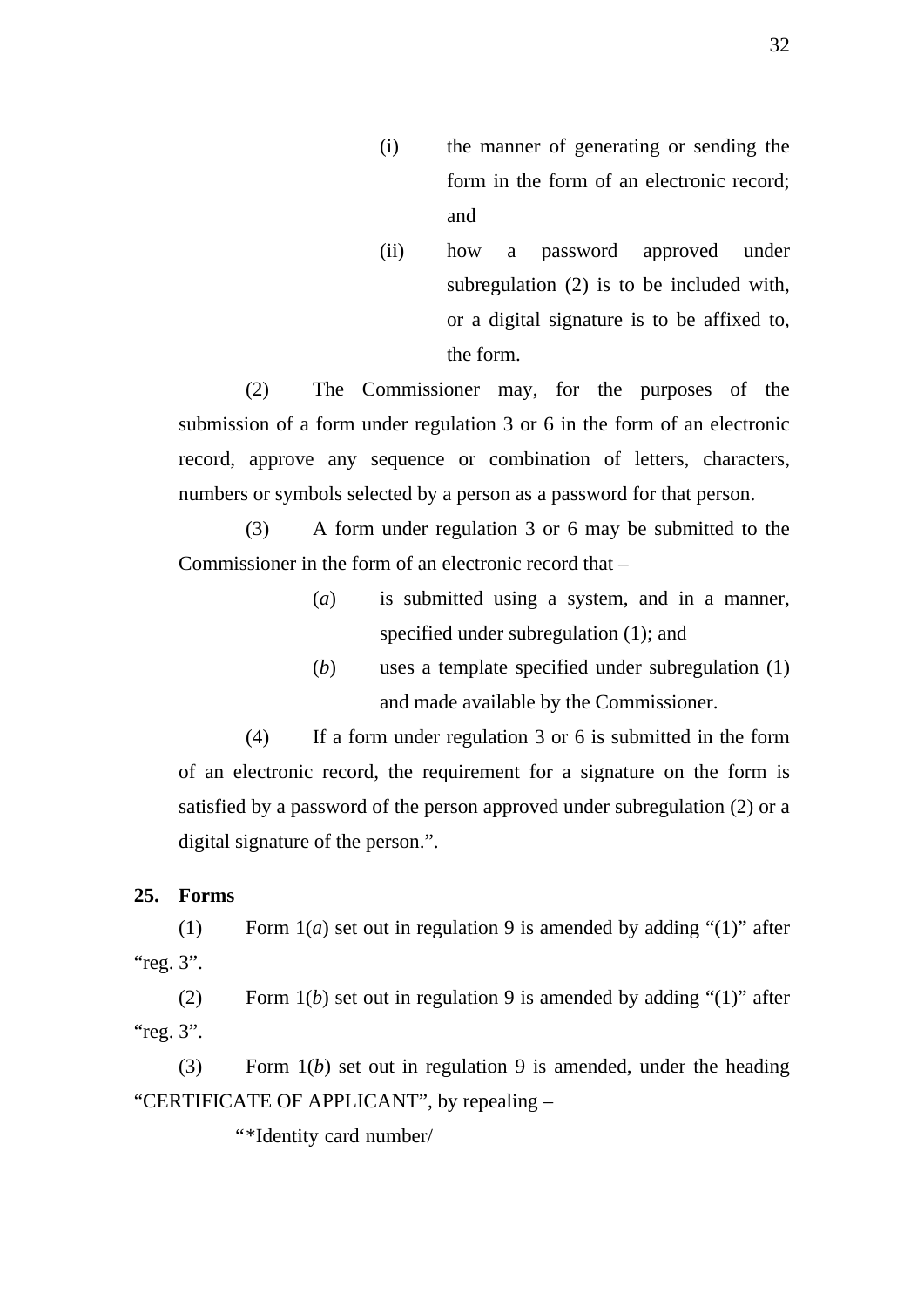Passport number (if no identity card number) : ……………………………………… Residential address : ………………………………………".

(4) Form 1(*c*) set out in regulation 9 is amended by adding "(1)" after "reg. 3".

(5) Form 1(*c*) set out in regulation 9 is amended, in item 2 of Section A, by repealing "Partners:" and substituting "\*Partners/Principal officers:".

(6) Form 1(*c*) set out in regulation 9 is amended, under the heading "CERTIFICATE OF APPLICANT", by repealing –

" \*Identity card number/

Passport number (if no

identity card number) : ………………………………………".

(7) Form 1(*d*) set out in regulation 9 is amended by adding "(1)" after "reg. 3".

(8) Form 1(*d*) set out in regulation 9 is amended, under the heading "CERTIFICATE OF APPLICANT", by repealing –

" \*Identity card number/Passport number: .....……………………".

(9) Form 4 set out in regulation 9 is repealed and the following substituted –

"FORM 4  $[s. 4(2)]$ 

BUSINESS REGISTRATION ORDINANCE

(Chapter 310)

*Oath or Affirmation of Secrecy*

I, ...................................................................... (*full name*) of ….................................................................................. (*address*), an officer of the Inland Revenue Department/Companies Registry<sup>(1)</sup>, having been appointed to perform functions under the Business Registration Ordinance ("the principal Ordinance"),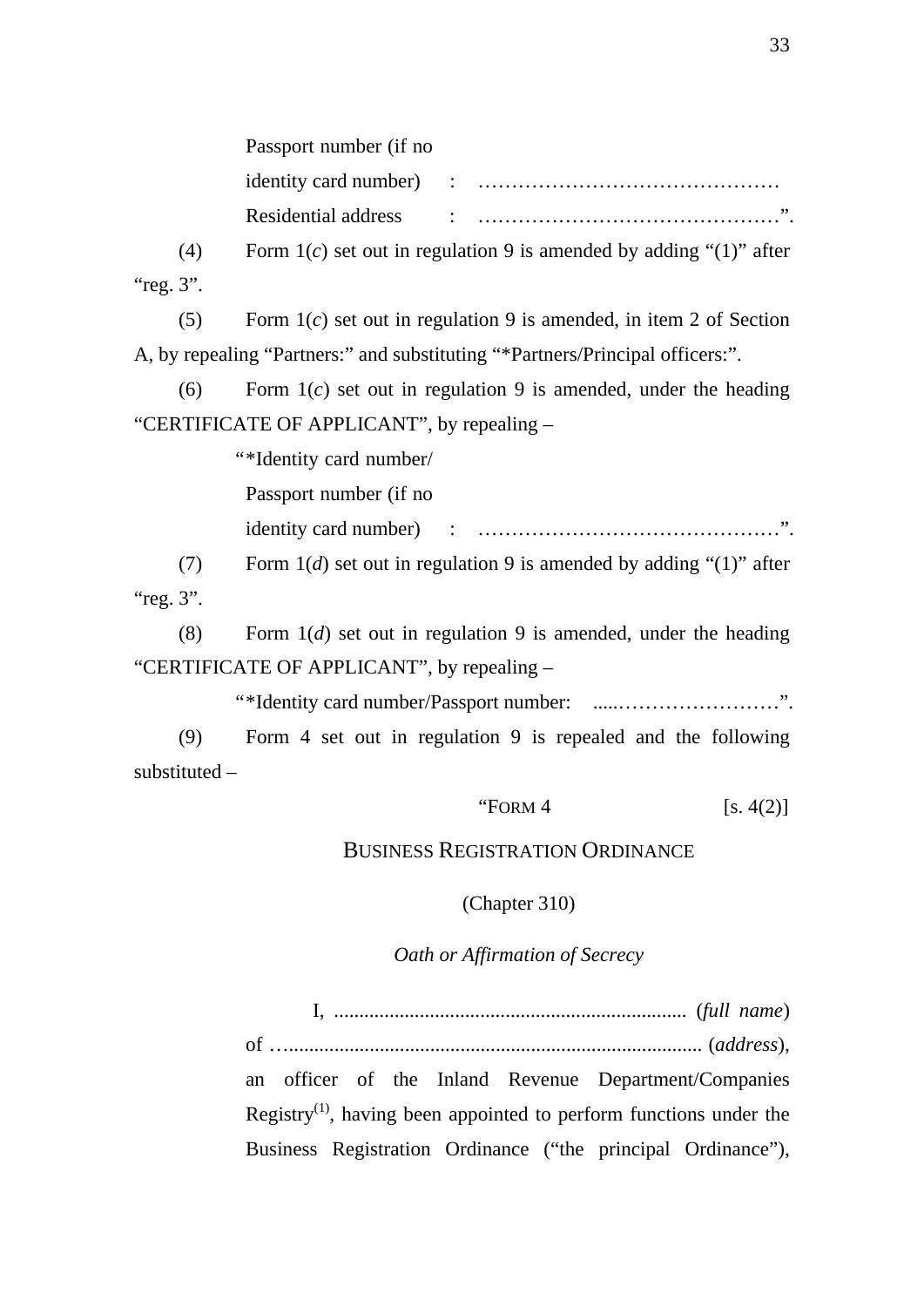swear/solemnly and sincerely affirm<sup>(1)</sup> that (except in the performance of functions under the principal Ordinance or under the Inland Revenue Ordinance  $(Cap. 112)^{(2)}$  or where it is expressly authorized by any enactment) –

- (*a*) I will at all times preserve and aid in preserving secrecy with regard to all matters relating to the affairs of any person which may come to my notice solely in the performance of any function under the principal Ordinance;
- (*b*) I will not communicate any such matter to any person other than –
	- (i) the person to whom such matter relates;
	- (ii) the executor of the person referred to in subparagraph (i); or
	- (iii) the authorized representative of the person referred to in subparagraph (i) or the executor; and
- (*c*) I will not allow any person to have access to any record relating to any such matter in the possession, custody or control of the Commissioner of Inland Revenue/Registrar of Companies<sup>(1)</sup>.

..........................................

 $Sworn/Affirmed^{(1)}$  at  $\ldots$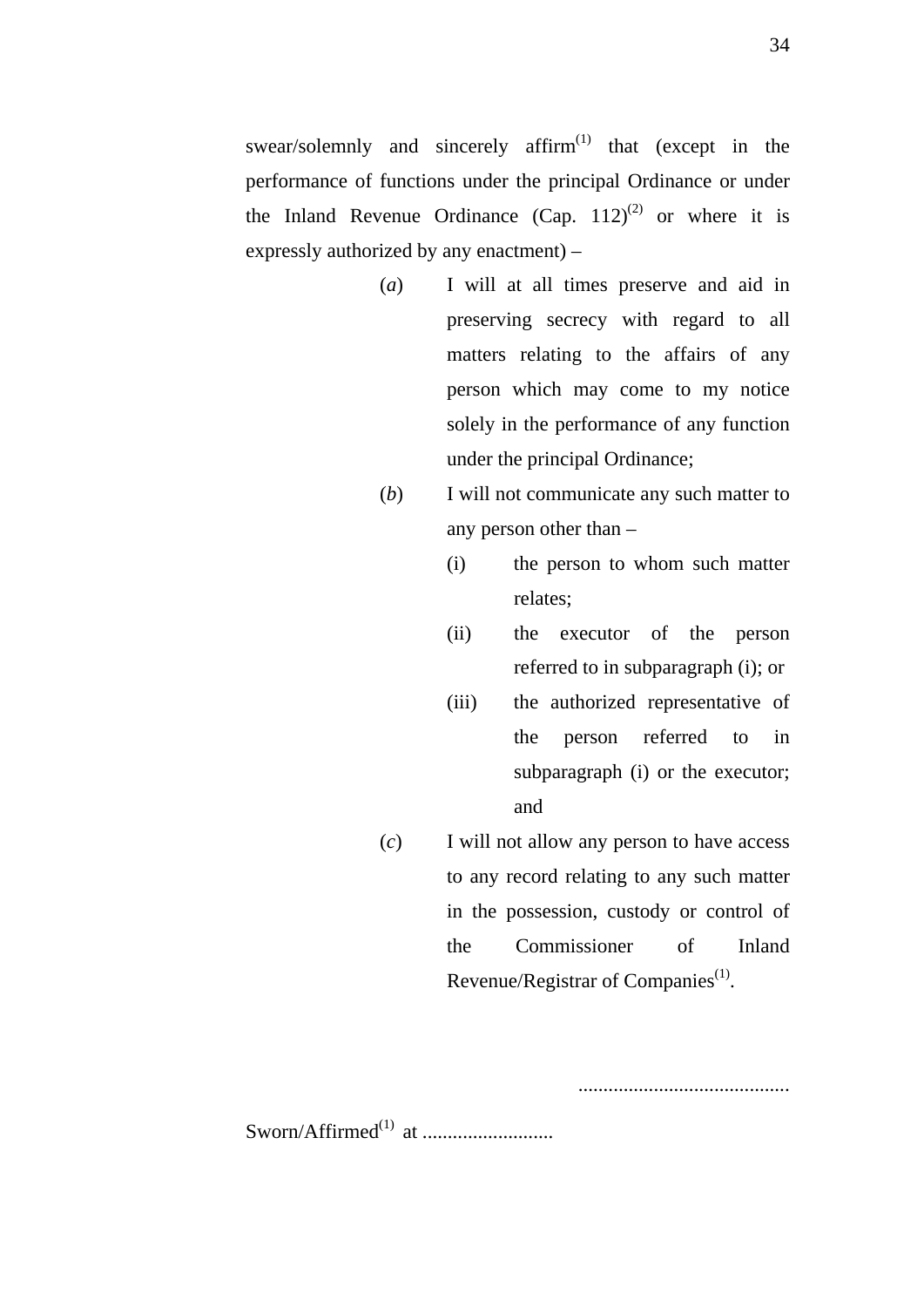Hong Kong this ....................... day of

.............................................................

Before me,

.......................................... *Commissioner for Oaths*

(1) Delete whichever is not applicable.

(2) Delete "or under the Inland Revenue Ordinance (Cap. 112)" in the case of an officer of the Companies Registry.".

## PART 4

### RELATED AND CONSEQUENTIAL AMENDMENTS

## **Inland Revenue Ordinance**

#### **26. Official secrecy**

Section 4(4)(*d*) of the Inland Revenue Ordinance (Cap. 112) is amended by repealing "section 8(1) or (2)" and substituting "section 8".

#### **Abattoirs Regulation**

#### **27. Registration**

Section 18(2)(*b*) of the Abattoirs Regulation (Cap. 132 sub. leg. A) is amended by adding ", or a copy of the certificate certified under section  $19(1)(a)$ of that Ordinance or certified by the applicant" after "applicant".

#### **Administrative Appeals Board Ordinance**

#### **28. Schedule amended**

Item 22 of the Schedule to the Administrative Appeals Board Ordinance (Cap. 442) is amended by repealing paragraph (*c*) and substituting –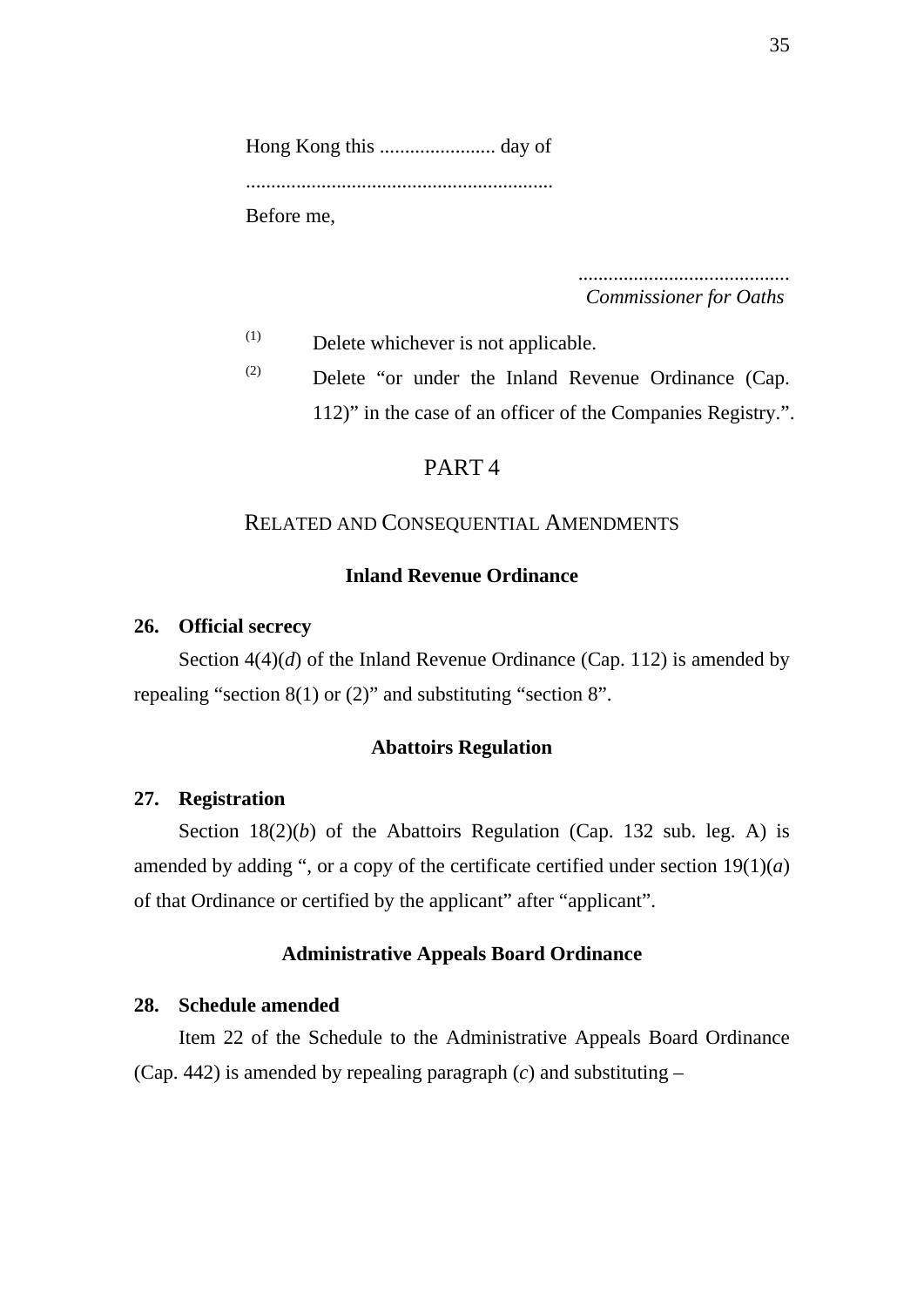"(*c*) The service of a notice under section 6(4D) by the Commissioner of Inland Revenue requesting a person to notify a change to a different name.".

## **Merchant Shipping (Local Vessels) (Certification and Licensing) Regulation**

## **29. Inclusion of business name of owner in certificate of ownership**

Section 12(3)(*c*) of the Merchant Shipping (Local Vessels) (Certification and Licensing) Regulation (Cap. 548 sub. leg. D) is amended by repealing "its certified copy" and substituting "a copy of the certificate certified under section  $19(1)(a)$  of that Ordinance or certified by the person making the request".

## **Electronic Transactions Ordinance**

## **30. Service of documents**

Schedule 3 to the Electronic Transactions Ordinance (Cap. 553) is amended by adding –

"11. Business Registration Ordinance (Cap. 310) Section 20".

#### **Explanatory Memorandum**

The main object of this Bill is to amend the Business Registration Ordinance (Cap. 310) ("the Ordinance") to provide for –

- (*a*) the implementation of a simultaneous application scheme for applications for the following –
	- (i) the incorporation of a company or the registration of a non-Hong Kong company under the Companies Ordinance (Cap. 32) ("the Companies Ordinance"); and
	- (ii) the registration of a business under the Ordinance; and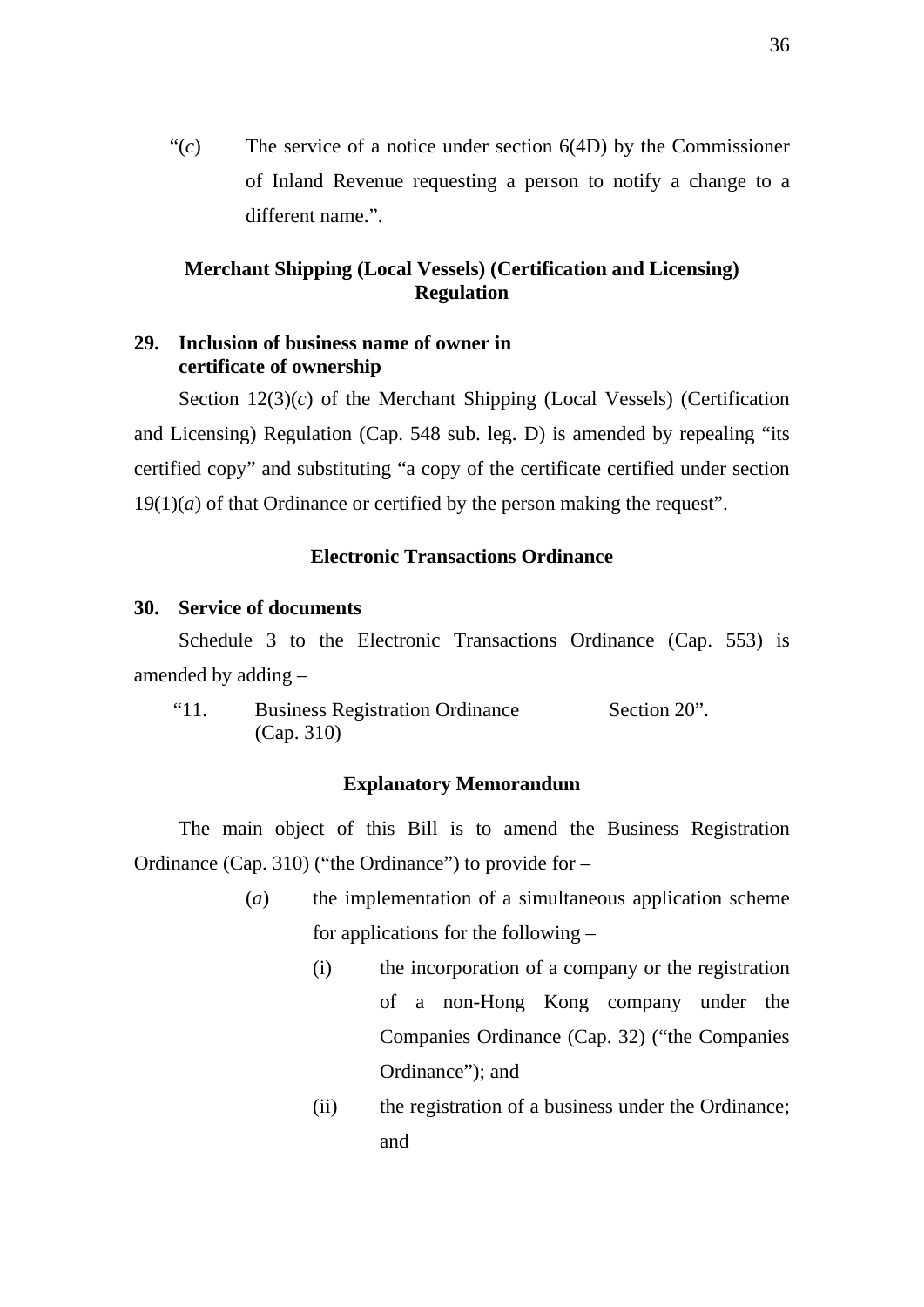(*b*) the making of business registration applications and branch registration applications, and the issuance of business registration certificates and branch registration certificates, by electronic means.

### Part 1 – Short title and commencement

2. Clause 1 provides for the short title of the Bill (when enacted) and clause 2 empowers the Secretary for Financial Services and the Treasury ("the Secretary") to appoint a day on which the Bill (when enacted) comes into operation.

#### Part 2 – Amendments to Business Registration Ordinance

- 3. Clause 3 amends section 2 of the Ordinance
	- (*a*) to replace the definitions of "levy", "prescribed branch registration fee" and "prescribed business registration fee" (consequential to the amendments to Schedules 1 and 2 to the Ordinance under clauses 17 and 18 in relation to the determination of the amounts of the levy and fee);
	- (*b*) to add the new definitions of "branch registration application", "business registration application", "company registration application", "electronic record", "function", "incorporation application", "incorporation form", "non-Hong Kong company", "non-Hong Kong company registration form", "Registrar", "Secretary" and "simultaneous business registration application" to facilitate the interpretation of the Ordinance as amended by the Bill;
	- (*c*) to add a proposed section 2(1C) to provide for the application of the Ordinance to persons making applications for the incorporation of a company or the registration of a non-Hong Kong company under the Companies Ordinance;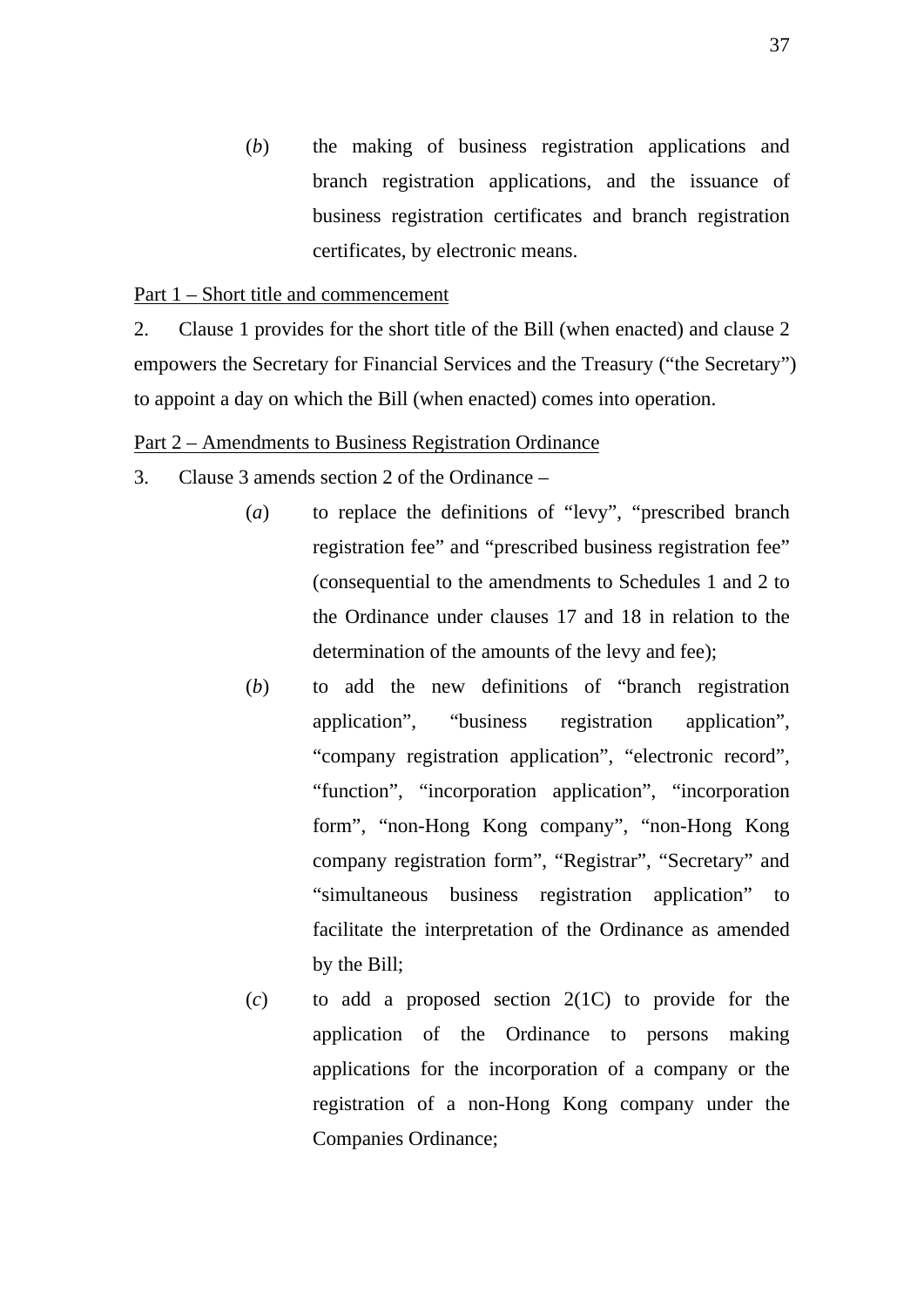- (*d*) to improve section 2(2) (which provides for the performance of the functions of the Commissioner of Inland Revenue ("the Commissioner") under the Ordinance by officers of the Inland Revenue Department); and
- (*e*) to add a proposed section 2(3) to provide for the performance of the functions of the Registrar of Companies ("the Registrar") under the Ordinance by officers of the Companies Registry.

4. Clause 4 amends section 4 of the Ordinance (which provides for the preservation of secrecy with regard to matters that come to the attention of officers of the Inland Revenue Department in the performance of their duties under the Ordinance) to include officers of the Companies Registry in that section. The amendments align with the new simultaneous business registration application scheme under which officers of the Companies Registry will perform functions in relation to simultaneous business registration applications.

5. Clause 5 makes minor textual amendments to section 5 of the Ordinance. It also adds a proposed section 5(6) to clarify that section 5(2) of the Ordinance (obligation to make business registration applications within 1 month) does not apply to simultaneous business registration applications.

6. Clause 6 adds proposed sections 5A to 5D to the Ordinance to provide for the new simultaneous business registration application scheme. In particular –

- (*a*) the proposed section 5A provides for simultaneous business registration applications of companies incorporated under the Companies Ordinance;
- (*b*) the proposed section 5B provides for simultaneous business registration applications of non-Hong Kong companies;
- $(c)$  the proposed section  $5C -$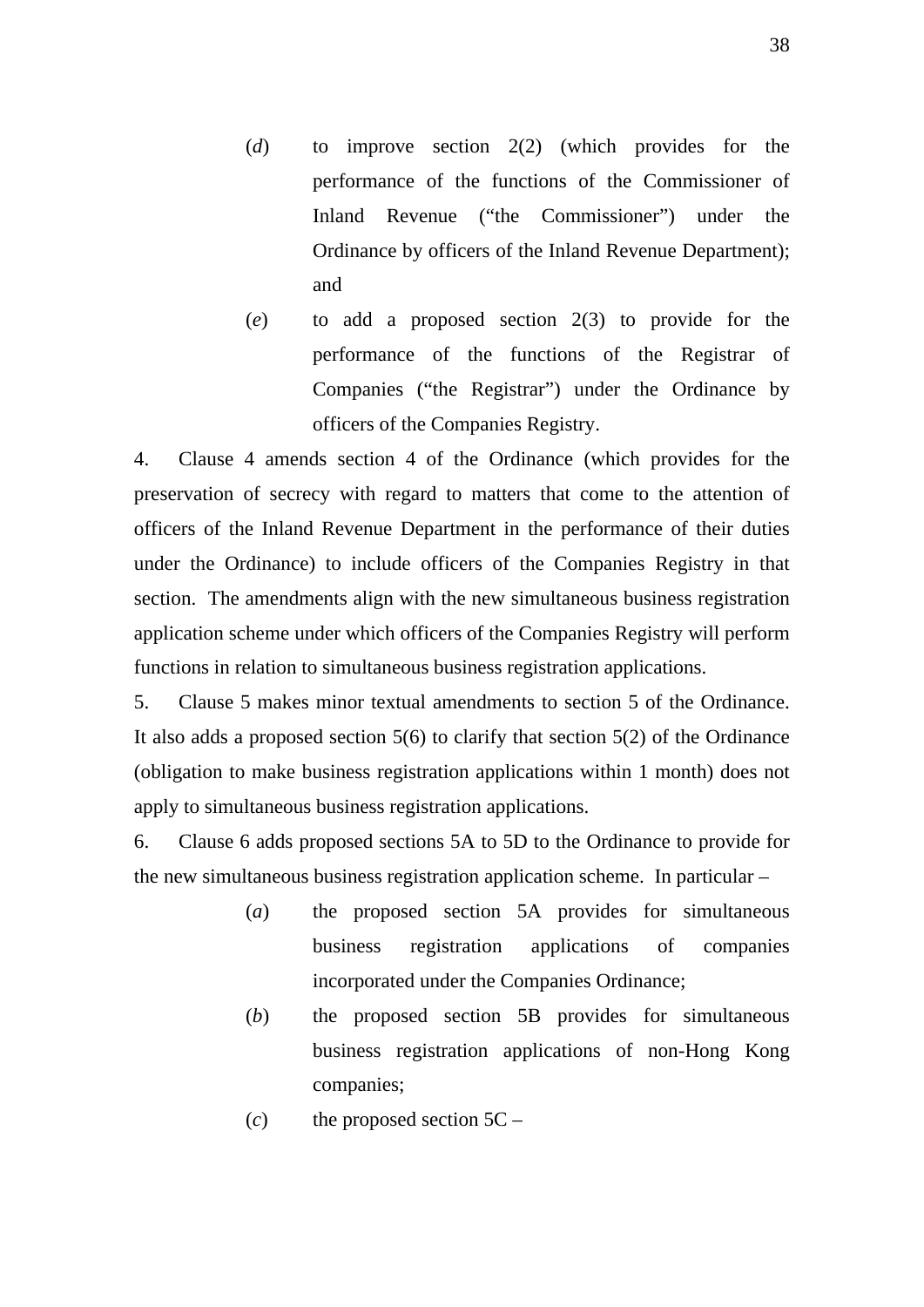- (i) provides for the Registrar to perform, for and on behalf of the Commissioner, certain functions in relation to simultaneous business registration applications in order to provide one-stop services for applicants; and
- (ii) requires the Registrar to transmit certain information and particulars to the Commissioner for the purposes of business registration; and
- (*d*) the proposed section 5D empowers the Commissioner to specify forms for the purposes of simultaneous business registration applications and provides for the manner of the delivery of specified forms to the Registrar.
- 7. Clause 7 amends section 6 of the Ordinance. In particular
	- (*a*) to make it clear that the Commissioner must issue a business registration certificate or a branch registration certificate after the Commissioner has decided to register a business or a branch of a business;
	- (*b*) to add a proposed section 6(3B) and (3C) to provide for the issue of business registration certificates and branch registration certificates by electronic means;
	- (*c*) to amend section 6(4A) so that the Commissioner is also required to notify an applicant of a decision not to register a business or a branch of a business which is unlawful; and
	- (*d*) to amend section 6(4D) to empower the Commissioner to request for a further change to a different name of a business or a branch of a business if the business or branch should not be registered under a new name notified under section 8 for the reason specified in section 6(4)(*b*) or (*c*).
- 8. Clause 8 makes minor textual amendments to section 7 of the Ordinance.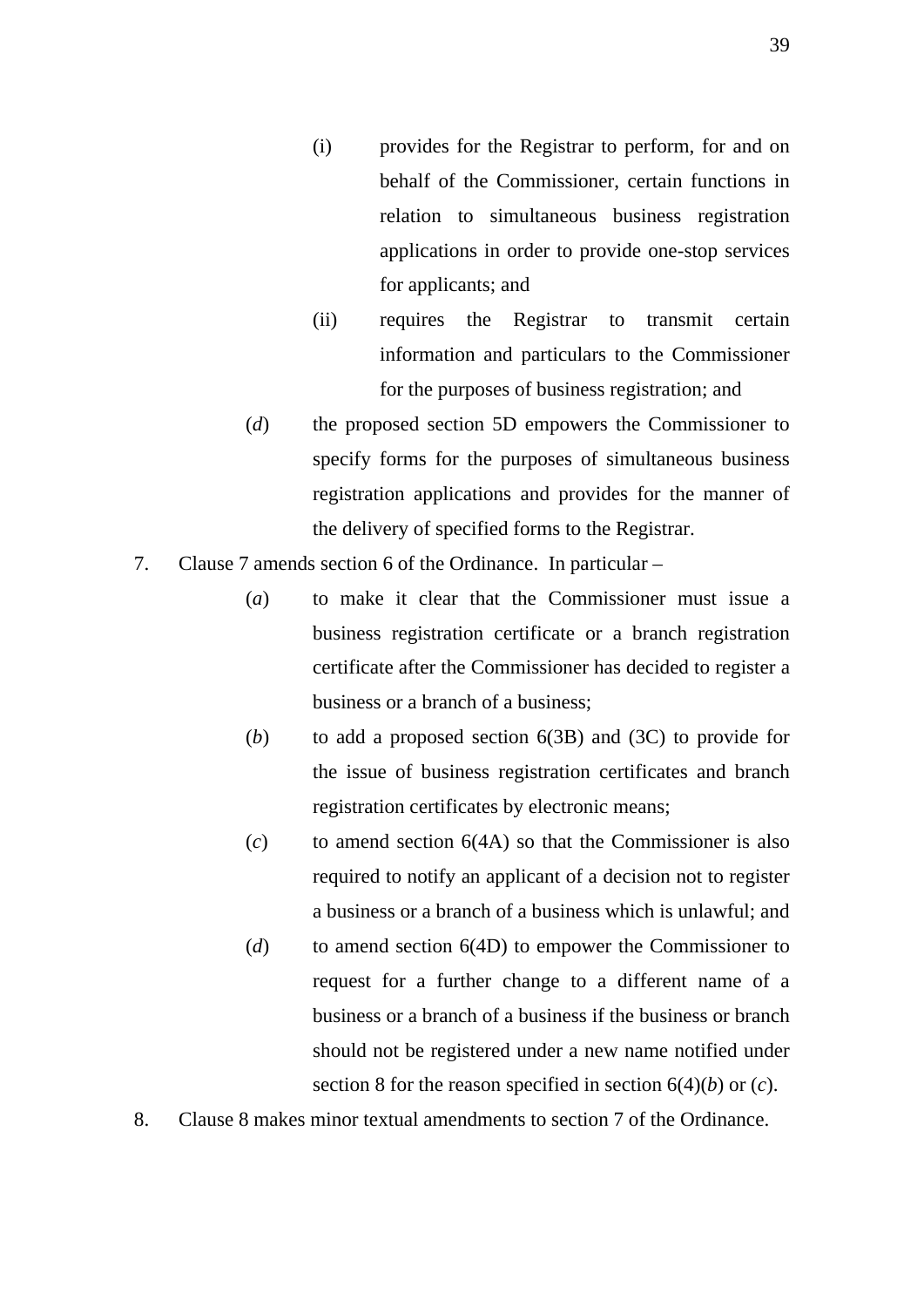9. Clause 9 adds a proposed section 7A to provide for the refund of prescribed business registration fees, prescribed branch registration fees or levies under certain circumstances.

10. Clause 10 amends section 8 of the Ordinance to require –

- (*a*) the submission of business particulars by newly incorporated companies within 1 month of the date of commencement of business (the proposed section 8(1A)(*a*));
- (*b*) the notification of change of particulars by companies that obtained business registration through simultaneous business registration applications (the proposed section 8(1A)(*b*) and (1B)); and
- (*c*) the notification of change of names and addresses of companies, etc. by the Registrar (the proposed section 8(2B) and (2C)).

11. Clause 11 adds a proposed section 12(3) to the Ordinance to allow the display of the printed copies of business registration certificates or branch registration certificates for the purposes of section 12 of the Ordinance if the certificates are issued by electronic means.

12. Clause 12 makes minor amendments to the regulation making powers of the Secretary under section 14(1A) of the Ordinance.

13. Clause 13 adds a proposed section 15(2A) to provide for communication between the Commissioner and the Registrar if there is reason to believe that any particulars transmitted by the Registrar under the proposed section 5C(5)(*b*) or 8(2B) are false, inaccurate or incomplete.

14. Clause 14 adds a proposed section 16(2) to the Ordinance to make it clear that the liability to pay the prescribed business registration fee and levy in relation to a simultaneous business registration application is not affected by any claim that the Ordinance does not apply to the relevant company or business.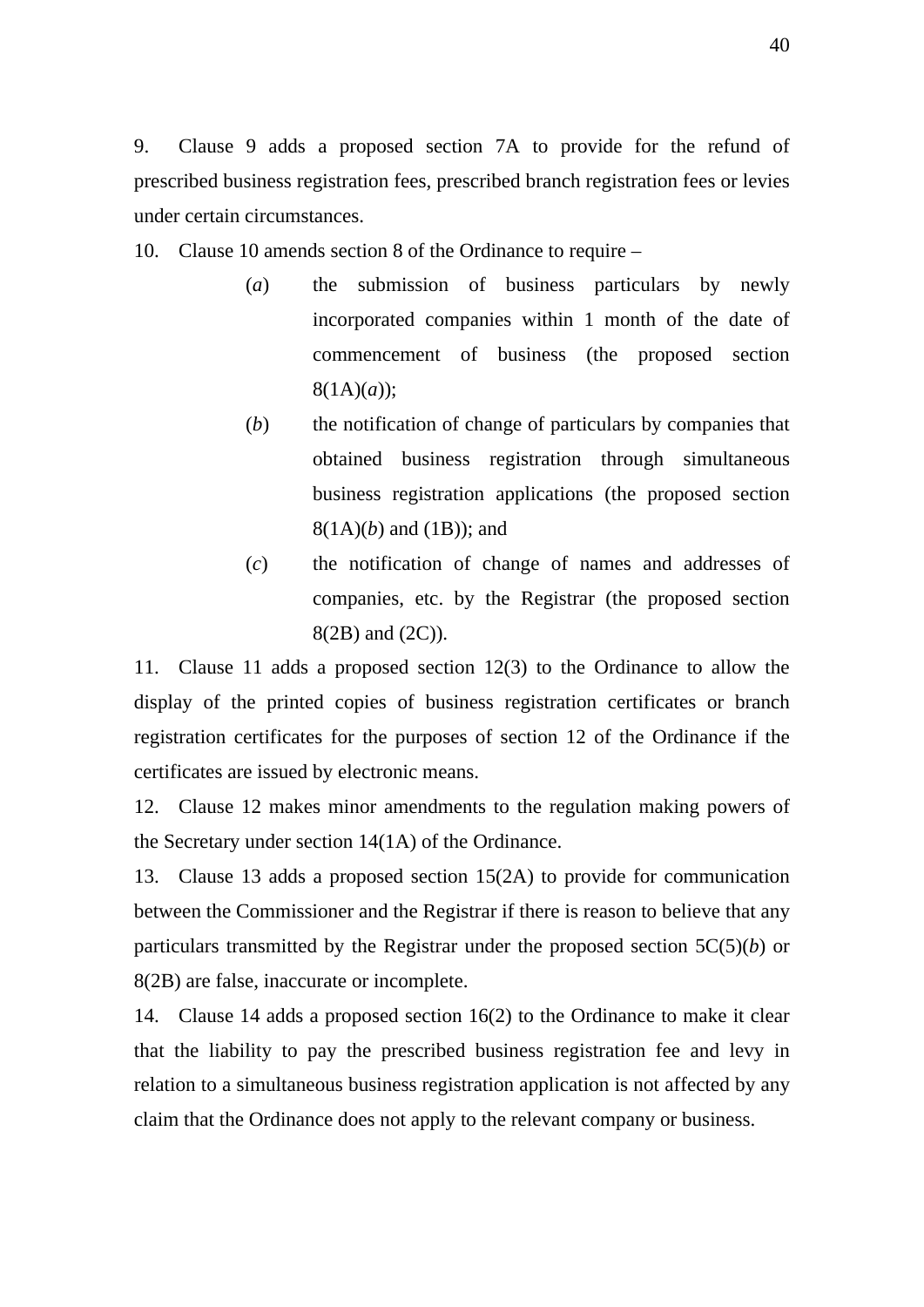15. Clause 15 amends section 17(*c*) of the Ordinance, consequential to the amendments to section 6(4D) of the Ordinance under clause 7.

16. Clause 16 adds a proposed section 19B to make it clear that the purpose of making available business registration particulars is to enable any person to ascertain whether a business is registered under the Ordinance and the particulars of those businesses so registered.

17. Clause 17 amends Schedule 1 to the Ordinance to make detailed provisions in relation to the determination of the prescribed business registration fee and makes minor textual amendments to that Schedule.

18. Clause 18 amends Schedule 2 to the Ordinance to make detailed provisions in relation to the determination of the prescribed branch registration fee and the levy and makes minor textual amendments to that Schedule.

Part 3 – Amendments to Business Registration Regulations

19. Clause 19 amends regulation 2 of the Business Registration Regulations (Cap. 310 sub. leg. A) ("the Regulations") by adding the new definition of "digital signature" to facilitate interpretation of the Regulations as amended by the Bill.

20. Clause 20 makes minor textual amendments to regulation 3 of the Regulations.

21. Clause 21 adds a proposed regulation 3A to the Regulations to provide for the business particulars required to be submitted to the Commissioner in relation to simultaneous business registration applications.

22. Clause 22 amends regulation 4 of the Regulations –

- (*a*) to make minor textual amendments to that regulation;
- (*b*) to provide for the assignment of identifying numbers to simultaneous business registration applications; and
- (*c*) to ensure that the register maintained by the Commissioner under regulation 4(2) includes information submitted in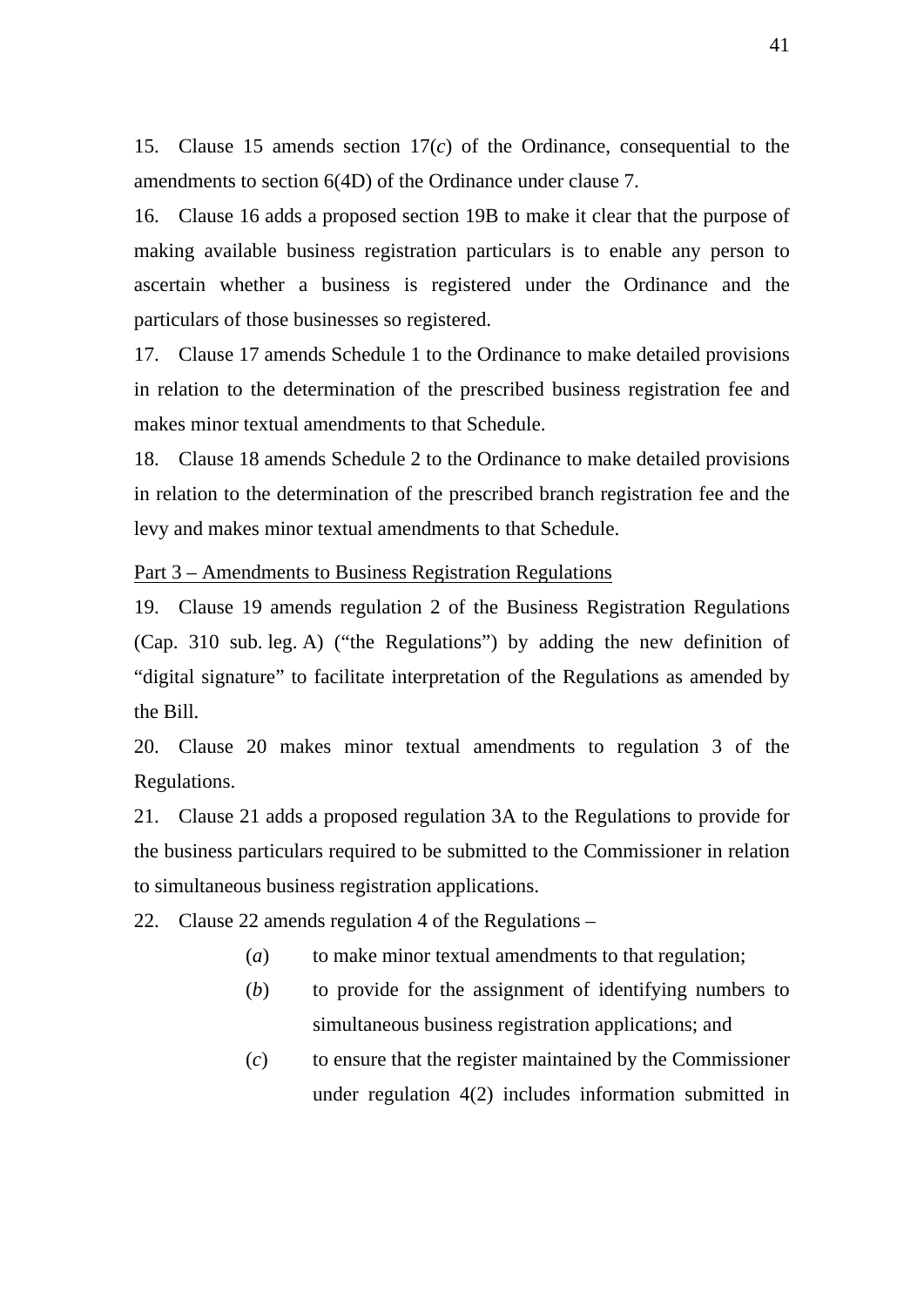simultaneous business registration applications and information received under section 6(4D) of the Ordinance.

23. Clause 23 adds a proposed regulation 5(3) and (4) to the Regulations to provide for the issue of duplicates of business registration certificates and branch registration certificates by electronic means.

24. Clause 24 adds a proposed regulation 8A to the Regulations to provide for the submission of the prescribed forms for business registration application, branch registration application and application for exemption under section 9 of the Ordinance by electronic means.

25. Clause 25 amends regulation 9 of the Regulations –

- (*a*) to remove the requirements for identity card or passport numbers in the "Certificate of Applicant" part of the prescribed forms for business registration application and branch registration application; and
- (*b*) to adjust the wording of the form of the Oath or Affirmation of Secrecy, consequential to the amendments to section 4 of the Ordinance under clause 4.

#### Part 4 – Related and Consequential Amendments

26. Clause 26 amends section 4(4)(*d*) of the Inland Revenue Ordinance (Cap. 112), consequential to the amendments to section 8(2A) of the Ordinance under clause 10(3).

27. Clauses 27 and 29 make related amendments to other legislation which require the production of a business registration certificate under certain circumstances.

28. Clause 28 amends the Schedule to the Administrative Appeals Board Ordinance (Cap. 442), consequential to the amendments to section 6(4D) of the Ordinance under clause 7(7).

29. Clause 30 adds section 20 of the Ordinance to Schedule 3 to the Electronic Transactions Ordinance (Cap. 553). Section 20 of the Ordinance provides that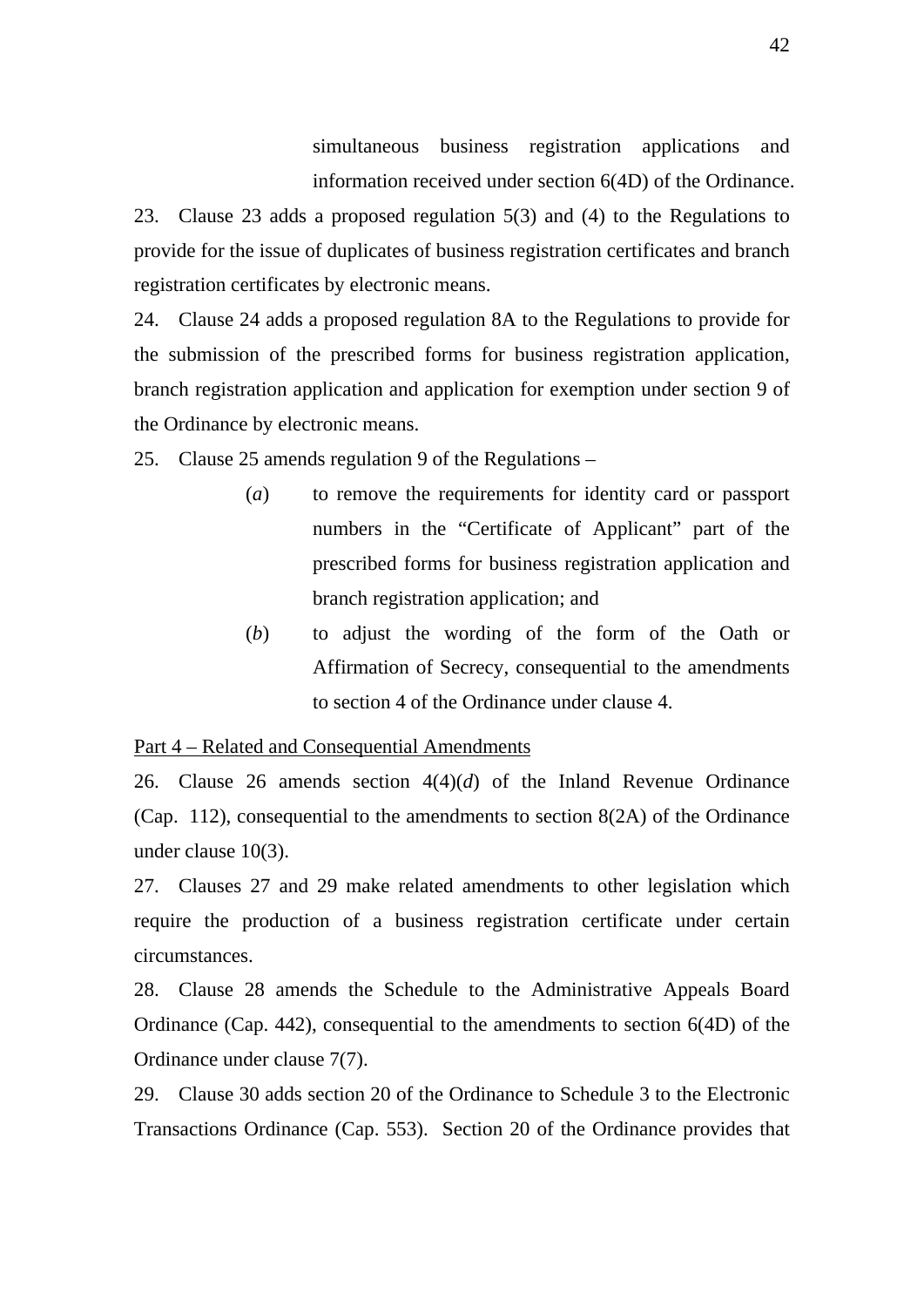any notice to be served under the Ordinance may be served by delivering a copy personally or by post. By adding it to that Schedule, a notice to be served under the Ordinance may be served by electronic means in accordance with section 5A of the Electronic Transactions Ordinance (Cap. 553).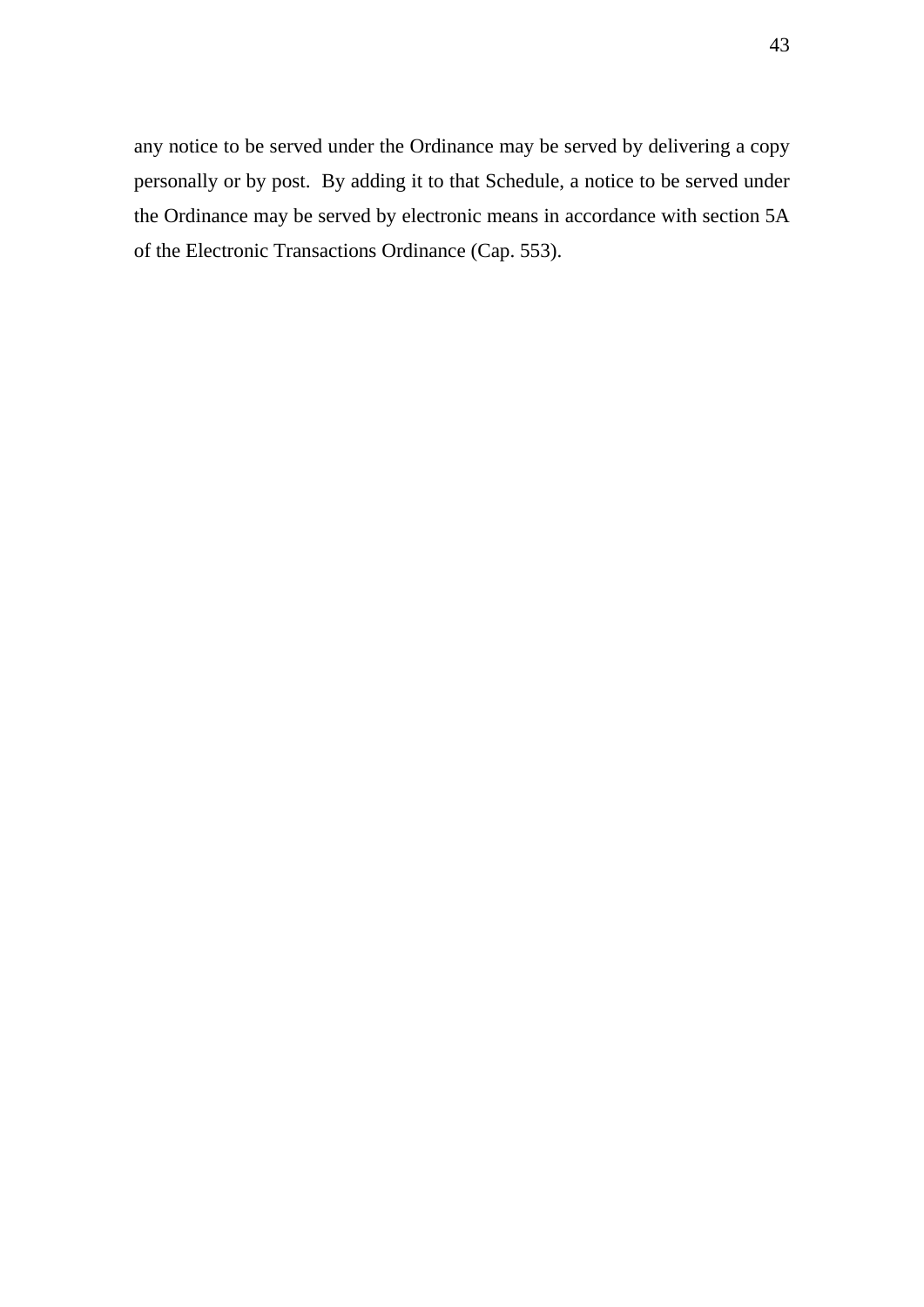# **ANNEX C**

### **IMPLICATIONS OF THE PROPOSAL**

#### **Economic Implications**

 The proposal should help enhance Hong Kong's business environment, thereby strengthening Hong Kong's position as an international financial and business centre. In particular, the proposal to implement simultaneous application for company registration and business registration, and the proposal to facilitate electronic and website communications would help lower the cost and improve the efficiency of both setting up and operating business in Hong Kong. It should also help enhance Hong Kong's international ranking in Ease of Doing Business.

### **Financial and Civil Service Implications**

2. New fees for electronic incorporation and filing services[\(1\)](#page-107-0) will be introduced through amendments to Parts I, II and III of the Eighth Schedule to the CO upon the enactment of the Companies (Amendment) Bill 2010. Any increase in revenue arising from the new fees will be offset by a reduction in the fees collected in respect of paper applications. To promote the use of the new electronic service, however, the CR is considering offering a discount to those who use the new e-service. At present, the total annual revenue under incorporation fees and annual registration fees (excluding late filing fees) is \$240 million. Assuming a take-up rate of 50% for the new electronic services, one percent discount would amount to a reduction in CR's annual revenue of \$1.2 million. The proposed new fees will be submitted to LegCo for negative vetting. Business registration fee will remain unchanged after implementation of the one-stop service.

3. The proposals in the Companies (Amendment) Bill 2010 do not have any direct staffing implications. Based on a Feasibility Study conducted by an outside consultant in September 2007, upon the full implementation of ICRIS II and with a take-up rate of 100%, there will be savings of 42 posts involving a sum of around \$7.2 million in general grades staff (based on notional annual salary cost at mid point ("NAMS")) because of the reduction in scanning and data input activities. The general grades staff will be redeployed within the civil service in batches, depending on the take-up rate of the new electronic service.

<span id="page-107-0"></span><sup>1</sup> **Note** <sup>(1)</sup> The development and the average annual recurrent costs for ICRIS II are \$81.5 million and \$18.4 million respectively. In addition, a sum of about \$4 million per annum will have to be paid to contractors who provide electronic payment services. The costs will be borne by the Companies Registry Trading Fund and this has been taken into account when determining the level of new fees.